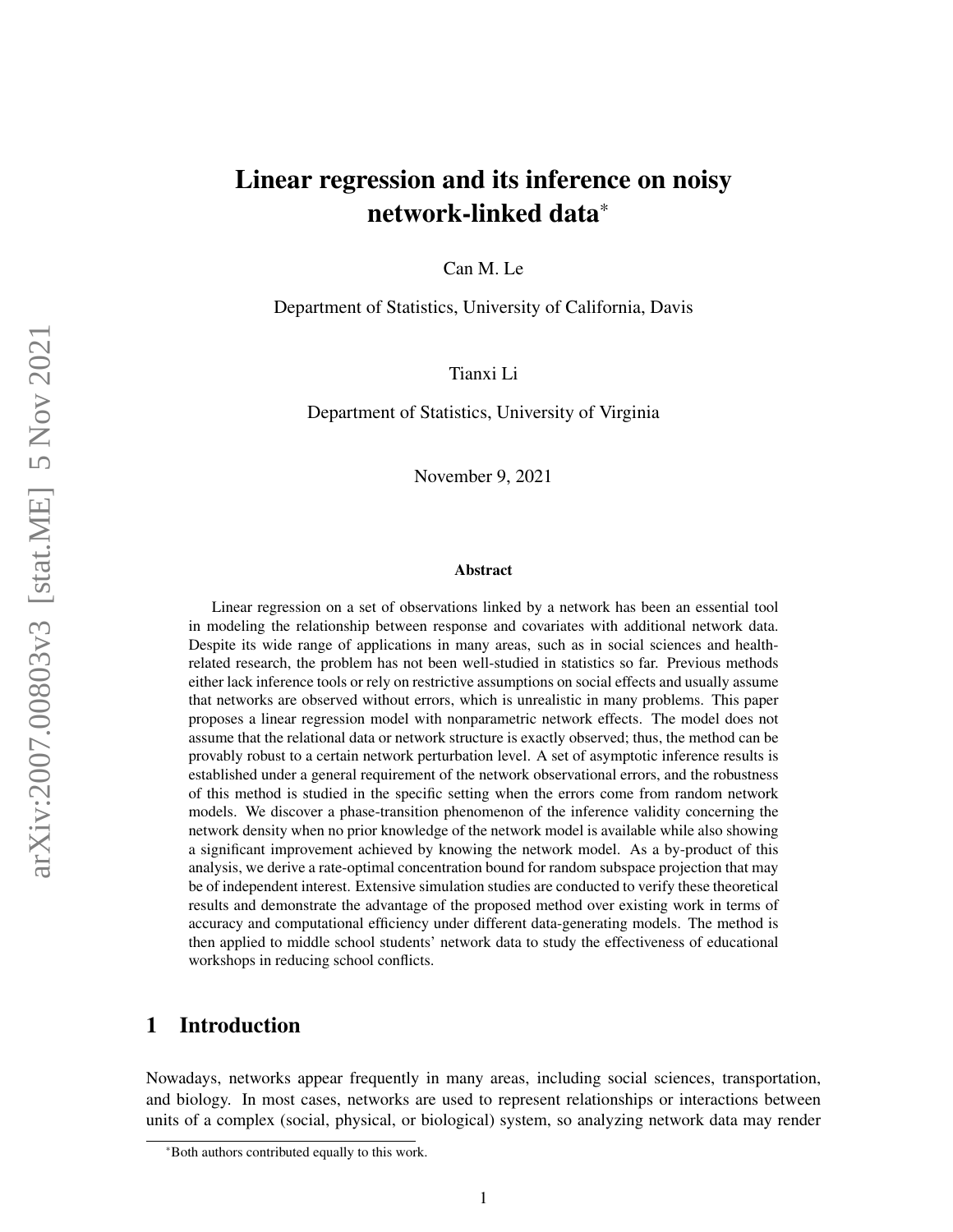crucial insights into the dynamics and/or interaction mechanism of the system. One particular, yet commonly encountered, situation is when a group of units is observed connected by a network and a set of attributes for each of these units is available. Such data sets are sometimes called networklinked data [\[Li et al., 2019,](#page-23-0) [2020c\]](#page-23-1) or multiview network data [\[Gao et al., 2019\]](#page-22-0). Network-linked data are widely available in almost all fields involving network analysis about social effects [\[Michell](#page-23-2) [and West, 1996,](#page-23-2) [Pearson and West, 2003\]](#page-24-0), collaborations [\[Ji and Jin, 2016,](#page-22-1) [Su et al., 2019\]](#page-24-1), and causal experiments [\[Basse and Airoldi, 2018a,](#page-21-0)[b\]](#page-21-1). In such a data set, rich information is available from the perspective of both the individual attributes and the network, and the challenge is to find proper statistical methods to incorporate both. Consider the situation where, for each node i of the network, we observe  $(x_i, y_i)$ , in which  $x_i \in \mathbb{R}^p$  is a vector of covariates while  $y_i \in \mathbb{R}$  is a scalar response. In particular, we aim for a regression model of  $y_i$  against  $x_i$  that also takes the network information into account. Such a model arises naturally in any problem when a prediction model or inference of a specific attribute is of interest.

Although the systematic study of regression on network-linked data has only recently begun to attract interest in statistics [\[Li et al., 2019,](#page-23-0) [Zhu et al., 2017,](#page-25-0) [Su et al., 2019\]](#page-24-1), it has been studied in econometrics by many authors, who mostly focused on multiple networks [\[Manski, 1993,](#page-23-3) [Lee,](#page-23-4) [2007,](#page-23-4) Bramoullé et al., 2009] or longitudinal data [\[Jackson and Rogers, 2007,](#page-22-2) [Manresa, 2013\]](#page-23-5). Social effects are typically observed in the form that connected units share similar behaviors or properties. Such similarity or correlation may be due to either *homophily*, where social connections are established because of similarity, or *contagion*, where individuals become similar through the influence of their social ties. In general, one cannot distinguish homophily from contagion in a single snapshot of observational data [\[Shalizi and Thomas, 2011\]](#page-24-2), as in our setting. Therefore, the two directions of causality will not be distinguished, and this type of generic similarity between connected nodes will be called "network cohesion", as in [Li et al. \[2019,](#page-23-0) [2020c\]](#page-23-1). A significant class of models for such network regression problems is the class of autoregressive models, which is based on ideas in spatial statistics. The spatial autoregressive models have been widely used in econometrics, such as in [Manski \[1993\]](#page-23-3), [Lee \[2007\]](#page-23-4), Bramoullé et al. [2009], [Hsieh and Lee \[2016\]](#page-22-3), [Zhu et al. \[2017\]](#page-25-0), to name a few. A common form for such a model is

$$
y_i = \gamma \Big( \frac{1}{n_i} \sum_{i' \sim i} y_{i'} \Big) + X\beta + \frac{1}{n_i} \Big( \sum_{i' \sim i} x_{i'} \Big)^T \eta + \epsilon,
$$

where  $y_i$  is the response,  $x_i$  is the covariate vector and  $n_i$  is the number of neighbors of i (the notation  $i \sim i'$  indicates that i and i' are connected). In this model, the neighborhood averages of the response and covariates are used to model the social effect. The parameters  $\gamma$  and  $\eta$  are typically called "endogenous" and "exogenous" effects, respectively, while  $\beta$  is the standard regression slope. This class of models is also called the "linear in means" model or social interaction model (SIM). When multiple networks for different populations are available, the intercept can be treated as a group effect, called the external effect" [\[Manski, 1993,](#page-23-3) [Lee, 2007,](#page-23-4) [Lee et al., 2010\]](#page-23-6). The SIM framework, though it has been a popular setup for regression on network-linked data, suffers from two crucial drawbacks. The first comes from its restrictive parametric form of the social effect. Assuming social effect in the form of autoregressive neighborhood average (or summation) is far from realistic, and such a stringent assumption significantly limits the usefulness of the framework. As shown in [Li et al. \[2019\]](#page-23-0) and also in our empirical study, the restrictive assumption of social effect leads to poor prediction performance. The second limitation comes from the assumption that the network structure is precisely observed from the data. In practice, it is well known that most network data are subject to errors, due to missingness [\[Lakhina et al., 2003,](#page-22-4) [Butts, 2003,](#page-21-3) [Clauset](#page-22-5) [and Moore, 2005\]](#page-22-5), observational errors [\[Handcock and Gile, 2010,](#page-22-6) [Rolland et al., 2014,](#page-24-3) [Le and](#page-23-7) [Levina, 2017,](#page-23-7) [Khabbazian et al., 2017,](#page-22-7) [Newman, 2018,](#page-23-8) Lunagómez et al., 2018], or data collection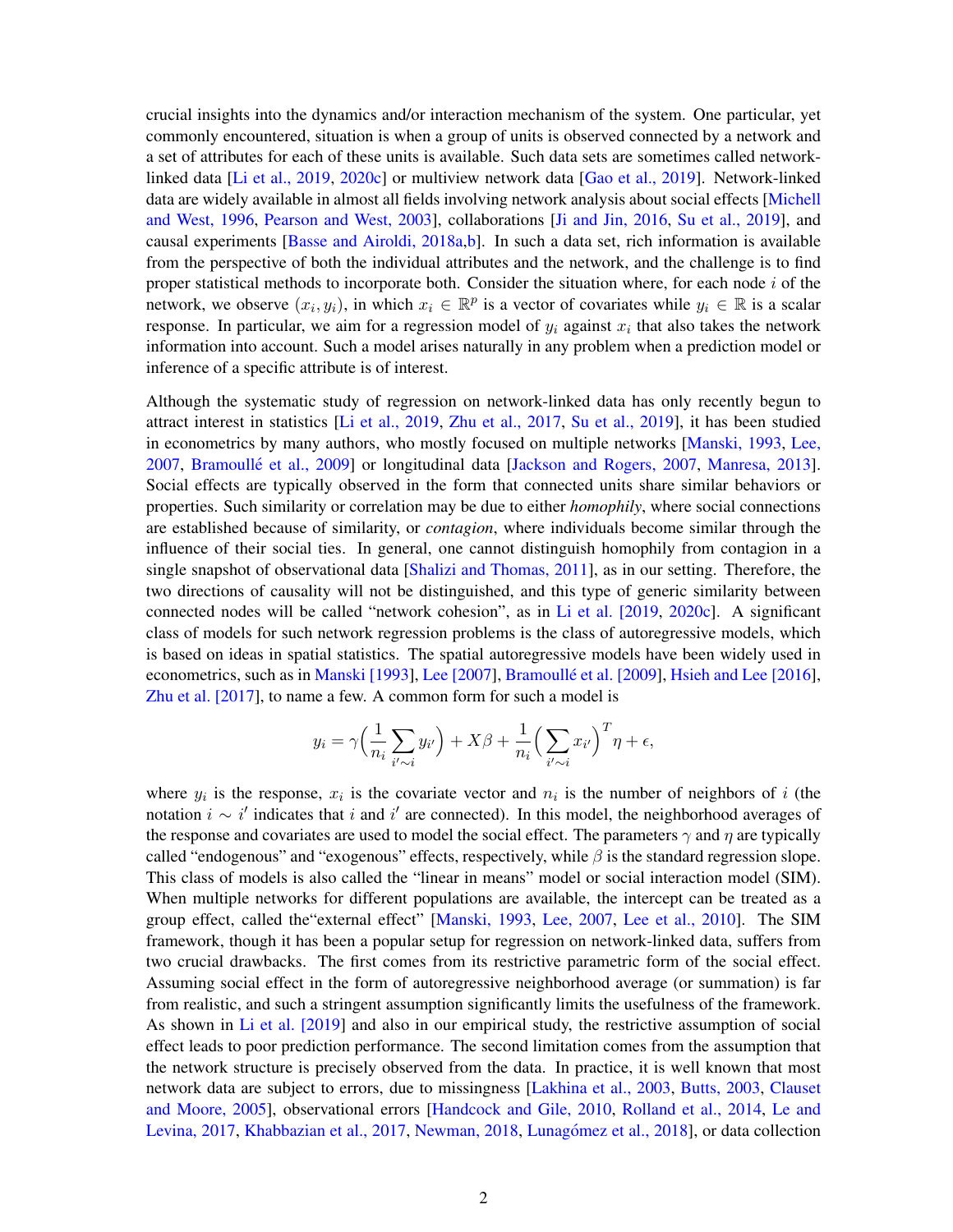method [\[Wu et al., 2018,](#page-25-1) [Rohe et al., 2019\]](#page-24-4). If the imprecise network is used in SIM, the model is ill-defined and the inference would also be problematic, as shown by [Chandrasekhar and Lewis](#page-21-4) [\[2011\]](#page-21-4).

In this paper, a new regression model to fit the network-linked data is proposed that addresses both drawbacks mentioned above. The new model is based on a flexible network effect assumption and is robust to network observational errors. It also allows us to perform tests and construct confidence intervals for the model parameters. Our theoretical analysis provides the support for model estimation and inference and quantifies the magnitude of network observational errors under which the inference remains robust. Moreover, in the random network perturbation scenario, the tradeoff between the available information of the network structure and the level of robustness of the statistical inference is characterized. In its most difficult setting, when no prior knowledge about the network model is available, the result reveals a phase-transition phenomenon at the network average degree of  $\sqrt{n}$ , above which the inference is asymptotically correct, and below which the inference becomes invalid. The inference could remain valid for much sparser networks if more information about the network structure is available. For example, when the network model is known and an effective parametric estimation can be applied, the sparsity requirement can be relaxed to  $\log n$ . To the best of our knowledge, this paper is the first work that addresses the inference of the network-linked regression models and accounts for the network observational errors.

Related to the network-linked model proposed in this paper is the semi-parametric model called "regression with network cohesion" (RNC), introduced by [Li et al. \[2019\]](#page-23-0). In their model, the network effect is represented by individual parameters that are assumed to be "smooth" over the network, and a similar idea is used in a few other statistical estimation settings [\[Wang et al., 2016,](#page-24-5) [Zhao and Shojaie, 2016,](#page-25-2) [Fan and Guan, 2018\]](#page-22-8). Despite its flexibility of social effect assumption and excellent predictive performance, the RNC model lacks a valid inference framework and cannot be applied in many modern applications where statistical inference is needed [\[Ogburn, 2018,](#page-24-6) [Su](#page-24-1) [et al., 2019\]](#page-24-1). The result of [Li et al. \[2020c\]](#page-23-1) indicates that the RNC estimator fails to guarantee valid inference under reasonable assumptions unless additional assumptions such sparsity are made [\[Zhao](#page-25-2) [and Shojaie, 2016\]](#page-25-2). Moreover, little is known about the robustness of the RNC method to network observational errors, although preliminary results have been obtained in a particular scenario of network sparsification [\[Sadhanala et al., 2016,](#page-24-7) [Li et al., 2019\]](#page-23-0). In contrast, our model does not assume the smoothness of network effects as in the RNC method. Instead, we use a general relational subspace to define the social effects. As can be seen later, the proposed model overcomes both of the two aforementioned limitations of RNC and is computationally more efficient.

Table [1](#page-2-0) gives a high-level comparison between the proposed model and two popular benchmark regression models (discussed previously) in three aspects: the flexibility of modeling social effects, the availability of an inference method, and the provable robustness to the network perturbation. The model we introduced in this paper is the only one of the three which renders all of the desired properties.

<span id="page-2-0"></span>Table 1: Comparison between the proposed method and two other popular methods for network-linked data.

| Models                    | social effect flexibility | inference   network robustness |
|---------------------------|---------------------------|--------------------------------|
| <b>SIM [Manski, 1993]</b> |                           |                                |
| RNC [Li et al., 2019]     |                           |                                |
| Current method            |                           |                                |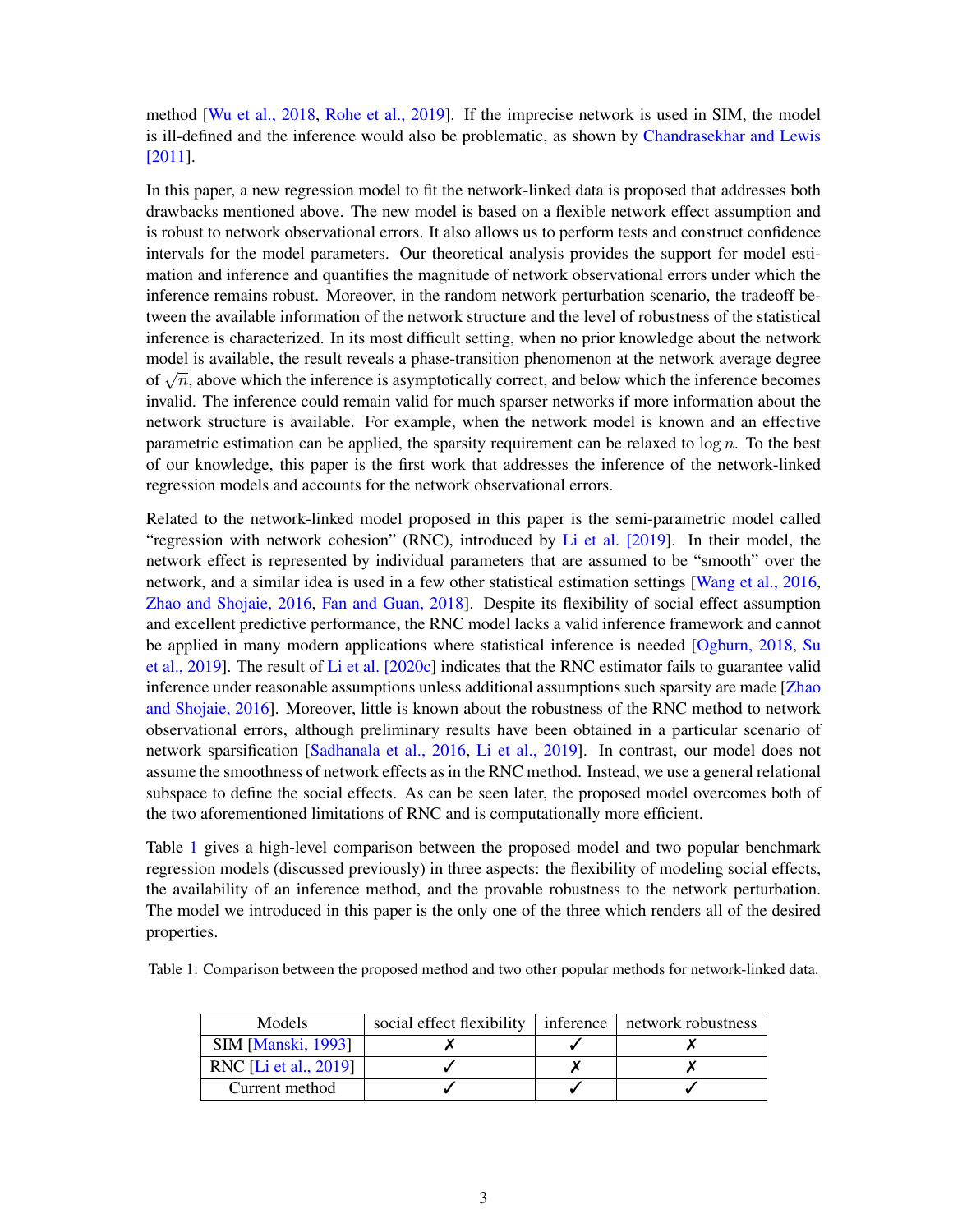The rest of the paper is organized as follows. Section [2](#page-3-0) introduces our model and the corresponding statistical inference algorithm. Section [3](#page-8-0) and Section [4](#page-11-0) are devoted to our main theoretical results; the generic theory for model estimation consistency and the asymptotic inference is given in Section [3;](#page-8-0) then, under the random network modeling framework, detailed discussions of the technical requirement are introduced in Section [4.](#page-11-0) Extensive simulation experiments are given in Section [5](#page-16-0) to verify our theory and compare our method with a few benchmark methods mentioned above. Section [6](#page-19-0) demonstrates the usefulness of the proposed method in analyzing the gender and racial effects on social activities among adolescents. Concluding remarks and future directions are discussed in Section [7.](#page-20-0) The proofs of all theoretical results and additional real data analysis are given in the supplementary material.

### <span id="page-3-0"></span>2 Network regression model

Throughout the paper,  $0_{k\times\ell}$  and  $I_k$  are used to denote the zero matrix of size  $k \times \ell$  and the identity matrix of size  $k \times k$ , respectively. The subscripts may be dropped when the dimensions are clear from the context. We use  $e_i$  to denote the vector whose *i*th coordinate is 1 and the remaining coordinates are zero; the dimension of  $e_i$  may vary according to the context. Given a matrix  $M \in \mathbb{R}^{k \times \ell}$  and  $1 \leq i \leq j \leq \ell$ ,  $M_{i:j} \in \mathbb{R}^{k \times (j-i+1)}$  is used to denote the matrix whose columns are those of M with indices  $i, i+1, ..., j$ ; when  $i = j, M_i$  is used instead of  $M_{i:i}$  for the simplicity of the notation. Throughout the paper,  $\Vert . \Vert$  denotes the spectral norm, which is the largest singular value, for matrices and the Euclidean norm for vectors. The number of nodes in the network is denoted by  $n$ . We say that an event E occurs with high probability if  $\mathbb{P}(E) \ge 1 - n^{-c}$  for some constant  $c > 2$ . We use  $a_n = o(1)$  and  $b_n = O(1)$  to indicate that  $\lim_{n\to\infty} a_n = 0$  and  $b_n$  is a bounded sequence, respectively.

#### 2.1 A semi-parametric regression model with network effects

The unobserved true network is captured by the relational matrix  $P \in \mathbb{R}^{n \times n}$ , where  $P_{ij}$  describes the strength of the relation between nodes i and j. For each node i of the network  $(x_i, y_i)$  is observed, where  $x_i \in \mathbb{R}^p$  is a vector of covariates while  $y_i \in \mathbb{R}$  is a scalar response. Denote by  $Y =$  $(y_1, ..., y_n)^T \in \mathbb{R}^n$  the vector of responses and by  $X = (x_1, ..., x_n)^T \in \mathbb{R}^{n \times p}$  the design matrix, which sometimes has the first column as the all-one vector. Our goal is to construct a model that describes the dependence of Y on X and P.

The observed network is represented by an  $n \times n$  adjacency matrix A, where  $0 \leq A_{ij} \leq 1$  is the weight of the edge between  $i$  and  $j$ . In the special case of an unweighted network,  $A$  is a binary matrix and  $A_{ij} = 1$  if and only if node i and node j are connected. We view A as a perturbed version of  $P$  and focus on undirected networks, for which  $A$  and  $P$  are symmetric matricies. Moreover, we only consider the *fixed design* setting, to avoid unnecessary complication of jointly modeling covariates and relational data. That means  $X$  and  $P$  are always treated as fixed. The adjacency matrix  $A$ is also treated as fixed for the moment as the regression model and its generic inference framework are described. Later on, in only Section [4](#page-11-0) where we study the robustness of our framework under deviation of A from P, we will assume A as a perturbation of P following random network models.

Intuitively, the structural assumption is that  $y_i$ 's tend to be similar for individuals having strong connections. This is called the "assortative mixing" or "network cohesion" property [\[Kolaczyk,](#page-22-9)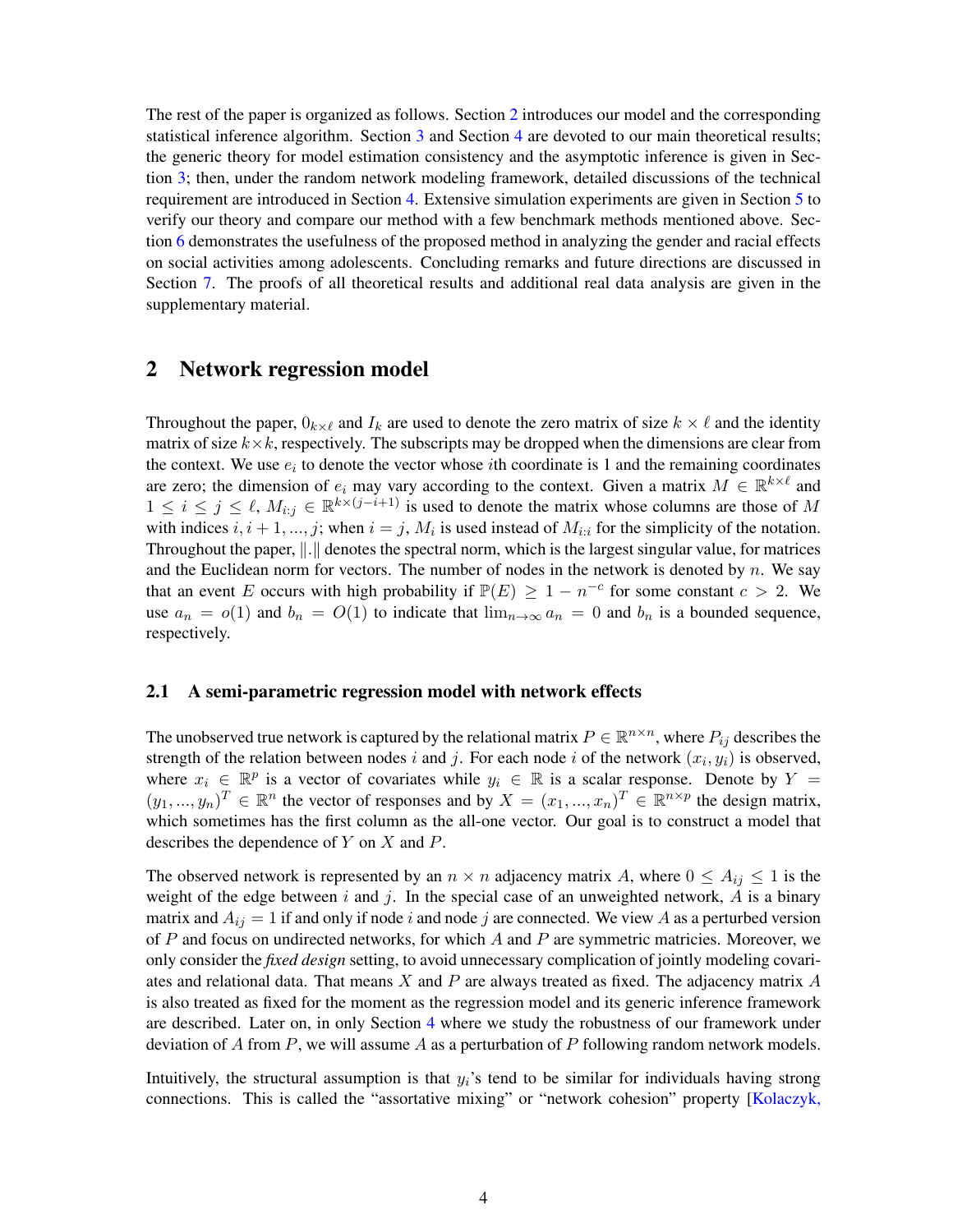[2009,](#page-22-9) [Li et al., 2019\]](#page-23-0). To incorporate this intuition, consider the model

<span id="page-4-0"></span>
$$
\mathbb{E}Y = X\zeta + \mu,\tag{1}
$$

where  $\zeta \in \mathbb{R}^p$  is the vector of coefficients for the covariates X and  $\mu \in \mathbb{R}^n$  is the vector of individual effects reflecting the network cohesion property. This model was studied in [Li et al. \[2019\]](#page-23-0). Instead of modeling the network effect by using a specific auto-regressive dependence as in [Manski \[1993\]](#page-23-3), [\(1\)](#page-4-0) treats the network effect as a nonparametric component. As shown by [Li et al. \[2019\]](#page-23-0) and the experiments later on in this paper, this approach is more flexible and gives significantly better predictive performance than the SIM framework of [Manski \[1993\]](#page-23-3). In [Li et al. \[2019\]](#page-23-0),  $\mu$  is assumed to have small sum of squared differences  $\sum_{i,j:A_{ij}=1} (\mu_i - \mu_j)^2$ . In contrast, we rely on a different form of the network cohesion that proves to be more general and stable. Specifically, the cohesion requirement of  $\mu$  is formulated by assuming that

<span id="page-4-1"></span>
$$
\mu \in S_K(P),\tag{2}
$$

where  $S_K(P)$  is the subspace spanned by the K leading eigenvectors of P. The idea of using the eigenspace of  $P$  to encode the smoothness of a function over the network is related to the standard spectral embedding [\[Shi and Malik, 2000,](#page-24-8) [Ng et al., 2001,](#page-24-9) [Belkin and Niyogi, 2003,](#page-21-5) [Tang et al.,](#page-24-10) [2013\]](#page-24-10), which maps the nodes of the network to a set of points in a Euclidean space so that the geometric relations between these points are similar to the topological relations of the nodes in the original network. Depending on specific problems it may be possible to replace  $P$  in [\(2\)](#page-4-1) with other appropriate matrix-valued functions of  $P$  for which the inference framework remains valid. One such example is provided in Section [4.3.](#page-15-0) In summary, we assume the following mean structure:

**Definition 1.** The mean structure of the regression model with network effects is defined to be

<span id="page-4-2"></span>
$$
\mathbb{E}Y \in \text{span}\{\text{col}(X), S_K(P)\},\tag{3}
$$

where  $col(X)$  is the column space of X and span denotes the linear subspace jointly spanned by  $col(X)$  and  $S<sub>K</sub>(P)$ . This is equivalent to [\(1\)](#page-4-0) with the cohesion property [\(2\)](#page-4-1).

The advantage of our mean structure [\(1\)](#page-4-0) lies in its generality. In particular, one distinction between our model and the more commonly assumed linear mean structure is that our model includes the situation when the two subspaces  $col(X)$  and  $S_KP$  have nontrivial intersection. For example, one of the covariates may be perfectly cohesive over the network, and this situation is allowed in our model. In this case, one could not uniquely determine  $X\zeta$  and  $\mu$ . However, such a tricky situation is unavoidable for the level of generality and robustness we want to achieve. As a matter of fact, this type of ambiguity is an instance of the general conclusion from [Shalizi and Thomas \[2011\]](#page-24-2) that contagion, and different types of homophily effects from a single snapshot of observational data are not distinguishable. Nevertheless, the mean-structure , as well as an interpretable decomposition of the effects, can be uniquely identified with the following parameterization.

<span id="page-4-4"></span>**Definition 2.** Let  $\mathcal{R} = \text{col}(X) \cap S_K(P)$  be the intersection of  $\text{col}(X)$  and  $S_K(P)$ . Model [\(3\)](#page-4-2) can reparametrized as

<span id="page-4-5"></span>
$$
\mathbb{E}Y = X\beta + \xi + \alpha,\tag{4}
$$

where

<span id="page-4-3"></span>
$$
\xi \in \mathcal{R}, \quad X\beta \perp \mathcal{R}, \quad \alpha \in S_K(P), \quad \alpha \perp \mathcal{R}, \tag{5}
$$

and  $\beta \in \mathbb{R}^p$ ,  $\xi, \alpha \in \mathbb{R}^n$ . We call it the *regression model with network effects*.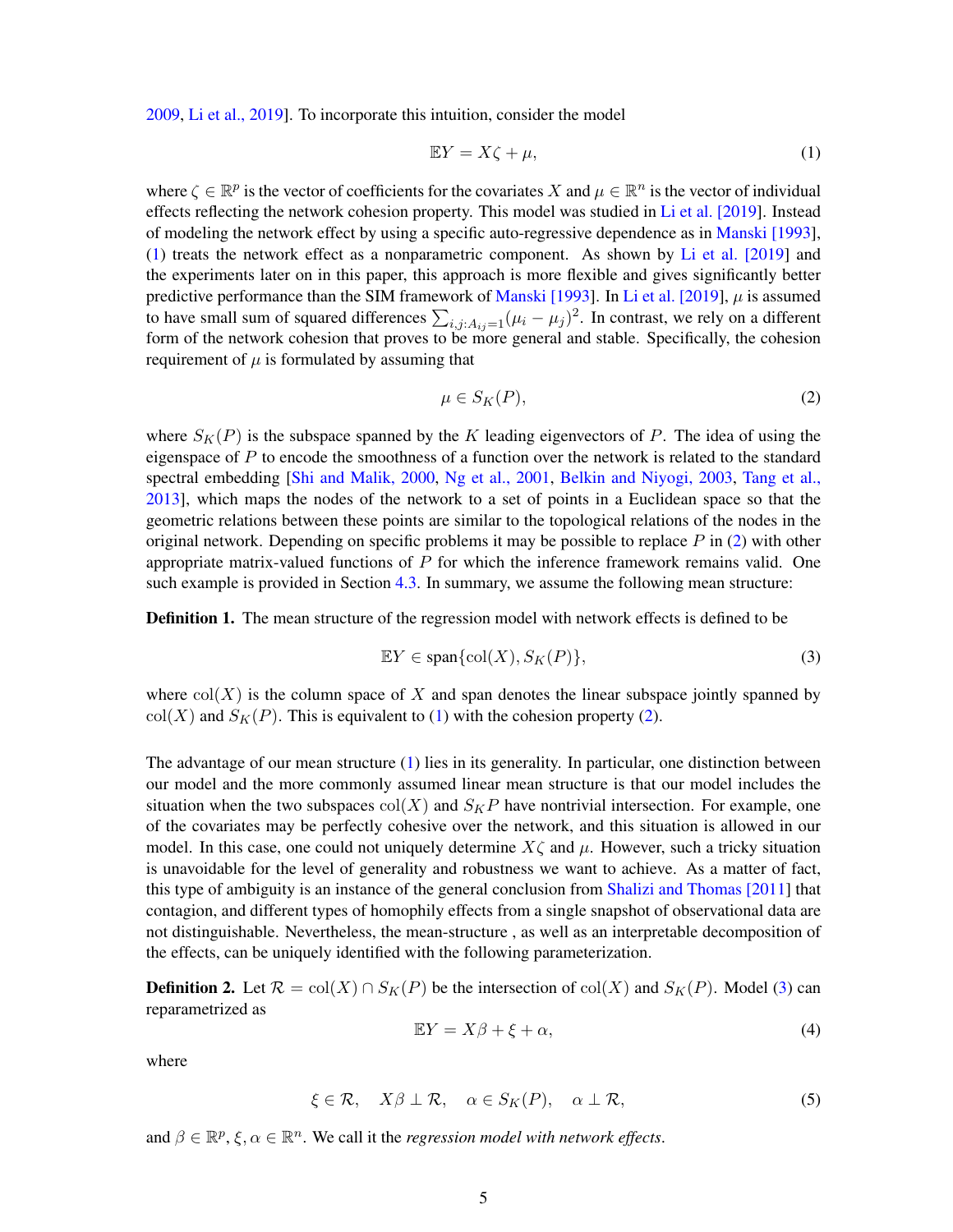Although there are several ways to reparameterize the mean structure  $(3)$ , the one in  $(5)$  is preferable because it combines the two sources of information (the covariates  $X$  and the relational information P) in a natural way so that the interpretation of the corresponding parameters is straightforward. Specifically, we observe that

- When  $\beta = 0$ , we have  $\mathbb{E}Y \in S_K(P)$  so the model can be specified as a cohesive network effects without using the covariates X. Therefore,  $\beta$  represents the conditional covariate effects of  $X$  given  $P$ .
- When  $\alpha = 0$ , we have  $EY \in col(X)$  so the model can be specified by the covariates without using the relational information P. Therefore,  $\alpha$  represents the conditional network effect of  $P$  given  $X$ .

Thus,  $\beta$  and  $\alpha$  reflect the conditional effects similar to the covariate effects in the standard linear regression setting. In addition,  $\xi$  is the overlap of the two sources. The following result confirms the identifiability of our parameters.

Proposition 1 (Parameter identifiability). The parameterization in Definition [2](#page-4-4) is identifiable. That is, if there exist  $(\beta, \alpha, \xi)$  and  $(\beta', \alpha', \xi')$  satisfying [\(4\)](#page-4-5) and [\(5\)](#page-4-3) simultaneously then  $\beta = \beta', \alpha = \alpha',$ and  $\xi = \xi'$ .

Remark 1. A seemingly easier way to combine the two sources of information is to treat the eigenvectors of  $P$  as another set of covariates and fit  $Y$  using both  $X$  and the eigenvectors. However, this approach has to assume  $\mathcal{R} = \{0\}$  for identifiability, which is a very strong assumption that we prefer to avoid. Note also that [\(5\)](#page-4-3) does not require  $\alpha \perp X\beta$ , although this strong restriction would significantly simplify the fitting procedure and its analysis.

Finally, we assume that the noise in the regression model of Definition [2](#page-4-4) is a multivariate Gaussian vector. Specifically,

$$
Y = \mathbb{E}Y + \epsilon \text{ and } \epsilon \sim N(0, \sigma^2 I), \tag{6}
$$

where  $I \in \mathbb{R}^{n \times n}$  is the identity matrix and  $\sigma^2$  is the variance of the noise. We leave the study of other noise distributions for future work.

**Remark 2.** As to be clear in our theory later, the reasonable interpretation of K in [\(2\)](#page-4-1) is the index where the spectral space of P has a large eigen gap. The problem of estimating such a K has been extensively studied in network literature and many efficient methods are now available [\[Chatterjee,](#page-21-6) [2015,](#page-21-6) [Chen and Lei, 2018,](#page-21-7) [Le and Levina, 2015,](#page-22-10) [Li et al., 2020b,](#page-23-10) [Jin et al., 2020\]](#page-22-11). These methods all provide theoretical guarantees for the recovery of  $K$  with overwhelming probability and can be applied to our setting. Since the task of estimating  $K$  neither makes our problem conceptually more challenging nor brings more insight about it, for simplicity of presentation, we assume that  $K$  is known throughout the paper.

#### 2.2 Statistical inference method

Our generic inference framework requires access to a certain approximation of  $P$ , denoted by  $P$ . The specific  $\hat{P}$  is determined by the user according to the understanding of the data problem. For example, one may assume that the adjacency matrix  $A$  is a perturbed version of  $P$ . In this situation, without additional information, a natural option is to set  $\hat{P} = A$  and we refer to the corresponding estimation and inference procedure as the "model-free" version of our method, highlighting that no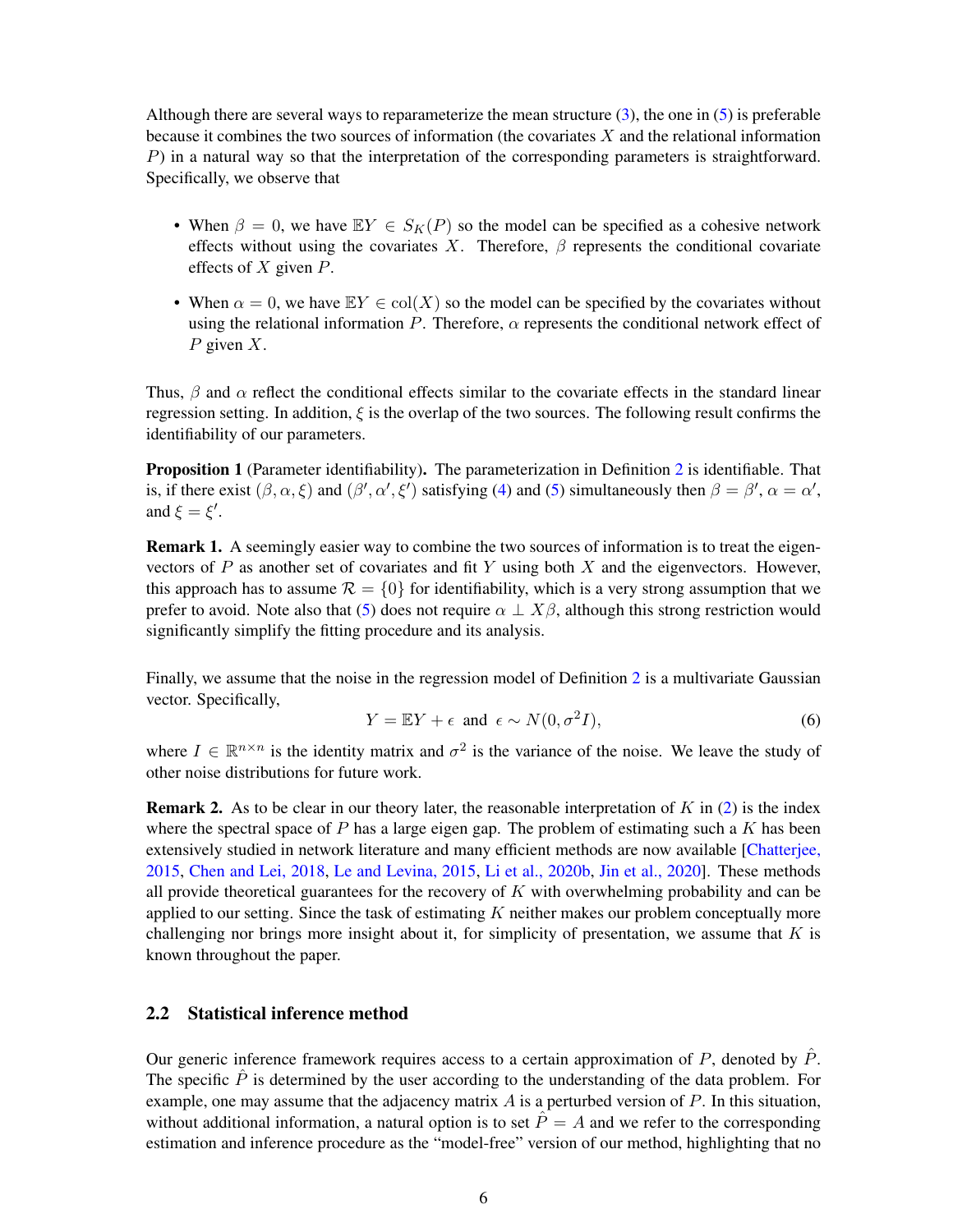specific model for the network structure is assumed. Section [4](#page-11-0) discusses some other cases for which additional network model assumptions are considered and more accurate parametric estimates of P are available.

The identifiability condition [\(5\)](#page-4-3) suggests a natural procedure for estimating parameters in model [\(4\)](#page-4-5) via subspace projections. However, the fact that  $\alpha$  and  $X\beta$  need not be orthogonal complicates the estimation procedure and its analysis. To highlight the main idea, we first describe the populationlevel estimation, assuming that both  $P$  and  $EY$  are known.

Let  $Z \in \mathbb{R}^{n \times p}$  be a matrix whose columns form an orthonormal basis of the covariate subspace col(X). Similarly, let  $W \in \mathbb{R}^{n \times K}$  be the matrix whose columns are eigenvectors of P that span the subspace  $S_K(P)$ . Define the singular value decomposition (SVD) of matrix  $Z^T W$  to be  $Z^T W =$  $U\Sigma V^T$ . Here,  $U \in \mathbb{R}^{p \times p}$  and  $V \in \mathbb{R}^{K \times K}$  are orthonormal matrices of singular vectors while  $\Sigma \in \mathbb{R}^{p \times K}$  is the matrix with the following singular values on the main diagonal:

<span id="page-6-2"></span>
$$
\sigma_1 = \sigma_2 = \dots = \sigma_r = 1 > \sigma_{r+1} \ge \dots \ge \sigma_{r+s} > 0 = \sigma_{r+s+1} = \dots = 0.
$$
 (7)

Thus, r is the dimension of  $\mathcal{R} = \text{col}(X) \cap S_K(P)$  and  $Z^T W$  has  $r + s$  non-zero singular values. Column vectors of the matrices

<span id="page-6-4"></span>
$$
\tilde{Z} = ZU \text{ and } \tilde{W} = WV \tag{8}
$$

also form a basis of col(X) and  $S_K(P)$ , respectively. In particular, the first r column vectors of  $\tilde{Z}$ and W coincide and form a basis of R. Moreover, the last  $p - r$  column vectors of  $\tilde{Z}$  form a basis of the subspace of col(X) that is perpendicular to  $\mathcal{R}$ ; similarly, the last  $K - r$  column vectors of W form a basis of the subspace of  $S_K(P)$  that is perpendicular to R. The model assumption [\(5\)](#page-4-3) then indicates

<span id="page-6-5"></span>
$$
\xi \in \text{col}(\tilde{Z}_{1:r}) = \text{col}(\tilde{W}_{1:r}) = \mathcal{R}, \quad X\beta \in \text{col}(\tilde{Z}_{(r+1):p}) \perp \mathcal{R}, \quad \alpha \in \text{col}(\tilde{W}_{(r+1):K}) \perp \mathcal{R}.
$$
 (9)

Therefore,  $\xi$  can be recovered by  $\xi = \mathcal{P}_{\mathcal{R}} \mathbb{E} Y$ , where  $\mathcal{P}_{\mathcal{R}}$  is the orthogonal projection onto  $\mathcal R$  written as

<span id="page-6-0"></span>
$$
\mathcal{P}_{\mathcal{R}} = \tilde{Z}_{1:r}\tilde{Z}_{1:r}^T = \tilde{W}_{1:r}\tilde{W}_{1:r}^T.
$$
\n(10)

For the convenience of theoretical analysis later, we also introduce the projection coefficient  $\theta \in \mathbb{R}^p$ 

$$
\theta = (X^T X)^{-1} X^T \xi.
$$

Recall that  $\xi \in \mathcal{R} \subset \text{col}(X)$ , so we have  $\xi = X\theta$ , and we have the one-to-one correspondence between  $\theta$  and  $\xi$ . However, notice that  $\theta$  cannot be attributed to conditional effects of covariates, as explained in the previous section.

For estimating  $\alpha$  and  $\beta$ , we project  $\mathbb{E}Y$  on  $col(\tilde{Z}_{(r+1):p})$  and  $col(\tilde{W}_{(r+1):K})$ , respectively. Since these subspaces need not be orthogonal to each other (the principle angles between the two subspaces are the singular values  $\sigma_{r+1},...,\sigma_{r+s}$ , the corresponding projections are not necessarily orthogonal projections. Instead, they admit the following forms:

<span id="page-6-1"></span>
$$
\mathcal{P}_{\mathcal{C}} = (\tilde{Z}_{(r+1):p}, 0_{n \times (K-r)}) (M^T M)^{-1} M^T, \tag{11}
$$

$$
\mathcal{P}_{\mathcal{N}} = (0_{n \times (p-r)}, \tilde{W}_{(r+1):K})(M^T M)^{-1} M^T, \tag{12}
$$

where  $M = (\tilde{Z}_{(r+1):p}, \tilde{W}_{(r+1):K})$ . Both  $\alpha$  and  $\beta$  can then be recovered by

<span id="page-6-3"></span>
$$
\alpha = \mathcal{P}_{\mathcal{N}} \mathbb{E} Y \quad \text{and} \qquad \beta = (X^T X)^{-1} X^T \mathcal{P}_{\mathcal{C}} \mathbb{E} Y. \tag{13}
$$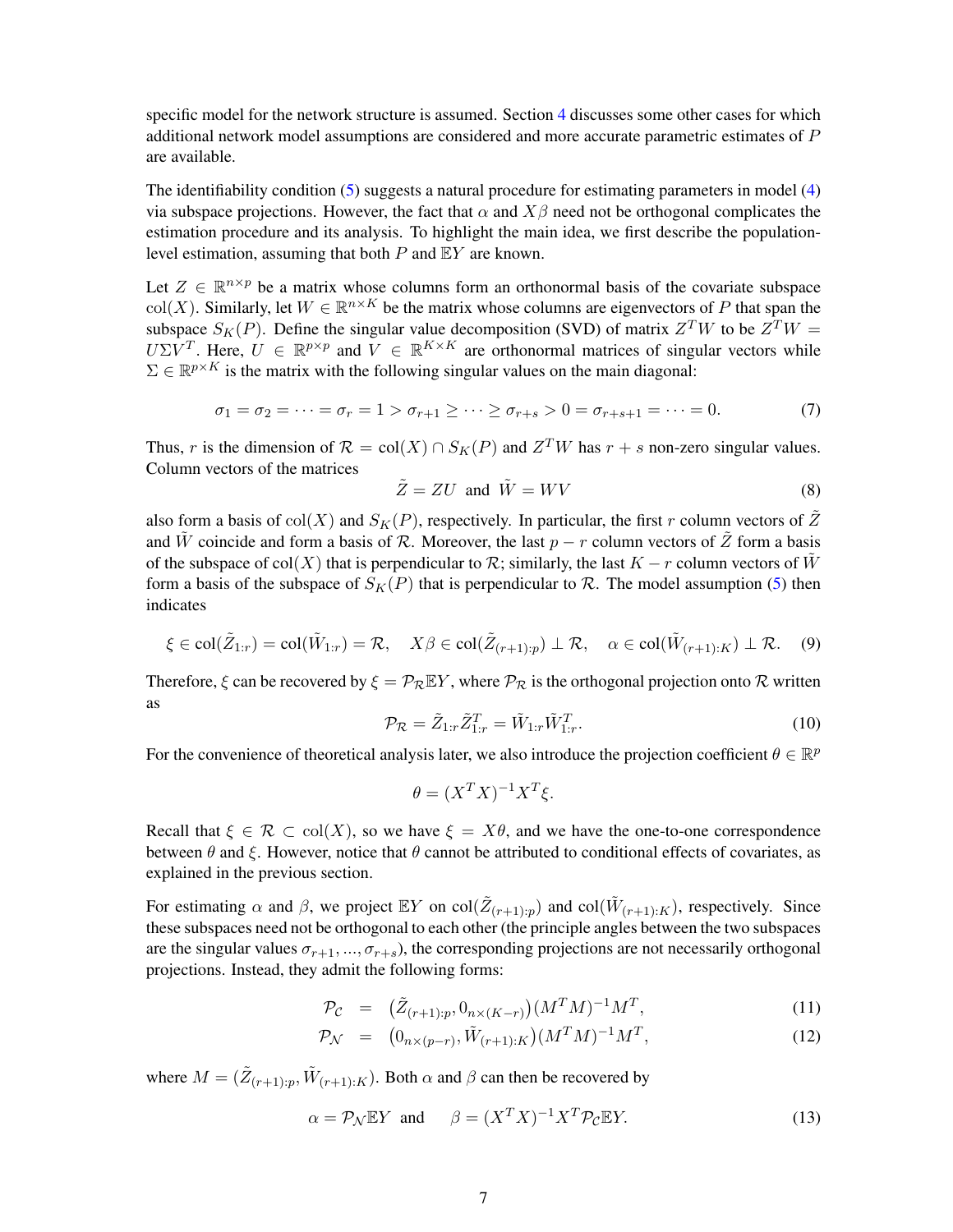Finally, to test the hypothesis  $H_0$ :  $\alpha = 0$ , we can use  $\|\alpha\|^2$  as the statistic. We have  $\alpha =$  $\sum_{i=1}^{K-r} \tilde{W}_{r+i}\gamma_i = \tilde{W}_{(r+1):K}\gamma$ , such that  $\|\alpha\| = \|\gamma\|$ . Although  $\gamma$  can not be uniquely determined because  $\tilde{W}_{(r+1):K}$  is only unique up to an orthogonal transformation, we can still uniquely identify its magnitude  $\|\gamma\|^2$  to perform a chi-squared test against the null hypothesis  $H_0$  :  $\alpha = 0$ .

In practice, when  $P$  and  $EY$  are not observed, it is natural to replace them everywhere by the available approximations  $\ddot{P}$  and Y in the procedure above. There is, however, one crucial issue that requires special attention: the plugin estimate  $col(X) \cap S_K(\hat{P})$  for  $\mathcal{R} = col(X) \cap S_K(P)$  is often a bad approximation of  $R$ . This is because the intersection of subspaces is not robust with respect to small perturbations to the subspaces. For example, it is easy to see that in low dimensional settings, when col(X) ∩  $S_K(P)$  is nontrivial, a small perturbation of P can easily make col(X) ∩  $S_K(\hat{P})$ a null space. Therefore, rather than using  $col(X) \cap S_K(\hat{P})$  to approximate R, the projections in [\(10\)](#page-6-0), [\(11\)](#page-6-1) and [\(12\)](#page-6-1) are directly approximated using the eigenvectors of  $\hat{P}$  (this partially explains the detailed discussion of the population level estimation above). The whole estimation procedure is summarized in Algorithm [1.](#page-7-0) From here through Section [3,](#page-8-0) we will assume that the dimension  $r$  of  $\mathcal R$  is known for simplicity. This is because, so far, A has been treated as fixed while a discussion of selecting r naturally involves a detailed analysis of the perturbation mechanism from  $P$  to  $\overline{A}$ . In Section [4](#page-11-0) when the perturbation model for A is introduced, we provide a simple method to select  $r$ with a theoretical guarantee (see Corollary [3\)](#page-13-0).

<span id="page-7-0"></span>Algorithm 1 (Spectral projection estimation). Given  $X, Y, \hat{P}, K$  and  $r$ .

- 1. Calculate an orthonormal basis of col(X) and forms  $Z \in \mathbb{R}^{n \times p}$ . Similarly, calculate K eigenvectors of  $\hat{P}$  and form  $\hat{W} \in \mathbb{R}^{n \times K}$ .
- 2. Calculate the singular value decomposition

<span id="page-7-4"></span>
$$
Z^T \hat{W} = \hat{U} \hat{\Sigma} \hat{V}^T
$$
 (14)

and denote

<span id="page-7-5"></span>
$$
\hat{Z} = Z\hat{U}, \quad \breve{W} = \hat{W}\hat{V}.
$$
\n(15)

3. Let  $\hat{M} = (\hat{Z}_{(r+1):p}, \check{W}_{(r+1):K})$ . Estimate  $\mathcal{P}_R$ ,  $\mathcal{P}_C$  and  $\mathcal{P}_\mathcal{N}$  by

<span id="page-7-3"></span>
$$
\hat{\mathcal{P}}_{\mathcal{R}} = \hat{Z}_{1:r}\hat{Z}_{1:r}^T,\tag{16}
$$

$$
\hat{\mathcal{P}}_{\mathcal{C}} = (\hat{Z}_{(r+1):p}, 0_{n \times (K-r)}) (\hat{M}^T \hat{M})^{-1} \hat{M}^T, \tag{17}
$$

$$
\hat{\mathcal{P}}_{\mathcal{N}} = (0_{n \times (p-r)}, \breve{W}_{(r+1):K})(\hat{M}^T \hat{M})^{-1} \hat{M}^T.
$$
\n(18)

4. Estimate  $\xi$ ,  $\beta$  and  $\alpha$  by

<span id="page-7-2"></span>
$$
\hat{\xi} = \hat{\mathcal{P}}_{\mathcal{R}} Y, \quad \hat{\beta} = (X^T X)^{-1} X^T \hat{\mathcal{P}}_{\mathcal{C}} Y, \quad \hat{\alpha} = \hat{\mathcal{P}}_{\mathcal{N}} Y. \tag{19}
$$

And recover the projection coefficient of  $\xi$  to  $\text{col}(X)$  as  $\hat{\theta} = (X^T X)^{-1} X^T \hat{\xi}$ .

5. Let  $\hat{H} = \hat{\mathcal{P}}_{\mathcal{R}} + \hat{\mathcal{P}}_{\mathcal{C}} + \hat{\mathcal{P}}_{\mathcal{N}}$ . Estimate the variance  $\sigma^2$  of  $\epsilon$  in [\(4\)](#page-4-5) by

<span id="page-7-1"></span>
$$
\hat{\sigma}^2 = \|Y - \hat{H}Y\|^2 / (n - p - K + r). \tag{20}
$$

6. Estimate the covariance of  $\hat{\beta}$  by

$$
\hat{\sigma}^2 (X^T X)^{-1} X^T \hat{\mathcal{P}}_{\mathcal{C}} \hat{\mathcal{P}}_{\mathcal{C}}^T X (X^T X)^{-1}.
$$
\n(21)

The inference of  $\beta$  can be done according to Theorem [1.](#page-9-0)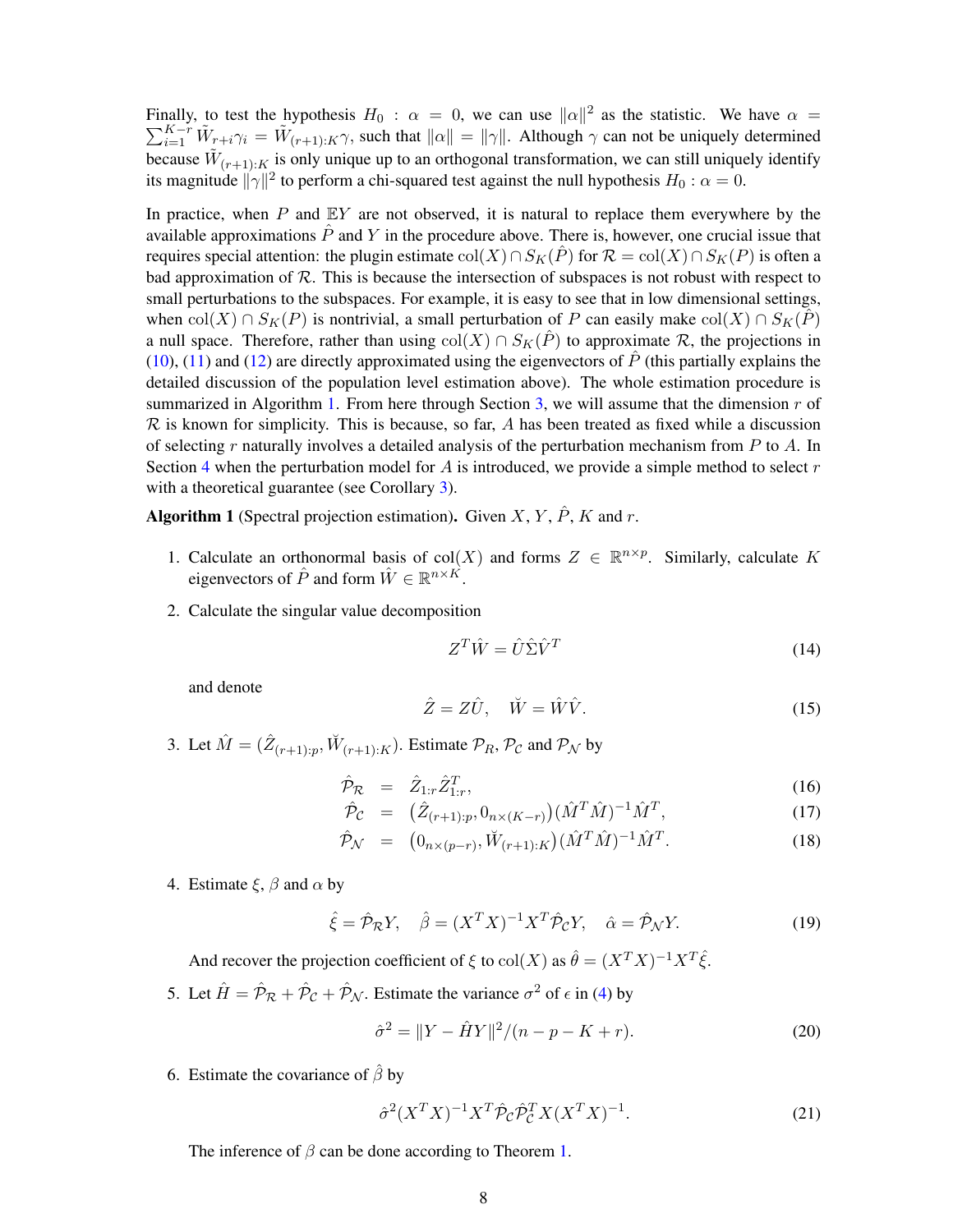7. To test the significance of  $\alpha$ , estimate  $\gamma$  by

<span id="page-8-7"></span>
$$
\hat{\gamma} = \breve{W}_{(r+1):K}\hat{\alpha}
$$
\n(22)

and estimate the covariance matrix of  $\hat{\gamma}$  by  $\hat{\Sigma}_{\hat{\gamma}} = \hat{\sigma}^2 \breve{W}_{(r+1):K} \hat{\mathcal{P}}_{\mathcal{N}} \hat{\mathcal{P}}_{\mathcal{N}}^T \breve{W}_{(r+1):K}^T$ . Normalize  $\hat{\gamma}$ to obtain  $\hat{\gamma}_0=\hat{\Sigma}_{\hat{\gamma}}^{-1/2}\hat{\gamma}.$  Use  $\|\hat{\gamma}_0\|^2$  for a chi-squared test (with  $K$  degrees of freedom) against the null hypothesis  $H_0$ :  $\alpha = 0$  according to Theorem [2.](#page-11-1)

# <span id="page-8-0"></span>3 Generic inference theory of model parameters

For valid inference of parameters, we make the following standard assumptions about the data.

<span id="page-8-4"></span>**Assumption A1** (Standardized scale). All columns of X satisfy  $||X_i|| = \sqrt{n}$ . Moreover,

$$
\|\mathbb{E}Y\| \le C\sqrt{np}
$$

for some constant  $C > 0$ .

<span id="page-8-6"></span>**Assumption A2** (Weak dependence of X). Denote  $\Theta = (X^T X/n)^{-1}$ . Assume that  $\Theta$  is wellconditioned, that is, there exists a constant  $\rho > 0$  such that

$$
\rho \leq \lambda_{\min}(\Theta) \leq \lambda_{\max}(\Theta) \leq 1/\rho.
$$

Due to the deviation of  $\hat{P}$  from the true signal P, the estimators would be biased. A common approach to ensure the valid inference is to control the bias levels of the parameter estimates [\[Van de](#page-24-11) [Geer et al., 2014,](#page-24-11) [Zhang and Zhang, 2014,](#page-25-3) [Javanmard and Montanari, 2014\]](#page-22-12). In the current context, we need to guarantee that the biases are negligible compared to the standard deviations of the estimators. This requires  $\hat{P} - P$  to be controlled to some extent. In particular, the biases will depend on the magnitude of the perturbation of  $S_K(P)$  associated with col(X), defined by

<span id="page-8-1"></span>
$$
\tau_n = \|Z^T \hat{W} \hat{W}^T - Z^T W W^T\| = \|(\hat{W} \hat{W}^T - W W^T) Z\|.
$$
\n(23)

As a warm-up, it is not difficult to get a bound on  $\|\hat{\Sigma} - \Sigma\|$  in terms of  $\tau_n$ . Indeed, from the previous discussion, the singular decompositions of  $Z^T W W^T$  and  $Z^T \hat{W} \hat{W}^T$  are

<span id="page-8-2"></span>
$$
Z^T WW^T = U\Sigma \tilde{W}^T, \quad Z^T \hat{W} \hat{W}^T = \hat{U} \hat{\Sigma} \tilde{W}^T.
$$
 (24)

Therefore, by Weyl's inequality,

<span id="page-8-3"></span>
$$
\|\hat{\Sigma} - \Sigma\| \le \tau_n. \tag{25}
$$

Since the estimates depend crucially on the singular value decomposition of  $Z^T W W^T$  and  $Z^T \hat{W} \hat{W}^T$ , [\(23\)](#page-8-1), [\(24\)](#page-8-2) and [\(25\)](#page-8-3) play a central role in establishing the theoretical results. We now introduce our assumption on the error level that ensures the validity of the inference. It can be seen as a way to characterize the level of perturbation our framework could tolerate. This validity and theoretical insights about this assumption will be studied in more detail later (see Section [4\)](#page-11-0). As we show there, the condition is mild in many commonly studied network settings.

<span id="page-8-5"></span>Assumption A3 (Small projection perturbation). Let  $Z$  and  $W$  be the matrices formed by the bases of col(X) and  $S_K(P)$ , respectively. Let  $Z^T W = U \Sigma V^T$  be the singular value decomposition with singular values specified in [\(7\)](#page-6-2). Assume  $\hat{P}$  is a small projection perturbation of P with respect to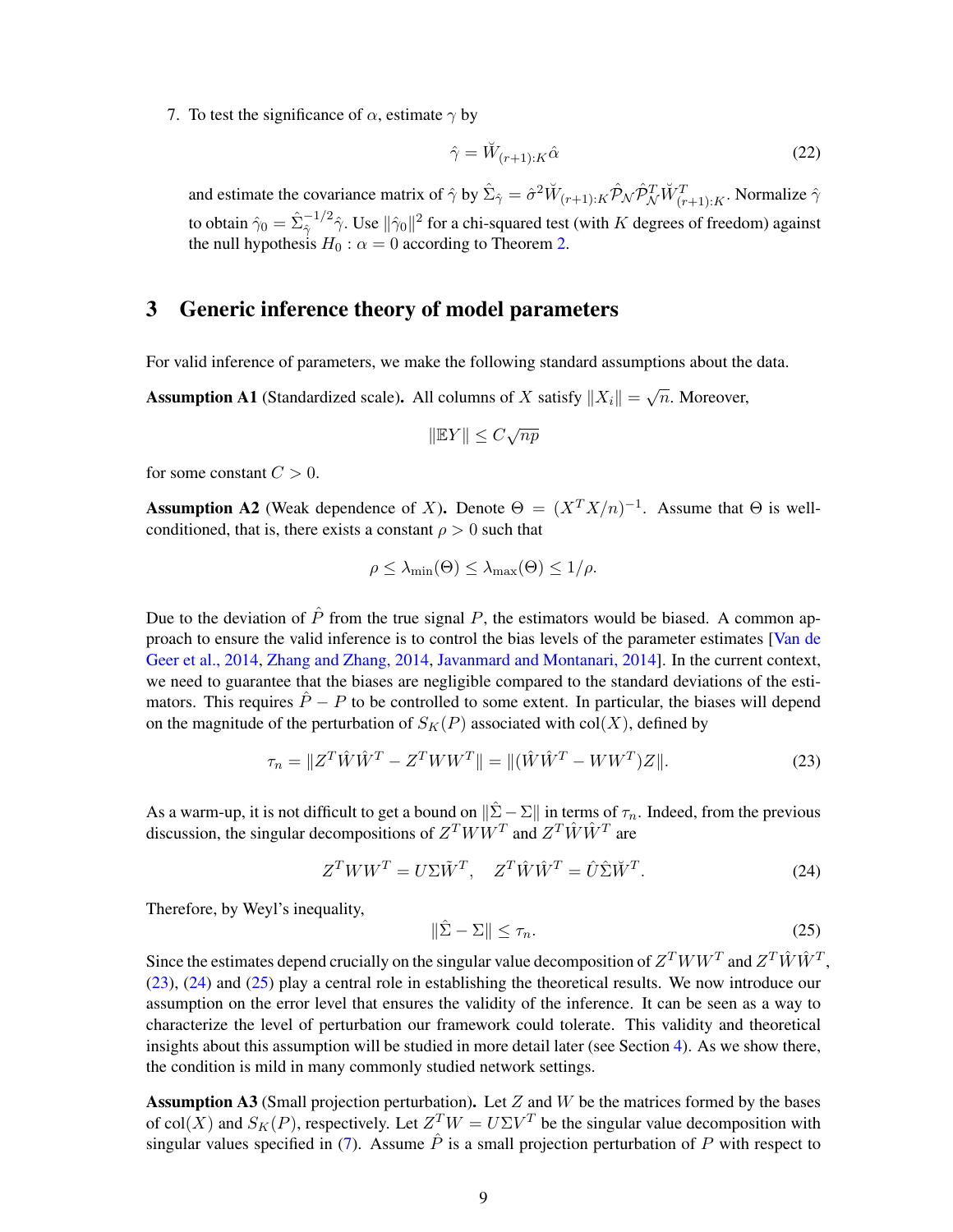$X$ , by which we mean

$$
\frac{\tau_n}{\min\left\{(1-\sigma_{r+1})^3, \sigma_{r+s}^3\right\}} = o\big(1/\sqrt{np}\big).
$$

The first property to be introduced is the estimation consistency of  $\hat{\sigma}^2$ , which serves as the critical building block for later inference.

<span id="page-9-4"></span>**Proposition 2** (Consistency of variance estimation). Assume that [A1](#page-8-4) holds and

<span id="page-9-1"></span>
$$
40\tau_n \le \min\{(1 - \sigma_{r+1})^2, \sigma_{r+s}^2\}.
$$
\n(26)

Then with high probability, the estimate  $\hat{\sigma}^2$  defined by [\(20\)](#page-7-1) satisfies

$$
|\hat{\sigma}^2 - \sigma^2| \le \frac{C\tau_n}{\min\{(1 - \sigma_{r+1})^3, \sigma_{r+s}^3\}} \cdot \frac{n(\sigma^2 + p)}{n - p - K + r}
$$

for some constant  $C > 0$ . In particular, if [A3](#page-8-5) holds and  $p + K = o(n)$  then  $\hat{\sigma}^2$  is consistent.

The covariate effects  $\beta$  will be the central target for inference. The first result is the following bound on the bias of  $\hat{\beta}$ , defined to be  $\|\mathbb{E}(\hat{\beta}) - \beta\|_{\infty}$ .

<span id="page-9-2"></span>**Proposition 3** (The bias of  $\hat{\beta}$ ). If condition [\(26\)](#page-9-1) holds then there exists a constant  $C > 0$  such that

$$
\|\mathbb{E}(\hat{\beta}) - \beta\| \le \frac{C\tau_n}{\min\{(1 - \sigma_{r+1})^3, \sigma_{r+s}^3\}} \cdot \|(X^T X)^{-1}\| \cdot \|X\| \cdot \|X\beta + X\theta + \alpha\|.
$$

In particular, if [A1,](#page-8-4) [A2](#page-8-6) and [A3](#page-8-5) hold then the bias of  $\hat{\beta}$  is of order  $o(1/\sqrt{n})$ .

In general, one may be interested in inferring the contrast  $\omega^T\beta$  for a given unit vector  $\omega$ , such as in In general, one may be interested in inferring the contrast  $\omega \to 0$  for a given time vector comparing covariate effects or making predictions. Let  $\tilde{X} = X/\sqrt{n}$ , then from [\(19\)](#page-7-2),

<span id="page-9-5"></span>
$$
Var(\omega^T \hat{\beta}) = \frac{\sigma^2}{n} \omega^T \Theta \tilde{X}^T \hat{\mathcal{P}}_{\mathcal{C}} \hat{\mathcal{P}}_{\mathcal{C}}^T \tilde{X} \Theta \omega,
$$
\n(27)

with  $\hat{\mathcal{P}}_{\mathcal{C}}$  defined by [\(17\)](#page-7-3). According to Proposition [3,](#page-9-2) a sufficient condition for valid inference of  $\omega^T \beta$  is  $\omega^T \Theta \tilde{X}^T \hat{\mathcal{P}}_{\mathcal{C}} \hat{\mathcal{P}}_{\mathcal{C}}^T \tilde{X} \Theta \omega \geq c$  for some constant  $c > 0$ . Note that this quantity is directly computable in practice. However, we will focus on the population condition with respect to the true matrix  $P_c$  in the following result.

<span id="page-9-0"></span>**Theorem 1** (Asymptotic distribution of  $\omega^T \hat{\beta}$ ). Assume that [A1,](#page-8-4) [A2,](#page-8-6) [A3](#page-8-5) hold and

<span id="page-9-6"></span>
$$
\sqrt{np} \cdot \min\{1 - \sigma_{r+1}, \sigma_{r+s}\} \ge 1. \tag{28}
$$

For a given unit vector  $\omega \in \mathbb{R}^p$ , assume that

<span id="page-9-3"></span>
$$
\|\tilde{Z}_{(r+1):p}^T \tilde{X} \Theta \omega\| \ge c \tag{29}
$$

for some constant  $c > 0$  and sufficiently large n. Then as  $n \to \infty$ ,

$$
\mathbb{P}\left(\frac{\omega^T\hat{\beta} - \omega^T\beta}{\sqrt{\frac{\hat{\sigma}^2}{n}\omega^T\Theta\tilde{X}^T\hat{\mathcal{P}}_C\hat{\mathcal{P}}_C^T\tilde{X}\Theta\omega}} \leq t\right) \to \Phi(t),
$$

where  $\Phi$  is the cumulative distribution function of the standard normal distribution.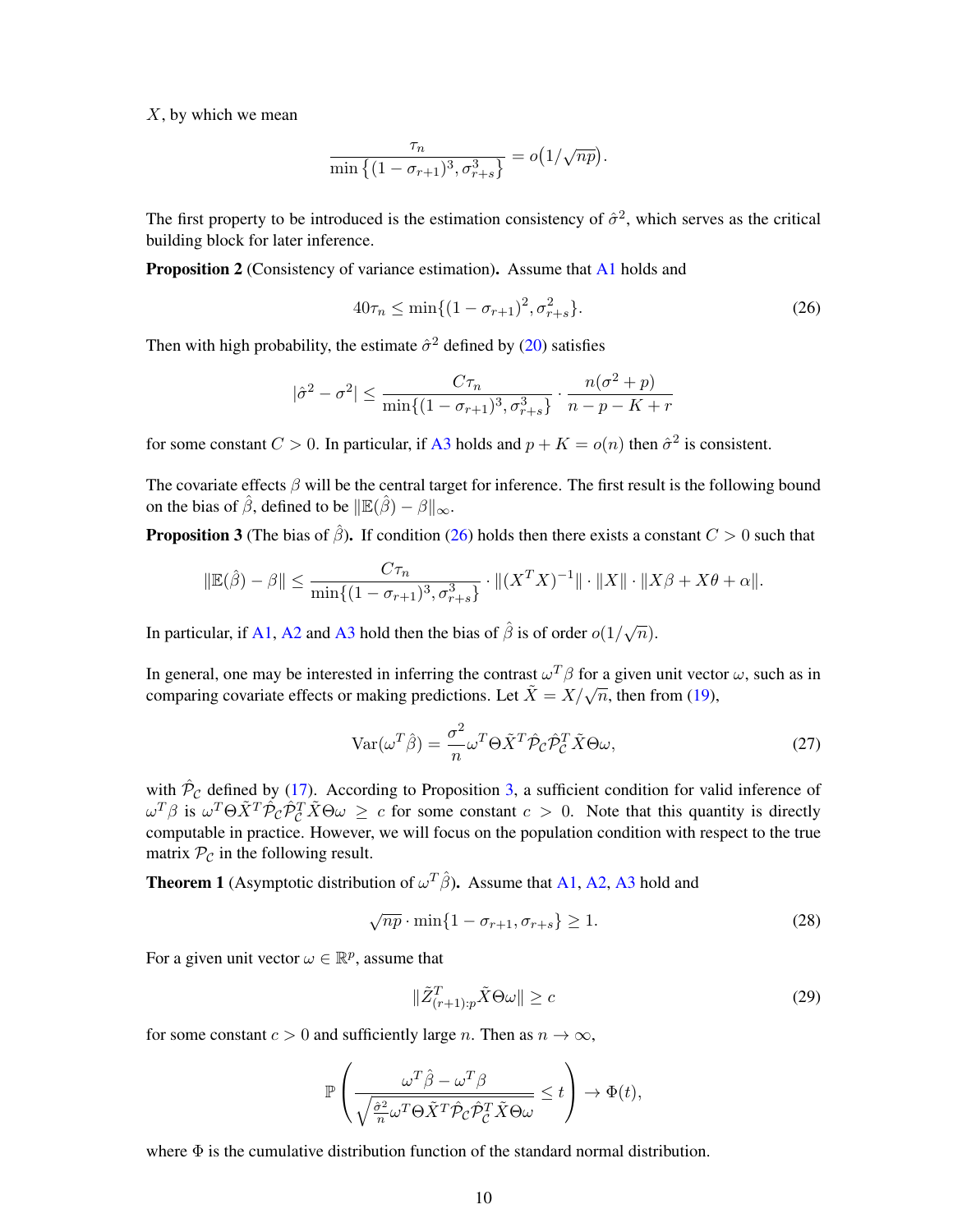Next, we discuss the special case when  $\omega = e_j$ , which corresponds to making inference for the individual parameter  $\beta_j = e_j^T \beta$  for some  $1 \leq j \leq p$ . In this case, condition [\(29\)](#page-9-3) has a simple interpretation.

<span id="page-10-2"></span>**Corollary 1** (Valid inference of individual regression coefficient). Let  $\eta_i$  be the partial residual from regressing  $\tilde{X}_j$  against all other columns of  $\tilde{X}$  and  $R_j$  be the corresponding partial  $R^2$  for this regression. Assume that [A1,](#page-8-4) [A2,](#page-8-6) [A3](#page-8-5) hold and there exists a constant  $c > 0$  such that

<span id="page-10-0"></span>
$$
\|\tilde{Z}_{(r+1):p}^T \eta_j\|/(1 - R_j^2) \ge c. \tag{30}
$$

Then, as  $n \to \infty$ ,

$$
\mathbb{P}\left(\frac{\hat{\beta}_j - \beta_j}{\sqrt{\frac{\hat{\sigma}^2}{n}e_j^T\Theta\tilde{X}^T\hat{\mathcal{P}}_{\mathcal{C}}\hat{\mathcal{P}}_{\mathcal{C}}^T\tilde{X}\Theta_{e_j}} \leq t\right) \to \Phi(t),\,
$$

where  $\Phi$  is the cumulative distribution function of the standard normal distribution.

To understand condition [\(30\)](#page-10-0), notice that  $\eta_j$  is the signal from  $X_j$ , after adjusting for the other covariates, while  $1-R_j^2$  is the proportion of this additional information from  $\tilde{X}_j$ . Since  $\|\tilde{Z}^T_{(r+1):p}\eta_j\|$ is the magnitude of  $\eta_j$ 's projection on the subspace  $col(\tilde{Z}_{(r+1):p})$ , [\(30\)](#page-10-0) essentially requires that the additional information contributed by  $X_j$  after conditioning on other covariates should nontrivially align with  $col(\tilde{Z}_{(r+1):p})$ , the subspace on which the effect of  $\beta_j$  lies. This type of condition is needed because if  $\tilde{Z}_{(r+1):p}^T \eta_j = 0$ , the parameter space of  $\beta_j$  degenerates to  $\{0\}$  and the inference is not meaningful. Notice that requirement [\(30\)](#page-10-0) is completely different from assuming that  $|\beta_j|$  is large, and it does allow  $|\beta_i|$  to be zero or small.

The next result shows the consistency of estimating  $\alpha$ . It also provides bounds for the bias and variance of  $\hat{\gamma}$ , which are later used for testing the hypothesis  $H_0 : \alpha = 0$ .

<span id="page-10-1"></span>**Proposition 4** (Consistency of  $\hat{\alpha}$  and  $\hat{\gamma}$ ). Assume that [A1](#page-8-4) and [\(26\)](#page-9-1) hold. Then there exists a constant  $C > 0$  such that with high probability, the following hold.

1. Let  $||W||_{2\to\infty}$  be the maximum of the Euclidean norms of the row vectors of W, then

$$
\|\hat{\alpha} - \alpha\|_{\infty} \le \frac{C}{\min\{(1 - \sigma_{r+1})^3, \sigma_{r+s}^3\}} \cdot \left( \|W\|_{2 \to \infty} \sqrt{K\sigma^2} \log n + \tau_n \sqrt{n(p + \sigma^2)} \right).
$$

2. There exists an orthogonal matrix  $O \in \mathbb{R}^{(K-r)\times (K-r)}$  such that

$$
\|\mathbb{E}\hat{\gamma} - O\gamma\| \le \frac{C\tau_n\sqrt{np}}{\min\{(1 - \sigma_{r+1})^3, \sigma_{r+s}^3\}}.
$$

3. Let  $\Sigma_{\hat{\gamma}}$  be the covariance matrix of  $\hat{\gamma}$ , then

$$
\left\| \Sigma_{\hat{\gamma}} - \sigma^2 \begin{pmatrix} (I_s - \Gamma^2)^{-1} & 0 \\ 0 & I_{K-r-s} \end{pmatrix} \right\| \leq \frac{C\tau_n}{\min\{(1 - \sigma_{r+1})^2, \sigma_{r+s}^2\}},
$$

where  $\Gamma = \text{diag}(\sigma_{r+1}, \cdots, \sigma_{r+s}).$ 

Proposition [4](#page-10-1) shows that  $\hat{\alpha}$  is an element-wise consistent estimate of  $\alpha$  if [A3](#page-8-5) holds, min $\{(1 - \alpha)^n\}$  $(\sigma_{r+1})^3, \sigma_{r+s}^3$  is bounded away from zero, and  $\|W\|_{2\to\infty}\sqrt{K\sigma^2}\log n = o(1)$ . The last requirement holds when P is an incoherent matrix — the rows of W are in similar magnitudes — a commonly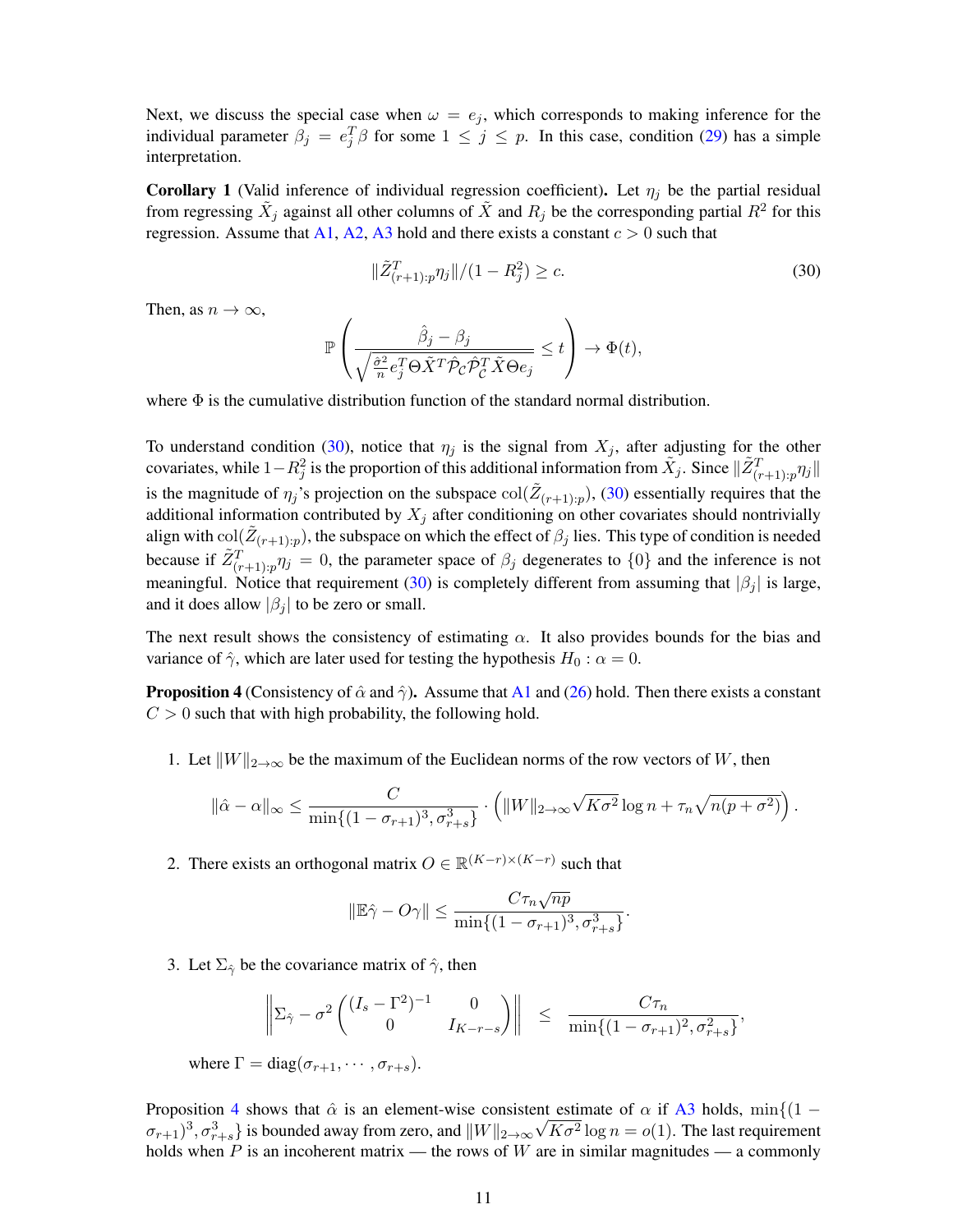observed property introduced by Candès and Recht  $[2009]$ , Candès and Tao  $[2010]$ . The other two inequalities of Proposition [4](#page-10-1) show that the bounds for both bias and variance of  $\hat{\gamma}$  are of order  $o(1)$ if [A3](#page-8-5) holds. These properties directly lead to the validity of the chi-squared test for network effects.

<span id="page-11-1"></span>**Theorem 2** (Chi-squared test for  $\alpha$ ). Assume that [A1](#page-8-4) and [A3](#page-8-5) hold, K is a fixed integer, and  $p =$  $o(n)$ . Then as  $n \to \infty$ , the statistic  $\|\hat{\gamma}_0\|^2$  constructed in Algorithm [1](#page-7-0) satisfies

$$
\|\hat{\gamma}_0\|^2 \xrightarrow{d} \chi_K^2,
$$

where  $\chi_K^2$  is a random variable that follows the chi-squared distribution with K degrees of freedom and  $\stackrel{d}{\rightarrow}$  denotes the convergence in distribution.

The next theorem provides the theoretical result for  $\hat{\theta}$ .

<span id="page-11-3"></span>**Theorem 3** (Inference of  $\theta$  and  $\xi$ ). The estimator  $\hat{\theta}$  in [\(19\)](#page-7-2) follows a Gaussian distribution with covariance matrix  $Cov(\hat{\theta}) = \frac{\sigma^2}{n} \Theta \tilde{X}^T \hat{\mathcal{P}}_{\mathcal{R}} \tilde{X} \Theta$ . Furthermore, under [A1,](#page-8-4) [A2](#page-8-6) and [A3,](#page-8-5)  $\|\mathbb{E}(\hat{\theta}) - \theta\| =$  $o(1/\sqrt{n})$ . If in addition, there exists a constant  $c > 0$  such that

<span id="page-11-2"></span>
$$
\|\tilde{Z}_{1:r}^T \eta_j\|/(1 - R_j^2) \ge c,\tag{31}
$$

where  $\eta_j$  and  $R_j$  are defined in Corollary [1,](#page-10-2) then as  $n \to \infty$ ,

$$
\mathbb{P}\left(\frac{\hat{\theta}_j-\theta_j}{\sqrt{\frac{\hat{\sigma}^2}{n}e_j^T\Theta\tilde{X}^T\hat{\mathcal{P}}_{\mathcal{R}}\tilde{X}\Theta e_j}}\leq t\right)\rightarrow \Phi(t).
$$

The inference of each  $\xi_i, i \in [n]$  can be done by noticing  $\xi_i = X_i \theta$  where  $X_i$  is the *i*th row of X.

Condition [\(31\)](#page-11-2) is in parallel of [\(30\)](#page-10-0); see the discussion following Corollary [1](#page-10-2) for its interpretation.

### <span id="page-11-0"></span>4 Small projection perturbation under random network models

We have introduced the small projection perturbation condition as a general way to characterize the structural perturbation level our framework could tolerate. To provide more insights about this characterization, in this section, we study the small projection perturbation assumption in a special setting when the perturbation of  $P$  comes from random network models. Specifically, we assume that the edge between each pair of nodes  $(i, j)$  is generated independently from a Bernoulli distribution with  $\mathbb{P}(A_{ij} = 1) = P_{ij}, 1 \le i < j \le n$ . In particular,  $\mathbb{E}A = P$ . This model is known as the inhomogeneous Erdős-Rényi model [[Bollobas et al., 2007\]](#page-21-10). To clarify, the randomness discussed in this section comes from the random network model above, which is assumed to be independent of the randomness from the noise  $\epsilon$  in the regression model.

Section [4.1](#page-12-0) investigates the most difficult setting when no prior information is available about the network model, while Section [4.2](#page-14-0) presents the results in the arguably easiest setting when the true underlying network can be accurately estimated. Additionally, in Section [4.1,](#page-12-0) we show that our theoretical requirement for the network density in the completely non-informative situation is rate optimal. Section [4.3](#page-15-0) further extends the results in another commonly seen setting when the Laplacian matrix represents the relational information.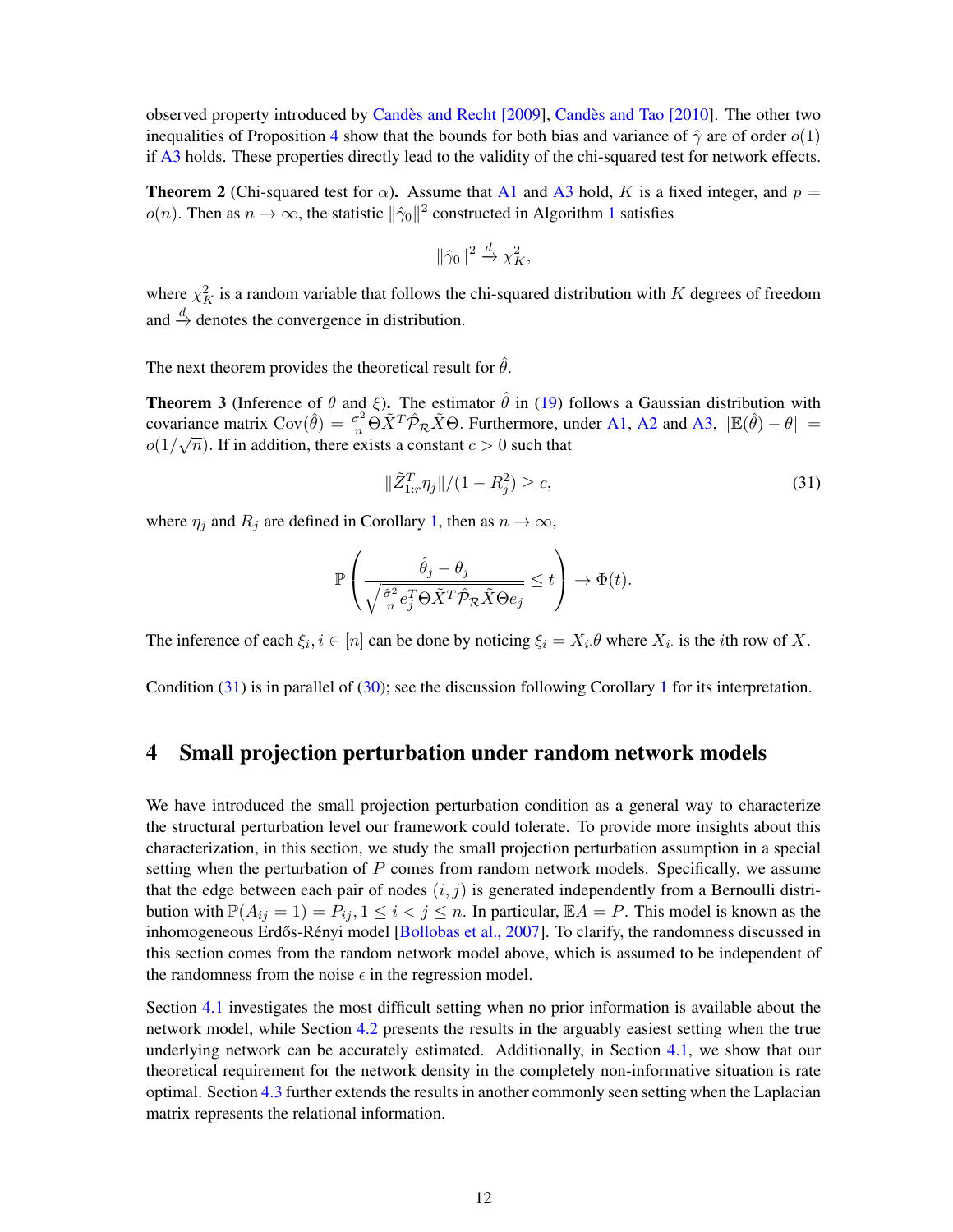#### <span id="page-12-0"></span>4.1 The non-informative situation: small projection perturbation for adjacency matrices

In this section, we investigate the situation when no prior information about the network model is available. This can be seen as the most difficult, yet the most general, situation. Arguably, the only reasonable approximation of P is  $\hat{P} = A$ . We will study [A3](#page-8-5) for this version of  $\hat{P}$ .

Recall that the main requirement of [A3](#page-8-5) is  $\tau_n = o(1/\sqrt{n})$ , where  $\tau_n$  measures the level of perturbation of the network subspace  $S_K(P)$  associated with the covariate subspace col(X), defined in [\(23\)](#page-8-1). Existing results relevant for controlling  $\tau_n$ , such as [Abbe et al. \[2017\]](#page-21-11), [Cape et al. \[2019\]](#page-21-12), [Mao et al.](#page-23-11) [\[2020\]](#page-23-11), [Lei \[2019\]](#page-23-12), do not give sufficiently tight bounds to support the inference, even for dense networks. The recent work of [Xia \[2019\]](#page-25-4) contains useful tools for obtaining such error bound that allows sparsity when  $P$  is a low-rank matrix. However, since in general problems,  $P$  may be of full rank, a new tool is needed for theoretical analysis. The following assumption is made about P.

<span id="page-12-1"></span>**Assumption A4** (Eigenvalue gap of the expected adjacency matrix). Let  $A$  be the adjacency matrix of a random network generated from the inhomogeneous Erdős-Rényi model with the edge probability matrix  $P = \mathbb{E}A$ . Assume that the K largest eigenvalues of P are well separated from the remaining eigenvalues and their range is not too large:

$$
\min_{i \leq K, i' > K} |\lambda_i - \lambda_{i'}| \geq \rho' d, \qquad \max_{i, i' \leq K} |\lambda_i - \lambda_{i'}| \leq d/\rho',
$$

where  $\rho' > 0$  is a constant and  $d = n \cdot \max_{ij} P_{ij}$ .

The quantity d can be seen as an upper bound of the network node degree, which has been widely used to measure network density (e.g., [Lei and Rinaldo \[2014\]](#page-23-13), [Le et al. \[2017\]](#page-23-14)). [A4](#page-12-1) is very general in the sense that it only assumes that  $P$  has a sufficiently large eigenvalue gap, but  $P$  need not be low-rank or even approximately low-rank. It appears that this is already sufficient to guarantee the small projection perturbation property of  $A$ , as stated in the next theorem. We believe the theorem itself can be used as a general tool for statistical analysis of independent interest.

<span id="page-12-4"></span>**Theorem 4** (Concentration of perturbed projection for adjacency matrix). Let  $w_1, ..., w_n$  and  $\lambda_1 \geq$  $\lambda_2 \geq \cdots \geq \lambda_n$  be eigenvectors and corresponding eigenvalues of P and similarly, let  $\hat{w}_1, \ldots, \hat{w}_n$ and  $\hat{\lambda}_1 \ge \hat{\lambda}_2 \ge \cdots \ge \hat{\lambda}_n$  be the eigenvectors and eigenvalues of A. Denote  $W = (w_1, ..., w_K)$  and  $\hat{W} = (\hat{w}_1, ..., \hat{w}_K)$ . Assume that [A4](#page-12-1) holds and  $d \ge C \log n$  for a sufficiently large constant  $C > 0$ . Then for any fixed unit vector  $v$ , with high probability,

<span id="page-12-2"></span>
$$
\|(\hat{W}\hat{W}^T - WW^T)v\| \le \frac{2\sqrt{K\log n}}{d}.\tag{32}
$$

Notice that the bound is for a given deterministic vector  $v$  instead of all unit vectors. The latter would be equivalent to a bound on  $\|\hat{W}\hat{W}^T - WW^T\|$  and is too large for our inference purpose. By restricting the scope of applicability, our result trades off for the tighter bound [\(32\)](#page-12-2), which is crucial for our inference to work in relatively sparse network settings.

<span id="page-12-3"></span>**Corollary 2** (Small projection perturbation, adjacency matrix case). Assume that  $\hat{P} = A$  is used in Algorithm [1.](#page-7-0) If  $A4$  holds and d satisfies

$$
\frac{d \cdot \min\left\{(1 - \sigma_{r+1})^3, \sigma_{r+s}^3\right\}}{(Knp \log n)^{1/2}} \to \infty
$$

then  $\overline{A3}$  $\overline{A3}$  $\overline{A3}$  holds with high probability for sufficiently large n.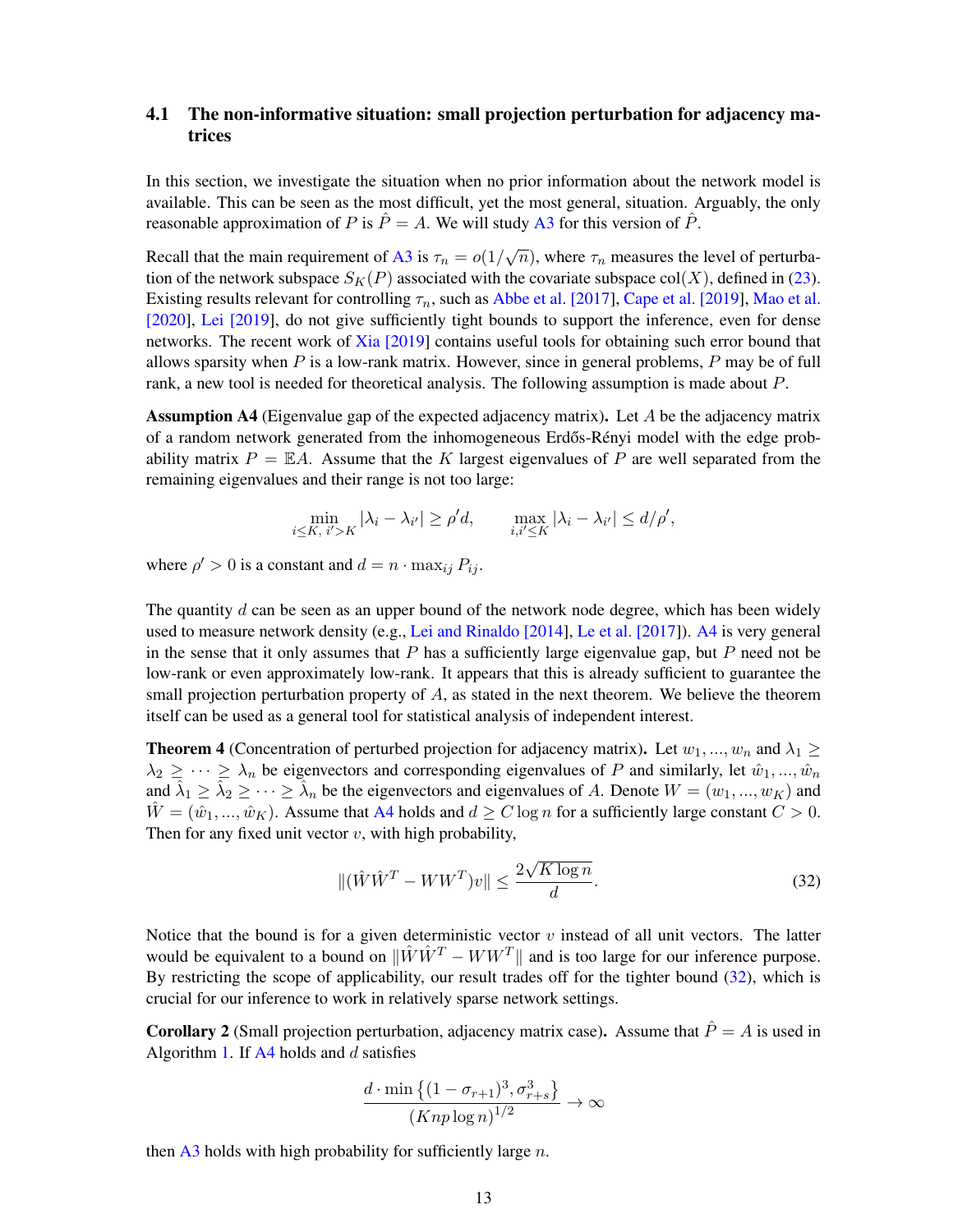Corollary [2](#page-12-3) provides a sufficient condition for valid inference. If  $\min\{1 - \sigma_{r+1}, \sigma_{r+s}\}\$ is bounded coronary z provides a summer condition for valid interence. If  $\lim_{x \to a} \frac{1 - \sigma_{r+1}, \sigma_{r+s}}{1 - \sigma_{r+s}}$  is bounded away from zero while K and p are fixed then d needs to grow faster than  $\sqrt{n \log n}$ . This is arguably a strong assumption, although it does allow for moderately sparse networks. A natural question is whether it can be relaxed. Unfortunately, the answer to this is negative. We now show that under the current assumptions, the bound [\(32\)](#page-12-2) is rate optimal up to a logarithm factor and we cannot guarantee valid inference if d is of the order  $\sqrt{n}$ .

<span id="page-13-1"></span>**Theorem 5** (Tightness of concentration and degree requirements). Assume  $C\sqrt{n/\log n} \leq d \leq$  $n^{1-\xi}$  for some constant  $\xi \in (0,1/2]$  and some sufficiently large constant  $C > 0$ . The following statements hold.

(i) There exists a configuration of  $(K, v, P)$  satisfying the condition of Theorem [4](#page-12-4) with  $K =$  $O(1)$ , under which, for a sufficiently large n,

$$
\|(\hat{W}\hat{W}^T - WW^T)v\| \ge c/d
$$

holds with high probability and a constant  $c > 0$ .

(ii) There exists a configuration of  $(K, p, X, P, \beta, \theta, \alpha)$  satisfying [A1,](#page-8-4) [A2](#page-8-6) and the conditions of Theorem [4](#page-12-4) with  $K, p = O(1)$  and  $\min\{1 - \sigma_{r+1}, \sigma_{r+s}\} \ge 1/4$ , under which, for a sufficiently large  $n$ , we have

$$
\|\mathbb{E}\hat{\beta}-\beta\|_{\infty}\geq c'/d \quad \text{and} \quad \max_jVar(\hat{\beta}_j)\leq C'/n
$$

with high probability for some constant  $C', c' > 0$ .

Notice that the two statements of Theorem [5](#page-13-1) are different and, in general, neither implies the other. The first statement is about the general concentration bound of Theorem [4.](#page-12-4) It indicates that for the given range of  $d$ , the bound of  $(32)$  is rate optimal (up to a logarithm order). The second statement is about the necessary condition of the inference problem, under the model-free setting. When  $d = \sqrt{n}$ , the bias is at least in the order of  $1/\sqrt{n}$ . In contrast, the standard deviation is at most of order  $1/\sqrt{n}$ . Therefore, we will not be able to give asymptotically correct testing or confidence intervals under these circumstances. Meanwhile, under the same condition, Corollary [2](#page-12-3) shows that if d grows faster than  $\sqrt{n \log n}$ , valid inference could be achieved. In combination, we observe a the a grows raster than  $\sqrt{n} \log n$ , valid interest<br>phase transition at the network degree of  $\sqrt{n}$ .

To conclude this section, we address the problem of selecting the correct dimension  $r$ , which is used in Algorithm [1,](#page-7-0) as another application of Theorem [4.](#page-12-4) Specifically, denote  $\hat{d} = \frac{1}{n}$  $\frac{1}{n} \sum_{i,j=1}^n A_{ij}$  and  $\bar{d} = \frac{1}{n}$  $\frac{1}{n} \sum_{i,j=1}^{n} P_{ij}$ . The following rule is used to select r:

<span id="page-13-2"></span>
$$
\hat{r} = \max\left\{i : \hat{\sigma}_i \ge 1 - \frac{4\sqrt{pK\log n}}{\hat{d}}\right\}.
$$
\n(33)

This estimate can be shown to give the correct dimension with high probability.

<span id="page-13-0"></span>**Corollary 3** (Consistency of estimating the dimension of  $\mathcal{R}$ ). Assume that the conditions of Theorem [4](#page-12-4) hold and

<span id="page-13-3"></span>
$$
\bar{d} \ge \frac{16\sqrt{pK\log n}}{1 - \sigma_{r+1}}.\tag{34}
$$

Then for a sufficiently large n, the dimension estimate  $\hat{r}$  defined in [\(33\)](#page-13-2) satisfies  $\hat{r} = r$  with high probability.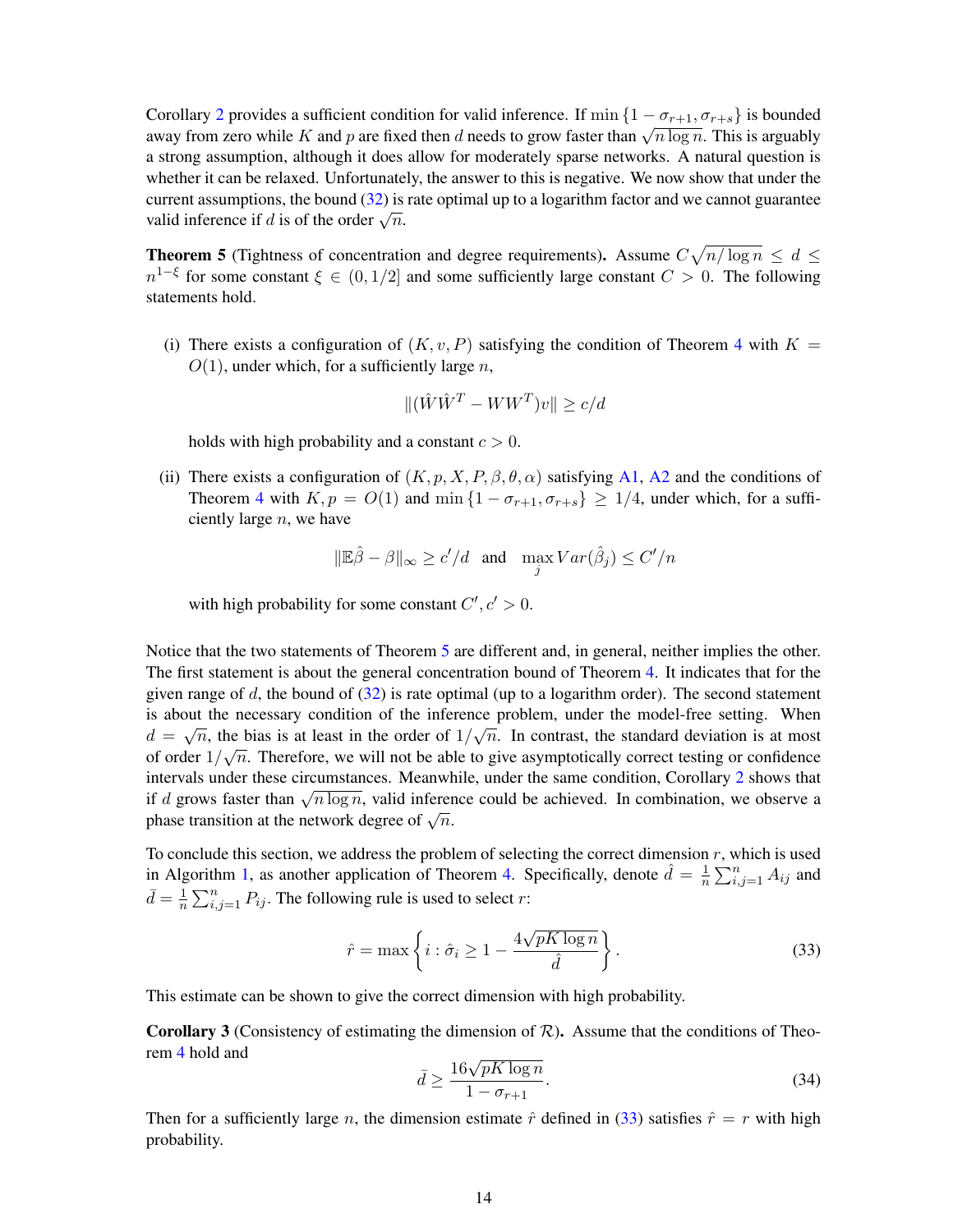#### <span id="page-14-0"></span>4.2 The informative situation: small projection perturbation for parametric models

In the previous section, it is shown that if A is used as  $\hat{P}$  in Algorithm [1,](#page-7-0) the network degree in the previous section, it is shown that if A is used as T in Algorithm 1, the hetwork degree needs to grow faster than  $\sqrt{n}$  for the small perturbation assumption to hold. In many cases, it may be reasonable to assume that  $P$  satisfies certain structural conditions. Leveraging such additional information can provide a more accurate estimate of  $P$  and, in turn, ensure the validity of inference for potentially much sparser networks. In this section, we investigate a few special cases for which the edge density requirement can be substantially relaxed, highlighting the benefit of knowing the correct model.

The discussion begins with the stochastic block model (SBM) as the true network generating model. Specifically, assume that there exists a vector  $g \in [K]^n$  specifying the community node labels and a symmetric matrix  $B \in [0,1]^{K \times K}$  such that  $P_{ij} = B_{g_i g_j}$ . The SBM has been widely used to model community structures [\[Holland et al., 1983\]](#page-22-13), and its theoretical properties have been wellunderstood thanks to intensive research in recent years. For more detail, refer to the review paper of [Abbe \[2018\]](#page-21-13) and the references therein. Since the SBM is used in this section only to illustrate how the degree requirement can be relaxed, we will focus on the following special configuration.

<span id="page-14-1"></span>**Assumption A5** (Stochastic block model). Let  $n_k$  be the number of nodes in the kth community. Assume that  $(1-t)n/K \le n_k \le (1+t)n/K$  for some constant t and all  $1 \le k \le K$ . Moreover, assume that  $B = \kappa_n B_0$ , where  $B_0 \in [0, 1]^{K \times K}$  is a fixed matrix and  $\kappa_n$  controls the dependence of network density on *n* and  $K = o(n^{1/4})$ .

Another example is the degree-corrected block model (DCBM) proposed by [Karrer and Newman](#page-22-14) [\[2011\]](#page-22-14), which generalizes the SBM by allowing the degree heterogeneity of the nodes. Specifically, in addition to the SBM parameters, the model has a degree parameter  $\nu \in \mathbb{R}^n$  such that  $P_{ij} =$  $\nu_i \nu_j B_{g_i g_j}$ . Notice that  $\nu_i$  is only identifiable up to a scale so additional constraints are needed. The following simplified assumption is made about it.

<span id="page-14-2"></span>**Assumption A6** (Identifiability of degree parameter). Assume  $\sum_{g_i=k} \nu_i = n_k$  and there exists a constant  $\zeta$  such that  $1/\zeta \le \nu_i \le \zeta$ .

Notice that under Assumptions [A5](#page-14-1) and [A6,](#page-14-2) both the SBM and DCBM satisfy Assumption [A4](#page-12-1) with  $d = n\kappa_n$ . In particular, under the SBM, the subspace of the K leading eigenvectors of P has the same component for all nodes within the same community. Therefore, the model under the SBM reduces to a linear regression model with fixed group effects according to communities. The following assumption is further made for the two models.

<span id="page-14-3"></span>Assumption A7 (Exact recovery of community labels). Assume the community  $q$  is known with  $n\kappa_n/\log n\to\infty$ .

Although q is seldom known in practice, this assumption is based on the fact that in many cases q can be exactly recovered from the network. Indeed, there exist many polynomial-time algorithms that ensure the exact recovery of q such as [Gao et al. \[2017\]](#page-22-15), [Lei and Zhu \[2017\]](#page-23-15), [Abbe et al. \[2017\]](#page-21-11), [Li et al. \[2020a\]](#page-23-16), [Lei et al. \[2020\]](#page-23-17) for the SBM and [Lei and Zhu \[2017\]](#page-23-15), [Chen et al. \[2018\]](#page-21-14), [Gao](#page-22-16) [et al. \[2018\]](#page-22-16) for the DCBM, to name a few. The corresponding regularity condition needed for such strong consistency of community detection is already reflected in the degree requirement in Assumption [A7.](#page-14-3) Given the community labels, the commonly used estimator of P would be the MLE (see Section  $F$  of the supplementary material for details). When such parametric estimates are used as  $P$  in Algorithm [1,](#page-7-0) the corresponding estimation and inference procedure are referred to as the *parametric version* of our method, in contrast to the model-free version when A is used as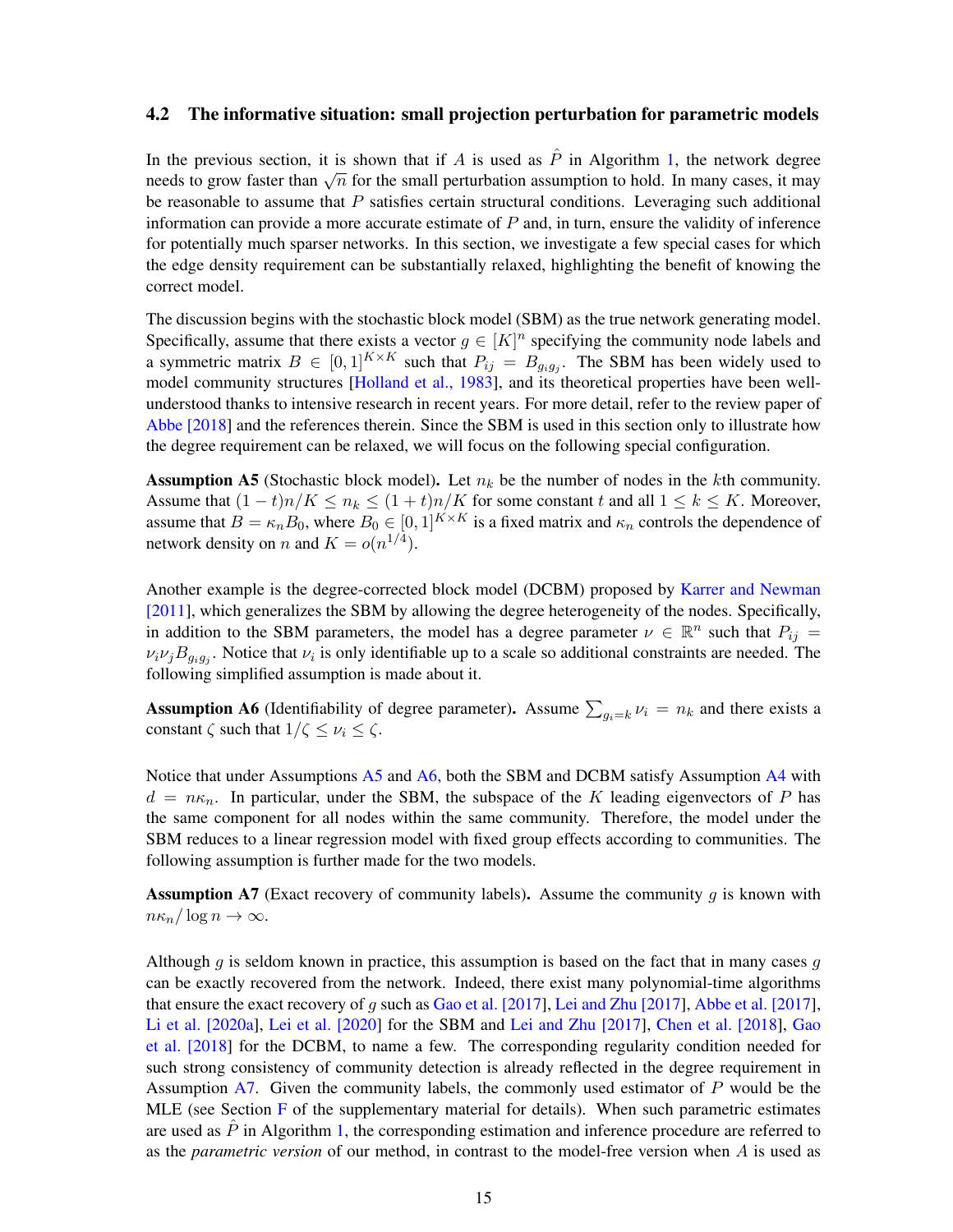$\hat{P}$ . The following theorem shows that the parametric version delivers valid inference under much weaker network density assumptions compared to its nonparametric counterpart.

<span id="page-15-2"></span>**Theorem 6** (Small projection perturbation under block models). Let  $d = n\kappa_n$ . Let  $\hat{P}$  parametric estimator of  $P$  introduced in Section  $\overline{F}$ . Under either of the following settings:

(i) A is generated from P according to the SBM satisfying Assumption  $\overline{A5}$  $\overline{A5}$  $\overline{A5}$  and  $\overline{A7}$  $\overline{A7}$  $\overline{A7}$  with

$$
\min\left\{(1-\sigma_{r+1})^6, \sigma_{r+s}^6\right\} \cdot \frac{d}{p\log n} \to \infty;
$$

(ii) A is generated from P according to the DCBM satisfying Assumption  $A5$ ,  $A6$  and  $A7$  with

$$
\min\left\{(1-\sigma_{r+1})^6, \sigma_{r+s}^6\right\} \cdot \frac{d}{K^2 p \log n} \to \infty;
$$

the estimator  $\hat{P}$  satisfies Assumption [A3](#page-8-5) with high probability.

Again, if p, K and min  $\{(1 - \sigma_{r+1}), \sigma_{r+s}\}$  are fixed, then the degree requirement of the parametric version for the small projection perturbation to hold is  $d/\log n \to \infty$  for either of two block models. This is much weaker than the degree requirement for the nonparametric estimation, indicating the benefit of knowing the underlying model for P. Although the above result is only about two special classes of models for the network, it clearly shows the tradeoff between the model assumption and statistical efficiency: without any information about the true model, the model-free version of the proposed method requires the average degree to grow faster than  $\sqrt{n}$  to be effective; in contrast, if the class that the true model belongs to is known then the parametric version of our method performs well for much sparser networks.

#### <span id="page-15-0"></span>4.3 Extension to Laplacian individual effects

So far, we have treated A as a perturbed version of  $P$ . A natural and popular alternative is to use the Laplacian matrix as the perturbed version of the relational information  $P$  [\[Smola and Kondor,](#page-24-12) [2003,](#page-24-12) [Sadhanala et al., 2016,](#page-24-7) [Li et al., 2019\]](#page-23-0). Specifically, we assume that  $\alpha$  lies in the subspace determined by K eigenvectors of  $P = \mathbb{E}L = \mathbb{E}D - \mathbb{E}A$  corresponding to the smallest eigenvalues, while the estimation procedure is based on the perturbed version  $\hat{P} = L = D - A$  of P, where D is the diagonal matrix with node degrees  $d_i$  on the diagonal. Similar to Assumption [A4](#page-12-1) about the spectrum of  $\mathbb{E}A$ , the following assumption about the spectrum of  $\mathbb{E}L$  is made.

<span id="page-15-1"></span>Assumption A8 (Eigenvalue gap of the expected Laplacian). Let  $L = D - A$  be the Laplacian of a random network generated from the inhomogeneous Erdős-Rényi model and  $P = \mathbb{E}L$ . Denote by  $\lambda_1 \leq \lambda_2 \leq \cdots \leq \lambda_n$  the eigenvalues of P. Assume that the K smallest eigenvalues of P are well separated from the remaining eigenvalues and their range is not too large:

$$
\min_{i \leq K, i' > K} |\lambda_i - \lambda_{i'}| \geq \rho' d, \qquad \max_{i, i' \leq K} |\lambda_i - \lambda_{i'}| \leq d/\rho',
$$

where  $\rho' > 0$  is a constant and  $d = n \cdot \max_{ij} P_{ij}$ .

We show that, under the perturbation mechanism of Assumption [A8,](#page-15-1) the eigenvectors of the Laplacian corresponding to the  $K$  smallest eigenvalues satisfy the small projection perturbation require-ment, and therefore the inference framework based on Algorithm [1](#page-7-0) with  $\hat{P} = L$  remains valid.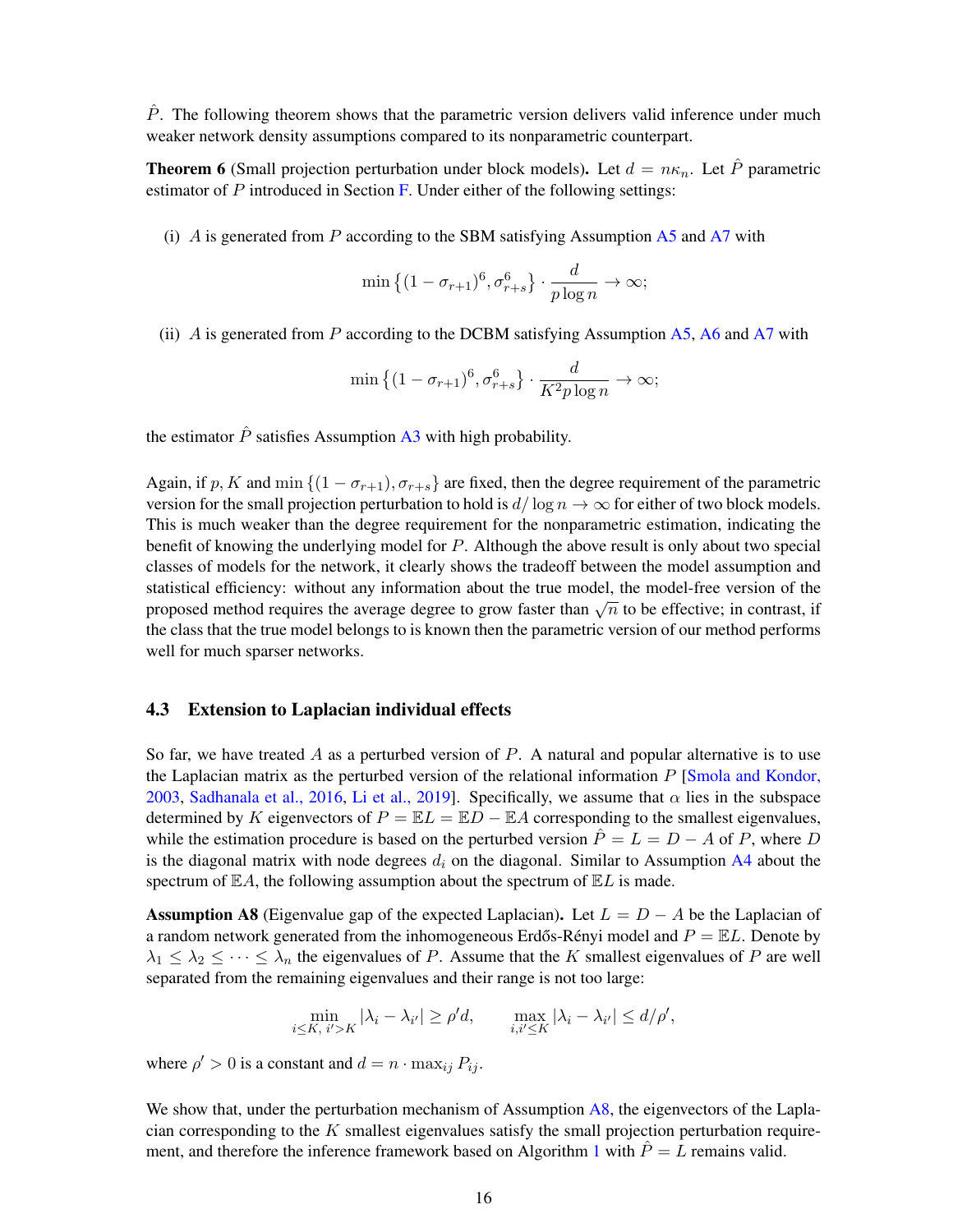<span id="page-16-1"></span>**Theorem 7** (Concentration of perturbed projection for the Laplacian). Let  $w_1, ..., w_n$  and  $\lambda_1 \leq$  $\lambda_2 \leq \cdots \leq \lambda_n$  be eigenvectors and corresponding eigenvalues of  $\mathbb{E}L = \mathbb{E}D - \mathbb{E}A$  and similarly, let  $\hat{w}_1, ..., \hat{w}_n$  and  $\hat{\lambda}_1 \le \hat{\lambda}_2 \le ... \le \hat{\lambda}_n$  be the eigenvectors and eigenvalues of  $L = D - A$ . Denote  $W = (w_1, ..., w_K)$  and  $\hat{W} = (\hat{w}_1, ..., \hat{w}_K)$ . Assume that Assumption [A8](#page-15-1) holds and  $d \ge C \log n$  for a sufficiently large constant  $C$ . Then for any fixed unit vector  $v$ , with high probability we have

$$
\|(\hat{W}\hat{W}^T - WW^T)v\| \le \frac{C\left[K\left(1 + n\|W\|_{\infty}^2\right)\right]^{1/2}\log n}{d},
$$

where  $||W||_{\infty}$  denotes the largest absolute value of entries in W.

Compared to the bound for the adjacency matrix in Theorem [4,](#page-12-4) the bound in Theorem [7](#page-16-1) contains a new term  $n||W||_{\infty}^2$ . When  $\mathbb{E}L$  is incoherent,  $||W||_{\infty}^2$  is of order  $1/n$  (for example under stochastic block model) and therefore the upper bound is in the order of  $\sqrt{K\log^2 n}/d$ . Both the term  $n\|W\|_\infty^2$ block model) and therefore the upper bound is in the order of  $\sqrt{R}$  log  $n/a$ . Boul the term  $n_{\parallel}w_{\parallel\parallel}$  and the extra  $\sqrt{\log n}$  factor are results of the deviation of node degrees from their expected values.

<span id="page-16-2"></span>**Corollary 4** (Small projection perturbation, Laplacian case). Assume that L is used as  $\hat{P}$  in Algo-rithm [1](#page-7-0) and  $P = \mathbb{E}L$ . If Assumption [A8](#page-15-1) holds and d is sufficiently large so that

$$
\frac{d \cdot \min\left\{(1 - \sigma_{r+1})^3, \sigma_{r+s}^3\right\}}{\left[Knp\left(1 + n \|W\|_{\infty}^2\right)\right]^{1/2} \log n} \to \infty,
$$

then Assumption [A3](#page-8-5) holds with high probability. In particular, the proposed inference framework in Section [3](#page-8-0) is valid with high probability.

### <span id="page-16-0"></span>5 Simulation

In this section, we present a simulation study to evaluate the proposed method and compare it with other benchmark methods for linear regression on networks. First, we evaluate the validity of the inference framework and demonstrate the predicted phase transition of the model-free method, as well as the advantage of the parametric version in the situation when the true network model is known. After that, we introduce comparisons with other benchmark methods under several network effect models.

#### 5.1 Inference validation

We will evaluate our theoretical claims about the inference and phase transition in this subsection. For this purpose, we will again assume  $K$  to be known to exactly match our theoretical framework in this subsection. However, this does not lose generality because in all of our experiment settings, because the methods we mentioned before [\[Chen and Lei, 2018,](#page-21-7) [Le and Levina, 2015,](#page-22-10) [Li et al.,](#page-23-10) [2020b\]](#page-23-10) can accurately identify the K almost perfectly in our settings. We fix  $p = K = 4$  in all configurations. The network is generated by the SBM with  $K = 4$  communities. In Section [H](#page-55-0) of the supplementary material, we provide additional results and also a study when the network is generated by the more general DCBM. Using the parameterization in Section [4.1,](#page-12-0) we set  $B =$  $0.21<sub>4</sub>1<sub>4</sub><sup>T</sup> + 0.8I<sub>4</sub>$ , where  $1<sub>k</sub>$  denotes the all-one vector of length k. Three levels of sample size  $n = 1000, 2000, 4000$ , and three levels of average expected degree  $\varphi_n = 2 \log n, \sqrt{n}$ , and  $n^{2/3}$  for each level of *n* are compared. Given the eigenvectors  $w_1, ..., w_n$  from *P*, we generate  $X \in \mathbb{R}^{n \times p}$ in the following way: Set  $X_1/\sqrt{n} = w_1$ ; Set  $X_j/\sqrt{n} = \sqrt{\frac{1}{25}}w_j + \sqrt{\frac{24}{25}}w_{j+3}, j = 2, 3, 4$ . This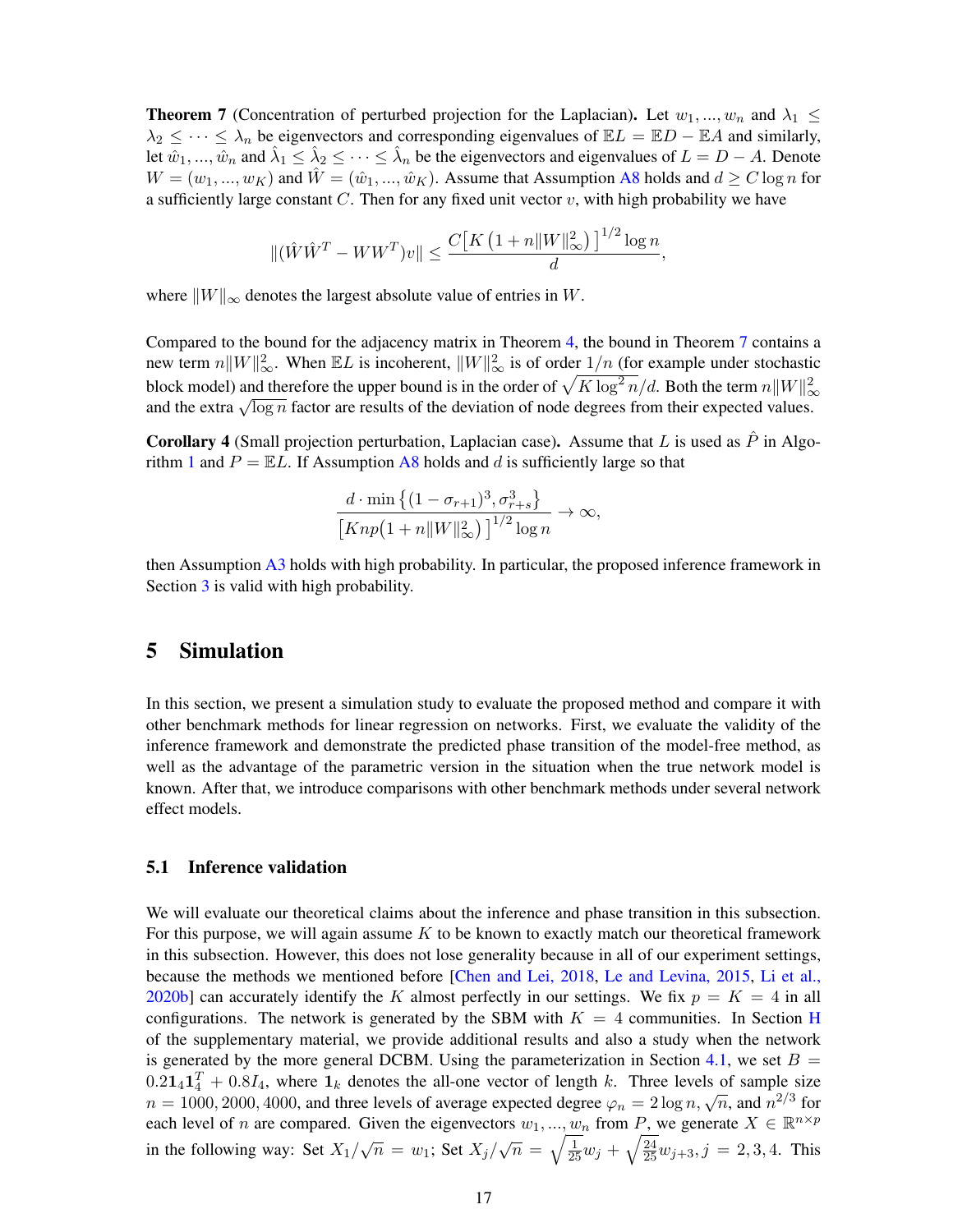configuration gives a design with  $r = 1$ ,  $s = 3$  and  $(\sigma_1, \sigma_2, \sigma_3, \sigma_4) = (1, 0.2, 0.2, 0.2)$ . In particular, the setup with  $\beta = (0, 1, 1, 1)^T$  and  $\theta = (1, 0, 0, 0)^T$  satisfies the proposed model and is fixed in all settings. Similarly, the  $\gamma$  can be any vector with the first coordinate being zero. We consider two cases:  $\gamma = (0, 1, 1, 1)^T$  and  $\gamma = (0, 0, 0, 0)^T$ . As discussed, the case of  $\gamma = (0, 0, 0, 0)^T$  indicates that there is no network effect. The two settings do not give any difference on inference of  $\beta$  while the latter is used to verify the validity of the  $\chi^2$  test. Also, notice that  $X_1$  violates assumption [\(30\)](#page-10-0) because it is completely orthogonal to the space of  $col(\hat{Z}_{r+1:p})$ . Therefore, valid inference cannot be made for  $\beta_1$ . This setup highlights that having a degenerate parameter space on  $\beta_1$  does not impact the validity of our inference on the other parameters  $\beta_2, \beta_3, \beta_4$ , as shown by both the theoretical and numerical analyses. Both the model-free and parametric versions of the subspace projection (SP) methods are used to demonstrate the empirical difference, denoted by "SP" and "SP-SBM", respectively. All results are taken as the average of the 50 independent replications.

Table [2](#page-17-0) shows the ratio between the absolute bias and standard deviation (SD) averaged across  $\hat\beta_2, \hat\beta_3$ and  $\hat{\beta}_4$  for different n and network densities, when the network is generated from the SBM. For average degree of order  $\sqrt{n}$  or below, the ratio does not vanish with increasing *n* for the SP, indicating energy degree of order  $\sqrt{n}$  or below, the ratio does not vanish with increasing *n* for the SP, indicating that valid statistical inference for the parameters cannot be achieved. For denser networks, the bias becomes vanishing; thus, the asymptotic inference becomes valid. These observations coincide with the prediction of the phase transition at degree  $\sqrt{n}$ . In contrast, the SP-SBM results in much smaller bias-SD ratios and achieves vanishing ratio even at degree  $\sqrt{n}$ . At the borderline case  $2 \log n$ , such bias-SD ratios and achieves vanishing ratio even at degree  $\sqrt{n}$ . At the borderline case  $2 \log n$ , such vanishing pattern is not clearly observed, even for the SP-SBM.

|               |        |            | bias-SD ratio           |             | coverage probability    |            |           |  |
|---------------|--------|------------|-------------------------|-------------|-------------------------|------------|-----------|--|
| Method        |        |            | average expected degree |             | average expected degree |            |           |  |
|               | $\, n$ | $2 \log n$ | $\sqrt{n}$              | $n^{2/3}$   | $2 \log n$              | $\sqrt{n}$ | $n^{2/3}$ |  |
|               | 1000   | 1.950      | 0.414                   | 0.326       | 0.7282                  | 0.9309     | 0.9401    |  |
| <b>SP</b>     | 2000   | 2.526      | 0.344                   | 0.237       | 0.5275                  | 0.9373     | 0.9453    |  |
|               | 4000   | 2.460      | 0.408                   | 0.175       | 0.5879                  | 0.9374     | 0.9462    |  |
|               | 1000   | 0.922      | 0.164                   | $< 10^{-4}$ | 0.8763                  | 0.9501     | 0.9486    |  |
| <b>SP-SBM</b> | 2000   | 0.931      | 0.025                   | $< 10^{-4}$ | 0.8502                  | 0.9505     | 0.9500    |  |
|               | 4000   | 0.847      | $< 10^{-4}$             | $< 10^{-4}$ | 0.8423                  | 0.9500     | 0.9515    |  |

<span id="page-17-0"></span>Table 2: The average bias-SD ratios for  $\beta_2$ ,  $\beta_3$  and  $\beta_4$  when the network is generated from the SBM.

Correspondingly, Table [2](#page-17-0) also shows the resulting average coverage probabilities  $p_{\text{cov}}$  of the 95% confidence intervals for  $\beta_2$ ,  $\beta_3$  and  $\beta_4$ . Notice that, differently from Table [2,](#page-17-0) the coverage probability is calculated as the average of 500 Monte Carlo runs, thereby taking the errors of  $\hat{\sigma}$  into account. It can be seen that the confidence interval for the SP is not good enough for degree of  $\sqrt{n}$  or lower, but does give valid results for denser graphs. The parametric version is always more accurate than the model-free version, and in particular, remains valid for the order of  $\sqrt{n}$ .

#### 5.2 Comparison with other benchmarks

In this subsection, we will evaluate the practical performance of our method in different settings of network effects and compare it with other benchmark methods. The first benchmark in the comparison is the ordinary least squares method (OLS). The other two are the SIM of [Manski \[1993\]](#page-23-3) and the RNC of [Li et al. \[2019\]](#page-23-0) introduced before. It has been shown that the RNC is a better modeling option than both OLS and the SIM [\[Li et al., 2019\]](#page-23-0). However, the RNC method cannot make inference of the parameters, and it is computationally more intensive than our method. In this experiment, the RNC is always tuned by 10-fold cross-validation. For our method, the number  $K$  is determined by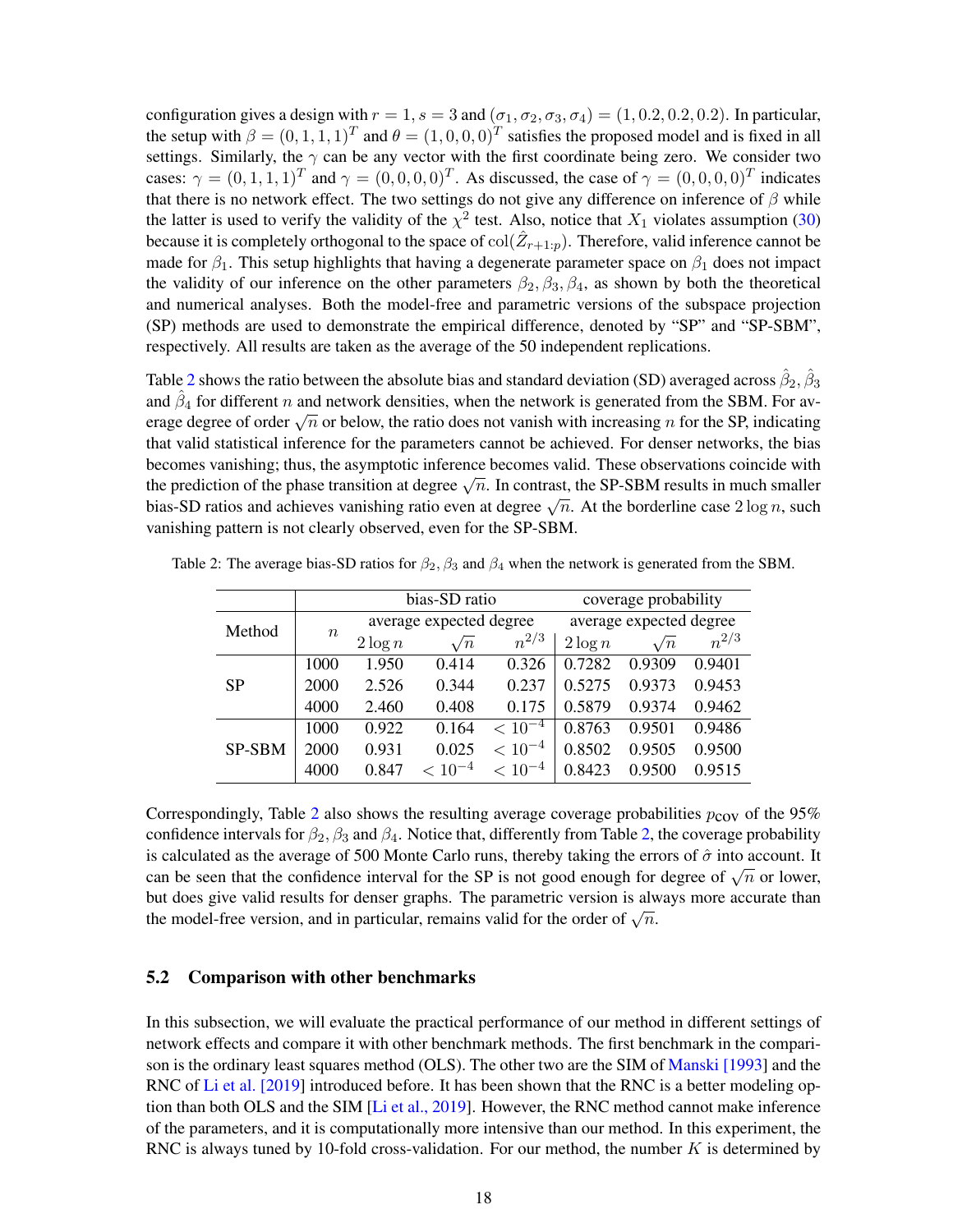the method of [Le and Levina \[2015\]](#page-22-10). The theory-driven tuning of r introduced in  $(33)$  is based on large-sample properties and may be conservative for small samples. We also propose a bootstrap-ping method in Section [G](#page-54-0) of the supplementary material. This method is used to select  $r$  for the numerical and data examples from now on and works very well. Lastly, a systematic model fitting procedure is used for SP to take advantage of its available inference framework. Specifically, the SP methods would check the  $\chi^2$  test result of  $\gamma$ . If the p-value for the  $\chi^2$  test is more significant than 0.05 (any other reasonable level can be chosen), the method would instead return OLS fit, which is equivalent to constraining  $\gamma = 0$  in our estimation procedure.

As before, the network is generated by the SBM with  $K = 4$  and  $n = 1000$  with the same configurations. The results for the more general situation of DCBM can be found in Section [H](#page-55-0) of the supplementary material. However, to avoid overly tailoring the setup for our methods,  $X$ 's are generated differently. Specifically,  $X_2, X_3, X_4$  are randomly generated from Gaussian distribution  $N(0, 1)$ , uniform distribution  $U(0, 1)$  and exponential distribution  $Exp(1)$  before standardization is applied.  $X_1$  is directly set to be  $\sqrt{n}w_1$  as before, where  $w_1$  is the first eigenvector of P. Meanwhile, three different schemes are used to generate the individual effect  $\alpha$ , so that the model misspecification situations can also be tested. In particular, the first scenario is exactly the same setting as in the last section, which corresponds to the assumed model. This individual effect setting is called "eigenspace". In the second scenario, we set  $\gamma = 0$ , thus the model becomes the standard linear regression model for which OLS is designed. In the last scenario, we set  $\alpha$  to be the average of the three eigenvectors corresponding to the three smallest nonzero eigenvalues of the observed Laplacian matrix L. This  $\alpha$  gives a small value of  $\sum_{i \sim j} (\alpha_i - \alpha_j)^2$ , and thus matches the assumption of the RNC framework [\[Li et al., 2019\]](#page-23-0). As discussed in Section [4.3,](#page-15-0) our method should still work by using  $\hat{P} = L$  when  $\alpha$  is defined in this way. Therefore, for the evaluation in this section, the Laplacian version of the SP estimator is also included and labeled as "SP-L".

Since the data generating models have different parameterizations, we directly compare the relative mean estimation error (MSE) of the expected response  $EY$ . All of the results are averaged over 50 independent replications and are shown in Table [3.](#page-18-0)

<span id="page-18-0"></span>

|  |                                                                  |  |  |  |  | Table 3: The mean squared error (MSE) $\times 10^2$ of $EY$ when the network is generated from the SBM with |  |  |
|--|------------------------------------------------------------------|--|--|--|--|-------------------------------------------------------------------------------------------------------------|--|--|
|  | $n = 1000, p = 4, K = 4$ with three types of individual effects. |  |  |  |  |                                                                                                             |  |  |

| indiv. effects | avg. degree | SP    | <b>SP-SBM</b> | <b>OLS</b> | <b>SIM</b> | <b>RNC</b> | SP-L  | <b>SP-SBM-L</b> |
|----------------|-------------|-------|---------------|------------|------------|------------|-------|-----------------|
|                | $2 \log n$  | 12.41 | 5.17          | 13.35      | 18.74      | 12.11      | 24.31 | 9.26            |
|                | $\sqrt{n}$  | 5.18  | 0.10          | 13.35      | 17.24      | 10.46      | 10.69 | 6.72            |
| eigenspace     | $n^{2/3}$   | 1.37  | 0.10          | 13.35      | 15.83      | 7.38       | 7.51  | 6.72            |
|                | $2\log n$   | 0.13  | 0.13          | 0.13       | 27.07      | 0.30       | 0.13  | 0.13            |
|                | $\sqrt{n}$  | 0.13  | 0.14          | 0.13       | 25.88      | 0.62       | 0.13  | 0.14            |
| $\gamma = 0$   | $n^{2/3}$   | 0.14  | 0.14          | 0.13       | 25.34      | 1.94       | 0.14  | 0.13            |
|                | $2 \log n$  | 25.03 | 24.98         | 25.17      | 28.94      | 21.48      | 12.67 | 25.07           |
| smooth         | $\sqrt{n}$  | 22.71 | 22.95         | 25.33      | 27.44      | 19.06      | 12.75 | 24.14           |
|                | $n^{2/3}$   | 1.14  | 1.19          | 9.51       | 26.10      | 11.75      | 4.84  | 5.35            |

Under the model with eigenspace individual effects (the proposed model), it can be seen that OLS never renders competitive performance while the SIM is only slightly better than OLS. The RNC gives much better results than OLS and the SIM because it effectively incorporates the network information. However, since the network is noisy, its performance is far from adequate. Both versions of our method (SP and SP-SBM) significantly outperform the other methods, with the parametric version performing better than the model-free version, as expected. When there are no individual effects ( $\gamma = 0$ ), OLS becomes the correct model and gives optimal results, as expected. The RNC and our methods all are correctly adaptive to this setting, but the SP methods are still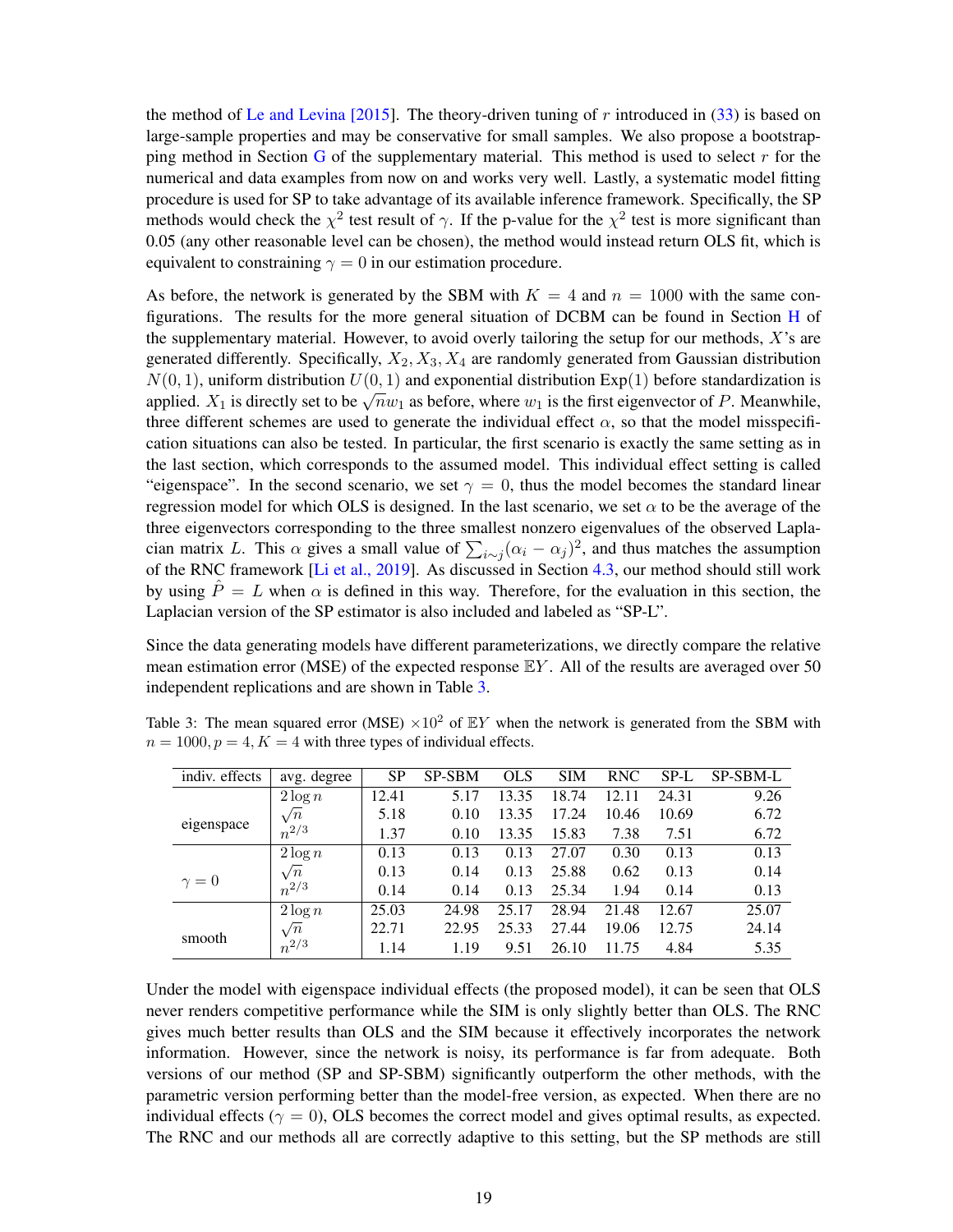better than the RNC. The performance under the model with smooth individual effects (the RNC model) is noisier as it depends on the perturbation of the network. Overall, neither OLS nor the SIM works. However, under the SBM with average degree  $n^{2/3}$ , the network is too dense, such that the smooth individual effects become almost identical everywhere, and OLS becomes effective. In this setting, using the Laplacian matrix in our method still models the correct form of individual effects, so SP-L still works and is more effective than the RNC. Note that the parametric versions (SP-SBM-L) are no longer better than the SP in this situation because the individual effects depend on the observed network instead of the population signal; thus, the parametric methods are not using the correct model.

In conclusion, when there are network effects, our method outperforms the other benchmark methods in the experiments. When there are no network effects, it is adaptive to the simpler model and gives a similar result to OLS. Compared to the model-free SP, the parametric SP method is less robust to model misspecification.

# <span id="page-19-0"></span>6 School conflict reduction study

In [Paluck et al. \[2016\]](#page-24-13), an experiment is conducted to study the impacts of educational workshops on reducing conflicts in schools. The experimenters randomly selected 26 middle schools in New Jersey in which they held educational workshops. In each school, the experimenters first determined a group of eligible students. A small proportion of them was selected (randomly after gender and race blocking) to participate in bi-monthly educational workshops about how to help reduce school conflicts. Students were also asked to name who they "spend time with" in the survey, and the answers were used to construct the social network structure. We ignore the directions of edges and treat two students as connected as long as either one identifies the other as a connection. For each school, we take the largest connected component of the social network as the final data. In total, there are 9,429 students in our analysis.

We follow a similar analysis as in [Paluck et al. \[2016\]](#page-24-13). In particular, students provided how much their friends "influence their way of dealing with conflicts", and how much their friends "talked about how to change the school climate". These two variables are averaged as the response, as a measure of "friends' support of reducing conflicts". The covariates include whether the student participates the workshops, the proportion of the student's friends involved in the workshops, and those selected based on the significance in an OLS model fitting, including gender, whether the student is Asian or not, and the number of conflicts the student experienced in the past year (summarized in nine categories of conflicts in the survey). The school effects are also included to accommodate the individual school differences.

Applying the model-free version of our SP method, the  $\chi^2$  test results in a very small p-value  $($   $10<sup>-5</sup>)$ , indicating that the social effect is significant. The estimated r is zero, so there is no confounding between the covariates and the network, and  $\xi$  is trivially zero. The covariate effects are given in Table [4,](#page-20-1) in comparison with the OLS results without modeling the social effect. The school effects are not presented due to space limit.

For the first three covariates, the estimated effects are similar between our method and the OLS estimates. The estimates reveal that female students and asian students tend to observe more supports from friends about reducing school conflicts. The more conflicts one experiences, the more supports they would see from friends. Meanwhile, the estimates of the educational program effects by OLS and our method are very different. Neither of the two covariates about the educational program are estimated to be significant in OLS, while both of them have reasonably small p-values under our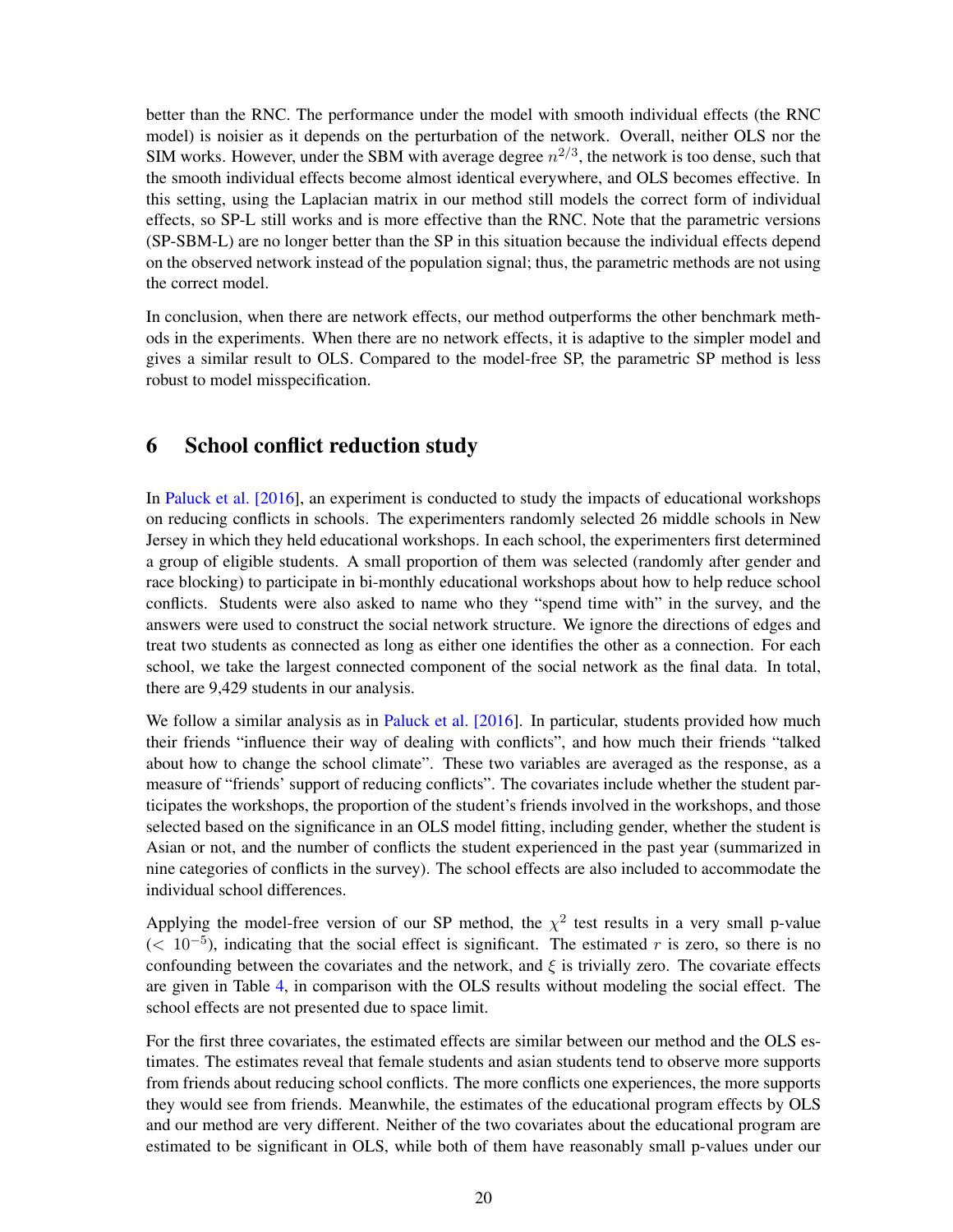model. Because our method includes the OLS as a special case, and the  $\chi^2$  test indicates a strong network effect, we believe the inference of our method is more reasonable. Our conclusion can also be supported by the original analysis of experimenters [\[Paluck et al., 2016\]](#page-24-13), who delivered the same conclusion. However, the analysis of [Paluck et al. \[2016\]](#page-24-13) takes the experiment design and sampling probability into consideration with additional assumptions about the spill-over effects of the educational workshops and is based on complicated causal inference methods. Therefore, their conclusion is about the stronger causal relation. In contrast, our method does not take advantage of the design, nor do we know whether the network cohesion assumption has an explicit correspondence to the widely used spill-over effects assumptions. So our conclusion is not causal. We leave the development of causal inference under the current framework for future work.

|                                |          | Our method  |       | OL S                 |
|--------------------------------|----------|-------------|-------|----------------------|
|                                | coef.    | p-val.      | coef. | p-val.               |
| Gender: Boy                    | $-0.140$ | $< 10^{-5}$ |       | $-0.146 \le 10^{-5}$ |
| Race: Asian                    | 0.175    | $< 10^{-5}$ | 0.150 | $< 10^{-5}$          |
| Conflicts in the past year     | 0.034    | $< 10^{-5}$ | 0.038 | $< 10^{-5}$          |
| Educated                       | 0.068    | 0.010       | 0.048 | 0.097                |
| Proportion of educated friends | 0.239    | 0.029       | 0.046 | 0.71                 |

<span id="page-20-1"></span>Table 4: Regression coefficients of covariate effects in the school conflict example.

In addition to the current example, we also apply our method to analyze socially active levels of adolescents based on the AddHealth study of [Harris \[2009\]](#page-22-17). The details are included in Appendix [I.](#page-57-0)

### <span id="page-20-0"></span>7 Conclusion

We have introduced a linear regression model on observations linked by a network. The model comes with a computationally efficient inference algorithm that can tolerate network observational errors. The study in this paper focuses on using Assumption [A3](#page-8-5) to control the estimation bias and deliver valid inference. It makes important progress toward the inference problem for the networklinked model.

The next step is to explore whether a certain bias correction can be applied so that the small perturbation assumption can be further relaxed. Developing such a technique will require an accurate estimate of the perturbation  $\hat{P} - P$  and, in turn, new tools for characterizing such random matrices. Meanwhile, the current focus is on the fixed design problem of  $X$  and  $P$ ; the framework remains valid if we condition on  $X$  and  $P$  while assuming that they are independent. Exploring the model with dependence between  $X$  and  $P$  is another promising research direction.

### Acknowledgement

C. M. Le is supported in part by the NSF grant DMS-2015134. T. Li is supported in part by the NSF grant DMS-2015298 and the Quantitative Collaborative Award from the College of Arts and Sciences at the University of Virginia.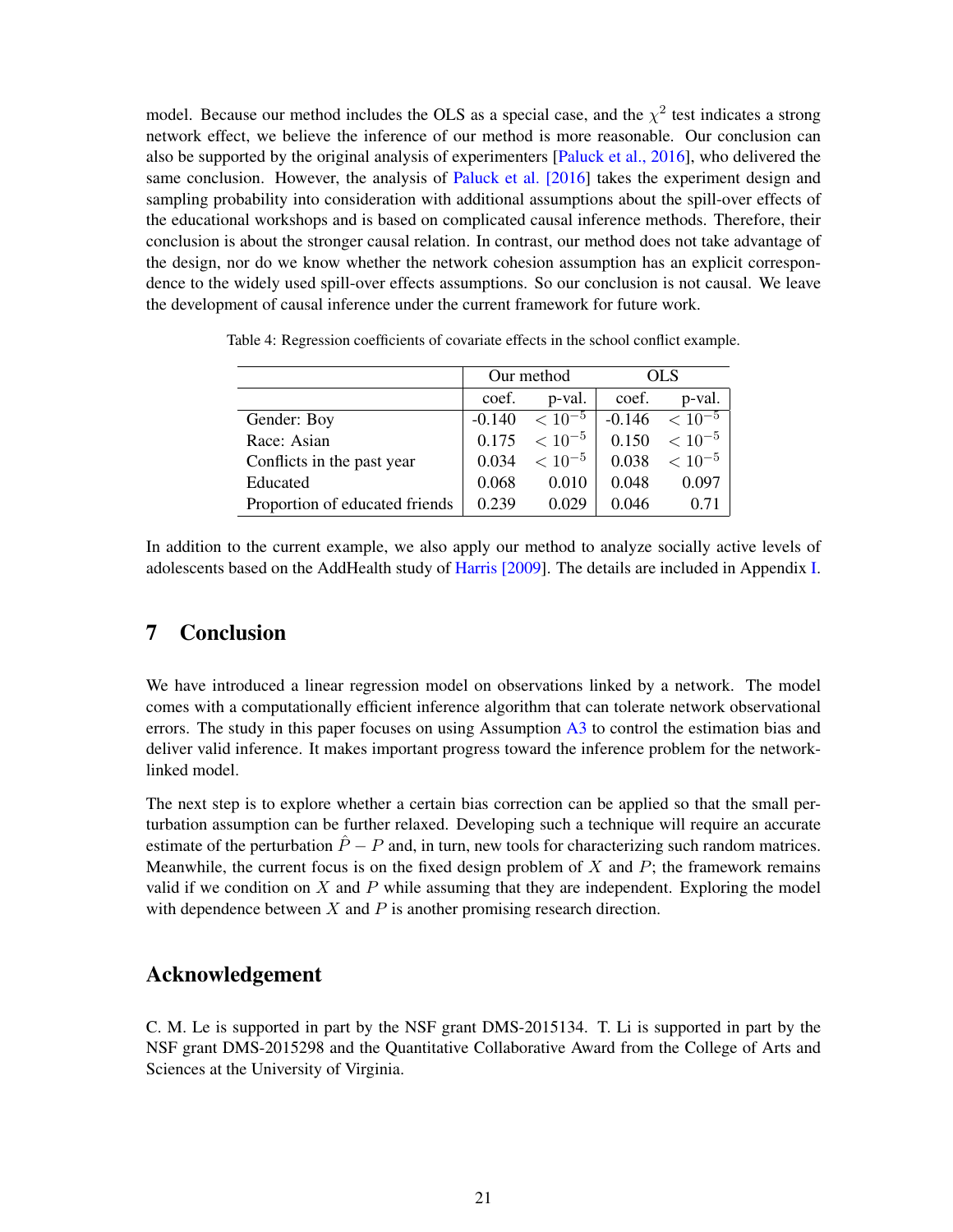## References

- <span id="page-21-13"></span>E. Abbe. Community detection and stochastic block models: Recent developments. *Journal of Machine Learning Research*, 18(177):1–86, 2018.
- <span id="page-21-11"></span>E. Abbe, J. Fan, K. Wang, and Y. Zhong. Entrywise eigenvector analysis of random matrices with low expected rank. *arXiv preprint arXiv:1709.09565*, 2017.
- <span id="page-21-0"></span>G. W. Basse and E. M. Airoldi. Limitations of design-based causal inference and a/b testing under arbitrary and network interference. *Sociological Methodology*, 48(1):136–151, 2018a.
- <span id="page-21-1"></span>G. W. Basse and E. M. Airoldi. Model-assisted design of experiments in the presence of networkcorrelated outcomes. *Biometrika*, 105(4):849–858, 2018b.
- <span id="page-21-5"></span>M. Belkin and P. Niyogi. Laplacian eigenmaps for dimensionality reduction and data representation. *Neural Computation*, 15(6):1373–1396, 2003.
- <span id="page-21-17"></span>Y. Benjamini and Y. Hochberg. Controlling the false discovery rate: a practical and powerful approach to multiple testing. *Journal of the Royal statistical society: series B (Methodological)*, 57 (1):289–300, 1995.
- <span id="page-21-15"></span>R. Bhatia. *Matrix Analysis*. Springer-Verlag New York, 1996.
- <span id="page-21-10"></span>B. Bollobas, S. Janson, and O. Riordan. The phase transition in inhomogeneous random graphs. *Random Structures and Algorithms*, 31:3–122, 2007.
- <span id="page-21-2"></span>Y. Bramoulle, H. Djebbari, and B. Fortin. Identification of peer effects through social networks. ´ *Journal of Econometrics*, 150(1):41–55, 2009.
- <span id="page-21-16"></span>V. V. Buldygin and K. K. Moskvichova. The sub-Gaussian norm of a binary random variable. *Theory of Probability and Mathematical Statistics*, (86):33–49, 2013.
- <span id="page-21-3"></span>C. T. Butts. Network inference, error, and informant (in) accuracy: a bayesian approach. *social networks*, 25(2):103–140, 2003.
- <span id="page-21-8"></span>E. J. Candes and B. Recht. Exact matrix completion via convex optimization. ` *Foundations of Computational mathematics*, 9(6):717–772, 2009.
- <span id="page-21-9"></span>E. J. Candes and T. Tao. The power of convex relaxation: Near-optimal matrix completion. ` *IEEE Transactions on Information Theory*, 56(5):2053–2080, 2010.
- <span id="page-21-12"></span>J. Cape, M. Tang, and C. E. Priebe. The two-to-infinity norm and singular subspace geometry with applications to high-dimensional statistics. *The Annals of Statistics*, 47(5):2405–2439, 2019.
- <span id="page-21-4"></span>A. Chandrasekhar and R. Lewis. Econometrics of sampled networks. *Unpublished manuscript, MIT.[422]*, 2011.
- <span id="page-21-6"></span>S. Chatterjee. Matrix estimation by universal singular value thresholding. *The Annals of Statistics*, 43(1):177–214, 2015.
- <span id="page-21-7"></span>K. Chen and J. Lei. Network cross-validation for determining the number of communities in network data. *Journal of the American Statistical Association*, 113(521):241–251, 2018.
- <span id="page-21-14"></span>Y. Chen, X. Li, J. Xu, et al. Convexified modularity maximization for degree-corrected stochastic block models. *The Annals of Statistics*, 46(4):1573–1602, 2018.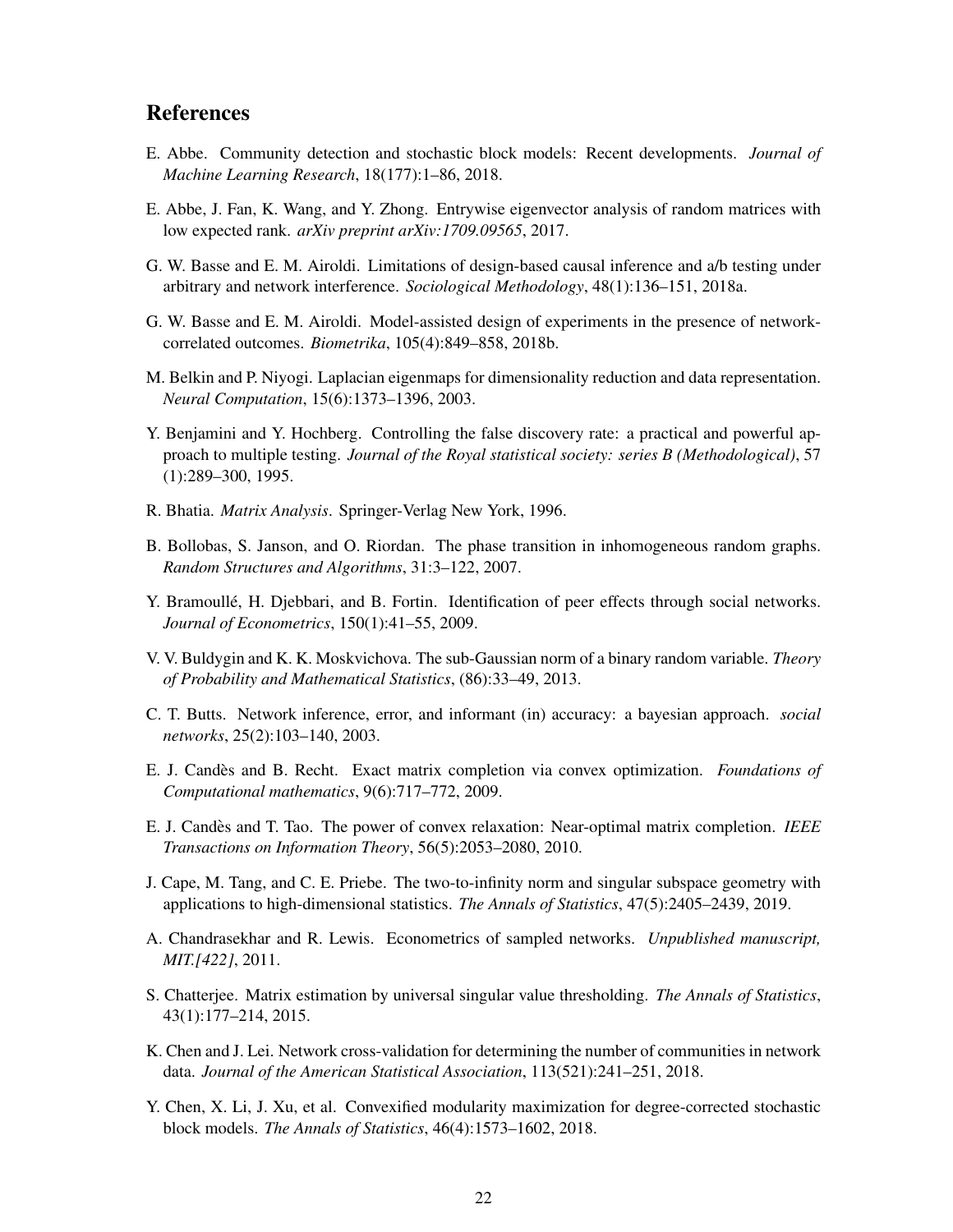- <span id="page-22-5"></span>A. Clauset and C. Moore. Accuracy and scaling phenomena in internet mapping. *Physical Review Letters*, 94(1):018701, 2005.
- <span id="page-22-8"></span>Z. Fan and L. Guan. Approximate  $\ell_0$ -penalized estimation of piecewise-constant signals on graphs. *The Annals of Statistics*, 46(6B):3217–3245, 2018.
- <span id="page-22-15"></span>C. Gao, Z. Ma, A. Y. Zhang, and H. H. Zhou. Achieving optimal misclassification proportion in stochastic block models. *The Journal of Machine Learning Research*, 18(1):1980–2024, 2017.
- <span id="page-22-16"></span>C. Gao, Z. Ma, A. Y. Zhang, and H. H. Zhou. Community detection in degree-corrected block models. *The Annals of Statistics*, 46(5):2153–2185, 2018.
- <span id="page-22-0"></span>L. L. Gao, D. Witten, and J. Bien. Testing for association in multi-view network data. *arXiv preprint arXiv:1909.11640*, 2019.
- <span id="page-22-6"></span>M. S. Handcock and K. J. Gile. Modeling social networks from sampled data. *The Annals of Applied Statistics*, 4(1):5, 2010.
- <span id="page-22-17"></span>K. M. Harris. *The National Longitudinal Study of Adolescent to Adult Health (Add Health), Waves I & II, 1994-1996; Wave III, 2001-2002; Wave IV, 2007–009 [machine-readable data file and documentation].* Carolina Population Center, University of North Carolina at Chapel Hill, 2009.
- <span id="page-22-13"></span>P. W. Holland, K. B. Laskey, and S. Leinhardt. Stochastic blockmodels: First steps. *Social Networks*, 5(2):109–137, 1983.
- <span id="page-22-3"></span>C.-S. Hsieh and L. F. Lee. A social interactions model with endogenous friendship formation and selectivity. *Journal of Applied Econometrics*, 31(2):301–319, 2016.
- <span id="page-22-2"></span>M. O. Jackson and B. W. Rogers. Relating network structure to diffusion properties through stochastic dominance. *The BE Journal of Theoretical Economics*, 7(1), 2007.
- <span id="page-22-12"></span>A. Javanmard and A. Montanari. Confidence intervals and hypothesis testing for high-dimensional regression. *The Journal of Machine Learning Research*, 15(1):2869–2909, 2014.
- <span id="page-22-1"></span>P. Ji and J. Jin. Coauthorship and citation networks for statisticians. *The Annals of Applied Statistics*, 10(4):1779–1812, 2016.
- <span id="page-22-11"></span>J. Jin, Z. T. Ke, S. Luo, and M. Wang. Estimating the number of communities by stepwise goodnessof-fit. *arXiv preprint arXiv:2009.09177*, 2020.
- <span id="page-22-14"></span>B. Karrer and M. E. Newman. Stochastic blockmodels and community structure in networks. *Physical Review E*, 83(1):016107, 2011.
- <span id="page-22-7"></span>M. Khabbazian, B. Hanlon, Z. Russek, K. Rohe, et al. Novel sampling design for respondent-driven sampling. *Electronic Journal of Statistics*, 11(2):4769–4812, 2017.
- <span id="page-22-9"></span>E. D. Kolaczyk. *Statistical Analysis of Network Data: Methods and Models*. Springer Publishing Company, Incorporated, 1st edition, 2009. ISBN 038788145X, 9780387881454.
- <span id="page-22-4"></span>A. Lakhina, J. W. Byers, M. Crovella, and P. Xie. Sampling biases in ip topology measurements. In *IEEE INFOCOM 2003. Twenty-second Annual Joint Conference of the IEEE Computer and Communications Societies (IEEE Cat. No. 03CH37428)*, volume 1, pages 332–341. IEEE, 2003.
- <span id="page-22-10"></span>C. M. Le and E. Levina. Estimating the number of communities in networks by spectral methods. *arXiv preprint arXiv:1507.00827*, 2015.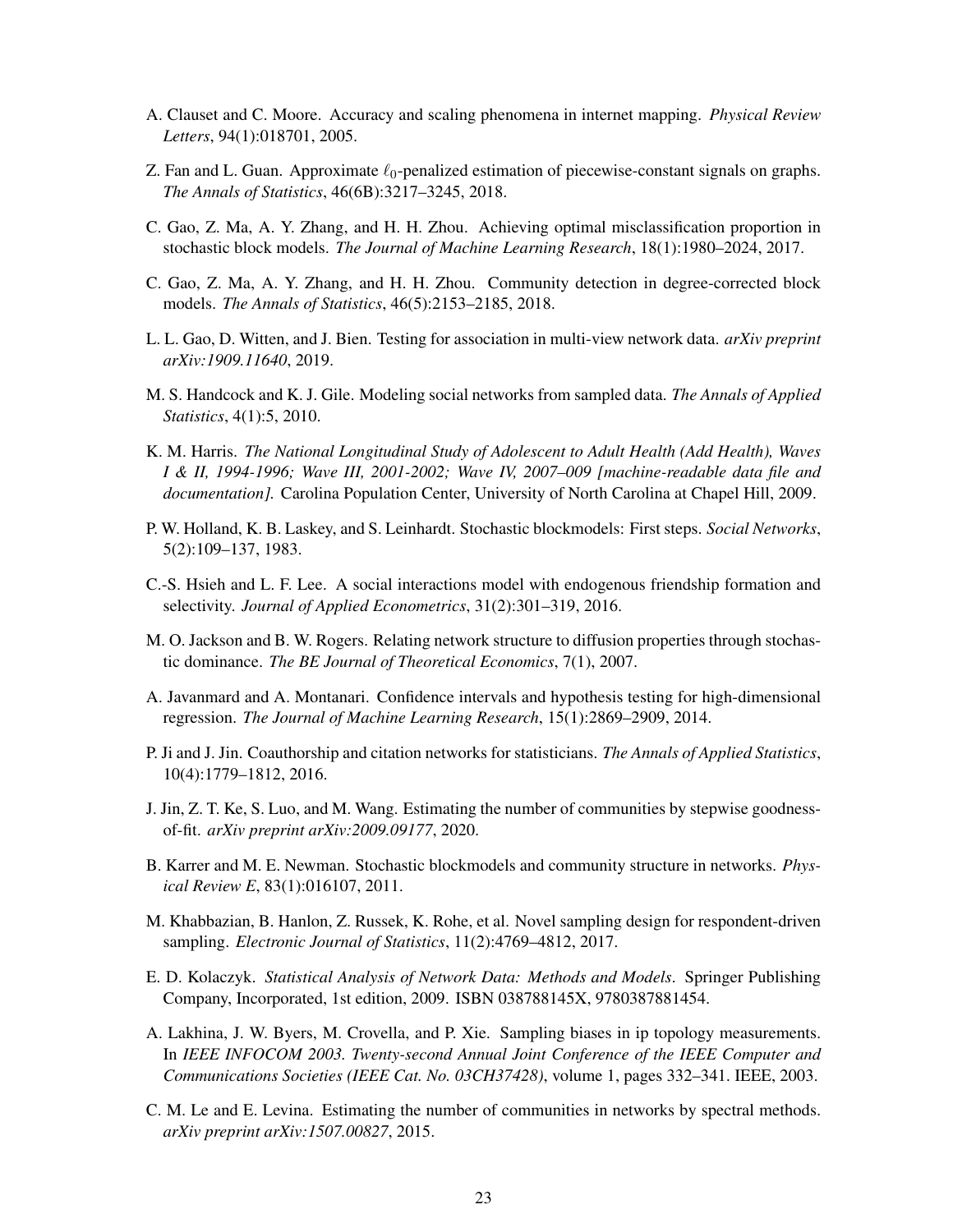- <span id="page-23-7"></span>C. M. Le and E. Levina. Estimating a network from multiple noisy realizations. *arXiv preprint arXiv:1710.04765*, 2017.
- <span id="page-23-14"></span>C. M. Le, E. Levina, and R. Vershynin. Concentration and regularization of random graphs. *Random Structures & Algorithms*, 2017.
- <span id="page-23-4"></span>L.-f. Lee. Identification and estimation of econometric models with group interactions, contextual factors and fixed effects. *Journal of Econometrics*, 140(2):333–374, 2007.
- <span id="page-23-6"></span>L.-f. Lee, X. Liu, and X. Lin. Specification and estimation of social interaction models with network structures. *The Econometrics Journal*, 13(2):145–176, 2010.
- <span id="page-23-13"></span>J. Lei and A. Rinaldo. Consistency of spectral clustering in stochastic block models. *The Annals of Statistics*, 43(1):215–237, 2014.
- <span id="page-23-15"></span>J. Lei and L. Zhu. Generic sample splitting for refined community recovery in degree corrected stochastic block models. *Statistica Sinica*, pages 1639–1659, 2017.
- <span id="page-23-12"></span>L. Lei. Unified `2→∞ eigenspace perturbation theory for symmetric random matrices. *arXiv preprint arXiv:1909.04798*, 2019.
- <span id="page-23-17"></span>L. Lei, X. Li, and X. Lou. Consistency of spectral clustering on hierarchical stochastic block models. *arXiv preprint arXiv:2004.14531*, 2020.
- <span id="page-23-0"></span>T. Li, E. Levina, and J. Zhu. Prediction models for network-linked data. *The Annals of Applied Statistics*, 13(1):132–164, 2019.
- <span id="page-23-16"></span>T. Li, L. Lei, S. Bhattacharyya, K. Van den Berge, P. Sarkar, P. J. Bickel, and E. Levina. Hierarchical community detection by recursive partitioning. *Journal of the American Statistical Association*, pages 1–18, 2020a.
- <span id="page-23-10"></span>T. Li, E. Levina, and J. Zhu. Network cross-validation by edge sampling. *Biometrika*, 107(2): 257–276, 2020b.
- <span id="page-23-1"></span>T. Li, C. Qian, E. Levina, and J. Zhu. High-dimensional gaussian graphical models on networklinked data. *Journal of Machine Learning Research*, 21(74):1–45, 2020c. URL [http://jmlr.org/](http://jmlr.org/papers/v21/19-563.html) [papers/v21/19-563.html.](http://jmlr.org/papers/v21/19-563.html)
- <span id="page-23-9"></span>S. Lunagómez, M. Papamichalis, P. J. Wolfe, and E. M. Airoldi. Evaluating and optimizing network sampling designs: Decision theory and information theory perspectives. *arXiv preprint arXiv:1811.07829*, 2018.
- <span id="page-23-5"></span>E. Manresa. Estimating the structure of social interactions using panel data. *Unpublished Manuscript. CEMFI, Madrid*, 2013.
- <span id="page-23-3"></span>C. F. Manski. Identification of endogenous social effects: The reflection problem. *The Review of Economic Studies*, 60(3):531–542, 1993.
- <span id="page-23-11"></span>X. Mao, P. Sarkar, and D. Chakrabarti. Estimating mixed memberships with sharp eigenvector deviations. *Journal of the American Statistical Association*, (just-accepted):1–24, 2020.
- <span id="page-23-2"></span>L. Michell and P. West. Peer pressure to smoke: the meaning depends on the method. *Health Education Research*, 11(1):39–49, 1996.
- <span id="page-23-8"></span>M. Newman. Estimating network structure from unreliable measurements. *Physical Review E*, 98 (6):062321, 2018.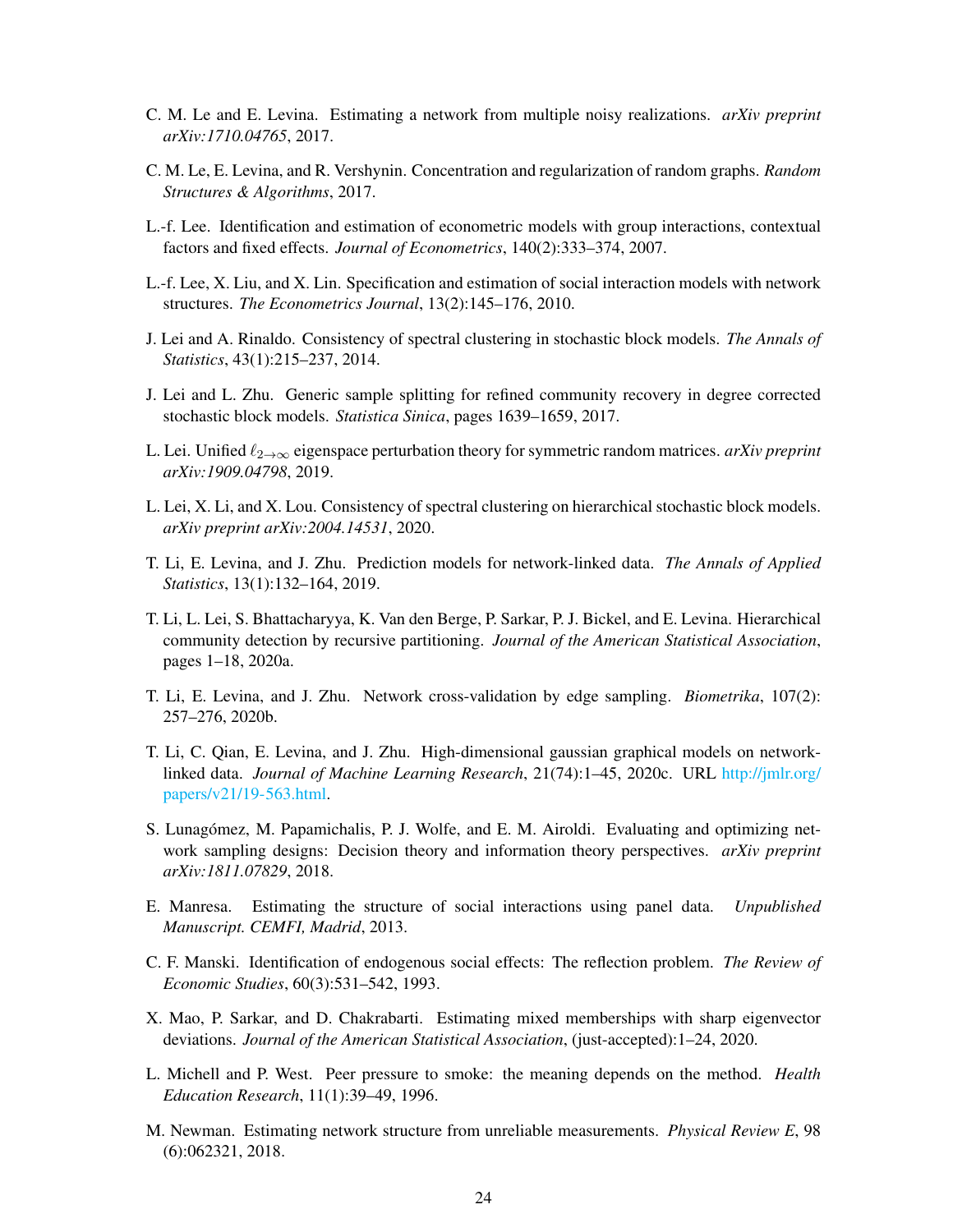- <span id="page-24-9"></span>A. Y. Ng, A. X. Zheng, and M. I. Jordan. Link analysis, eigenvectors and stability. In *International Joint Conference on Artificial Intelligence*, volume 17, pages 903–910. Lawrence Erlbaum Associates Ltd, 2001.
- <span id="page-24-6"></span>E. L. Ogburn. Challenges to estimating contagion effects from observational data. In *Complex Spreading Phenomena in Social Systems*, pages 47–64. Springer, 2018.
- <span id="page-24-13"></span>E. L. Paluck, H. Shepherd, and P. M. Aronow. Changing climates of conflict: A social network experiment in 56 schools. *Proceedings of the National Academy of Sciences*, 113(3):566–571, 2016.
- <span id="page-24-0"></span>M. Pearson and P. West. Drifting smoke rings. *Connections*, 25(2):59–76, 2003.
- <span id="page-24-4"></span>K. Rohe et al. A critical threshold for design effects in network sampling. *The Annals of Statistics*, 47(1):556–582, 2019.
- <span id="page-24-3"></span>T. Rolland, M. Taşan, B. Charloteaux, S. J. Pevzner, Q. Zhong, N. Sahni, S. Yi, I. Lemmens, C. Fontanillo, and R. Mosca. A proteome-scale map of the human interactome network. *Cell*, 159(5):1212–1226, 2014.
- <span id="page-24-7"></span>V. Sadhanala, Y.-X. Wang, and R. J. Tibshirani. Graph sparsification approaches for laplacian smoothing. In *Proceedings of the 19th International Conference on Artificial Intelligence and Statistics*, pages 1250–1259, 2016.
- <span id="page-24-2"></span>C. R. Shalizi and A. C. Thomas. Homophily and contagion are generically confounded in observational social network studies. *Sociological Methods and Research*, 40(2):211–239, 2011.
- <span id="page-24-15"></span>C. D. Sherbourne. The role of social support and life stress events in use of mental health services. *Social science & medicine*, 27(12):1393–1400, 1988.
- <span id="page-24-8"></span>J. Shi and J. Malik. Normalized cuts and image segmentation. *Pattern Analysis and Machine Intelligence, IEEE Transactions on*, 22(8):888–905, 2000.
- <span id="page-24-12"></span>A. J. Smola and R. Kondor. Kernels and regularization on graphs. In *Learning theory and kernel machines*, pages 144–158. Springer, 2003.
- <span id="page-24-1"></span>L. Su, W. Lu, R. Song, and D. Huang. Testing and estimation of social network dependence with time to event data. *Journal of the American Statistical Association*, 0(0):1–28, 2019. doi: 10. 1080/01621459.2019.1617153. URL [https://doi.org/10.1080/01621459.2019.1617153.](https://doi.org/10.1080/01621459.2019.1617153)
- <span id="page-24-10"></span>M. Tang, D. L. Sussman, and C. E. Priebe. Universally consistent vertex classification for latent positions graphs. *The Annals of Statistics*, 41(3):1406–1430, 2013.
- <span id="page-24-11"></span>S. Van de Geer, P. Bühlmann, Y. Ritov, and R. Dezeure. On asymptotically optimal confidence regions and tests for high-dimensional models. *The Annals of Statistics*, 42(3):1166–1202, 2014.
- <span id="page-24-14"></span>R. Vershynin. *High-dimensional probability: An introduction with applications in data science*, volume 47. Cambridge University Press, 2018.
- <span id="page-24-5"></span>Y.-X. Wang, J. Sharpnack, A. Smola, and R. J. Tibshirani. Trend filtering on graphs. *Journal of Machine Learning Research*, 17(105):1–41, 2016.
- <span id="page-24-16"></span>J. E. Wildes, A. D. Simons, and K. L. Harkness. Life events, number of social relationships, and twelve-month naturalistic course of major depression in a community sample of women. *Depression and Anxiety*, 16(3):104–113, 2002.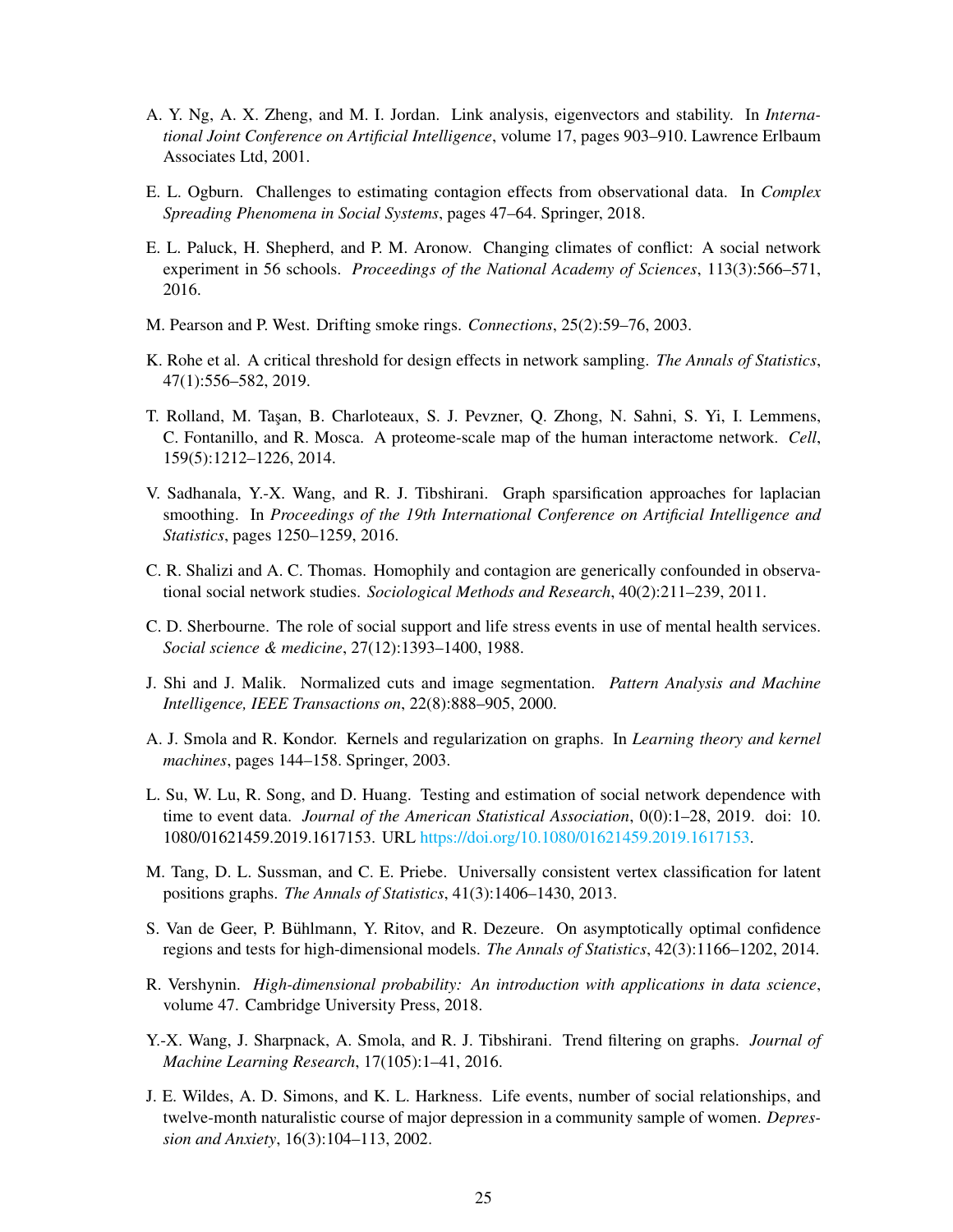- <span id="page-25-1"></span>Y.-J. Wu, E. Levina, and J. Zhu. Link prediction for egocentrically sampled networks. *arXiv preprint arXiv:1803.04084*, 2018.
- <span id="page-25-4"></span>D. Xia. Data-dependent confidence regions of singular subspaces. *arXiv preprint arXiv:1901.00304*, 2019.
- <span id="page-25-5"></span>Y. Yu, T. Wang, and R. J. Samworth. A useful variant of the davis–kahan theorem for statisticians. *Biometrika*, 102(2):315–323, 2014.
- <span id="page-25-3"></span>C.-H. Zhang and S. S. Zhang. Confidence intervals for low dimensional parameters in high dimensional linear models. *Journal of the Royal Statistical Society: Series B (Statistical Methodology)*, 76(1):217–242, 2014.
- <span id="page-25-2"></span>S. Zhao and A. Shojaie. A significance test for graph-constrained estimation. *Biometrics*, 72(2): 484–493, 2016.
- <span id="page-25-0"></span>X. Zhu, R. Pan, G. Li, Y. Liu, and H. Wang. Network vector autoregression. *The Annals of Statistics*, 45(3):1096–1123, 2017.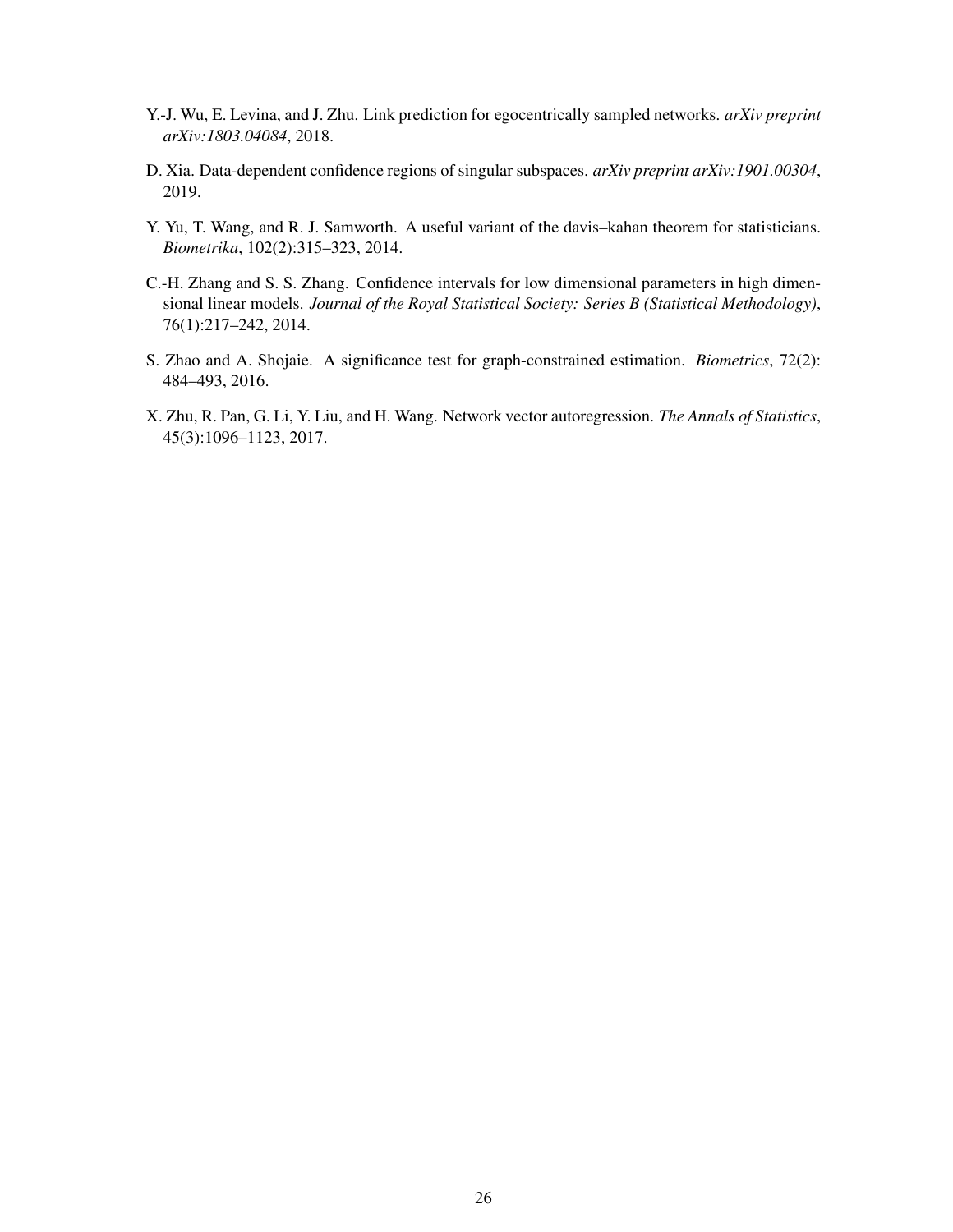### A Basic tools and properties for generic inference

We start with the following lemma, which among other things allows us to rewrite  $P_C$  and  $P_N$  in a more convenient way for theoretical analysis.

<span id="page-26-0"></span>**Lemma 1** (Properties of population projections). Let  $\mathcal{P}_{\mathcal{C}}$  and  $\mathcal{P}_{\mathcal{N}}$  be the matrices defined by [\(11\)](#page-6-1) and [\(12\)](#page-6-1), respectively. Then the following statements hold.

- (i)  $P_C + P_N = M(M^T M)^{-1} M^T$  is the orthogonal projection onto the column space of M.
- (ii)  $P_c$  and  $P_N$  can be written as

<span id="page-26-2"></span>
$$
\mathcal{P}_C = \sum_{i=r+1}^{r+s} \frac{1}{1 - \sigma_i^2} \tilde{Z}_i \tilde{Z}_i^T - \sum_{i=r+1}^{r+s} \frac{\sigma_i}{1 - \sigma_i^2} \tilde{Z}_i \tilde{W}_i^T + \sum_{i=r+s+1}^{p} \tilde{Z}_i \tilde{Z}_i^T, \tag{35}
$$

$$
\mathcal{P}_N = \sum_{i=r+1}^{r+s} \frac{1}{1-\sigma_i^2} \tilde{W}_i \tilde{W}_i^T - \sum_{i=r+1}^{r+s} \frac{\sigma_i}{1-\sigma_i^2} \tilde{W}_i \tilde{Z}_i^T + \sum_{i=r+s+1}^K \tilde{W}_i \tilde{W}_i^T.
$$
 (36)

(iii) For any  $x \in \text{col}(\tilde{Z}_{(r+1):p})$  and  $y \in \text{col}(\tilde{W}_{(r+1):K})$ , we have

$$
\mathcal{P}_{\mathcal{C}}(x+y) = x, \quad \mathcal{P}_{\mathcal{N}}(x+y) = y.
$$

(iv) For any  $x \in \mathbb{R}^n$ , we have  $\|\mathcal{P}_{\mathcal{C}}x\| \ge \|\tilde{Z}_{(r+1):p}^T x\|$ .

A crucial step in proving our results is to bound the differences  $\hat{\mathcal{P}}_C - \mathcal{P}_C$  and  $\hat{\mathcal{P}}_N - \mathcal{P}_N$ ; see [\(17\)](#page-7-3), [\(18\)](#page-7-3), [\(11\)](#page-6-1) and [\(12\)](#page-6-1) for the definition of these matrices. Since they depend on M and  $\hat{M}$ , it is tempting to bound  $M - M$  first and then use that bound to show that  $P_C - P_C$  and  $P_N - P_N$  are small in magnitude. Unfortunately,  $\hat{M} - M$  may not be small because in general singular vectors are unique only up to multiplying by a certain orthogonal matrix. Nevertheless, we will still be able to show that  $\hat{\mathcal{P}}_C - \mathcal{P}_C$  and  $\hat{\mathcal{P}}_N - \mathcal{P}_N$  are small by leveraging the projection-type properties of  $\hat{\mathcal{P}}_C, \mathcal{P}_C, \hat{\mathcal{P}}_N$ and  $P_N$ , although the fact that they may not be orthogonal projections makes the analysis much more involved.

In light of Lemma [1,](#page-26-0) it is convenient to introduce the following notations:

<span id="page-26-3"></span>
$$
\tilde{\mathcal{P}}_C = \sum_{i=r+1}^{r+s} \frac{1}{1-\hat{\sigma}_i^2} \hat{Z}_i \hat{Z}_i^T - \sum_{i=r+1}^{r+s} \frac{\hat{\sigma}_i}{1-\hat{\sigma}_i^2} \hat{Z}_i \breve{W}_i^T + \sum_{i=r+s+1}^{p} \hat{Z}_i \hat{Z}_i^T, \tag{37}
$$

$$
\tilde{\mathcal{P}}_N = \sum_{i=r+1}^{r+s} \frac{1}{1-\hat{\sigma}_i^2} \breve{W}_i \breve{W}_i^T - \sum_{i=r+1}^{r+s} \frac{\hat{\sigma}_i}{1-\hat{\sigma}_i^2} \breve{W}_i \hat{Z}_i^T + \sum_{i=r+s+1}^K \breve{W}_i \breve{W}_i^T.
$$
 (38)

The following lemma bound  $\hat{\mathcal{P}}_C - \tilde{\mathcal{P}}_C$  and  $\hat{\mathcal{P}}_N - \tilde{\mathcal{P}}_N$ .

<span id="page-26-1"></span>**Lemma 2** (Pertubation of projections, first step). If condition  $(26)$  holds then

$$
\max\{\|\hat{\mathcal{P}}_C - \tilde{\mathcal{P}}_C\|, \|\hat{\mathcal{P}}_N - \tilde{\mathcal{P}}_N\|\} \le \frac{16\tau_n}{(1 - \sigma_{r+1})^2}.
$$

We will bound the differences  $\hat{\mathcal{P}}_C - \mathcal{P}_C$  and  $\hat{\mathcal{P}}_N - \mathcal{P}_N$  by bounding  $\tilde{\mathcal{P}}_C - \mathcal{P}_C$  and  $\tilde{\mathcal{P}}_N - \mathcal{P}_N$ , and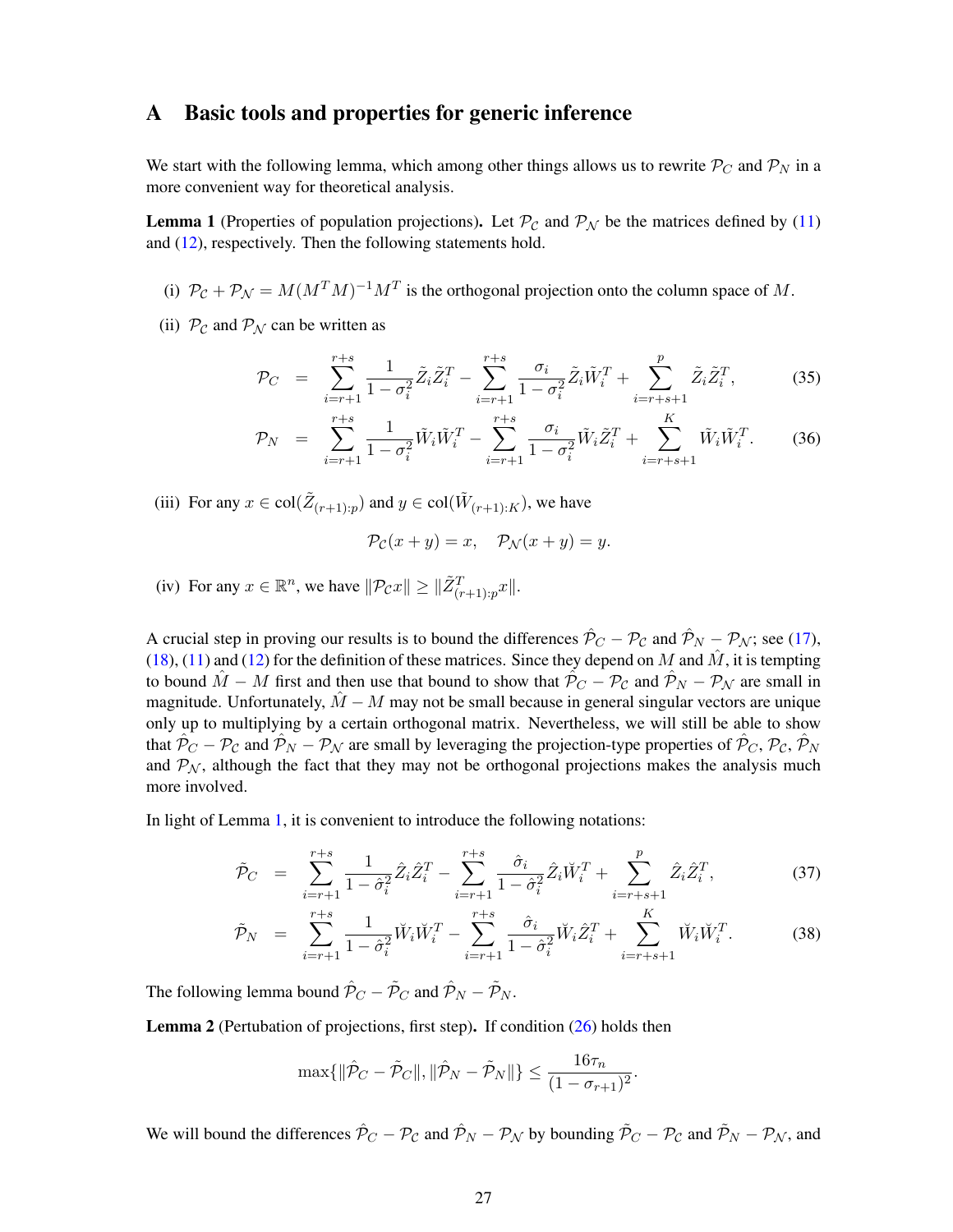then combining them with Lemma [2.](#page-26-1) For that purpose, denote

$$
\delta_1 = \sum_{i=r+1}^{r+s} \frac{1}{1-\hat{\sigma}_i^2} \hat{Z}_i \hat{Z}_i^T - \sum_{i=r+1}^{r+s} \frac{1}{1-\sigma_i^2} \tilde{Z}_i \tilde{Z}_i^T,
$$
\n(39)

$$
\delta_2 = \sum_{i=r+1}^{r+s} \frac{\hat{\sigma}_i}{1 - \hat{\sigma}_i^2} \hat{Z}_i \breve{W}_i^T - \sum_{i=r+1}^{r+s} \frac{\sigma_i}{1 - \sigma_i^2} \tilde{Z}_i \tilde{W}_i^T, \tag{40}
$$

$$
\delta_3 = \sum_{i=r+s+1}^p \hat{Z}_i \hat{Z}_i^T - \sum_{i=r+s+1}^p \tilde{Z}_i \tilde{Z}_i^T,
$$
\n(41)

$$
\delta_4 = \sum_{i=r+1}^{r+s} \frac{1}{1-\hat{\sigma}_i^2} \breve{W}_i \breve{W}_i^T - \sum_{i=r+1}^{r+s} \frac{1}{1-\sigma_i^2} \tilde{W}_i \tilde{W}_i^T, \tag{42}
$$

$$
\delta_5 = \sum_{i=r+1}^{r+s} \frac{\hat{\sigma}_i}{1 - \hat{\sigma}_i^2} \breve{W}_i \hat{Z}_i^T - \sum_{i=r+1}^{r+s} \frac{\sigma_i}{1 - \sigma_i^2} \tilde{W}_i \tilde{Z}_i^T,
$$
\n(43)

$$
\delta_6 = \sum_{i=r+s+1}^{K} \breve{W}_i \breve{W}_i^T - \sum_{i=r+s+1}^{K} \tilde{W}_i \tilde{W}_i^T.
$$
\n(44)

By Lemma [1,](#page-26-0)  $\tilde{\mathcal{P}}_C - \mathcal{P}_C = \delta_1 - \delta_2 + \delta_3$  and  $\tilde{\mathcal{P}}_N - \mathcal{P}_N = \delta_4 - \delta_5 + \delta_6$ . The following lemma provides upper bounds for all  $\|\delta_i\|$ .

<span id="page-27-0"></span>Lemma 3 (Perturbation of projections, second step). If condition [\(26\)](#page-9-1) holds then

$$
\max_{1 \le i \le 6} \|\delta_i\| \le \frac{60\tau_n}{\min\{(1 - \sigma_{r+1})^3, \sigma_{r+s}^3\}}.
$$

The proofs of Lemmas [1,](#page-26-0) [2](#page-26-1) and [3](#page-27-0) are postponed to later in this section. As a direct consequence of these results and the triangle inequality, we have the following bound.

<span id="page-27-2"></span>**Corollary 5** (Pertubation of projections). If condition [\(26\)](#page-9-1) holds then there exists a constant  $C > 0$ such that

$$
\max\{\|\hat{\mathcal{P}}_C-\mathcal{P}_C\|,\|\hat{\mathcal{P}}_N-\mathcal{P}_N\|\}\leq \frac{C\tau_n}{\min\{(1-\sigma_{r+1})^3,\sigma_{r+s}^3\}}.
$$

We are now ready to prove Proposition [3](#page-9-2) about the bias of  $\hat{\beta}$ .

*Proof of Proposition* [3.](#page-9-2) Recall the estimate  $\hat{\beta}$  in [\(19\)](#page-7-2), identity of  $\beta$  in [\(13\)](#page-6-3), and the model Y =  $X\beta + X\theta + \alpha + \epsilon$  from [\(4\)](#page-4-5). Taking the expectation with respect to the randomness of the noise  $\epsilon$ , we get

<span id="page-27-1"></span>
$$
\mathbb{E}\hat{\beta} = (X^T X)^{-1} X^T \hat{\mathcal{P}}_C (X\beta + X\theta + \alpha). \tag{45}
$$

By  $(13)$ ,  $(45)$  and Corollary [5,](#page-27-2) we have

$$
\|\mathbb{E}\hat{\beta} - \beta\| = \| (X^T X)^{-1} X^T (\hat{\mathcal{P}}_C - \mathcal{P}_C) (X\beta + X\theta + \alpha) \| \n\le \| (X^T X)^{-1} \| \cdot \|X\| \cdot \|X\beta + X\theta + \alpha \| \cdot \| \hat{\mathcal{P}}_C - \mathcal{P}_C \| \n\le \| (X^T X)^{-1} \| \cdot \|X\| \cdot \|X\beta + X\theta + \alpha \| \cdot \frac{C\tau_n}{(\min\{1 - \sigma_{r+1}, \sigma_{r+s}\})^3}.
$$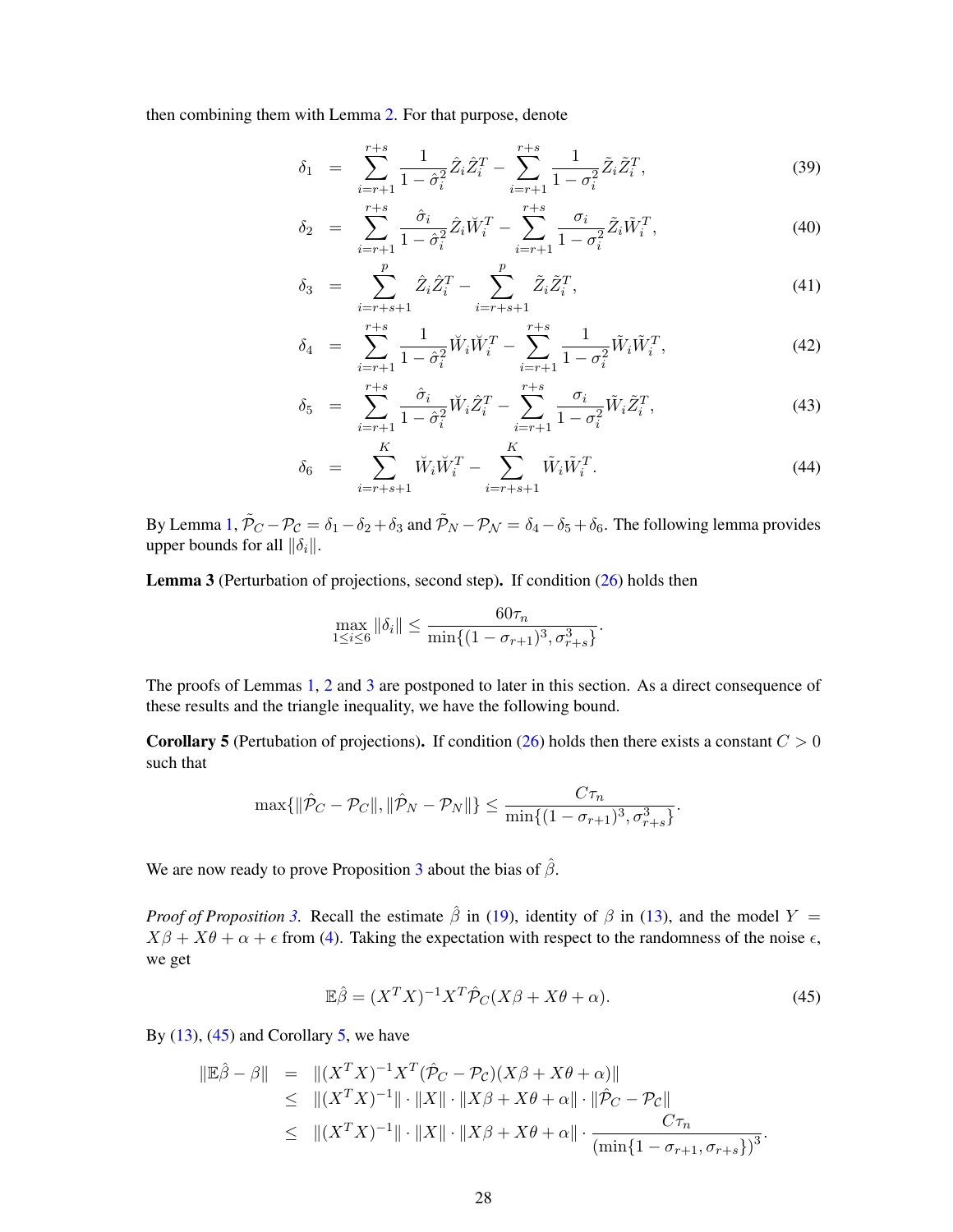The proof is complete.

Next, we prove Proposition [4](#page-10-1) about the consistency of  $\hat{\alpha}$  and the bias and variance of  $\hat{\gamma}$ .

*Proof of Proposition* [4.](#page-10-1) **Bounding**  $\|\hat{\alpha} - \alpha\|$ . From [\(13\)](#page-6-3), [\(19\)](#page-7-2) and [\(4\)](#page-4-5) we have

$$
\hat{\alpha} - \alpha = (\hat{\mathcal{P}}_N - \mathcal{P}_N)(X\beta + X\theta + \alpha + \epsilon) + \mathcal{P}_N\epsilon.
$$

By Assumption [A1](#page-8-4) and the fact that  $||\epsilon|| = O(k)$ √  $(n\sigma^2)$  with high probability,

$$
||X\beta + X\theta + \alpha + \epsilon|| \le C\sqrt{n(p + \sigma^2)}.
$$

Using the triangle inequality and Corollary [5,](#page-27-2) we get

<span id="page-28-0"></span>
$$
\|\hat{\alpha} - \alpha\| \leq \|\hat{\mathcal{P}}_N - \mathcal{P}_N\| \cdot \|X\beta + X\theta + \alpha + \epsilon\| + \|\mathcal{P}_N\epsilon\|
$$
  

$$
\leq \frac{C\tau_n\sqrt{n(p + \sigma^2)}}{\min\{(1 - \sigma_{r+1})^3, \sigma_{r+s}^3\}} + \|\mathcal{P}_N\epsilon\|.
$$
 (46)

To bound  $||\mathcal{P}_N \epsilon||$ , we first use [\(8\)](#page-6-4) to rewrite  $\tilde{W}_i$  as  $\tilde{W}_i = W V_i$  for  $i \leq K$ . Then from [\(12\)](#page-6-1), we can rewrite  $P_N$  as follows:

$$
\mathcal{P}_N = W \left( \sum_{i=r+1}^{r+s} \frac{1}{1 - \sigma_i^2} V_i \tilde{W}_i^T - \sum_{i=r+1}^{r+s} \frac{\sigma_i}{1 - \sigma_i^2} V_i \tilde{Z}_i^T + \sum_{i=r+s+1}^K V_i \tilde{W}_i^T \right) =: WQ,
$$

where  $Q$  is a fixed matrix of rank at most  $2K$ . Moreover, for any unit vector  $x$ ,

$$
\|Qx\| \leq \left\| \sum_{i=r+1}^{r+s} \frac{1}{1 - \sigma_i^2} V_i \tilde{W}_i^T x + \sum_{i=r+s+1}^K V_i \tilde{W}_i^T x \right\| + \left\| \sum_{i=r+1}^{r+s} \frac{\sigma_i}{1 - \sigma_i^2} V_i \tilde{Z}_i^T x \right\|
$$
  
\n
$$
= \left( \sum_{i=r+1}^{r+s} \frac{(\tilde{W}_i^T x)^2}{(1 - \sigma_i^2)^2} + \sum_{i=r+s+1}^K (\tilde{W}_i^T x)^2 \right)^{1/2} + \left( \sum_{i=r+1}^{r+s} \frac{\sigma_i^2 (\tilde{Z}_i^T x)^2}{(1 - \sigma_i^2)^2} \right)^{1/2}
$$
  
\n
$$
\leq \frac{\|\tilde{W}^T x\|}{1 - \sigma_{r+1}^2} + \frac{\|\tilde{Z}x\|}{1 - \sigma_{r+1}^2}
$$
  
\n
$$
\leq \frac{2}{1 - \sigma_{r+1}^2}.
$$

Thus,  $||Q|| \le 2/(1 - \sigma_{r+1}^2)$  and  $Q\epsilon$  is a Gaussian vector of dimension at most  $2K$  and covariance matrix with spectral norm at most  $4\sigma^2/(1-\sigma_{r+1}^2)^2$ . Therefore with high probability

$$
||Q\epsilon|| \le \frac{C\sqrt{K\sigma^2} \cdot \log n}{1 - \sigma_{r+1}^2}.
$$

In particular,

$$
||\mathcal{P}_{\mathcal{N}}\epsilon|| \le ||W||_{2\to\infty} \cdot ||Q\epsilon|| \le ||W||_{2\to\infty} \cdot \frac{C\sqrt{K\sigma^2} \cdot \log n}{1 - \sigma_{r+1}^2}.
$$

Together with [\(46\)](#page-28-0), this implies the required bound for  $\|\hat{\alpha} - \alpha\|$ .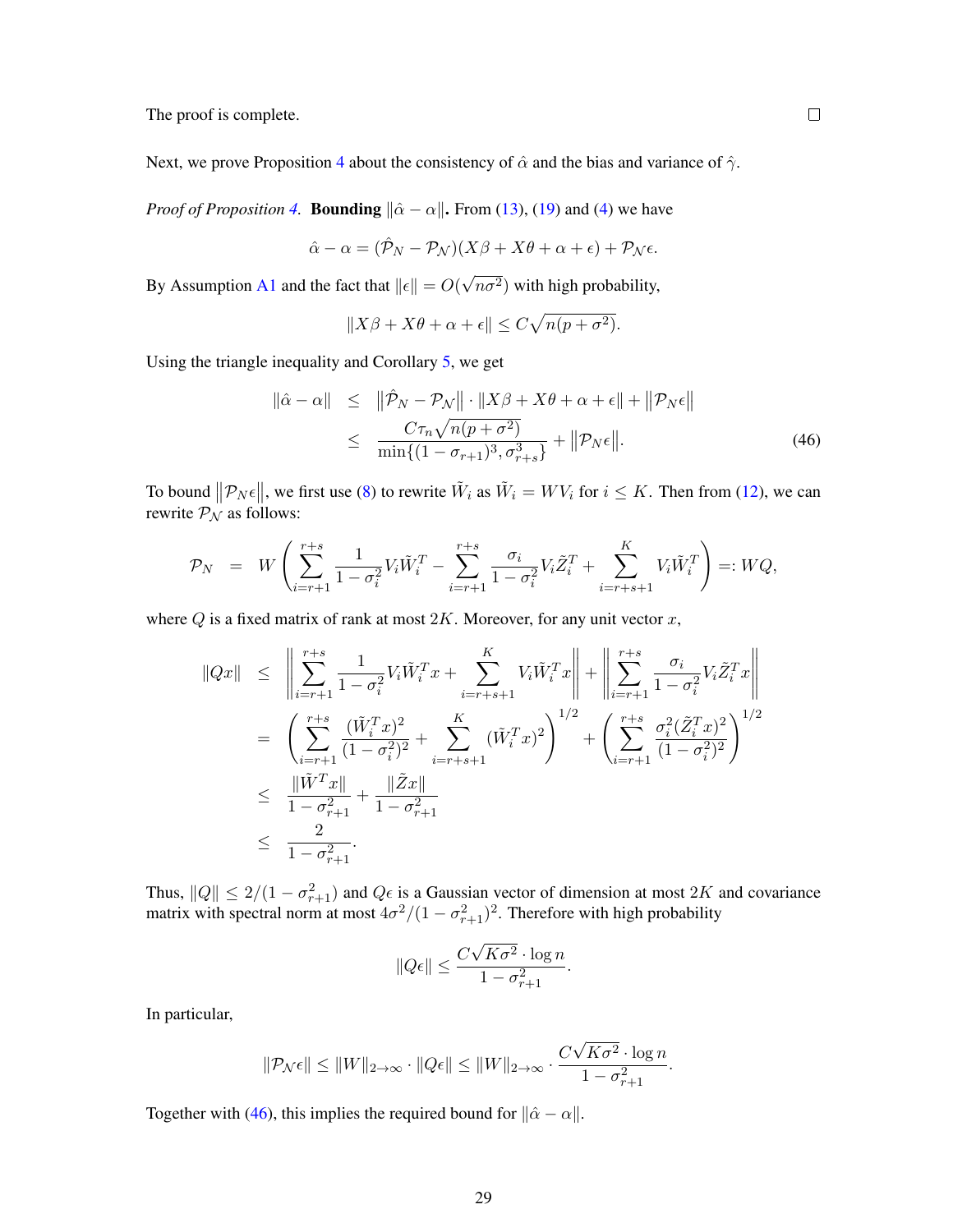#### Bounding the bias of  $\hat{\gamma}$ . By [\(13\)](#page-6-3),

$$
\gamma = \tilde{W}_{(r+1):K}^T \alpha = \tilde{W}_{(r+1):K}^T \mathcal{P}_{\mathcal{N}}(X\beta + X\theta + \alpha).
$$

Similarly, by [\(22\)](#page-8-7), [\(4\)](#page-4-5) and taking the expectation with respect to the randomness of the noise  $\epsilon$ , we have

$$
\mathbb{E}\hat{\gamma} = \breve{W}_{(r+1):K}\hat{\mathcal{P}}_N \mathbb{E}Y = \breve{W}_{(r+1):K}\hat{\mathcal{P}}_N(X\beta + X\theta + \alpha).
$$

Let  $O = \breve W_{(r+1):K}^T \tilde W_{(r+1):K}$ , then

<span id="page-29-0"></span>
$$
\mathbb{E}\hat{\gamma} - O\gamma = \left(\breve{W}_{(r+1):K}^T \hat{\mathcal{P}}_N - O\tilde{W}_{(r+1):K}^T \mathcal{P}_N\right)(X\beta + X\theta + \alpha). \tag{47}
$$

To bound this bias, we first replace  $\hat{\mathcal{P}}_N$  with  $\mathcal{P}_N$  and then estimate the resulting expression. By Corollary [5,](#page-27-2) there exists a constant  $C > 0$  such that

$$
\|\hat{\mathcal{P}}_N - \mathcal{P}_N\| \le \frac{C\tau_n}{\min\{(1 - \sigma_{r+1})^3, \sigma_{r+s}^3\}}.
$$

Together with Assumption [A1,](#page-8-4) this implies

$$
\|\check{W}_{(r+1):K}^T(\hat{\mathcal{P}}_N-\mathcal{P}_N)(X\beta+X\theta+\alpha)\| \leq \frac{C\tau_n\sqrt{np}}{\min\{(1-\sigma_{r+1})^3,\sigma_{r+s}^3\}}.
$$

Therefore from  $(47)$ ,  $(13)$  and the triangle inequality,

$$
\begin{split}\n\|\mathbb{E}\hat{\gamma} - O\gamma\| &\leq \left\| \left( \breve{W}_{(r+1):K}^T - O\tilde{W}_{(r+1):K}^T \right) P_N(X\beta + X\theta + \alpha) \right\| + \frac{C\tau_n\sqrt{np}}{\min\{(1 - \sigma_{r+1})^3, \sigma_{r+s}^3\}} \\
&= \left\| \left( \breve{W}_{(r+1):K}^T - O\tilde{W}_{(r+1):K}^T \right) \alpha \right\| + \frac{C\tau_n\sqrt{np}}{\min\{(1 - \sigma_{r+1})^3, \sigma_{r+s}^3\}} \\
&= \left\| \breve{W}_{(r+1):K}^T \left( I - \tilde{W}_{(r+1):K} \tilde{W}_{(r+1):K}^T \right) \alpha \right\| + \frac{C\tau_n\sqrt{np}}{\min\{(1 - \sigma_{r+1})^3, \sigma_{r+s}^3\}} \\
&= \frac{C\tau_n\sqrt{np}}{\min\{(1 - \sigma_{r+1})^3, \sigma_{r+s}^3\}}.\n\end{split}
$$

The last equality holds because  $\alpha \in \text{col}(\tilde{W}_{(r+1):K})$  by [\(9\)](#page-6-5) and  $\tilde{W}_{(r+1):K}\tilde{W}_{(r+1):K}^T$  is the orthogonal projection onto col $(\tilde{W}_{(r+1):K})$ .

**Bounding the covariance of**  $\hat{\gamma}$ . Recall  $\hat{\gamma} = \breve{W}_{(\hat{r}+1):K} \hat{P}_N Y$  from [\(22\)](#page-8-7). Since  $Y = X\beta + X\theta + \alpha + \epsilon$ , it follows that

$$
\Sigma_{\hat{\gamma}} = \sigma^2 \breve{W}^T_{(r+1):K} \hat{\mathcal{P}}_N \hat{\mathcal{P}}_N^T \breve{W}_{(r+1):K}.
$$

Define  $\Gamma = \text{diag}(\sigma_{r+1}, \dots, \sigma_{r+s})$  and  $\hat{\Gamma} = \text{diag}(\hat{\sigma}_{r+1}, \dots, \hat{\sigma}_{r+s})$ . A direct calculation shows that

.

$$
\check{W}_{(r+1):K}^T \hat{\mathcal{P}}_N = \begin{pmatrix} (1 - \hat{\Gamma}^2)^{-1} \check{W}_{(r+1):(r+s)}^T - \hat{\Gamma}(1 - \hat{\Gamma}^2)^{-1} \hat{Z}_{(r+1):(r+s)}^T \\ \check{W}_{(r+s+1):K}^T \end{pmatrix}
$$

Therefore

$$
\Sigma_{\hat{\gamma}} = \sigma^2 \cdot \begin{pmatrix} (1 - \hat{\Gamma}^2)^{-1} & \hat{\Gamma}(1 - \hat{\Gamma}^2)^{-1} \check{Z}_{(r+1):(r+s)}^T \check{W}_{(r+s+1):K} \\ \check{W}_{(r+s+1):K}^T \check{Z}_{(r+1):(r+s)} \hat{\Gamma}(1 - \hat{\Gamma}^2)^{-1} & I_{K-r-s} \end{pmatrix}.
$$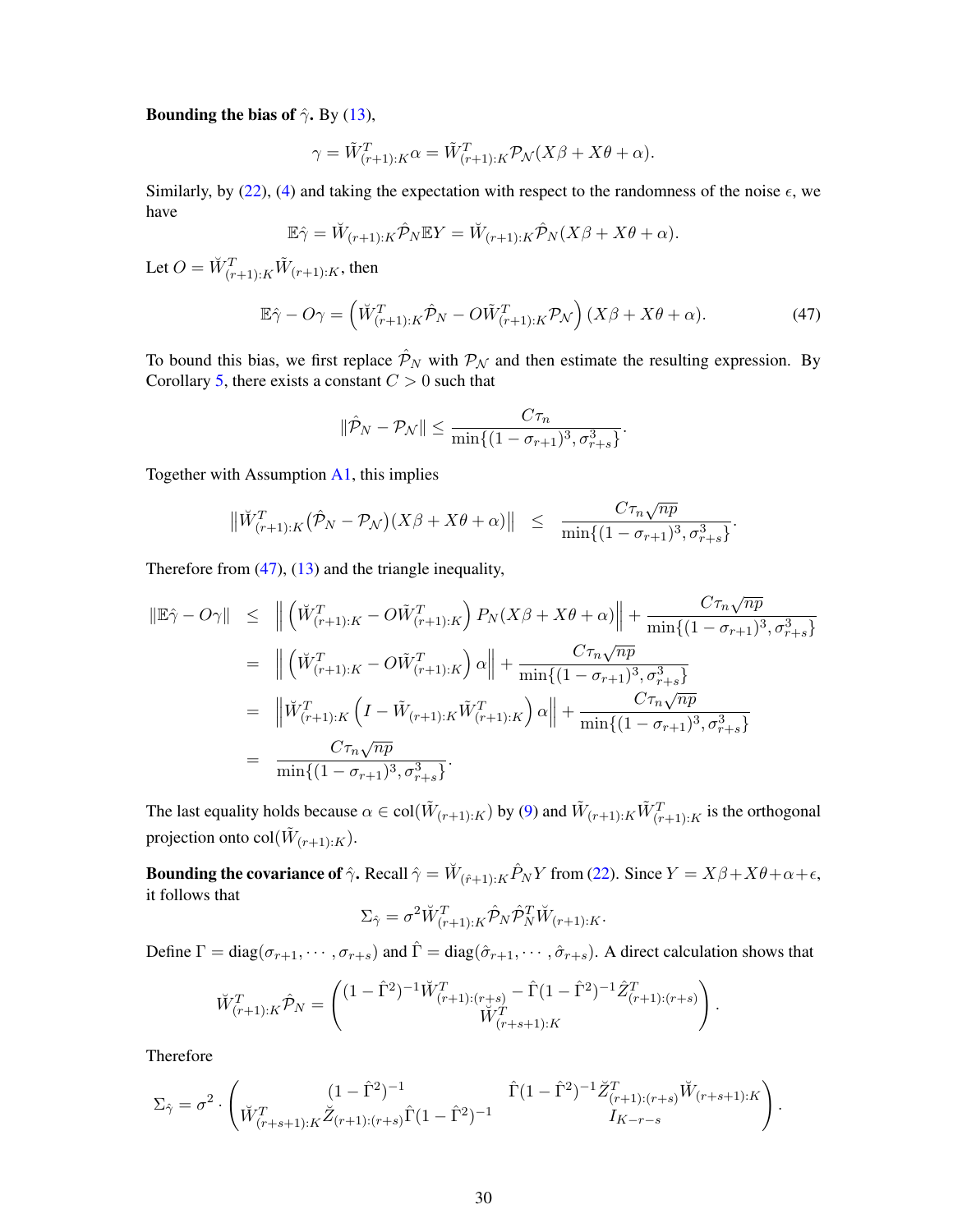Since  $Z^T \hat{W} = \hat{U} \hat{\Sigma} \hat{V}$  by [\(14\)](#page-7-4), it follows from [\(15\)](#page-7-5) that  $\hat{Z}^T \check{W} = \hat{\Sigma}$ , and therefore

$$
\hat{Z}_{(r+1):(r+s)}^T \check{W}_{(r+s+1):K} = 0
$$

because the left-hand side is an off-diagonal block of  $\hat{\Sigma}$ . Moreover, by [\(26\)](#page-9-1) and inequality [\(56\)](#page-33-0) of Lemma [4,](#page-33-1)

$$
||(1-\hat{\Gamma}^2)^{-1} - (1-\Gamma^2)^{-1}|| \le \frac{4\tau_n}{\min\{(1-\sigma_{r+1})^2, \sigma_{r+s}^2\}},
$$

and the bound for  $\Sigma_{\hat{\gamma}}$  follows.

*Proof of Lemma [1.](#page-26-0)* Since

$$
M = (\tilde{Z}_{(r+1):p}, 0_{n \times (K-r)}) + (0_{n \times (p-r)}, \tilde{W}_{(r+1):K}),
$$

it follows directly from [\(11\)](#page-6-1) and [\(12\)](#page-6-1) that  $P_{\mathcal{C}} + P_{\mathcal{N}} = M(M^T M)^{-1} M$ , and (i) is proved.

Next, we verify [\(35\)](#page-26-2) and [\(36\)](#page-26-2) in (ii). Recall from [\(7\)](#page-6-2) that  $Z^T W = U \Sigma V^T$  and the nonzero singular values of  $Z^T W$  are

$$
\sigma_1 = \sigma_2 = \cdots = \sigma_r = 1 > \sigma_{r+1} \geq \cdots \geq \sigma_{r+s} > 0.
$$

Multiplying both sides of  $Z^T W = U \Sigma V^T$  with  $U^T$  on the left and V on the right, and then using  $(8)$ , we get

$$
\tilde{Z}^T \tilde{W} = \Sigma = \begin{pmatrix} I_r & 0_{r \times s} & 0_{r \times (K-r-s)} \\ 0_{s \times r} & \Gamma & 0_{s \times (K-r-s)} \\ 0_{(p-r-s) \times r} & 0_{(p-r-s) \times s} & 0_{(p-r-s) \times (K-r-s)} \end{pmatrix},
$$

where

$$
\Gamma = \text{diag}(\sigma_{r+1}, ..., \sigma_{r+s}).\tag{48}
$$

It follows that

<span id="page-30-0"></span>
$$
\tilde{Z}_{(r+1):p}^T \tilde{W}_{(r+1):K} = \begin{pmatrix} \Gamma & 0_{s \times (K-r-s)} \\ 0_{(p-r-s) \times s} & 0_{(p-r-s) \times (K-r-s)} \end{pmatrix}.
$$
\n(49)

Since  $M = (\tilde{Z}_{(r+1):p}, \tilde{W}_{(r+1):K})$ , the above identity implies

<span id="page-30-1"></span>
$$
M^T M = \begin{pmatrix} I_s & 0 & \Gamma & 0 \\ 0 & I_{p-r-s} & 0 & 0 \\ \Gamma & 0 & I_s & 0 \\ 0 & 0 & 0 & I_{K-r-s} \end{pmatrix},
$$
(50)

$$
\left(M^T M\right)^{-1} = \begin{pmatrix} (I - \Gamma^2)^{-1} & 0 & -(I - \Gamma^2)^{-1} \Gamma & 0\\ 0 & I_{p-r-s} & 0 & 0\\ -(I - \Gamma^2)^{-1} \Gamma & 0 & (I - \Gamma^2)^{-1} & 0\\ 0 & 0 & 0 & I_{K-r-s} \end{pmatrix}.
$$
 (51)

 $\Box$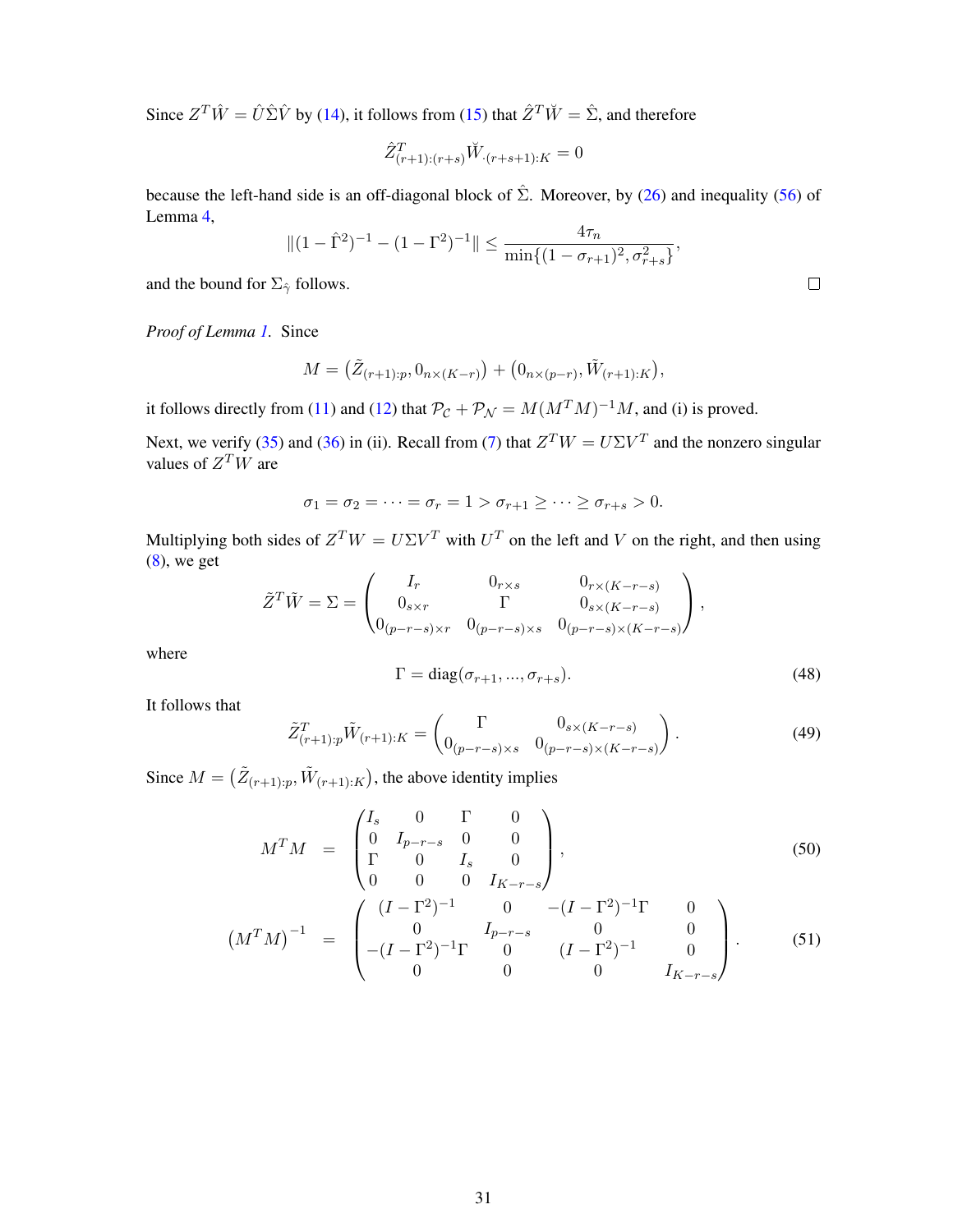Therefore

$$
(M^T M)^{-1} M^T = \begin{pmatrix} (I - \Gamma^2)^{-1} & 0 & -(I - \Gamma^2)^{-1} \Gamma & 0 \\ 0 & I_{p-r-s} & 0 & 0 \\ -(I - \Gamma^2)^{-1} \Gamma & 0 & (I - \Gamma^2)^{-1} & 0 \\ 0 & 0 & 0 & I_{K-r-s} \end{pmatrix} \begin{pmatrix} \tilde{Z}^T_{(r+1):(r+s)} \\ \tilde{Z}^T_{(r+s+1):p} \\ \tilde{W}^T_{(r+1):(r+s)} \\ \tilde{W}^T_{(r+s+1):K} \end{pmatrix}
$$
  
= 
$$
\begin{pmatrix} (I - \Gamma^2)^{-1} \tilde{Z}^T_{(r+1):(r+s)} - (I - \Gamma^2)^{-1} \Gamma \tilde{W}^T_{(r+1):(r+s)} \\ \tilde{Z}^T_{(r+s+1):p} \\ -(I - \Gamma^2)^{-1} \Gamma \tilde{Z}^T_{(r+1):(r+s)} + (I - \Gamma^2)^{-1} \tilde{W}^T_{(r+1):(r+s)} \end{pmatrix}.
$$

Multiplying this matrix on the left by either  $(\tilde{Z}_{(r+1):p}, 0_{n\times (K-r)})$  or  $(0_{n\times (p-r)}, \tilde{W}_{(r+1):K})$ , we see that  $(35)$  and  $(36)$  hold and (ii) is proved.

For (iii), we will show that  $\mathcal{P}_{\mathcal{C}}(x + y) = x$ ; the identity  $\mathcal{P}_{\mathcal{N}}(x + y) = y$  can be proved by using the same argument. Since  $x \in col(\tilde{Z}_{(r+1):p})$  and  $y \in col(\tilde{W}_{(r+1):K})$ , it is enough to show that the identity holds if x is any column vector of  $\tilde{Z}_{(r+1):p}$  and y is any column vector of  $\tilde{W}_{(r+1):K}$ . Therefore, assume that  $x = \tilde{Z}_{i'}$  and  $y = \tilde{W}_{j'}$  for some  $r + 1 \le i' \le p$  and  $r + 1 \le j' \le K$ . If  $r+1 \leq i' \leq r+s$  then by [\(49\)](#page-30-0),

$$
\mathcal{P}_{C}x = \sum_{i=r+1}^{r+s} \frac{1}{1 - \sigma_i^2} \tilde{Z}_i \tilde{Z}_i^T \tilde{Z}_{i'} - \sum_{i=r+1}^{r+s} \frac{\sigma_i}{1 - \sigma_i^2} \tilde{Z}_i \tilde{W}_i^T \tilde{Z}_{i'} + \sum_{i=r+s+1}^{p} \tilde{Z}_i \tilde{Z}_i^T \tilde{Z}_{i'}
$$
  
= 
$$
\frac{1}{1 - \sigma_{i'}^2} \tilde{Z}_{i'} - \frac{\sigma_{i'}^2}{1 - \sigma_{i'}^2} \tilde{Z}_{i'}
$$
  
= x.

If  $i' \geq r + s + 1$  then again by [\(49\)](#page-30-0),

$$
\mathcal{P}_C x = \sum_{i=r+1}^{r+s} \frac{1}{1-\sigma_i^2} \tilde{Z}_i \tilde{Z}_i^T \tilde{Z}_{i'} - \sum_{i=r+1}^{r+s} \frac{\sigma_i}{1-\sigma_i^2} \tilde{Z}_i \tilde{W}_i^T \tilde{Z}_{i'} + \sum_{i=r+s+1}^{p} \tilde{Z}_i \tilde{Z}_i^T \tilde{Z}_{i'} = \tilde{Z}_{i'} = x.
$$

We have shown that  $\mathcal{P}_{\mathcal{C}}x = x$  for all  $x \in col(\tilde{Z}_{(r+1):p})$ . Now, if  $y = \tilde{W}_{j'}$  and  $r + 1 \leq j' \leq r + s$ then by  $(49)$ ,

$$
\begin{array}{rcl}\n\mathcal{P}_C y &=& \sum\limits_{i=r+1}^{r+s} \frac{1}{1-\sigma_i^2} \tilde{Z}_i \tilde{Z}_i^T \tilde{W}_{j'} - \sum\limits_{i=r+1}^{r+s} \frac{\sigma_i}{1-\sigma_i^2} \tilde{Z}_i \tilde{W}_i^T \tilde{W}_{j'} + \sum\limits_{i=r+s+1}^{p} \tilde{Z}_i \tilde{Z}_i^T \tilde{W}_{j'} \\
&=& \frac{\sigma_{j'}}{1-\sigma_{j'}^2} \tilde{Z}_{j'} - \frac{\sigma_{i'}}{1-\sigma_{i'}^2} \tilde{Z}_{j'} \\
&=& 0.\n\end{array}
$$

If  $j' \ge r + s + 1$  then also by [\(49\)](#page-30-0),

$$
\mathcal{P}_C y = \sum_{i=r+1}^{r+s} \frac{1}{1-\sigma_i^2} \tilde{Z}_i \tilde{Z}_i^T \tilde{W}_{j'} - \sum_{i=r+1}^{r+s} \frac{\sigma_i}{1-\sigma_i^2} \tilde{Z}_i \tilde{W}_i^T \tilde{W}_{j'} + \sum_{i=r+s+1}^{p} \tilde{Z}_i \tilde{Z}_i^T \tilde{W}_{j'} = 0.
$$

Thus,  $\mathcal{P}_{\mathcal{C}} y = 0$  for all  $y \in \text{col}(\tilde{W}_{(r+1):K})$  and (iii) is proved.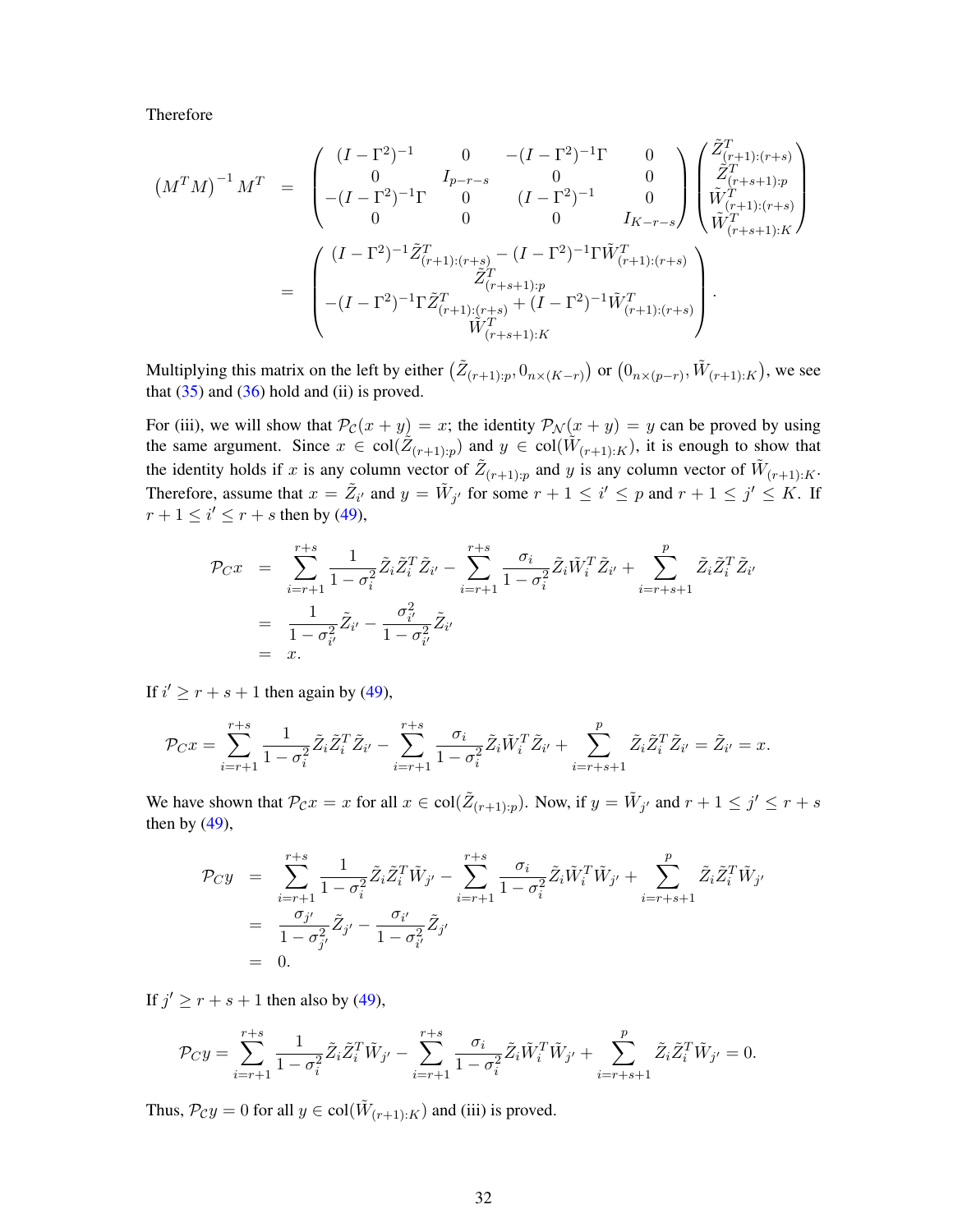It remains to show (iv). By  $(35)$  we have

$$
\mathcal{P}_{\mathcal{C}}^T x = \sum_{i=r+1}^{r+s} \frac{1}{1 - \sigma_i^2} \tilde{Z}_i \tilde{Z}_i^T x - \sum_{i=r+1}^{r+s} \frac{\sigma_i}{1 - \sigma_i^2} \tilde{W}_i \tilde{Z}_i^T x + \sum_{i=r+s+1}^p \tilde{Z}_i \tilde{Z}_i^T x
$$
  
= 
$$
\sum_{i=r+1}^{r+s} \left( \frac{\tilde{Z}_i^T x}{1 - \sigma_i^2} \cdot \tilde{Z}_i - \frac{\sigma_i \tilde{Z}_i^T x}{1 - \sigma_i^2} \cdot \tilde{W}_i \right) + \sum_{i=r+s+1}^p \tilde{Z}_i^T x \cdot \tilde{Z}_i.
$$

By [\(8\)](#page-6-4), we have  $\tilde{Z}^T \tilde{W} = \Sigma$ . This implies that  $\tilde{Z}_{r+s+1}, ..., \tilde{Z}_p$  are orthogonal to  $\tilde{Z}_{r+1}, ..., \tilde{Z}_{r+s}$  and  $\tilde{W}_{r+1},...,\tilde{W}_{r+s}$ . Moreover,  $\tilde{Z}_i$  and  $\tilde{W}_j$  are orthogonal for any pair of i and j such that  $i \neq j$  and  $r+1 \leq i, j \leq r+s$ . Also,  $\tilde{Z}_i^T \tilde{W}_i = \sigma_i$  if  $r+1 \leq i \leq r+s$ . Therefore,

$$
\begin{split}\n\|\mathcal{P}_{\mathcal{C}}^T x\|^2 &= \|\sum_{i=r+1}^{r+s} \left( \frac{\tilde{Z}_i^T x}{1 - \sigma_i^2} \cdot \tilde{Z}_i - \frac{\sigma_i \tilde{Z}_i^T x}{1 - \sigma_i^2} \cdot \tilde{W}_i \right) \|^2 + \|\sum_{i=r+s+1}^{p} \tilde{Z}_i^T x \cdot \tilde{Z}_i \|^2 \\
&= \sum_{i=r+1}^{r+s} \left( \frac{(\tilde{Z}_i^T x)^2}{(1 - \sigma_i^2)^2} + \frac{\sigma_i^2 (\tilde{Z}_i^T x)^2}{(1 - \sigma_i^2)^2} - 2 \frac{\sigma_i^2 (\tilde{Z}_i^T x)^2}{(1 - \sigma_i^2)^2} \right) + \sum_{i=r+s+1}^{p} (\tilde{Z}_i^T x)^2 \\
&= \sum_{i=r+1}^{r+s} \frac{(\tilde{Z}_i^T x)^2}{1 - \sigma_i^2} + \sum_{i=r+s+1}^{p} (\tilde{Z}_i^T x)^2 \\
&\geq \|\tilde{Z}_{(r+1):px}\|^2,\n\end{split}
$$

and (iv) is proved.

*Proof of Lemma* [2.](#page-26-1) According to [\(14\)](#page-7-4) and [\(15\)](#page-7-5), the singular value decomposition of  $\hat{Z}^T\check{W}$  admits the following form:

$$
\hat{Z}^T \breve{W} = \hat{\Sigma} = \begin{pmatrix} \hat{I} & 0 & 0 \\ 0 & \hat{\Gamma} & 0 \\ 0 & 0 & \hat{\Phi} \end{pmatrix} \in \mathbb{R}^{p \times K},
$$

where  $\hat{I} \in \mathbb{R}^{r \times r}$  and  $\hat{\Gamma} \in \mathbb{R}^{s \times s}$  are square diagonal matrices, and  $\hat{\Phi} \in \mathbb{R}^{(p-r-s) \times (K-r-s)}$  is a rectangular diagonal matrix. It then follows from the definition of  $\hat{M}$  in Algorithm [1](#page-7-0) that

$$
\hat{M}^T \hat{M} = \begin{pmatrix} I_s & 0 & \hat{\Gamma} & 0 \\ 0 & I_{p-r-s} & 0 & \hat{\Phi} \\ \hat{\Gamma} & 0 & I_s & 0 \\ 0 & \hat{\Phi}^T & 0 & I_{K-r-s} \end{pmatrix}.
$$

Let Q be the matrix obtained from  $\hat{M}^T \hat{M}$  by replacing  $\hat{\Phi}$  and  $\hat{\Phi}^T$  with zero matrices of the same dimensions. Using  $(50)$  and  $(25)$ , we have

$$
\max\{\|Q - \hat{M}^T\hat{M}\|, \|\hat{M}^T\hat{M} - M^TM\|, \|Q - M^TM\|\} \le \|\hat{\Gamma} - \Gamma\| + \|\hat{\Phi}\| \le 2\|\hat{\Sigma} - \Sigma\| \le 2\tau_n.
$$

Also, from [\(50\)](#page-30-1) and a direct calculation we see that  $M<sup>T</sup>M$  has  $p + K - 2r$  eigenvalues, of which  $p + K - 2r - 2s$  are identically one and the remaining 2s eigenvalues are  $1 \pm \sigma_i$  where  $\sigma_i$  are diagonal elements of  $\Gamma$  and  $r + 1 \le i \le r + s$ . Therefore by Weyl's inequality,

$$
1 - \sigma_{r+1} - 2\tau_n \leq \|\hat{M}^T\hat{M}\|, \|Q\| \leq 1 + \sigma_{r+1} + 2\tau_n,
$$

which implies that both  $(\hat{M}^T \hat{M})^{-1}$  and  $Q^{-1}$  exist by condition [\(26\)](#page-9-1). A direct calculation shows

 $\Box$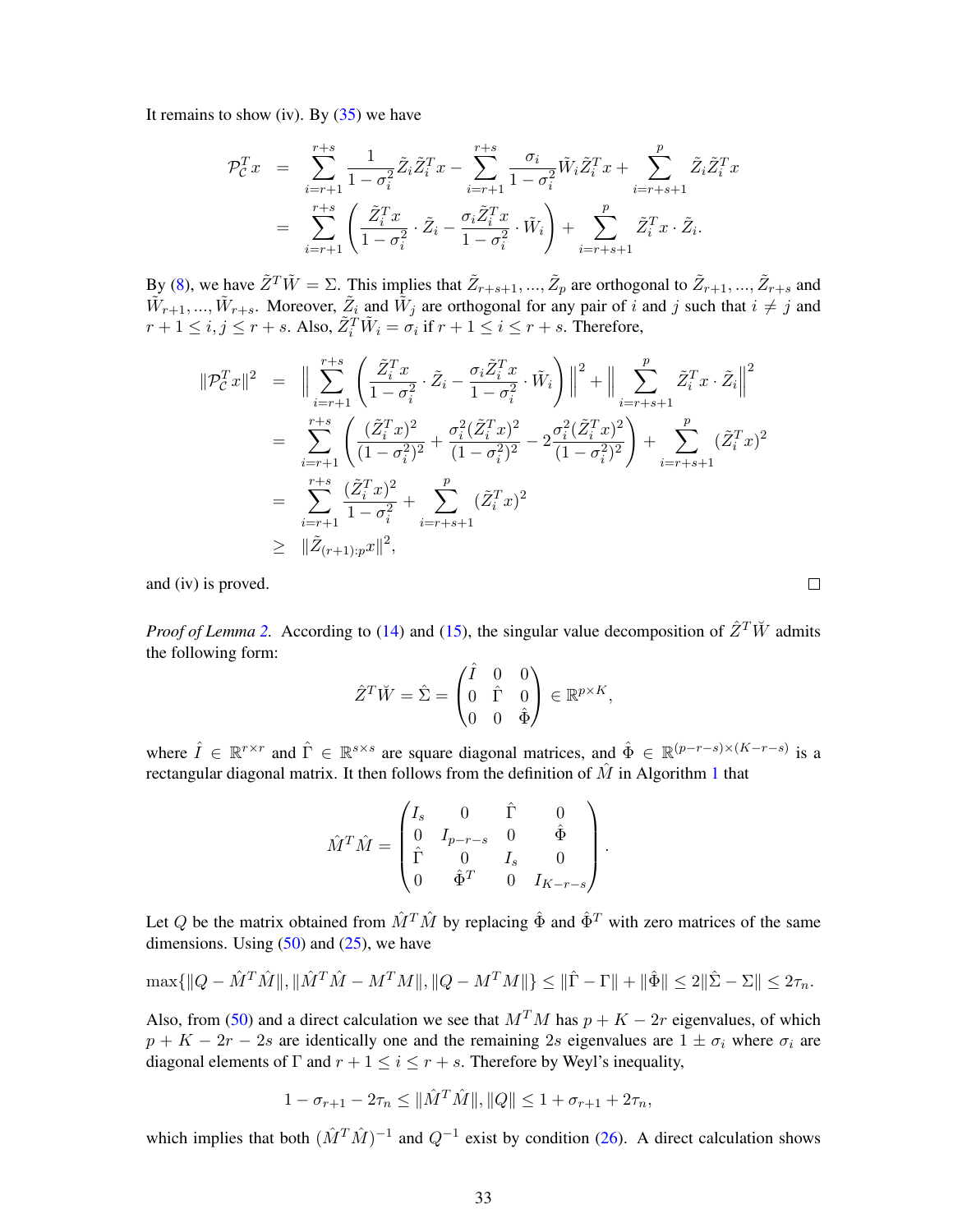that

$$
Q^{-1} \quad = \quad \begin{pmatrix} (I - \hat{\Gamma}^2)^{-1} & 0 & -(I - \hat{\Gamma}^2)^{-1}\hat{\Gamma} & 0 \\ 0 & I_{p-r-s} & 0 & 0 \\ -(I - \hat{\Gamma}^2)^{-1}\hat{\Gamma} & 0 & (I - \hat{\Gamma}^2)^{-1} & 0 \\ 0 & 0 & 0 & I_{K-r-s} \end{pmatrix}.
$$

Moreover,  $\tilde{\mathcal{P}}_C$  and  $\tilde{\mathcal{P}}_N$  defined in [\(37\)](#page-26-3) and [\(38\)](#page-26-3), respectively, can be written as follows:

<span id="page-33-2"></span>
$$
\tilde{\mathcal{P}}_C = (\hat{Z}_{(r+1):p}, 0_{n \times (K-r)}) Q^{-1} \hat{M}^T,
$$
\n(52)

$$
\tilde{\mathcal{P}}_N = (0_{n \times (p-r)}, \tilde{W}_{(r+1):K}) Q^{-1} \hat{M}^T.
$$
\n(53)

Therefore by [\(26\)](#page-9-1),

$$
\begin{array}{rcl} \| (\hat{M}^T \hat{M})^{-1} - Q^{-1} \| & \leq & \| \hat{M}^T \hat{M} - Q \| \cdot \| (\hat{M}^T \hat{M})^{-1} \| \cdot \| Q^{-1} \| \\ & \leq & \frac{2\tau_n}{(1 - \sigma_{r+1} - 2\tau_n)^2} \\ & \leq & \frac{4\tau_n}{(1 - \sigma_{r+1})^2} . \end{array}
$$

The claim of the lemma then follows from  $(17)$ ,  $(18)$ ,  $(52)$ ,  $(53)$ , the inequality above and the fact that  $||M|| \leq 2$ .  $\Box$ 

To prove Lemma [3,](#page-27-0) we need the following two lemmas, which will be proved at the end of this section.

<span id="page-33-1"></span>**Lemma 4** (Pertubation of singular vectors and partial singular decomposition). Let X,  $\hat{X}$  be  $p \times k$ matrices with singular decompositions

$$
X = U\Sigma V^T, \quad \hat{X} = \hat{U}\hat{\Sigma}\hat{V}^T.
$$

Let  $\eta$  be a set of singular values of X,  $\eta^c$  be the set of remaining singular values of X and  $\Delta =$  $\min_{\sigma \in \eta, \sigma' \in \eta^c} |\sigma - \sigma'|$ . Denote by  $U_\eta$  the matrix whose columns are left singular vectors of X with corresponding singular values in  $\eta$ ; define  $V_{\eta}$ ,  $\hat{U}_{\eta}$  and  $\hat{V}_{\eta}$  similarly. Also, let  $\Gamma$  and  $\hat{\Gamma}$  be diaognal matrices with  $\{\sigma_i, i \in \eta\}$  and  $\{\hat{\sigma}_i, i \in \eta\}$  on the diagonal, respectively. Assume that  $||X|| \leq 1$ ,  $\|\hat{X}\|$  ≤ 1 and  $\Delta > 4\|\hat{X} - X\|$ . Then

<span id="page-33-3"></span>
$$
\max \left\{ \|\hat{U}_{\eta}\hat{U}_{\eta}^T - U_{\eta}U_{\eta}^T\|, \|\hat{V}_{\eta}\hat{V}_{\eta}^T - V_{\eta}V_{\eta}^T\| \right\} \le \frac{2\|\hat{X} - X\|}{\Delta - 4\|\hat{X} - X\|},\tag{54}
$$

$$
\Big\| \sum_{i \in \eta} \sigma_i U_i V_{\cdot i}^T - \sum_{i \in \eta} \hat{\sigma}_i \hat{U}_{\cdot i} \hat{V}_{\cdot i}^T \Big\| \le \frac{3\|\hat{X} - X\|}{\Delta - 4\|\hat{X} - X\|}.
$$
 (55)

Furthermore, if  $1 - \max_{i \in \eta} \sigma_i^2 > 2\|\hat{X} - X\|$ , we have

<span id="page-33-0"></span>
$$
||(1 - \hat{\Gamma}^2)^{-1} - (1 - \Gamma^2)^{-1}|| \le \frac{2||\hat{X} - X||}{(1 - \max_{i \in \eta} \sigma_i^2 - 2||\hat{X} - X||)^2},
$$
\n(56)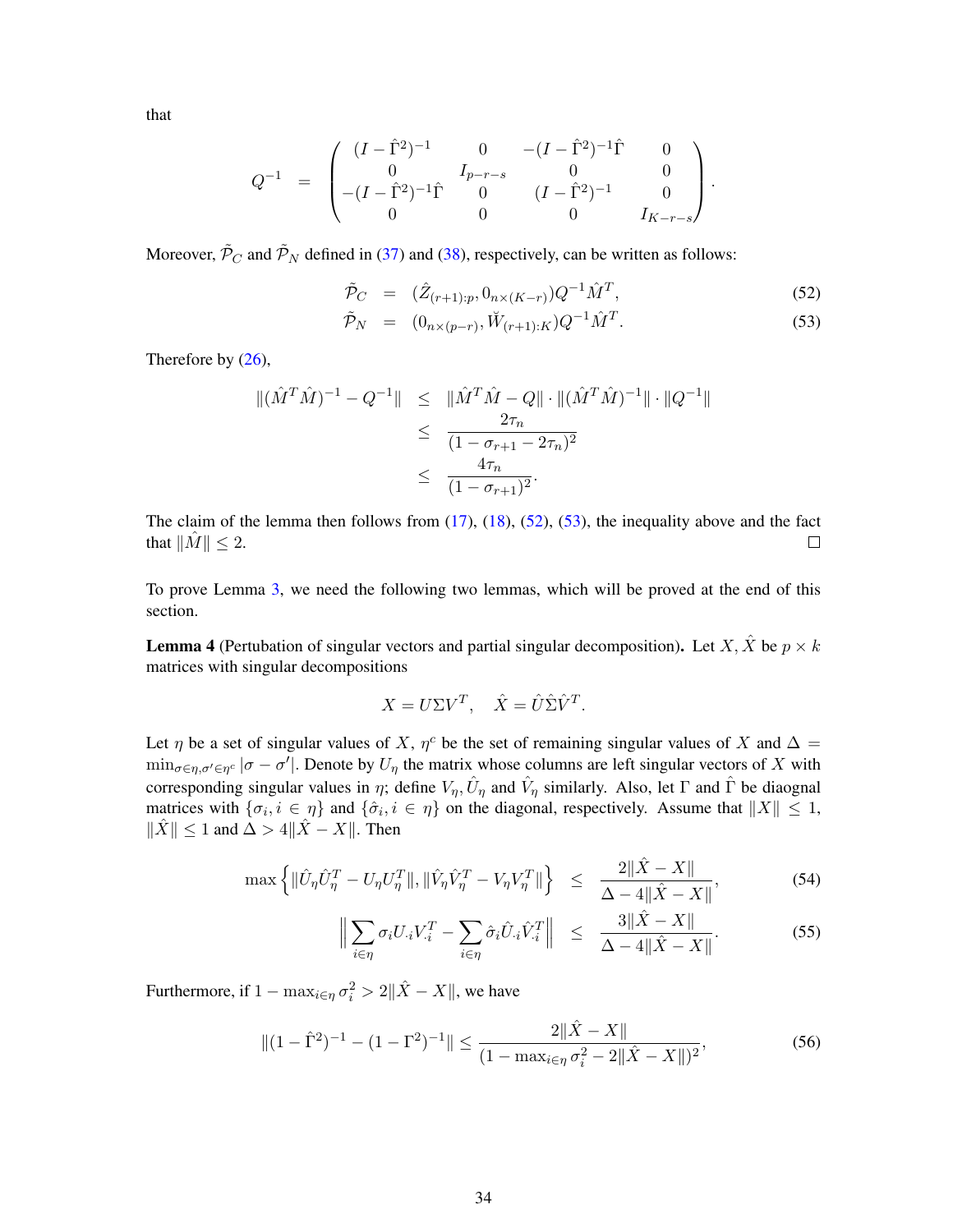and

<span id="page-34-1"></span>
$$
\max \left\{ \|\hat{U}_{\eta}(1-\hat{\Gamma}^{2})^{-1}\hat{U}_{\eta}^{T} - U_{\eta}(1-\Gamma^{2})^{-1}U_{\eta}^{T}\|, \|\hat{V}_{\eta}(1-\hat{\Gamma}^{2})^{-1}\hat{V}_{\eta}^{T} - V_{\eta}(1-\Gamma^{2})^{-1}V_{\eta}^{T}\| \right\}
$$
  

$$
\leq \frac{6\|\hat{X} - X\|}{(1 - \max_{i \in \eta} \sigma_{i}^{2} - 2\|\hat{X} - X\|)^{2}(\Delta - 4\|\hat{X} - X\|)}.
$$
 (57)

<span id="page-34-0"></span>**Lemma 5** (Unorthogonal projection bound). Let X,  $\hat{X}$  be two matrices of the same size with singular decompositions

$$
X = U\Sigma V^T, \quad \hat{X} = \hat{U}\hat{\Sigma}\hat{V}^T.
$$

Assume that  $||X|| < 1$ ,  $||\hat{X}|| < 1$  and  $||X||^2 + 2||\hat{X} - X|| < 1$ . Then

$$
\left\|U\Sigma(1-\Sigma^2)^{-1}V^T - \hat{U}\hat{\Sigma}(1-\hat{\Sigma}^2)^{-1}\hat{V}^T\right\| \leq \frac{3\|X-\hat{X}\|}{(1-\|X\|^2-2\|\hat{X}-X\|)^2}
$$

.

*Proof of Lemma* [3.](#page-27-0) Recall that [\(23\)](#page-8-1) provides a bound on the difference between two matrices  $Z^T \hat{W} \hat{W}^T$ and  $Z^T W W^T$ , the singular value decompositions of which are given by [\(24\)](#page-8-2). Since  $\delta_1, ..., \delta_6$  depend on singular values and singular vectors of these matrices, we will use Lemma [4](#page-33-1) and Lemma [5](#page-34-0) to bound them.

**Bounding**  $\delta_1$ . Since  $\tilde{Z} = ZU$  and  $\hat{Z} = Z\hat{U}$  by [\(8\)](#page-6-4) and [\(15\)](#page-7-5), respectively,

$$
\delta_1 = \sum_{i=r+1}^{r+s} \left( \frac{1}{1-\hat{\sigma}_i^2} Z \hat{U}_i \hat{U}_i^T Z^T - \frac{1}{1-\sigma_i^2} Z U_i U_i^T Z^T \right)
$$
  
= 
$$
Z \left[ \hat{U}_{(r+1):(r+s)} (1-\hat{\Gamma}^2)^{-1} \hat{U}_{(r+1):(r+s)}^T - U_{(r+1):(r+s)} (1-\Gamma^2)^{-1} U_{(r+1):(r+s)}^T \right] Z^T.
$$

By [\(24\)](#page-8-2), column vectors of U and  $\hat{U}$  are left singular vectors of  $Z^T W W^T$  and  $Z^T \hat{W} \hat{W}^T$ , respectively. Also,  $||Z^T W W^T - Z^T \hat{W} \hat{W}^T|| \le \tau_n$  by [\(23\)](#page-8-1) and  $\min\{1 - \sigma_{r+1}, \sigma_{r+s}\} \ge \tau_n/40$  by [\(26\)](#page-9-1). It then follows from inequality  $(57)$  of Lemma [4](#page-33-1) that

$$
\|\delta_1\| \le \frac{12\tau_n}{(\min\{1 - \sigma_{r+1}, \sigma_{r+s}\})^3}
$$

.

**Bounding**  $\delta_2$ . The same argument for bounding  $\delta_1$  can be applied here to bound  $\delta_2$ . Since  $\tilde{Z} = ZU$ and  $\hat{Z} = Z\hat{U}$  by [\(8\)](#page-6-4) and [\(15\)](#page-7-5), we have

$$
\delta_2 = Z \left[ \hat{U}_{(r+1):(r+s)} \hat{\Gamma}(1-\hat{\Gamma}^2)^{-1} \check{W}_{(r+1):(r+s)}^T - U_{(r+1):(r+s)} \Gamma(1-\Gamma^2)^{-1} \tilde{W}_{(r+1):(r+s)}^T \right].
$$

By [\(26\)](#page-9-1), [\(24\)](#page-8-2), [\(23\)](#page-8-1) and the bound [\(55\)](#page-33-3) of Lemma [4,](#page-33-1)

$$
\left\| \hat{U}_{(r+1):(r+s)} \hat{\Gamma} \check{W}_{(r+1):(r+s)}^T - U_{(r+1):(r+s)} \Gamma \check{W}_{(r+1):(r+s)}^T \right\| \leq \frac{3\tau_n}{\min\{1 - \sigma_{r+1}, \sigma_{r+s}\} - 4\tau_n} \leq \frac{5\tau_n}{\min\{1 - \sigma_{r+1}, \sigma_{r+s}\}}.
$$

It remains to apply Lemma [5,](#page-34-0) for which the following condition must be satisfied:

$$
\sigma_{r+1} + \frac{6\tau_n}{\min\{1-\sigma_{r+1},\sigma_{r+s}\} - 4\tau_n} < 1.
$$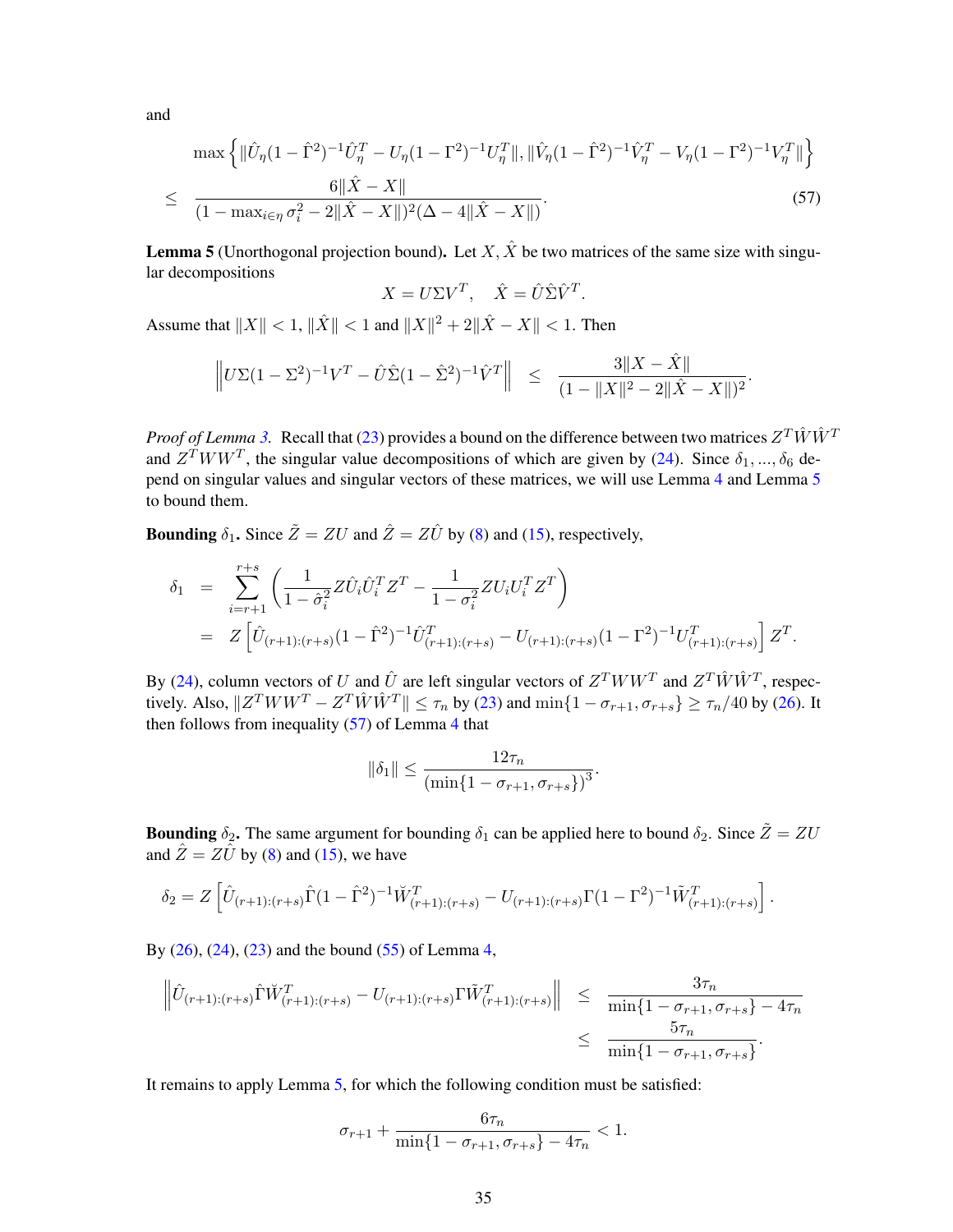This follows from [\(26\)](#page-9-1) because  $\min\{1 - \sigma_{r+1}, \sigma_{r+s}\} \ge \tau_n/c \ge 20\tau_n$  and

$$
\frac{6\tau_n}{\min\{1-\sigma_{r+1},\sigma_{r+s}\}-4\tau_n} \le \frac{10\tau_n}{\min\{1-\sigma_{r+1},\sigma_{r+s}\}} \le \min\{1-\sigma_{r+1},\sigma_{r+s}\} \le 1-\sigma_{r+1}.
$$

Therefore by Lemma [5,](#page-34-0)

$$
\begin{split}\n\|\delta_2\| &\leq \quad \left\|\hat{U}_{(r+1):(r+s)}\hat{\Gamma}(1-\hat{\Gamma}^2)^{-1}\check{W}_{(r+1):(r+s)}^T - U_{(r+1):(r+s)}\Gamma(1-\Gamma^2)^{-1}\tilde{W}_{(r+1):(r+s)}^T\right\| \\
&\leq \quad \frac{3 \cdot \frac{5\tau_n}{\min\{1-\sigma_{r+1}, \sigma_{r+s}\}}}{\left(1-\sigma_{r+1}^2 - 2 \cdot \frac{5\tau_n}{\min\{1-\sigma_{r+1}, \sigma_{r+s}\}}\right)^2} \\
&\leq \quad \frac{\frac{15\tau_n}{\min\{1-\sigma_{r+1}, \sigma_{r+s}\}}}{\left(1-\sigma_{r+1} - \frac{10\tau_n}{\min\{1-\sigma_{r+1}, \sigma_{r+s}\}}\right)^2} \\
&\leq \quad \frac{60\tau_n}{(\min\{1-\sigma_{r+1}, \sigma_{r+s}\})^3}.\n\end{split}
$$

**Bounding**  $\delta_3$ . Since  $\tilde{Z} = ZU$  and  $\hat{Z} = Z\hat{U}$  by [\(8\)](#page-6-4) and [\(15\)](#page-7-5),

$$
\delta_3 = Z \left[ \hat{U}_{(r+s+1):p} \hat{U}_{(r+s+1):p}^T - U_{(r+s+1):p} U_{(r+s+1):p}^T \right] Z^T.
$$

By  $(26)$ ,  $(24)$ ,  $(23)$  and the bound  $(54)$  of Lemma [4,](#page-33-1) we have

$$
\|\delta_3\| \le \left\|\hat{U}_{(r+s+1):p}\hat{U}_{(r+s+1):p}^T - U_{(r+s+1):p}U_{(r+s+1):p}^T\right\| \le \frac{2\tau_n}{\sigma_{r+s} - 4\tau_n} \le \frac{4\tau_n}{\min\{1 - \sigma_{r+1}, \sigma_{r+s}\}}.
$$

#### **Bounding**  $\delta_4$ **.** We have

$$
\delta_4 = \tilde{W}_{(r+s):(r+s)}(1 - \hat{\Gamma}^2)^{-1} \tilde{W}_{(r+s):(r+s)}^T - \tilde{W}_{(r+s):(r+s)}(1 - \Gamma^2)^{-1} \tilde{W}_{(r+s):(r+s)}^T.
$$

By  $(26)$ ,  $(24)$ ,  $(23)$  and the bound  $(57)$  of Lemma [4,](#page-33-1) we have

$$
\|\delta_4\| \le \frac{12\tau_n}{(\min\{1 - \sigma_{r+1}, \sigma_{r+s}\})^3}.
$$

**Bounding**  $\delta_5$ . Since  $\tilde{Z} = ZU$  and  $\hat{Z} = Z\hat{U}$  by [\(8\)](#page-6-4) and [\(15\)](#page-7-5),

$$
\delta_5 = \left[ \check{W}_{(r+1):(r+s)} \hat{\Gamma}(1-\hat{\Gamma}^2)^{-1} \hat{U}_{(r+1):(r+s)}^T - \tilde{W}_{(r+1):(r+s)} \Gamma(1-\Gamma^2)^{-1} U_{(r+1):(r+s)}^T \right] Z^T = \delta_2^T,
$$

and the bound for  $\delta_2$  applies.

**Bounding**  $\delta_6$ . We have

$$
\delta_6 = \breve{W}_{(r+s+1):K} \breve{W}_{(r+s+1):K}^T - \tilde{W}_{(r+s+1):K} \tilde{W}_{(r+s+1):K}^T.
$$

By  $(26)$ ,  $(24)$ ,  $(23)$  and the bound  $(54)$  of Lemma [4,](#page-33-1) we have

$$
\|\delta_6\| \le \frac{2\tau_n}{\sigma_{r+s} - 4\tau_n} \le \frac{4\tau_n}{\min\{1 - \sigma_{r+1}, \sigma_{r+s}\}}.
$$

The proof of Lemma [3](#page-27-0) is complete by combining the bounds for  $\delta_1$  to  $\delta_6$ .

 $\Box$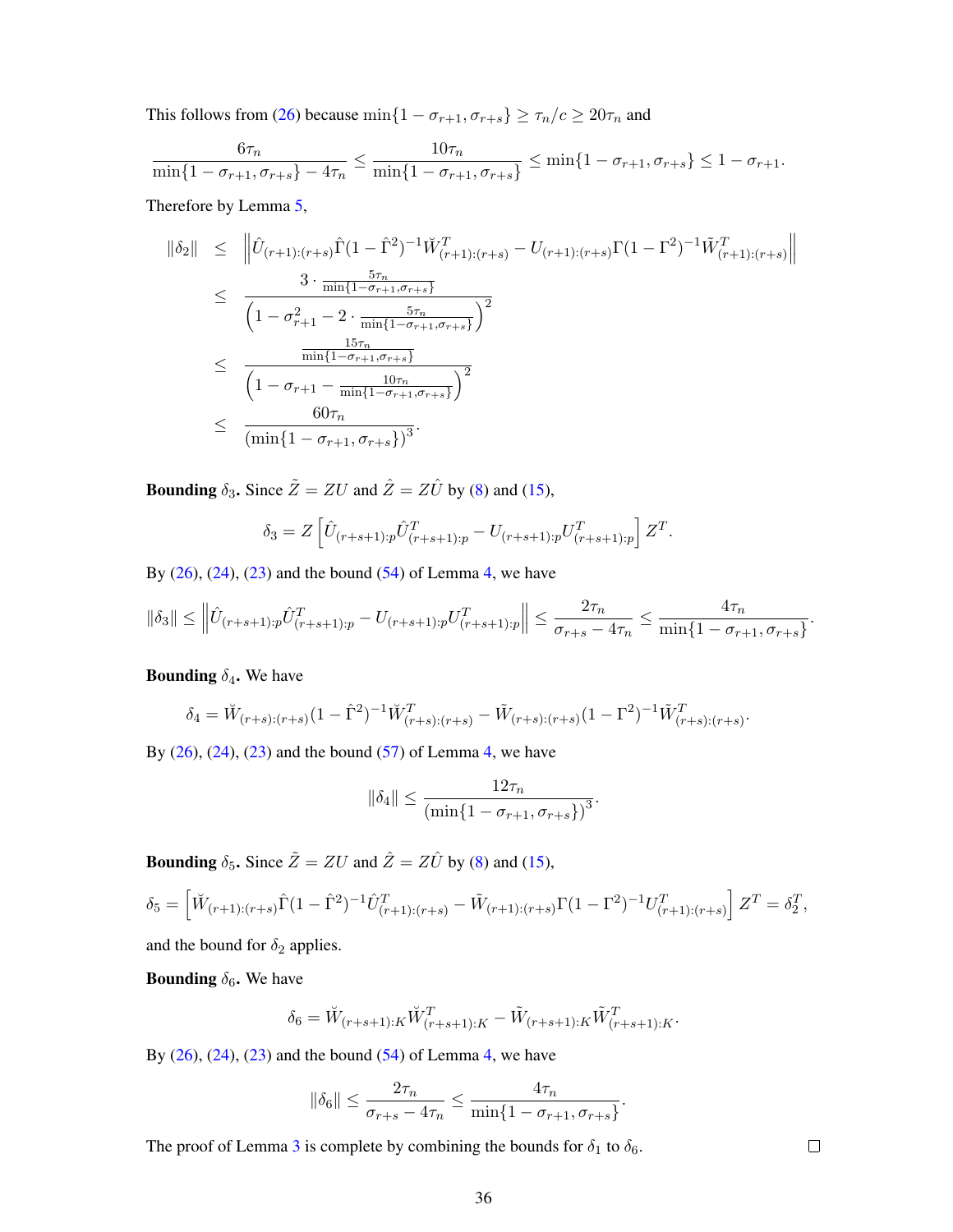*Proof of Lemma [4.](#page-33-1)* Note that  $X^T X$  and  $\hat{X}^T \hat{X}$  are symmetric matrices with eigenvectors  $V_i$ ,  $\hat{V}_i$ and eigenvalues being squares of singular values of  $\hat{X}$  and  $\hat{X}$ , respectively. Also, by the triangle inequality,

$$
\|\hat{X}^T\hat{X} - X^TX\| = \|(\hat{X} - X)^T\hat{X} - X^T(\hat{X} - X)\| \le 2\|\hat{X} - X\|.
$$

Therefore by Theorem 7.3.1 of [Bhatia \[1996\]](#page-21-15),

$$
\|\hat{V}_{\eta}\hat{V}_{\eta}^{T} - V_{\eta}V_{\eta}^{T}\| \leq \frac{\|\hat{X}^{T}\hat{X} - X^{T}X\|}{\Delta - 2\|\hat{X}^{T}\hat{X} - X^{T}X\|} \leq \frac{2\|\hat{X} - X\|}{\Delta - 4\|\hat{X} - X\|}.
$$

A similar bound holds for  $\|\hat{U}_\eta \hat{U}_\eta^T - U_\eta U_\eta^T\|$  if we consider  $XX^T$  instead of  $X^T X$ , and [\(54\)](#page-33-3) is proved.

To show [\(56\)](#page-33-0), we use Weyl's inequality

$$
||(1 - \hat{\Gamma}^2)^{-1} - (1 - \Gamma^2)^{-1}|| = \max_{i \in \eta} \frac{|\hat{\sigma}_i^2 - \sigma_i^2|}{(1 - \hat{\sigma}_i^2)(1 - \sigma_i^2)}
$$
  

$$
\leq \frac{2||\hat{X} - X||}{(1 - \max_{i \in \eta} \sigma_i^2)(1 - \max_{i \in \eta} \sigma_i^2 - 2||\hat{X} - X||)}
$$
  

$$
\leq \frac{2||\hat{X} - X||}{(1 - \max_{i \in \eta} \sigma_i^2 - 2||\hat{X} - X||)^2}.
$$

To show [\(55\)](#page-33-3), let S and  $\hat{S}$  be diagonal matrices with  $\sigma_i, i \in \eta$  and  $\hat{\sigma}_i, i \in \eta$  on the diagonal, respectively. For every unit vector x, we need to bound  $||U\eta SV_{\eta}^Tx - \hat{U}\eta \hat{S}\hat{V}_{\eta}^Tx||$ . Let  $H = V_{\eta}V_{\eta}^T$ ,  $H^{\perp}$  $I - H$ ,  $\hat{H} = \hat{V}_{\eta} \hat{V}_{\eta}^T$  and  $\hat{H}^{\perp} = I - \hat{H}$ . Since

$$
x = Hx + H^{\perp}x = \hat{H}x + \hat{H}^{\perp}x,
$$

it follows that

$$
U\eta SV_{\eta}^T x - \hat{U}\eta \hat{S}\hat{V}_{\eta}^T x = U\eta SV_{\eta}^T H x - \hat{U}\eta \hat{S}\hat{V}_{\eta}^T \hat{H} x = XH x - \hat{X}\hat{H} x.
$$

By  $(54)$ , we have

$$
\|\hat{X}\hat{H}x - \hat{X}Hx\| \le \|(\hat{H} - H)x\| \le \frac{2\|\hat{X} - X\|}{\Delta - 4\|\hat{X} - X\|}.
$$

Therefore

$$
||U\eta SV_{\eta}^{T}x - \hat{U}\eta \hat{S}\hat{V}_{\eta}^{T}x|| \leq ||XHx - \hat{X}Hx|| + ||\hat{X}Hx - \hat{X}\hat{H}x||
$$
  
\n
$$
\leq ||X - \hat{X}|| + \frac{2||\hat{X} - X||}{\Delta - 4||\hat{X} - X||}
$$
  
\n
$$
\leq \frac{3||\hat{X} - X||}{\Delta - 4||\hat{X} - X||}.
$$

Since  $x$  is an arbitrary unit vector,  $(55)$  is proved.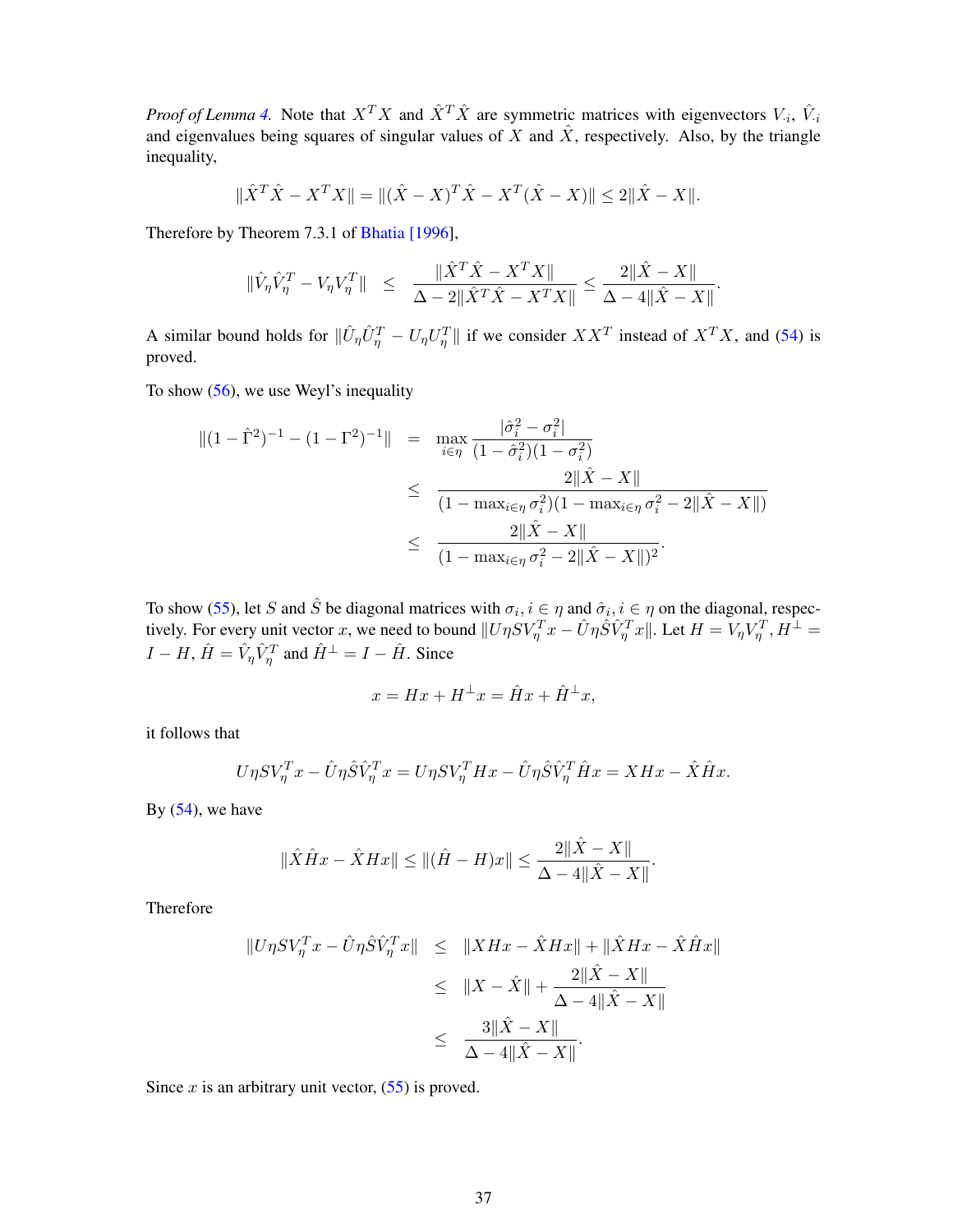Finally, to show [\(57\)](#page-34-1), define  $\hat{Z} = \hat{U}_{\eta} \hat{\Gamma} \hat{U}_{\eta}^T$  and  $Z = U_{\eta} \Gamma U_{\eta}^T$ . We have

$$
\|\hat{U}_{\eta}(I-\hat{\Gamma}^{2})^{-1}\hat{U}_{\eta}^{T} - U_{\eta}(I-\Gamma^{2})^{-1}U_{\eta}^{T}\| = \|(I-\hat{Z}^{2})^{-1} - (I-Z^{2})^{-1}\|
$$
  
\n
$$
= \|(I-\hat{Z}^{2})^{-1}(\hat{Z}^{2} - Z^{2})(I-Z^{2})^{-1}\|
$$
  
\n
$$
\leq \|\hat{Z}^{2} - Z^{2}\| \|(I-\hat{Z}^{2})^{-1}\| \|(I-Z^{2})^{-1}\|.
$$

It is easy to see that

$$
||(I - Z^{2})^{-1}|| = \frac{1}{1 - \max_{i \in \eta} \sigma_{i}^{2}}
$$

and

$$
||(I - \hat{Z}^2)^{-1}|| = \frac{1}{1 - \max_{i \in \eta} \hat{\sigma}_i^2} \le \frac{1}{1 - \max_{i \in \eta} \sigma_i^2 - 2||\hat{X} - X||}.
$$

Furthermore, by [\(55\)](#page-33-3),

$$
\begin{split} \|\hat{Z}^2 - Z^2\| &= \|\hat{U}_{\eta}\hat{\Gamma}\hat{V}_{\eta}^T\hat{V}_{\eta}\hat{\Gamma}\hat{U}_{\eta}^T - U_{\eta}\Gamma V_{\eta}^T V_{\eta}\Gamma U_{\eta}^T\| \\ &\leq \|\hat{U}_{\eta}\hat{\Gamma}\hat{V}_{\eta}^T(\hat{V}_{\eta}\hat{\Gamma}\hat{U}_{\eta}^T - V_{\eta}\Gamma U_{\eta}^T)\| + \|(\hat{U}_{\eta}\hat{\Gamma}\hat{V}_{\eta}^T - U_{\eta}\Gamma V_{\eta}^T)V_{\eta}\Gamma U_{\eta}^T\| \\ &\leq 2\|\hat{U}_{\eta}\hat{\Gamma}\hat{V}_{\eta}^T - U_{\eta}\Gamma V_{\eta}^T\| \\ &\leq \frac{6\|\hat{X} - X\|}{\Delta - 4\|\hat{X} - X\|}. \end{split}
$$

Combining the above inequalities gives the stated result. The counterpart for  $V$  is proved in the same way.  $\Box$ 

*Proof of Lemma [5.](#page-34-0)* Since  $\|\Sigma\| = \|X\| < 1$  and  $\|\hat{\Sigma}\| = \|\hat{X}\| < 1$ , we have

$$
\Sigma (1 - \Sigma^2)^{-1} = \sum_{i=0}^{\infty} \Sigma^{2i+1}, \qquad \hat{\Sigma} (1 - \hat{\Sigma}^2)^{-1} = \sum_{i=0}^{\infty} \hat{\Sigma}^{2i+1}.
$$

Therefore

$$
U\Sigma(1-\Sigma^2)^{-1}V^T - \hat{U}\hat{\Sigma}(1-\hat{\Sigma}^2)^{-1}\hat{V}^T = \sum_{i=0}^{\infty} \left( U\Sigma^{2i+1}V^T - \hat{U}\hat{\Sigma}^{2i+1}\hat{V}^T \right)
$$
  

$$
= \sum_{i=0}^{\infty} \left( U\Sigma V^T V \Sigma^{2i}V^T - \hat{U}\hat{\Sigma}\hat{V}^T\hat{V}\hat{\Sigma}^{2i}\hat{V}^T \right)
$$
  

$$
= \sum_{i=0}^{\infty} \left( XV\Sigma^{2i}V^T - \hat{X}\hat{V}\hat{\Sigma}^{2i}\hat{V}^T \right)
$$
  

$$
= \sum_{i=0}^{\infty} \left( XY^{2i} - \hat{X}\hat{Y}^{2i} \right),
$$

where  $Y = V\Sigma V^T$  and  $\hat{Y} = \hat{V}\hat{\Sigma}\hat{V}^T$ . Since  $X^TX = Y^2$  and  $\hat{X}^T\hat{X} = \hat{Y}^2$ , it follows that  $||Y^2|| < 1$ and

$$
\|\hat{Y}^2 - Y^2\| \le \|\hat{X}^T(\hat{X} - X)\| + \|(\hat{X} - X)X\| \le 2\|\hat{X} - X\|.
$$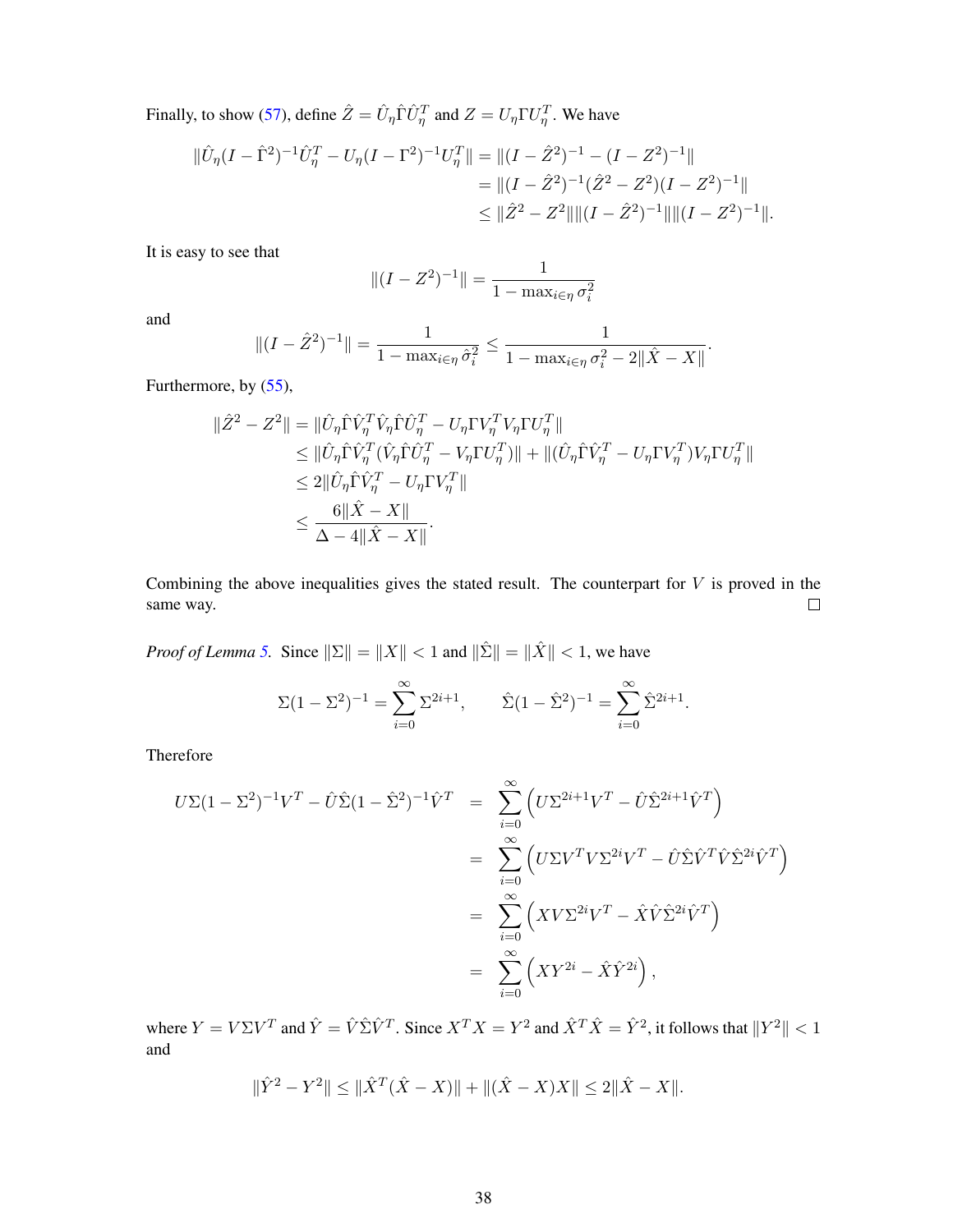By the triangle inequality and the assumption of the lemma,

$$
\|\hat{Y}^{2}\| \le \|Y^{2}\| + 2\|\hat{X} - X\| = \|X\|^{2} + 2\|\hat{X} - X\| < 1.
$$

Therefore  $\sum_{i=0}^{\infty} Y^{2i}$  and  $\sum_{i=0}^{\infty} \hat{Y}^{2i}$  are convergent series. By the triangle inequality, we have

$$
\left\| \sum_{i=0}^{\infty} \left( XY^{2i} - \hat{X} \hat{Y}^{2i} \right) \right\| = \left\| \sum_{i=0}^{n} (X - \hat{X}) Y^{2i} + \sum_{i=0}^{\infty} \hat{X} (Y^{2i} - \hat{Y}^{2i}) \right\|
$$
  
\n
$$
\leq \|X - \hat{X}\| \cdot \left\| \sum_{i=0}^{\infty} Y^{2i} \right\| + \left\| \sum_{i=0}^{\infty} Y^{2i} - \sum_{i=0}^{\infty} \hat{Y}^{2i} \right\|
$$
  
\n
$$
= \|X - \hat{X}\| \cdot \left\| (1 - Y^2)^{-1} \right\| + \left\| (1 - \hat{Y}^2)^{-1} - (1 - Y^2)^{-1} \right\|
$$
  
\n
$$
= \|X - \hat{X}\| \cdot \left\| (1 - Y^2)^{-1} \right\| + \left\| (1 - \hat{Y}^2)^{-1} (\hat{Y}^2 - Y^2)(1 - Y^2)^{-1} \right\|
$$
  
\n
$$
\leq \|X - \hat{X}\| \cdot \left\| (1 - Y^2)^{-1} \right\| + \left\| \hat{Y}^2 - Y^2 \right\| \cdot \left\| (1 - \hat{Y}^2)^{-1} \right\| \cdot \left\| (1 - Y^2)^{-1} \right\|
$$
  
\n
$$
\leq \|X - \hat{X}\| \cdot \left\| (1 - Y^2)^{-1} \right\| + 2\|\hat{X} - X\| \cdot \left\| (1 - \hat{Y}^2)^{-1} \right\| \cdot \left\| (1 - Y^2)^{-1} \right\|.
$$

Note that  $\|(1 - Y^2)^{-1}\| = (1 - \|Y^2\|)^{-1} = (1 - \|X\|^2)^{-1}$  and

$$
\|(1-\hat{Y}^2)^{-1}\| = \frac{1}{1-\|\hat{Y}^2\|} \le \frac{1}{1-\|Y^2\|-2\|\hat{X}-X\|} = \frac{1}{1-\|X\|^2-2\|\hat{X}-X\|}.
$$

Putting these inequalities together, we get

$$
\Big\| \sum_{i=0}^{\infty} \left( XY^{2i} - \hat{X} \hat{Y}^{2i} \right) \Big\| \leq \frac{3 \|X - \hat{X}\|}{(1 - \|X\|^2 - 2\| \hat{X} - X\|)^2}
$$

and the proof is complete.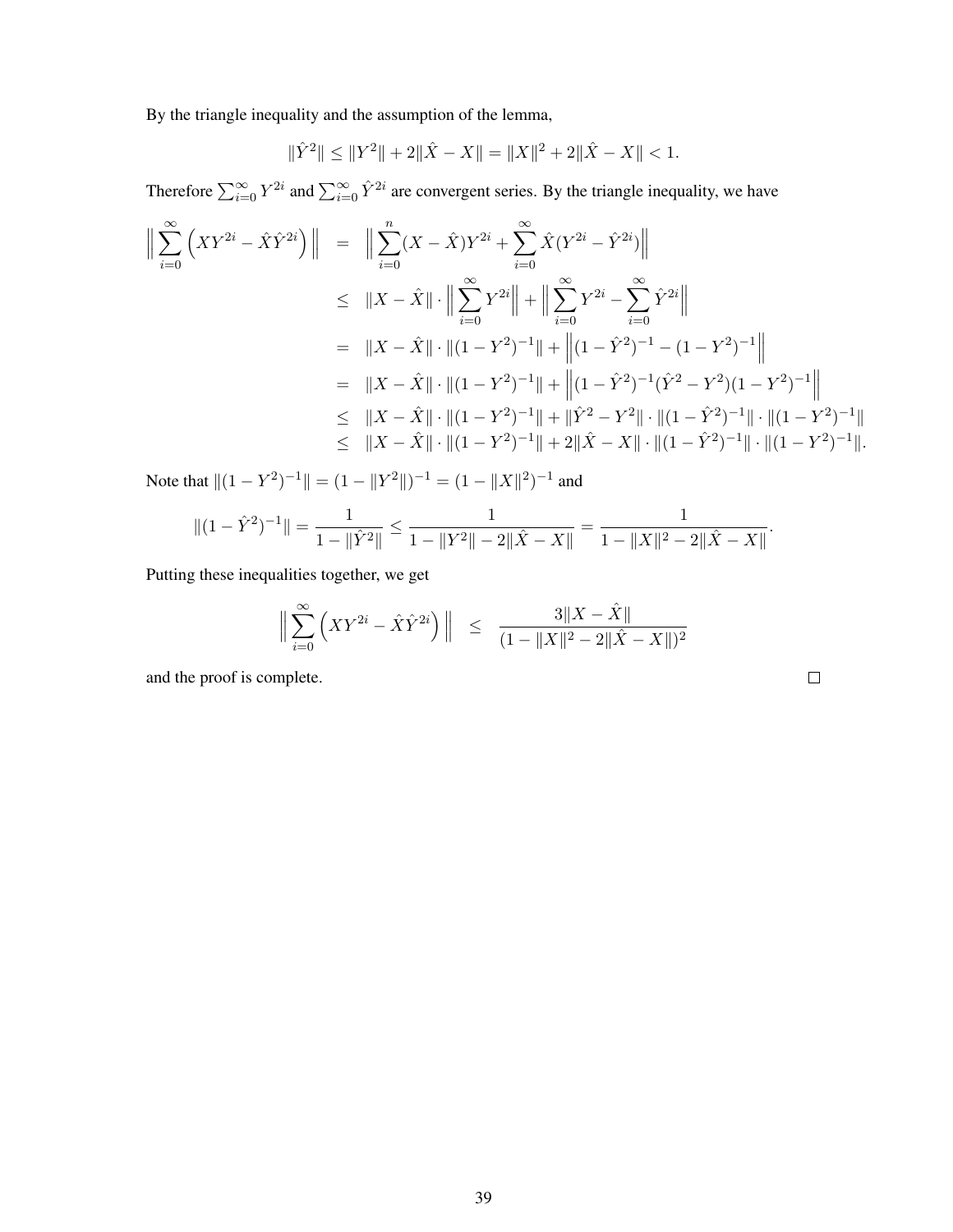# B Consistency of variance estimation

Denote by H and  $H^{\perp}$  the orthogonal projections onto span  $(\text{col}(X), S_K(P))$  and its orthogonal complement, respectively. Then  $H^{\perp}Y = H^{\perp} \epsilon$  and therefore

$$
\mathbb{E}||H^{\perp}Y||^2 = \mathbb{E} \text{Trace}(H^{\perp}\epsilon\epsilon^T) = (n - p - K + r)\sigma^2,
$$
\n(58)

where  $p + K - r$  is the dimension of span (col(X),  $S_K(P)$ ). Since  $P_{\mathcal{R}}$  is the orthogonal projection onto  $\mathcal{R} = \text{col}(X) \cap S_K(P)$  by [\(16\)](#page-7-3) and  $\mathcal{P}_{\mathcal{C}} + \mathcal{P}_{\mathcal{N}}$  is the orthogonal projection onto the subspace of span  $(\text{col}(X), S_K(P))$  that is orthogonal to  $R$  by Lemma [1,](#page-26-0) we have

$$
H = \mathcal{P}_{\mathcal{R}} + \mathcal{P}_{\mathcal{C}} + \mathcal{P}_{\mathcal{N}}.
$$

Recall  $\hat{H} = \hat{\mathcal{P}}_R + \hat{\mathcal{P}}_C + \hat{\mathcal{P}}_N$  from Algorithm [1.](#page-7-0) Denote  $\hat{H}^{\perp} = I - \hat{H}$  and  $H^{\perp} = I - H$ .

*Proof of Proposition [2.](#page-9-4)* We first bound the difference

$$
\hat{H} - H = (\hat{\mathcal{P}}_R - \mathcal{P}_R) + (\hat{\mathcal{P}}_C - \mathcal{P}_C) + (\hat{\mathcal{P}}_N - \mathcal{P}_N).
$$

Recall that  $\hat{\mathcal{P}}_R = \hat{Z}_{1:r} \hat{Z}_{1:r}^T$  by [\(16\)](#page-7-3) and  $\mathcal{P}_R = \tilde{Z}_{1:r} \tilde{Z}_{1:r}^T$  by [\(10\)](#page-6-0). Also,  $\tilde{Z}_{1:r} = ZU_{1:r}$  and  $\hat{Z}_{1:r} =$  $Z\hat{U}_{1:r}$  by [\(8\)](#page-6-4) and Algorithm [1,](#page-7-0) respectively. By [\(24\)](#page-8-2), column vectors of U and  $\hat{U}$  are left singular vectors of  $Z^T W W^T$  and  $Z^T \hat{W} \hat{W}^T$ , respectively. Also,  $||Z^T W W^T - Z^T \hat{W} \hat{W}^T|| \le \tau_n$  by [\(23\)](#page-8-1) and  $1 - \sigma_{r+1} \ge 40\tau_n$  $1 - \sigma_{r+1} \ge 40\tau_n$  $1 - \sigma_{r+1} \ge 40\tau_n$  by [\(26\)](#page-9-1). It then follows from the bound [\(54\)](#page-33-3) of Lemma 4 that

<span id="page-39-0"></span>
$$
\|\hat{\mathcal{P}}_R - \mathcal{P}_R\| = \|Z\left(\hat{U}_{1:r}\hat{U}_{1:r}^T - U_{1:r}U_{1:r}^T\right)Z^T\| \le \frac{2\tau_n}{1 - \sigma_{r+1} - 4\tau_n} \le \frac{4\tau_n}{1 - \sigma_{r+1}}.\tag{59}
$$

Together with the bound of Corollary [5](#page-27-2) and the triangle inequality, we see that there exists a constant  $C > 0$  such that with high probability

$$
\|\hat{H} - H\| \leq \|\hat{\mathcal{P}}_R - \mathcal{P}_R\| + \|\hat{\mathcal{P}}_C - \mathcal{P}_C\| + \|\hat{\mathcal{P}}_N - \mathcal{P}_N\|
$$
  

$$
\leq \frac{C\tau_n}{\min\{(1 - \sigma_{r+1})^3, \sigma_{r+s}^3\}}.
$$

Since  $\hat{H}^{\perp} - H^{\perp} = \hat{H} - H$ , we obtain

$$
\begin{array}{rcl} |\hat{\sigma}^2 - \sigma^2| & = & \left| \frac{\|\hat{H}^\perp Y\|^2}{n - p - K + r} - \frac{\|H^\perp Y\|^2}{n - p - K + r} \right| \\ & \leq & \|\hat{H}^\perp - H^\perp\| \cdot \frac{\|Y\|^2}{n - p - K + r} \\ & \leq & \frac{C\tau_n}{\min\{(1 - \sigma_{r+1})^3, \sigma_{r+s}^3\}} \cdot \frac{\|Y\|^2}{n - p - K + r} . \end{array}
$$

The claim of the lemma then follows because  $||Y|| \le ||X\beta + X\theta + \alpha|| + ||\epsilon|| = O(\sqrt{n(\sigma^2 + p)})$  with high probability because of Assumption [A1](#page-8-4) and the fact that  $||\epsilon||^2 = O(\sigma^2 n)$  with high probability.  $\Box$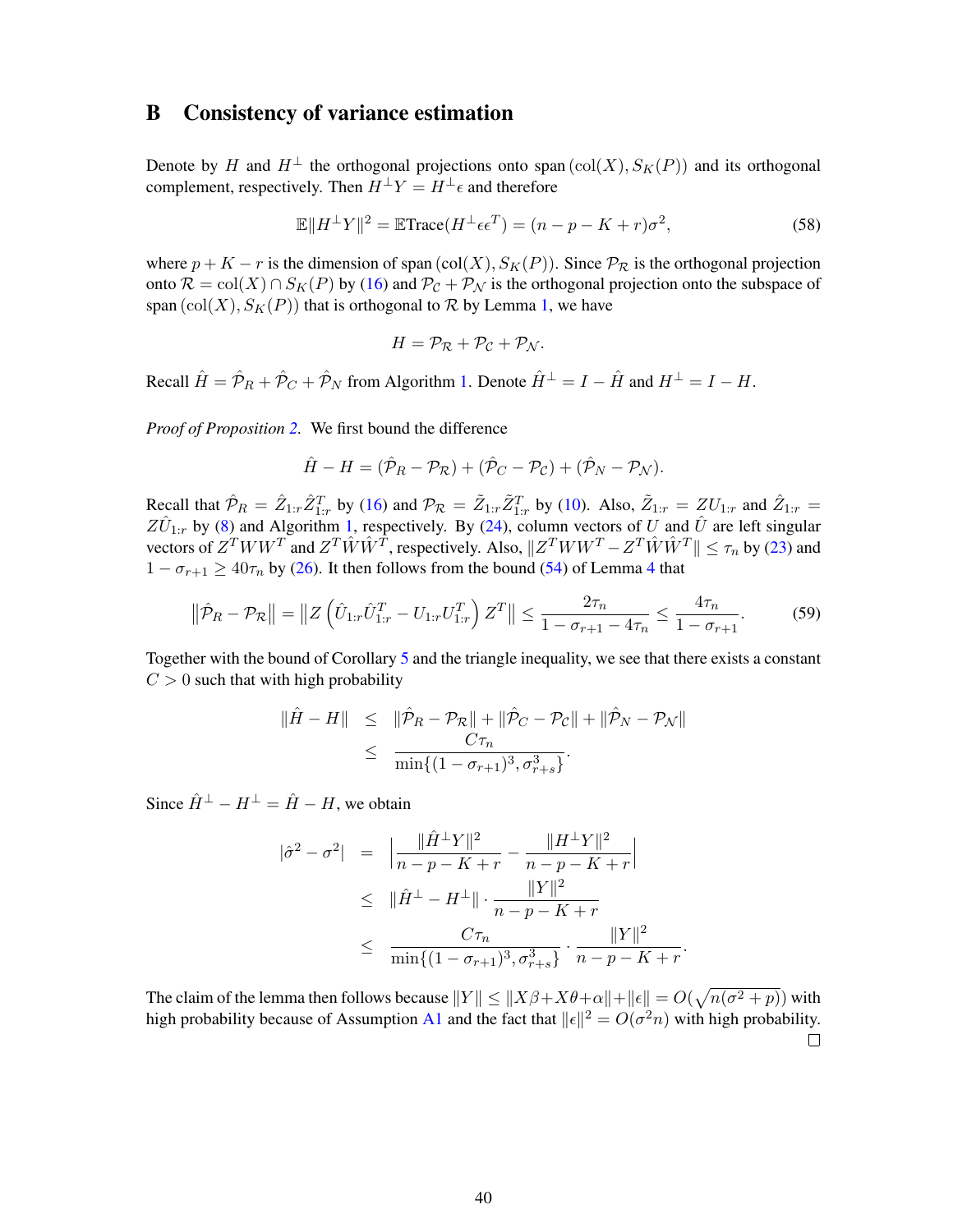# C Inference of  $\alpha$  and  $\beta$

*Proof of Theorem [1.](#page-9-0)* Recall the variance of  $\omega^T \hat{\beta}$  in [\(27\)](#page-9-5). By the triangle inequality,

$$
\omega^T \Theta \tilde{X}^T \hat{\mathcal{P}}_C \hat{\mathcal{P}}_C^T \tilde{X} \Theta \omega \geq \omega^T \Theta \tilde{X}^T \mathcal{P}_C \mathcal{P}_C^T \tilde{X} \Theta \omega - |\omega^T \Theta \tilde{X}^T (\hat{\mathcal{P}}_C \hat{\mathcal{P}}_C^T - \mathcal{P}_C \mathcal{P}_C^T) \tilde{X} \Theta \omega|
$$

From part (iv) of Lemma [1](#page-26-0) we have

$$
\omega^T \Theta \tilde{X}^T \mathcal{P}_\mathcal{C} \mathcal{P}_\mathcal{C}^T \tilde{X} \Theta \omega = \| \mathcal{P}_\mathcal{C}^T \tilde{X} \Theta \omega \|^2 \geq \| \tilde{Z}_{(r+1):p}^T \tilde{X} \Theta \omega \|^2.
$$

It follows from [\(35\)](#page-26-2) that  $||P_C|| \leq 2/(1 - \sigma_{r+1})$ . By the triangle inequality, Corollary [5](#page-27-2) and Assumption [A3,](#page-8-5)

$$
\|\hat{\mathcal{P}}_C\| \le \|\hat{\mathcal{P}}_C - \mathcal{P}_C\| + \|\mathcal{P}_C\| \le \frac{C}{1 - \sigma_{r+1}}.
$$

Using Corollary [5](#page-27-2) and above inequalities, we get

$$
\begin{array}{rcl}\n\|\hat{\mathcal{P}}_C\hat{\mathcal{P}}_C^T - \mathcal{P}_C\mathcal{P}_C^T\| & \leq & \|\hat{\mathcal{P}}_C(\hat{\mathcal{P}}_C^T - \mathcal{P}_C)\| + \|(\hat{\mathcal{P}}_C - \mathcal{P}_C)\mathcal{P}_C^T\| \\
& \leq & \frac{C\tau_n}{\min\{(1 - \sigma_{r+1})^4, \sigma_{r+s}^4\}}.\n\end{array}
$$

Therefore by  $(29)$ , Assumption  $\overline{A3}$  $\overline{A3}$  $\overline{A3}$  and  $(28)$ 

$$
\omega^T \Theta \tilde{X}^T \hat{\mathcal{P}}_C \hat{\mathcal{P}}_C^T \tilde{X} \Theta \omega \geq \|\tilde{Z}_{(r+1):p}^T \tilde{X} \Theta \omega\|^2 - \frac{C\tau_n \|\tilde{X} \Theta \omega\|^2}{\min\{(1 - \sigma_{r+1})^4, \sigma_{r+s}^4\}} \geq c^2 - \frac{C\tau_n \|\Theta \omega\|^2}{\min\{(1 - \sigma_{r+1})^4, \sigma_{r+s}^4\}} \geq c^2/2.
$$

The last inequality implies that the variance of  $\omega^T \hat{\beta}$  satisfies  $\text{Var}(\omega^T \hat{\beta}) \geq c^2 \sigma^2/(2n)$ . Since the bias of  $\omega^T \hat{\beta}$  is of order  $o(1/\sqrt{n})$  by Proposition [3,](#page-9-2) it follows that the term

$$
\frac{\omega^T\hat{\beta}-\omega^T\beta}{\sqrt{\frac{\sigma^2}{n}\omega^T\Theta\tilde{X}^T\hat{\mathcal{P}}_C\hat{\mathcal{P}}_C^T\tilde{X}\Theta\omega}}
$$

is asymptotically standard normal. The proof is complete because  $\hat{\sigma}^2$  is consistent by Proposition [2.](#page-9-4)  $\Box$ 

*Proof of Corollary [1.](#page-10-2)* Let  $\eta_j$  be the partial residual from regressing  $\tilde{X}_j$  on all other columns in  $\tilde{X}$ . Therefore, we have  $\tilde{X}_{j}^{T} \eta_j = 0$  if  $j' \neq j$ . When making inference on  $\beta_j$ , we have  $\omega = e_j$  and in particular, we can write it as

$$
\omega = (\tilde{X}_j^T \eta_j)^{-1} \tilde{X}^T \eta_j.
$$

Therefore,

$$
\tilde{Z}_{(r+1):p}^T \tilde{X} \Theta \omega = (\tilde{X}_j^T \eta_j)^{-1} \tilde{Z}_{(r+1):p}^T \tilde{X} (\tilde{X}^T \tilde{X})^{-1} \tilde{X}^T \eta_j.
$$

Since  $\tilde{X}(\tilde{X}^T\tilde{X})^{-1}\tilde{X}^T$  is the orthogonal projection onto the column space of  $\tilde{X}$  and the column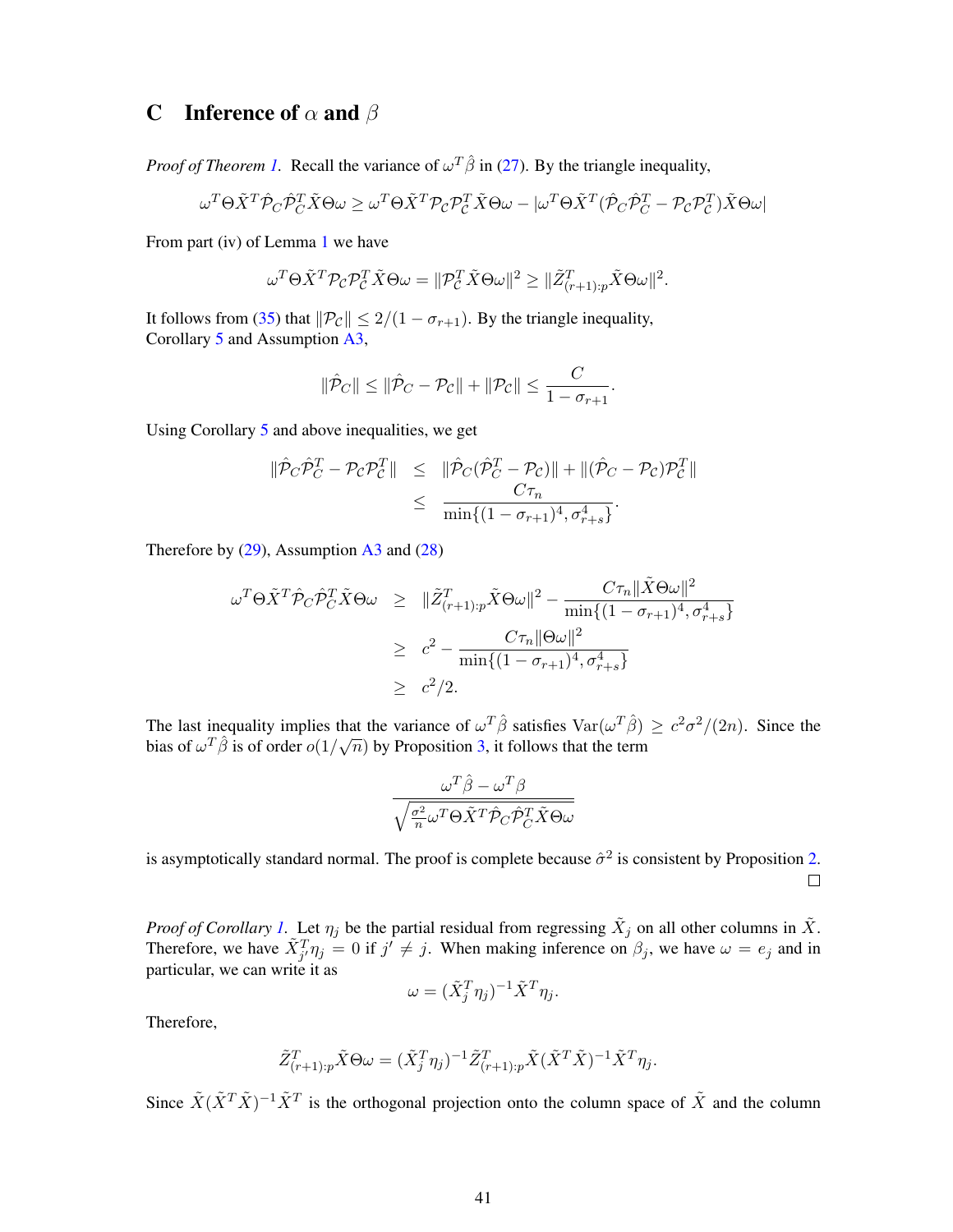vectors of  $\tilde{Z}$  form an orthonornal basis of that space, it follows that

$$
\tilde{Z}_{(r+1):p}^T \tilde{X} \Theta \omega = (\tilde{X}_j^T \eta_j)^{-1} \tilde{Z}_{(r+1):p}^T \left( \tilde{Z}_{1:r} \tilde{Z}_{1:r}^T + \tilde{Z}_{(r+1):p} \tilde{Z}_{(r+1):p}^T \right) \eta_i = (\tilde{X}_j^T \eta_j)^{-1} \tilde{Z}_{(r+1):p}^T \eta_j.
$$

Therefore, we need  $\|\tilde{Z}^T_{(r+1):p}\eta_j\|/|\tilde{X}^T_j\eta_j|\geq c$  to use [\(29\)](#page-9-3). To make it more interpretable, notice that

$$
|\tilde{X}_j^T \eta_j| = \|\eta_j\|^2 = \|\eta_j\|^2 / \|\tilde{X}_j\|^2 = 1 - \|\tilde{X}_j - \eta_j\|^2 / \|\tilde{X}_j\|^2 = 1 - R_j^2,
$$

where  $R_j^2$  is the partial  $R^2$  of regressing  $\tilde{X}_j$  to the other columns in  $\tilde{X}$ . Thus, [\(30\)](#page-10-0) implies [\(29\)](#page-9-3) and Corollary [1](#page-10-2) is a consequence of Theorem [1.](#page-9-0)  $\Box$ 

*Proof of Theorem* [2.](#page-11-1) Let Bias( $\hat{\gamma}$ ) =  $\mathbb{E}\hat{\gamma}$  –  $O\gamma$  be the bias of  $\hat{\gamma}$  in estimating  $O\gamma$ , where O is the orthogonal matrix in Proposition [4.](#page-10-1) Then using the notation from Algorithm [1,](#page-7-0)

$$
\hat{\gamma} \sim N\left(O\gamma + \text{Bias}(\hat{\gamma})\,, \Sigma_{\hat{\gamma}}\right).
$$

Therefore, under the null hypothesis  $H_0$ :  $\alpha = 0$ , we have  $\gamma = 0$  and

$$
\Sigma_{\hat{\gamma}}^{-1/2} \hat{\gamma} \sim N\left(\Sigma_{\hat{\gamma}}^{-1/2} \text{Bias}(\hat{\gamma}), I\right).
$$

From Assumption [A3,](#page-8-5) which implies [\(26\)](#page-9-1), and Proposition [4,](#page-10-1)

$$
\begin{array}{rcl}\n\left\|\Sigma_{\hat{\gamma}}^{-1/2} \text{Bias}(\hat{\gamma})\right\| & \leq & \left\|\Sigma_{\hat{\gamma}}\right\|^{-1/2} \cdot \|\text{Bias}(\gamma)\| \\
& \leq & \left(\sigma^2 - \frac{C\tau_n}{\min\{(1 - \sigma_{r+1})^2, \sigma_{r+s}^2\}}\right)^{-1/2} \cdot \frac{C\tau_n \sqrt{np}}{\min\{(1 - \sigma_{r+1})^3, \sigma_{r+s}^3\}} \\
& = & o(1).\n\end{array}
$$

Therefore, as  $n \to \infty$  we have

$$
\Sigma_{\hat{\gamma}}^{-1/2} \hat{\gamma} \xrightarrow{d} N(0, I).
$$

Note that  $\|\hat{\Sigma}_{\hat{\gamma}} - \Sigma_{\hat{\gamma}}\| \to 0$  because  $\hat{\sigma}^2$  is consistent by Proposition [2.](#page-9-4) Using Slusky's theorem and the continuously mapping theorem, we obtain

$$
\|\hat{\gamma}_0\|^2 = \left\|\hat{\Sigma}_{\hat{\gamma}}^{-1/2}\hat{\gamma}\right\| \stackrel{d}{\to} \chi_K^2.
$$

The proof is complete.

*Proof of Theorem [3.](#page-11-3)* Since  $Y = X\beta + X\theta + \alpha + \epsilon$ , it follows from [\(19\)](#page-7-2) that

$$
\hat{\theta} = (X^T X)^{-1} X^T \hat{\mathcal{P}}_{\mathcal{R}} Y = (X^T X)^{-1} X^T \hat{\mathcal{P}}_{\mathcal{R}} (X\beta + X\theta + \alpha) + (X^T X)^{-1} X^T \hat{\mathcal{P}}_{\mathcal{R}} \epsilon.
$$

Recall that  $\epsilon \sim N(0, \sigma^2 I_p)$  and  $\tilde{X} = X/\sqrt{n}$ . Therefore,  $\hat{\theta}$  is a multivariate Gaussian vector with variance

$$
Var(\hat{\theta}) = \frac{\sigma^2}{n} \Theta \tilde{X}^T \hat{\mathcal{P}}_{\mathcal{R}} \hat{\mathcal{P}}_{\mathcal{R}}^T \tilde{X} \Theta
$$

and expectation

$$
\mathbb{E}\hat{\theta} = (X^T X)^{-1} X^T \hat{\mathcal{P}}_{\mathcal{R}} (X\beta + X\theta + \alpha)
$$
  
=  $\theta + (X^T X)^{-1} X^T (\hat{\mathcal{P}}_{\mathcal{R}} - \mathcal{P}_{\mathcal{R}}) (X\beta + X\theta + \alpha).$ 

 $\Box$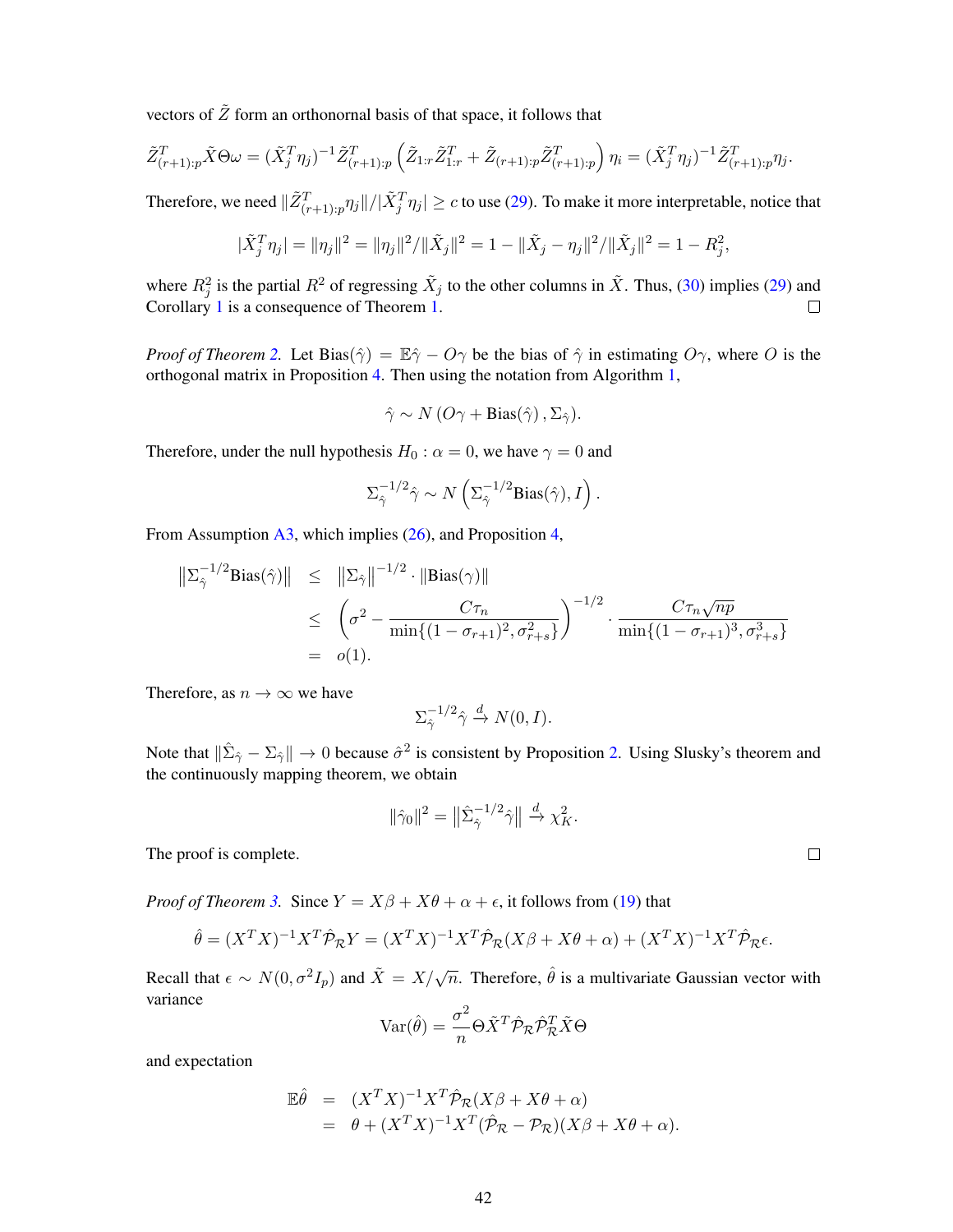By  $A1$ ,  $A2$ ,  $A3$ , and  $(59)$  we have

$$
\|\mathbb{E}\hat{\theta} - \theta\| \le \| (X^T X)^{-1} \| \cdot \|X\| \cdot \|X\beta + X\theta + \alpha \| \cdot \|\hat{\mathcal{P}}_{\mathcal{R}} - \mathcal{P}_{\mathcal{R}} \| = o(n^{-1/2}).
$$

The claim about limiting distributions of  $\hat{\theta}_i$  follows from [\(31\)](#page-11-2) and the same argument used in the proof of Corollary 1. proof of Corollary [1.](#page-10-2)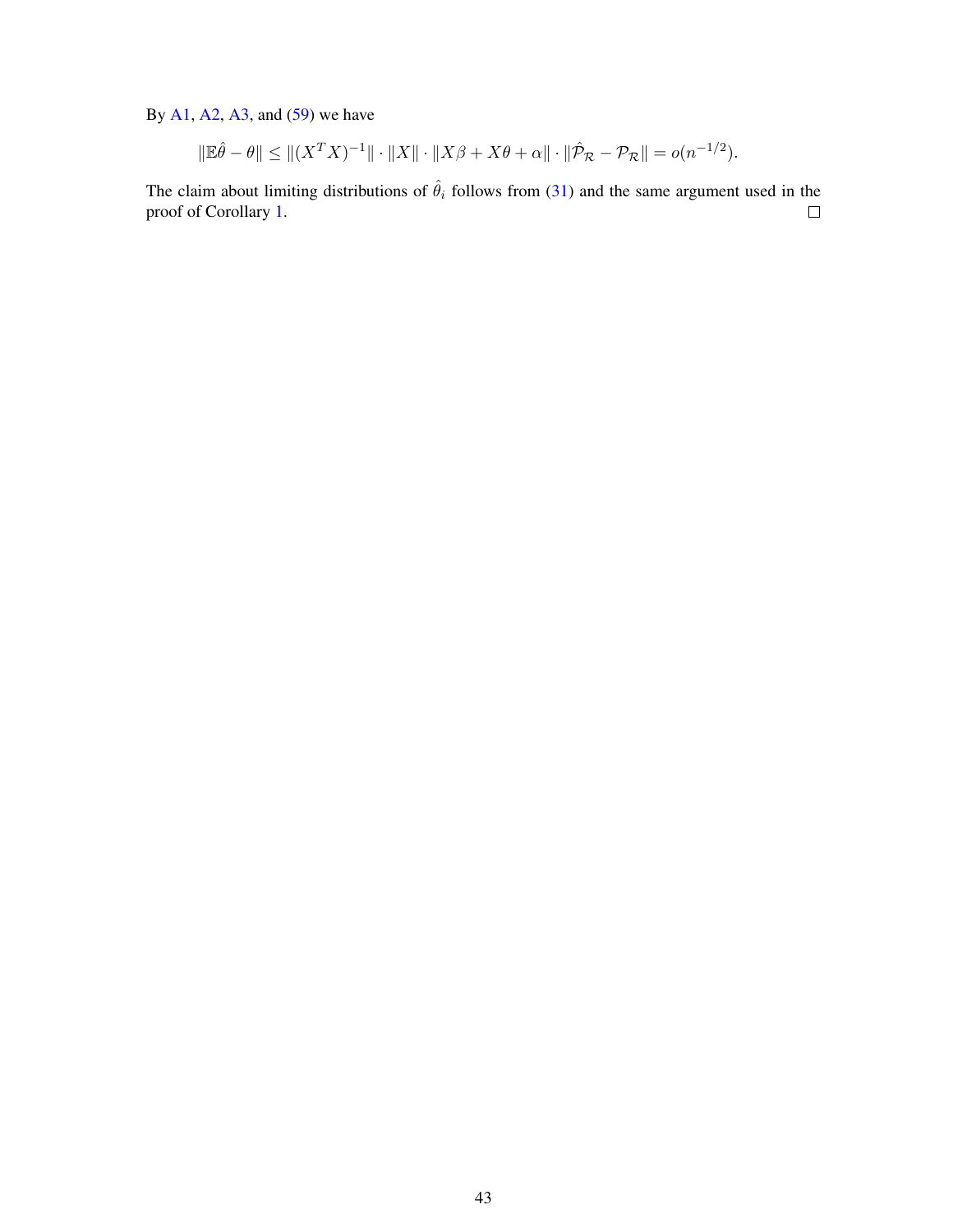# <span id="page-43-3"></span>D Bounding projection perturbation for adjacency matrix

In this section we prove Theorem [4,](#page-12-4) Corollary [2](#page-12-3) and Theorem [5.](#page-13-1) For the proof of Theorem [4,](#page-12-4) we need the following lemma.

<span id="page-43-0"></span>**Lemma 6** [\(Lei and Rinaldo \[2014\]](#page-23-13)). Let A be the adjacency matrix of a random graph on n nodes generated from the inhomogeneous Erdős-Rényi model and denote  $d = n \cdot \max_{ij} \mathbb{E} A_{ij}$ . Then there exist some constants  $C, c_0 > 0$  such that if  $d \geq C \log n$  then  $||A - \mathbb{E}A|| \leq C \sqrt{d}$  with probability at least  $1 - n^{-c_0}$ .

*Proof of Theorem [4.](#page-12-4)* Recall the eigen-projection representation (see for example [Xia \[2019\]](#page-25-4))

<span id="page-43-1"></span>
$$
\hat{W}\hat{W}^T - WW^T = \sum_{k=1}^{\infty} S_k, \qquad S_k = \frac{1}{2\pi i} \int_{\Omega} [R(z)E]^k R(z) dz.
$$
 (60)

Here  $E = A - \mathbb{E}A$ ,  $R(z) = (zI - \mathbb{E}A)^{-1}$  is the resolvent and  $\Gamma$  is a contour separating  $\{\lambda_1, ..., \lambda_K\}$ from the remaining eigenvalues such that  $\Omega$  is sufficiently far away from all eigenvalues of  $\mathbb{E}A$ , that is, for some constant  $c_1 > 0$ ,

$$
\min_{j \in [n], \ z \in \Gamma} |z - \lambda_j| \ge \frac{d}{2c_1}.
$$

Such a contour exists because of the eigenvalue gap assumption on  $\mathbb{E}A$ . This property of  $\Omega$  implies that for any  $z \in \Omega$ , we have

$$
||R(z)|| \le \frac{2c_1}{d}.
$$

Note that the range of  $\{\lambda_1, ..., \lambda_K\}$  is of order  $O(d)$ , therefore the length of  $\Omega$  is of order  $O(d)$  as well. According to Lemma [6,](#page-43-0) there exists constant  $C > 0$  such that the event

$$
T_0 = \left\{ \|E\| \le C\sqrt{d} \right\}
$$

occurs with probability at least  $1 - n^{-c_0}$ . Under  $T_0$ , the bound on the resolvent yields an upper bound for  $S_k$ :

<span id="page-43-2"></span>
$$
||S_k|| \le \frac{1}{2\pi} \left(\frac{2c_1}{d}\right)^k \cdot (C\sqrt{d})^{k/2} \cdot \frac{2c_1}{d} \cdot \text{length}(\Omega) \le \frac{c}{\pi} \left(\frac{4c_1^2 C}{d}\right)^{k/2}.
$$
 (61)

We will use this inequality to upper bound  $S_k$  for all  $k \geq 2$ . It remains to show that  $S_1$  is small. Since

$$
R(z) = (zI - \mathbb{E}A)^{-1} = \sum_{j=1}^{n} \frac{1}{z - \lambda_j} w_j w_j^T,
$$

it follows that

$$
S_1 = \frac{1}{2\pi i} \int_{\Omega} R(z) ER(z) dz = \sum_{j,j'=1}^{n} \frac{1}{2\pi i} \int_{\Omega} \frac{w_j^T E w_{j'}}{(z - \lambda_j)(z - \lambda_{j'})} dz \cdot w_j w_{j'}^T.
$$

If j and j' are both either at most K or greater than K then the integral is zero. If one of them is at most K and the other does not, say  $j \leq K$  and  $j' > K$ , then the integral may not be zero; the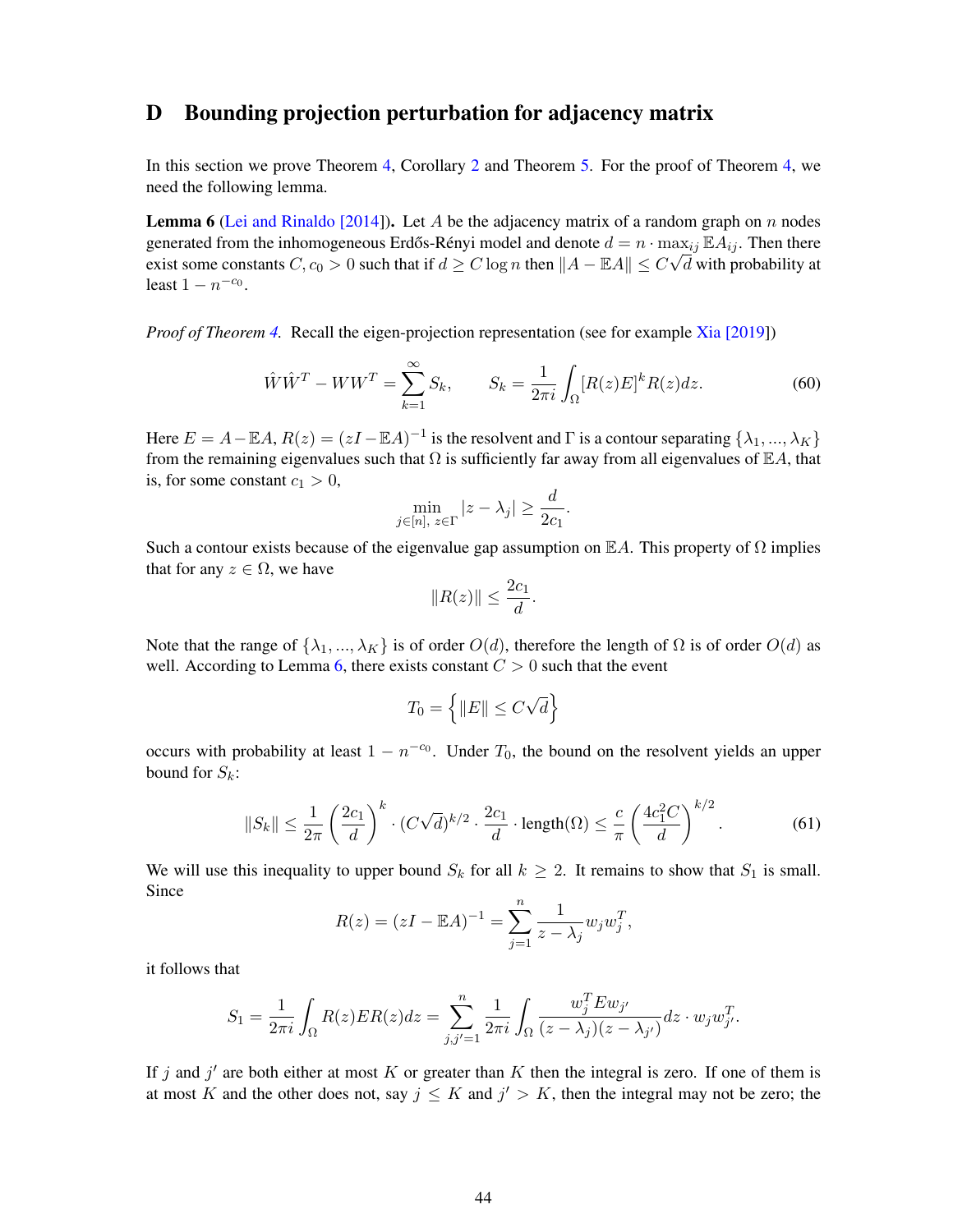contribution of all such terms is

$$
M := 2 \sum_{j \le K, j' > K} \frac{1}{2\pi i} \int_{\Omega} \frac{w_j^T E w_{j'}}{(z - \lambda_j)(z - \lambda_{j'})} dz \cdot w_j w_{j'}^T = \sum_{j \le K} \frac{1}{2\pi i} \sum_{j' > K} \frac{w_j^T E w_{j'}}{\lambda_j - \lambda_{j'}} \cdot w_j w_{j'}^T.
$$

Let  $v$  be a fixed unit vector. Then

<span id="page-44-0"></span>
$$
||Mv||^{2} = ||2 \sum_{j \leq K} \frac{1}{2\pi i} w_{j} \sum_{j' > K} \frac{w_{j}^{T} E w_{j'}}{\lambda_{j} - \lambda_{j'}} \cdot w_{j'}^{T} v||^{2}
$$
  

$$
= \frac{1}{\pi^{2}} \sum_{j \leq K} \Big| \sum_{j' > K} \frac{w_{j}^{T} E w_{j'}}{\lambda_{j} - \lambda_{j'}} \cdot w_{j'}^{T} v \Big|^{2}
$$
  

$$
= \frac{1}{\pi^{2}} \sum_{j \leq K} |w_{j}^{T} E Q_{j} v|^{2}, \qquad (62)
$$

in which we denote

$$
Q_j = \sum_{j' > K} \frac{1}{\lambda_j - \lambda_{j'}} w_{j'} w_{j'}^T.
$$

Note that  $Q_j$  depends only on P and since  $|\lambda_j - \lambda_{j'}| \geq cd$  for  $j \leq K, j' > K$ , we have  $||Q_j|| \leq$  $1/(cd)$  for all  $j \leq K$ , which further implies  $\|\tilde{Q}_j v\| \leq 1/(c_1 d)$ . For any fixed vectors  $x, y \in \mathbb{R}^n$ ,

$$
x^T E y = \sum_{i < j} E_{ij}(x_i y_j + x_j y_i) + \sum_i E_{ii} x_i y_i,
$$

where  $E_{ij}$ ,  $i \leq j$  are independent Bernoulli errors. By Hoeffding's inequality (see for example Theorem 2.6.3 in [Vershynin \[2018\]](#page-24-14)), for some absolute constant  $c'$  we have

$$
\mathbb{P}(|x^T E y| > t) \le 2 \exp\left(-\frac{c't^2}{\sum_{i < j} (x_i y_j + x_j y_i)^2 + \sum_i x_i^2 y_i^2}\right) \le 2 \exp\left(-\frac{c't^2}{2||x||^2||y||^2}\right).
$$

Applying the above inequality to each  $1 \le j \le K$  and using the bound  $||Q_jv|| \le 1/(c_1d)$ , we have

$$
\mathbb{P}\left(\left|w_j^T E Q_j v\right| > \frac{\sqrt{\log n}}{d}\right) \le 2 \exp\left(-\frac{c' \log n/d^2}{2\|w_j\|^2 \|Q_j v\|^2}\right)
$$

$$
\le 2 \exp\left(-\frac{c' \log n/d^2}{2/(c_1 d)^2}\right)
$$

$$
= 2n^{-c'/2c_1^2}.
$$

Denote  $T_j = \left\{ \left| w_j^T E Q_j v \right| > \right\}$  $\sqrt{\log n}/d$ . Then under  $\bigcap_{j=1}^K T_j$ , by [\(62\)](#page-44-0) we have

$$
||Mv||^2 \le \frac{K \log n}{\pi^2 d^2}.
$$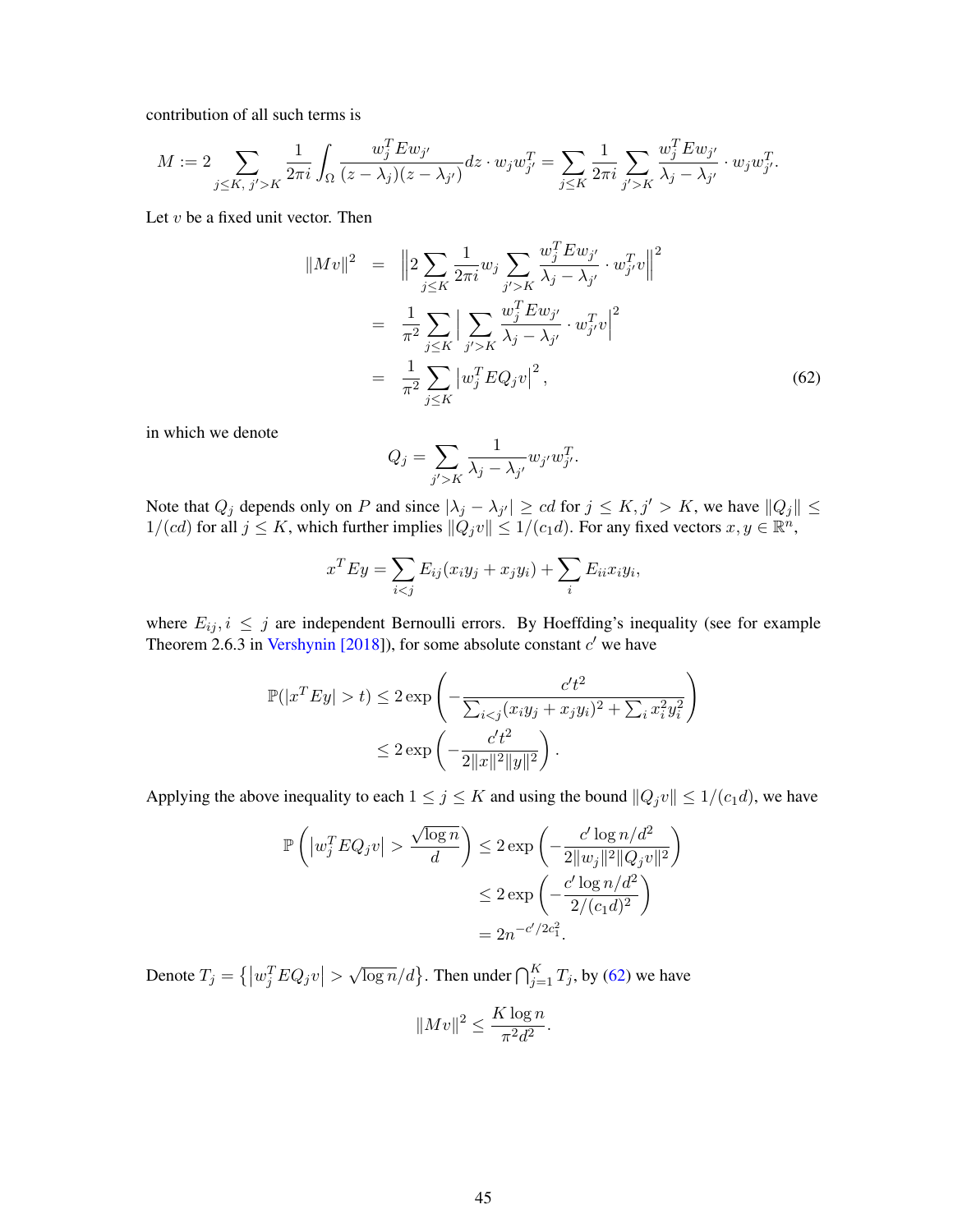Finally, under  $\bigcap_{j=0}^{K} T_j$ , using [\(60\)](#page-43-1) and [\(61\)](#page-43-2), we obtain

$$
\begin{aligned} \left\| (\hat{W}\hat{W}^T - WW^T)v \right\| &\leq \quad \|S_1 v\| + \sum_{k\geq 2} \|S_k v\| \\ &\leq \quad \frac{\sqrt{K \log n}}{d} + \sum_{k\geq 2} \left(\frac{4c^2 C}{d}\right)^{k/2} \\ &\leq \quad \frac{\sqrt{K \log n}}{d} + \frac{2}{d} \\ &\leq \quad \frac{2\sqrt{K \log n}}{d} \end{aligned}
$$

with probability at least  $1 - (1 + 2K)n^{-c}$  for  $c = \min(c_0, c'/2c_1^2) > 0$ , in which the summation of the sequence is valid as long as  $4c_1^2C/d < 1/2$ . Notice that c does not depend on v.  $\Box$ 

*Proof of Corollary [2.](#page-12-3)* Notice that Z is fixed matrix. Directly applying Theorem [4](#page-12-4) for each column vector of Z yields √

$$
\|(\hat{W}\hat{W} - WW^T)Z_j\| \le \frac{2\sqrt{Kn\log n}}{d}
$$

for every  $1 \leq j \leq p$ . This implies

$$
\|(\hat{W}\hat{W} - WW^T)Z\| \le \frac{2\sqrt{pKn\log n}}{d}
$$

with probability at least  $1 - pKn^{-c}$ . The proof is complete.

*Proof of Corollary [3.](#page-13-0)* For sufficiently large n, it is easy to see that by Bernstein inequality the following event

$$
T_0=\left\{\bar{d}/2\leq\hat{d}\leq 2\bar{d}\right\}
$$

happens with probability at least  $1 - n^{-c}$  for some constant  $c > 0$ . By Theorem [4,](#page-12-4) the following event √

$$
T_1 = \left\{ \left\| (\hat{W}\hat{W}^T - WW^T)Z \right\| \le \frac{2\sqrt{pK\log n}}{d} \right\}
$$

happens with probability at least  $1 - pKn^{-c}$ . Under  $T_1$ , according to [\(23\)](#page-8-1), [\(24\)](#page-8-2) and [\(25\)](#page-8-3), we have for every  $1 \leq i \leq \min\{p, K\}$ :

$$
|\sigma_i - \hat{\sigma}_i| \le ||\hat{\Sigma} - \Sigma|| \le ||(\hat{W}\hat{W}^T - WW^T)Z|| \le \frac{2\sqrt{pK\log n}}{d}.
$$

Since  $\sigma_r = 1$ , this implies that under  $T_0 \cap T_1$  we have

$$
\hat{\sigma}_r \ge 1 - \frac{2\sqrt{pK\log n}}{d} \ge 1 - \frac{2\sqrt{pK\log n}}{\bar{d}} \ge 1 - \frac{4\sqrt{pK\log n}}{\hat{d}}.
$$

Similarly, under  $T_0 \cap T_1$  we have

$$
\hat{\sigma}_{r+1} \le \sigma_{r+1} + \frac{2\sqrt{pK\log n}}{d} \le \sigma_{r+1} + \frac{4\sqrt{pK\log n}}{\hat{d}}.
$$

 $\Box$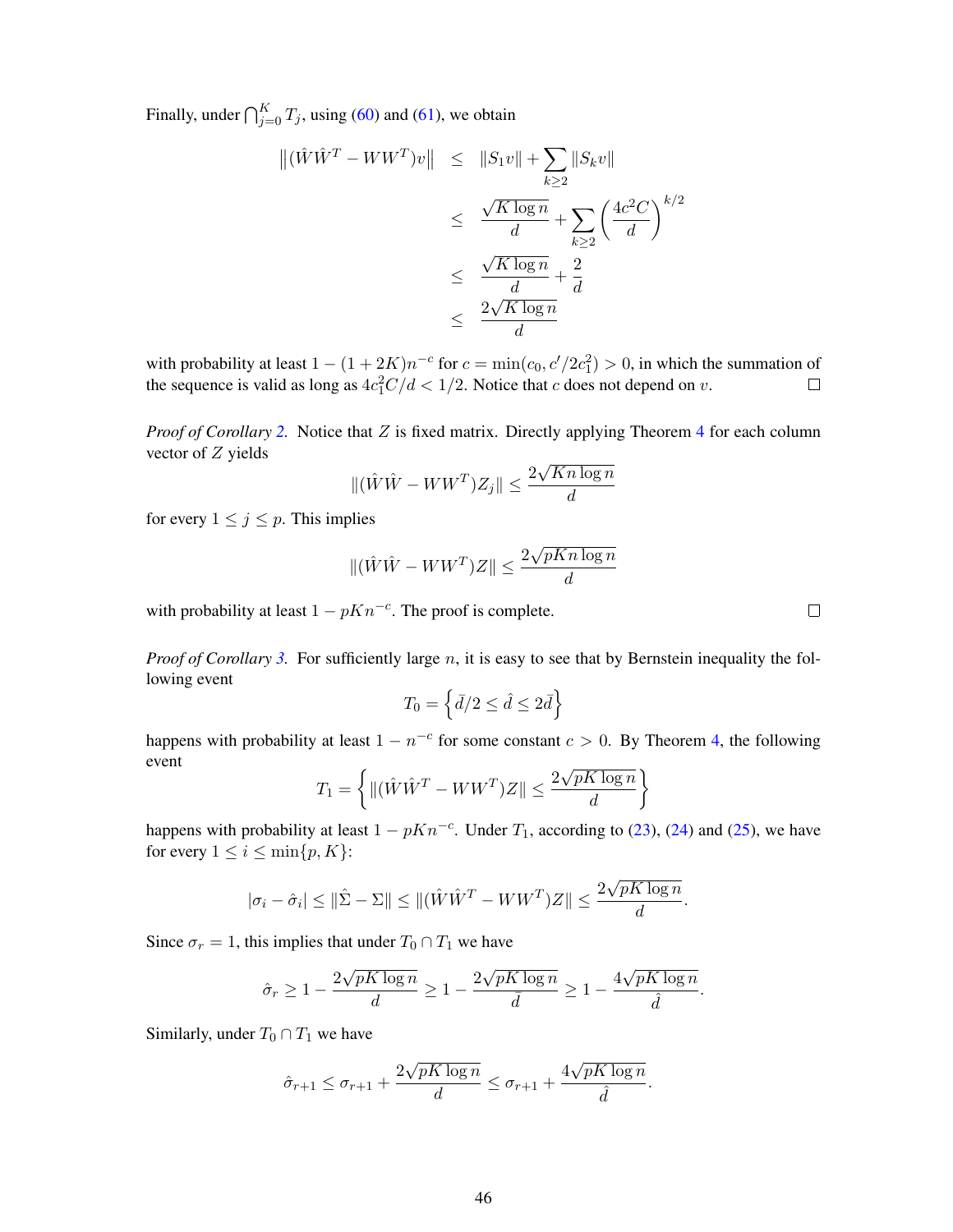The right-hand side of this inequality is strictly smaller than the threshold  $1 - \frac{4\sqrt{pK \log n}}{2}$  $\frac{\Delta \log n}{d}$  if

$$
\hat{d} > \frac{8\sqrt{pK\log n}}{1 - \sigma_{r+1}},
$$

which holds if  $T_0$  occurs and condition [\(34\)](#page-13-3) is satisfied. Therefore,

$$
\mathbb{P}(\hat{r} = r) \ge \mathbb{P}(T_0 \cap T_1) \ge 1 - 2pKn^{-c}
$$

and the proof is complete.

To prove Theorem [5,](#page-13-1) we need the following two lemmas to deal with the special case when  $P$  is a matrix of a fixed rank.

<span id="page-46-0"></span>**Lemma 7** (Theorem 1 of [Xia \[2019\]](#page-25-4)). Let A be the adjacency matrix of a random graph generated from the inhomogeneous Erdős-Rényi model and  $E = A - \mathbb{E}A$ . Assume that  $\mathbb{E}A$  is of a fixed rank K and  $||E|| < \lambda_K/2$ , where  $\lambda_K$  is the smallest nonzero eigenvalue of EA. Denote by  $W \in \mathbb{R}^{n \times K}$ the matrix whose columns are eigenvectors of  $\mathbb{E} A$  corresponding to the K largest eigenvalues of EA; define  $\hat{W} \in \mathbb{R}^{n \times K}$  similarly for A. Then

$$
\hat{W}\hat{W}^T - WW^T = \sum_{k \ge 1} S_k,
$$

where

$$
S_k = \sum_s (-1)^{1+\tau(s)} \tilde{P}^{-s_1} E \tilde{P}^{-s_2} \cdots \tilde{P}^{-s_k} E \tilde{P}^{-s_{k+1}},
$$

the sum is over all vectors of non-negative integers  $s = (s_1, ..., s_{k+1})$  such that  $\sum_{i=1}^{k+1} s_i = k$ , and  $\tau(s)$  is the number of positive entries of s. Moreover,

$$
\tilde{P}^0 = W_\perp W_\perp^T, \quad \tilde{P}^{-k} = W \Lambda^{-k} W^T \text{ for } k \ge 1,
$$

where  $\Lambda \in \mathbb{R}^{K \times K}$  is the diagonal matrix of K non-zero eigenvalues of  $\mathbb{E}A$ , and  $W_{\perp} \in \mathbb{R}^{n \times (n-K)}$ is the matrix whose columns are eigenvectors of  $\mathbb{E} A$  associated with the eigenvalue zero.

<span id="page-46-1"></span>**Lemma 8** (Theorem 6.3.2 of [Vershynin \[2018\]](#page-24-14)). Let  $R \in \mathbb{R}^{m \times n}$  be a non-random matrix and  $X = (X_1, ..., X_n)^T \in \mathbb{R}^n$  be a random vector with independent, mean zero, unit variance, subgaussian coordinates. Then

$$
\|\|RX\| - \|R\|_F\|_{\psi_2} \leq C \max_i \|X_i\|_{\psi_2}^2 \|R\|,
$$

in which  $\lVert \cdot \rVert_{\psi_2}$  is the sub-gaussian Orlicz norm.

*Proof of Theorem [5.](#page-13-1)* Part (i). It is sufficient to find one configuration satisfying the conditions of Theorem [4,](#page-12-4) such that the inequality holds. In particular, consider an Erdős-Ren  $\gamma$ i model with  $K = 1$ and  $P = \rho_n \mathbf{1}_n \mathbf{1}_n^T$ , where  $\mathbf{1}_n$  denotes the all-one vector. In this case,  $d = n \rho_n$ . Denote  $v = \frac{1}{\sqrt{n}}$  $\frac{1}{n} \mathbf{1}_n.$ Since

$$
|v^T(\hat{W}\hat{W}^T - WW^T)v| \leq \|(\hat{W}\hat{W}^T - WW^T)v\|,
$$

it is sufficient to show that

$$
|v^T(\hat{W}\hat{W}^T - WW^T)v| \ge c/d. \tag{63}
$$

 $\Box$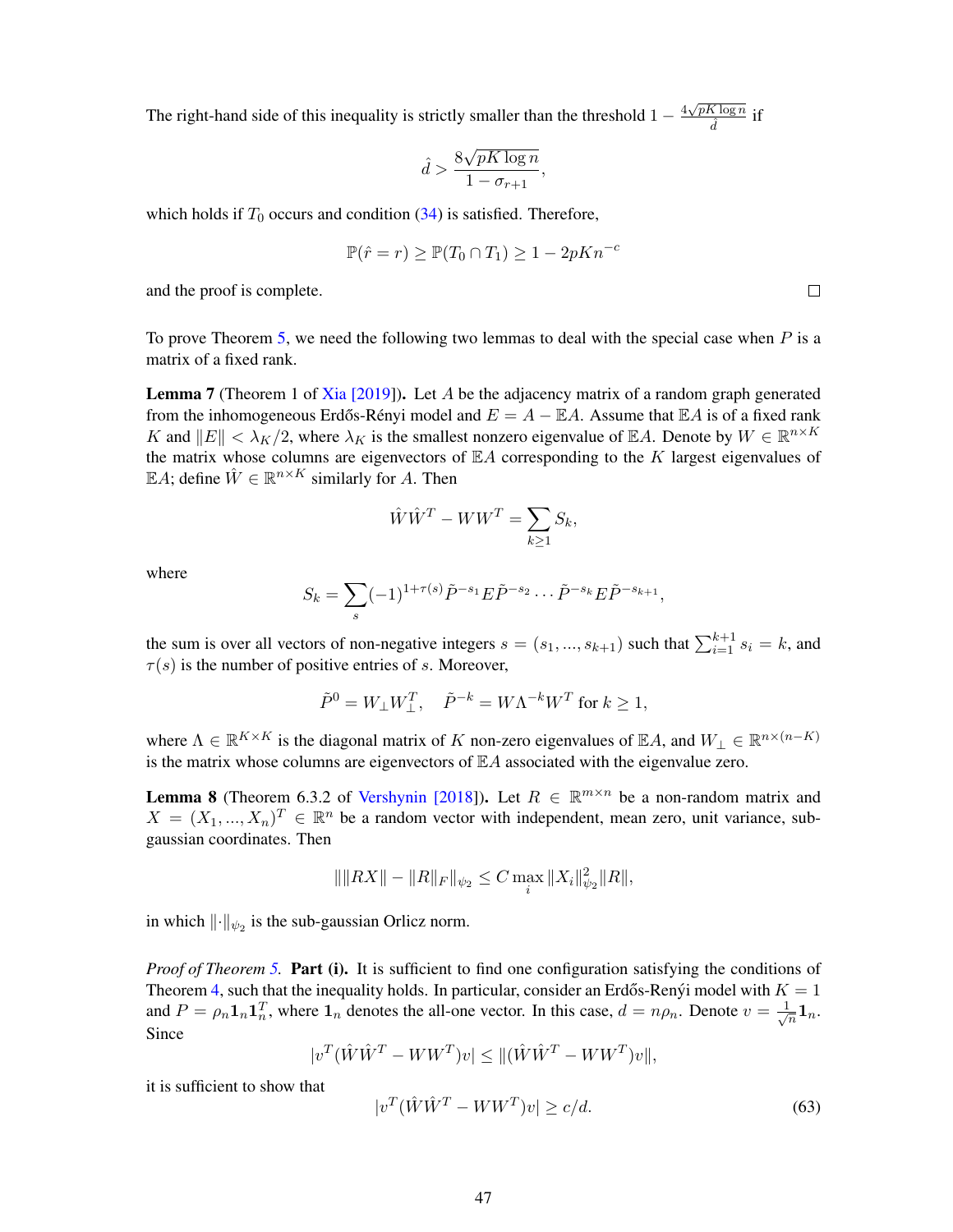By Lemma [7,](#page-46-0) we have

<span id="page-47-1"></span>
$$
v^{T}(\hat{W}\hat{W}^{T} - WW^{T})v = v^{T}\left(S_{1}(E) + S_{2}(E)\right)v + v^{T}\sum_{k\geq 3}S_{k}(E)v,
$$
\n(64)

where  $S_k$ 's are defined accordingly in Lemma [7.](#page-46-0) In particular, if we denote  $\tilde{P}^{\perp} = \tilde{P}^0$  then

$$
S_1(E) = \tilde{P}^{-1} E \tilde{P}^{\perp} + \tilde{P}^{\perp} E \tilde{P}^{-1},
$$
  
\n
$$
S_2(E) = (\tilde{P}^{-2} E \tilde{P}^{\perp} E \tilde{P}^{\perp} + \tilde{P}^{\perp} E \tilde{P}^{-2} E \tilde{P}^{\perp} + \tilde{P}^{\perp} E \tilde{P}^{\perp} E \tilde{P}^{-2})
$$
  
\n
$$
-(\tilde{P}^{\perp} E \tilde{P}^{-1} E \tilde{P}^{-1} + \tilde{P}^{-1} E \tilde{P}^{\perp} E \tilde{P}^{-1} + \tilde{P}^{-1} E \tilde{P}^{-1} E \tilde{P}^{\perp}),
$$

where  $\tilde{P}^{-1} = \frac{1}{nq}$  $\frac{1}{n\rho_n}vv^T$ . Since  $\tilde{P}^{\perp}v=0$ , we have

$$
v^T \left( S_1(E) + S_2(E) \right) v = -v^T \tilde{P}^{-1} E \tilde{P}^{\perp} E \tilde{P}^{-1} v = -\frac{1}{d^2 n} ||\tilde{P}^{\perp} E \mathbf{1}_n||^2.
$$

Note that  $\tilde{P}^{\perp} = I - (1/n) \mathbf{1}_n \mathbf{1}_n^T$  is the centralization operator, therefore

<span id="page-47-0"></span>
$$
\|\tilde{P}^{\perp}E\mathbf{1}_n\| \ge \|E\mathbf{1}_n\| - \frac{1}{n}\|\mathbf{1}_n\mathbf{1}_n^T E\mathbf{1}_n\| = \|E\mathbf{1}_n\| - \frac{1}{\sqrt{n}}\Big|\sum_{i,j} E_{ij}\Big|.
$$
 (65)

We will use Lemma [8](#page-46-1) to estimate the first term. In particular, let  $\tilde{E} = E/\sqrt{\rho_n(1-\rho_n)}$  and let  $\Psi \in \mathbb{R}^{(n(n+1)/2)}$  be the vector of on and above-diagonal entries of  $\tilde{E}$ , indexed by

$$
\Psi = (\tilde{E}_{11}, \tilde{E}_{12}, ..., \tilde{E}_{1n}, \tilde{E}_{22}, \tilde{E}_{23}, ..., \tilde{E}_{2n}, \tilde{E}_{33}, ..., \tilde{E}_{nn})^T.
$$

Notice that coordinates of Ψ are independent random variables with mean zero and unit variance. Then  $E1_n$  can be written as  $\sqrt{\rho_n(1-\rho_n)}R\Psi$  for the matrix  $R \in \mathbb{R}^{n \times n(n+1)/2}$  defined by

$$
R = \begin{pmatrix} \mathbf{1}_n^T & 0 & 0 & \cdots & 0 \\ e_2^{(n)T} & \mathbf{1}_{n-1}^T & 0 & \cdots & 0 \\ e_3^{(n)T} & e_2^{(n-1)T} & \mathbf{1}_{n-2}^T & \cdots & 0 \\ \vdots & \vdots & \vdots & \ddots & \vdots \\ e_n^{(n)T} & e_{n-1}^{(n-1)T} & e_{n-2}^{(n-2)T} & \cdots & 1 \end{pmatrix},
$$

in which  $e_j^{(m)} \in \mathbb{R}^m$  is the vector with only its *j*th coordinate being 1 while the rest being zeros. Moreover, it is easy to check that (since there are exactly  $n^2$  entries in E)

$$
||R||_F^2 = n^2.
$$

To use Lemma [8,](#page-46-1) we will find the spectral norm of  $R$  first. This can be achieved by checking for what unit vector  $u \in \mathbb{R}^{n(n+1)/2}$  the norm  $||Ru||^2$  achieves its maximum. If we index u in the same way as  $\tilde{E}$  (in matrix form), we see that

$$
||Ru||^{2} = \sum_{i=1}^{n} \left(\sum_{j=1}^{n} u_{ij}\right)^{2},
$$

where  $u_{ij} = u_{ji}$  for  $i > j$ . It is easy to see that the maximum is achieved when the mass 1 is equally assigned to all the upper triangular coordinates, as well as the diagonal coordinates but the ratio is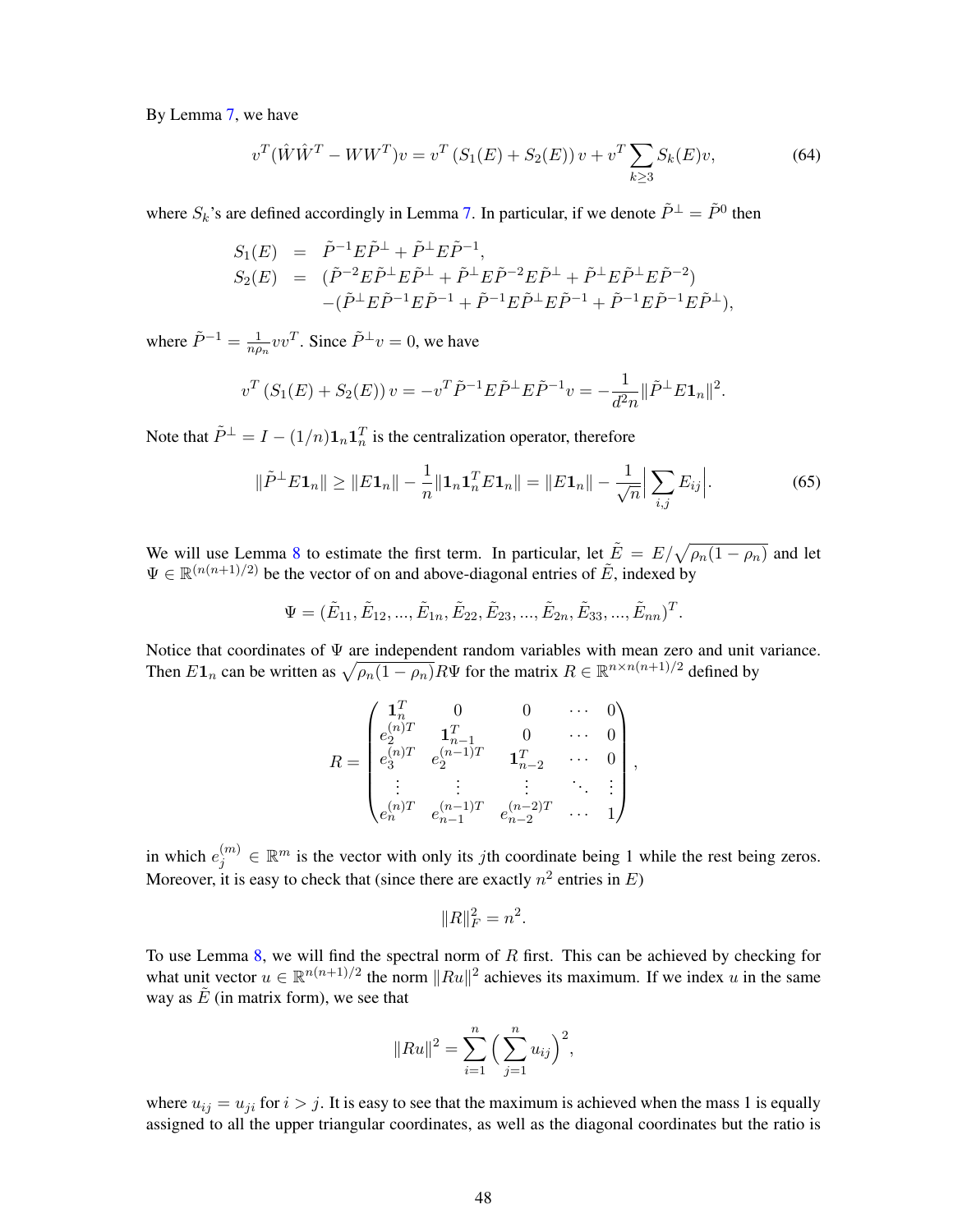two to one such that

$$
u_{ij} = \frac{2}{\sqrt{(2n-1)n}}, \quad i < j \text{ and } u_{ii} = \frac{1}{\sqrt{(2n-1)n}}.
$$

In this case,

$$
||Ru||^2 = 2n - 1.
$$

So the spectral norm of R is  $||R|| =$ √  $\sqrt{2n-1}$ . Now by using Lemma [8,](#page-46-1) we have

$$
\|E\mathbf{1}_n\| - \sqrt{\rho_n(1-\rho_n)}n\|_{\psi_2} = \left\| \sqrt{\rho_n(1-\rho_n)} \|R\Psi\| - \sqrt{\rho_n(1-\rho_n)}n\right\|_{\psi_2}
$$
  
\n
$$
\leq C\sqrt{n\rho_n(1-\rho_n)} \|\tilde{E}_{12}\|_{\psi_2}^2
$$
  
\n
$$
= C\left(\frac{n}{\rho_n(1-\rho_n)}\right)^{1/2} \|E_{12}\|_{\psi_2}^2.
$$

Since  $E_{12}$  is a centered Bernoulli random variable with success probability  $\rho_n$ , according to [Buldy](#page-21-16)[gin and Moskvichova \[2013\]](#page-21-16), the squared Gaussian norm of  $E_{12}$  for  $\rho_n = o(1)$  is

$$
||E_{12}||_{\psi_2}^2 = \frac{1 - 2\rho_n}{2(\log(1 - \rho_n) - \log \rho_n)} \approx \frac{1}{\log 1/\rho_n}.
$$

That means, for some constant  $c$ ,

$$
\mathbb{P}\left(||E\mathbf{1}_n|| - \sqrt{\rho_n(1-\rho_n)}n| > t\right) \leq 2\exp\left(-\frac{ct^2\rho_n\log^2 1/\rho_n}{n}\right).
$$

In particular, for  $\sqrt{n/\log n} \ll d \leq n^{1-\varepsilon}$ , with high probability we have

$$
||E\mathbf{1}_n|| > \sqrt{dn}/2.
$$

We turn to upper bound the second term of  $(65)$ . By the Bernstein inequality,

<span id="page-48-1"></span>
$$
\frac{1}{\sqrt{n}} \Big| \sum_{i,j} E_{ij} \Big| \le \sqrt{2d \log n}
$$

with high probability. Therefore for sufficiently large  $n$ , the following happens with high probability

<span id="page-48-0"></span>
$$
\left|v^T\left(S_1(E) + S_2(E)\right)v\right| = \frac{\|\tilde{P}^{\perp}E\mathbf{1}_n\|^2}{d^2n} \ge \frac{1}{d^2n} \left(\sqrt{dn}/2 - \sqrt{2d\log n}\right)^2 \ge \frac{1}{16d}.\tag{66}
$$

Next, we look at the term  $v^T \sum_{k \ge 3} S_k(E)v$ . By the definition of  $S_k$ , we have

$$
\left| v^T \sum_{k \ge 3} S_k(E) v \right| \le \sum_{k \ge 3} \| S_k(E) \| \le \sum_{k \ge 3} \left( \frac{4 \| E \| }{d} \right)^k \le \frac{C}{d^{3/2}} \tag{67}
$$

with high probability according to Lemma [6.](#page-43-0) Combining [\(66\)](#page-48-0), [\(67\)](#page-48-1) and [\(64\)](#page-47-1) yields part (i).

Part (ii). Notice that part (i) does not directly indicate the correctness of part (ii). But it motivates the configuration we will use. Specifically, let  $p = K = 1$  and  $P = \rho_n \mathbf{1}_n \mathbf{1}_n^T$ . Notice that in this case,  $W = w = \frac{1}{\sqrt{2}}$  $\frac{1}{n}$ 1<sub>n</sub>. Also, let  $w_{\perp} \in \mathbb{R}^n$  be a unit vector that is orthogonal to w, the exact value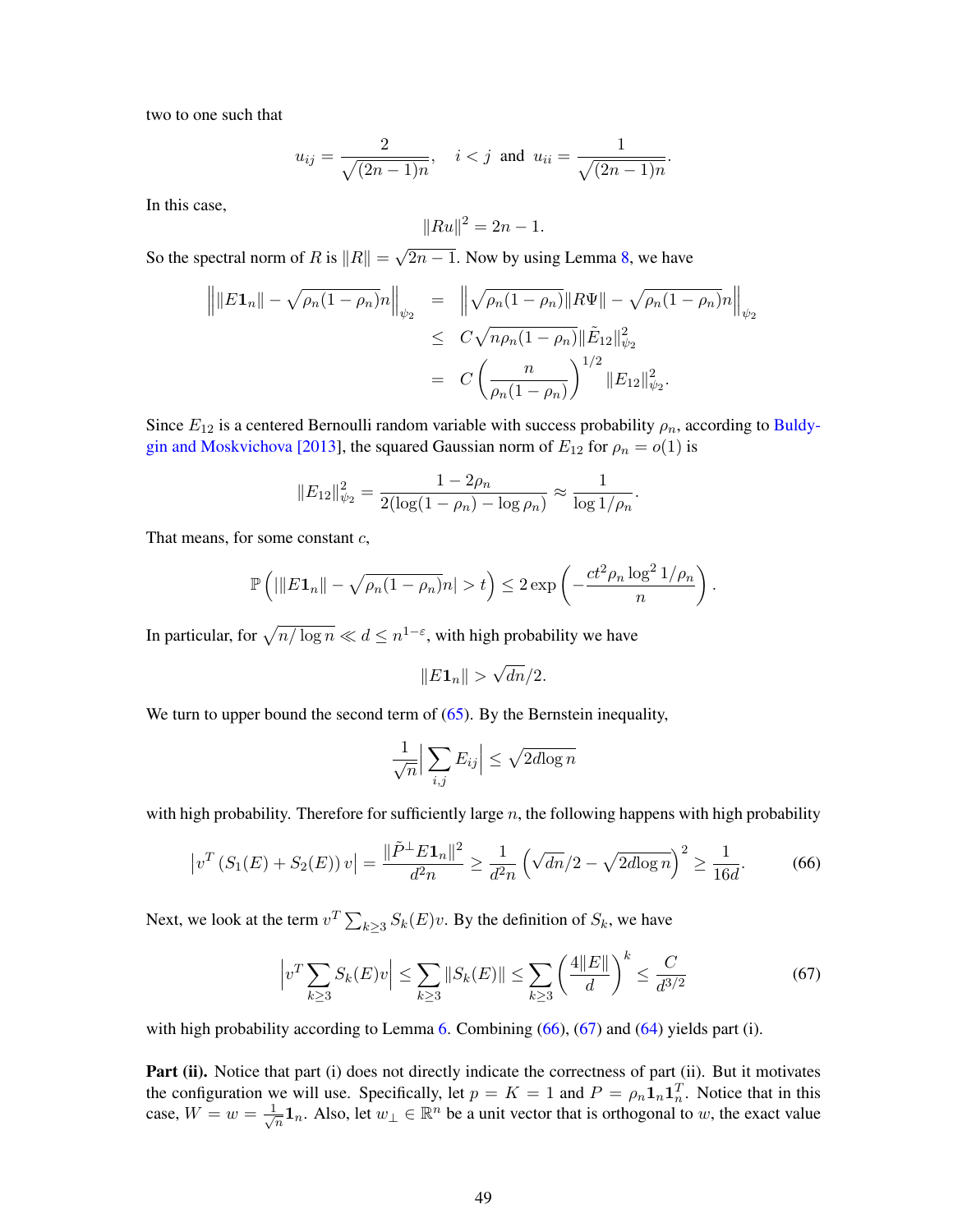of which will be chosen later. We choose

$$
X = x = \sqrt{n} \left( \frac{1}{\sqrt{2}} w + \frac{1}{\sqrt{2}} w_{\perp} \right).
$$

So  $Z = x/\sqrt{n}$ . Moreover, set  $\alpha = \sqrt{n}w$ . Denote by  $\hat{w}$  the leading eigenvector of A.

It is easy to see that  $r = 0$  and  $s = 1$ . Since  $p = K = 1$ , we have  $\hat{Z} = \tilde{Z} = Z =: z$ ,  $\tilde{W} = W = w$ and  $\check{W} = \hat{W} = \hat{w}$ . In particular, a simple calculation shows that  $\hat{\mathcal{P}}_{\mathcal{C}}$  in [\(17\)](#page-7-3) takes the form

<span id="page-49-0"></span>
$$
\hat{\mathcal{P}}_{\mathcal{C}} = \frac{1}{1 - \hat{\sigma}_1^2} z z^T - \frac{\hat{\sigma}_1}{1 - \hat{\sigma}_1^2} z \hat{w}^T,\tag{68}
$$

where  $\hat{\sigma}_1 = \hat{w}^T z$ . It then follows from [\(19\)](#page-7-2) that

$$
\mathbb{E}\hat{\beta} = (x^T x)^{-1} x^T \hat{\mathcal{P}}_C(x\beta + \alpha)
$$
\n
$$
= z^T \left(\frac{1}{1 - \hat{\sigma}_1^2} z z^T - \frac{\hat{\sigma}_1}{1 - \hat{\sigma}_1^2} z \hat{w}^T\right) (z\beta + w)
$$
\n
$$
= \left(\frac{1}{1 - \hat{\sigma}_1^2} z^T - \frac{\hat{\sigma}_1}{1 - \hat{\sigma}_1^2} \hat{w}^T\right) (z\beta + w)
$$
\n
$$
= \left(\frac{1}{1 - \hat{\sigma}_1^2} - \frac{\hat{\sigma}_1}{1 - \hat{\sigma}_1^2} \hat{w}^T z\right) \beta + \frac{1}{\sqrt{2}(1 - \hat{\sigma}_1^2)} - \frac{\hat{\sigma}_1}{1 - \hat{\sigma}_1^2} \hat{w}^T w
$$
\n
$$
= \beta + \frac{1}{\sqrt{2}(1 - \hat{\sigma}_1^2)} - \frac{\hat{\sigma}_1}{1 - \hat{\sigma}_1^2} \hat{w}^T w.
$$

This indicates that the bias of  $\hat{\beta}$  satisfies

$$
|B(\hat{\beta})| = \frac{1}{1-\hat{\sigma}_1^2} \left| \hat{\sigma}_1 \hat{w}^T w - \frac{1}{\sqrt{2}} \right| \ge \left| \hat{\sigma}_1 \hat{w}^T w - \frac{1}{\sqrt{2}} \right|.
$$

To show that this is further lower bounded by  $c/d$ , notice that

$$
\begin{aligned}\n\left|\hat{\sigma}_{1}\hat{w}^{T}w - \frac{1}{\sqrt{2}}\right| &= \left|z^{T}\hat{w}\hat{w}^{T}w - \frac{1}{\sqrt{2}}\right| \\
&= \left|\frac{1}{\sqrt{2}}w^{T}\hat{w}\hat{w}^{T}w - \frac{1}{\sqrt{2}} + \frac{1}{\sqrt{2}}w_{\perp}^{T}\hat{w}\hat{w}^{T}w\right| \\
&= \left|\frac{1}{\sqrt{2}}w^{T}\hat{w}\hat{w}^{T}w - \frac{1}{\sqrt{2}}w^{T}ww^{T}w + \frac{1}{\sqrt{2}}w_{\perp}^{T}\hat{w}\hat{w}^{T}w\right| \\
&\geq \frac{1}{\sqrt{2}}\left|w^{T}\left(\hat{w}\hat{w}^{T} - ww^{T}\right)w\right| - \frac{1}{\sqrt{2}}\left|w_{\perp}^{T}\hat{w}\hat{w}^{T}w\right| \\
&\geq \frac{1}{\sqrt{2}}\left|w^{T}\left(\hat{w}\hat{w}^{T} - ww^{T}\right)w\right| - \frac{1}{\sqrt{2}}\left|w_{\perp}^{T}\hat{w}\right|.\n\end{aligned}
$$

By part (i), with high probability, we already have

$$
\frac{1}{\sqrt{2}} \left| w^T \left( \hat{w} \hat{w}^T - ww^T \right) w \right| \ge \frac{c}{\sqrt{2}d}.
$$

Now we show that the second term of the lower bound above is of order  $o(1/d)$ . For that purpose, we choose a special configuration  $w_{\perp} = e_1/\sqrt{2} - e_2/\sqrt{2}$ , where  $e_1$  and  $e_2$  are unit vectors such that the first and second coordinates are one, respectively, and all other coordinates are zero. In this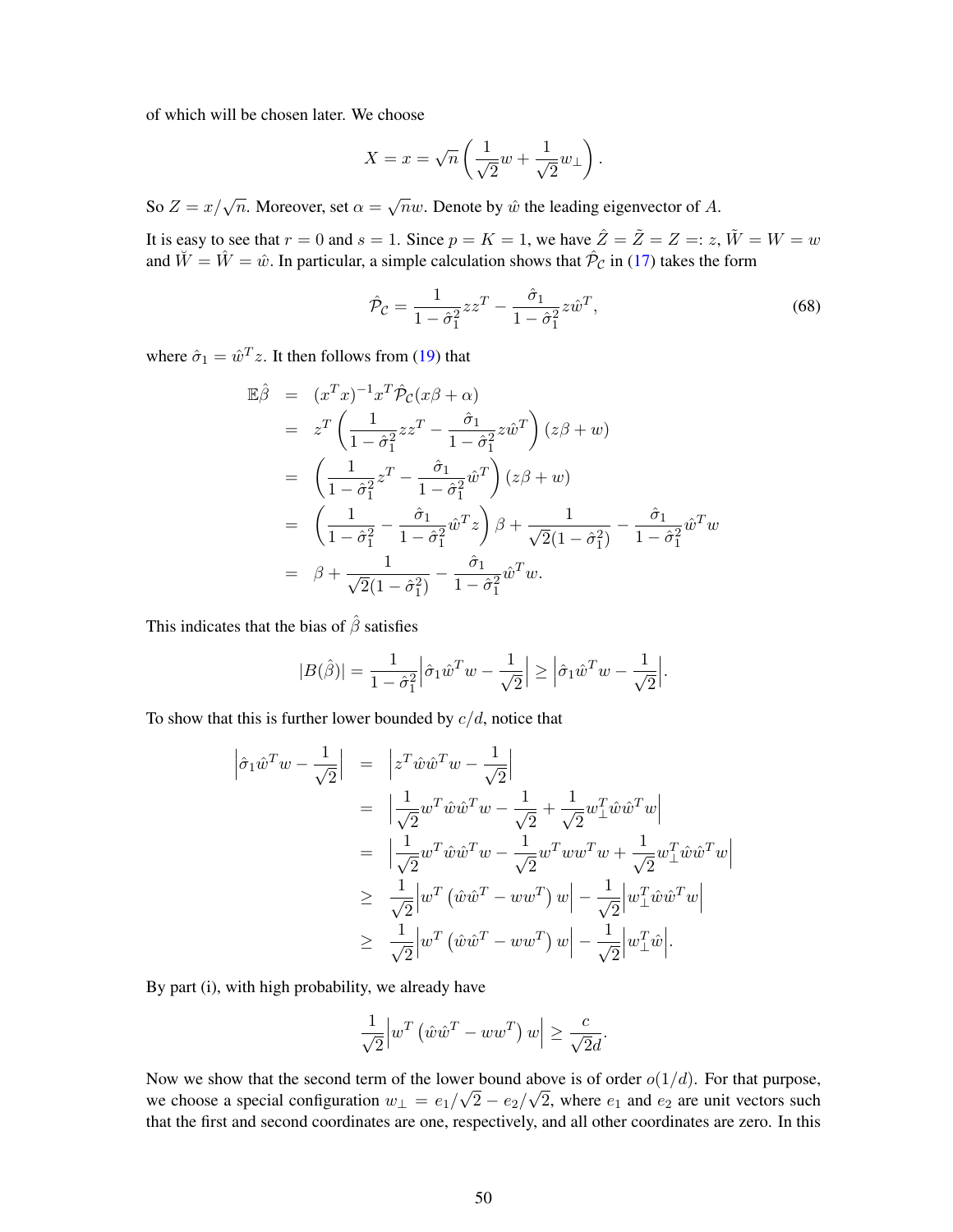case, we have

$$
|w_{\perp}^T \hat{w}| = \frac{1}{\sqrt{2}} \Big| \hat{w}_1 - \hat{w}_2 \Big| \le \frac{1}{\sqrt{2}} \left( |\hat{w}_1 - w_1| + |\hat{w}_2 - w_2| \right) \le \sqrt{2} ||\hat{w} - w||_{\infty}.
$$

Notice that  $w = 1/\sqrt{n}$  so it is perfectly incoherent. Therefore, by using Corollary 3.6 of [Lei \[2019\]](#page-23-12), or the similarly result of [Abbe et al. \[2017\]](#page-21-11), we have

$$
|w_{\perp}^T\hat{w}| \le \sqrt{2} \|\hat{w} - w\|_{\infty} \le \sqrt{\frac{\log n}{n^2 \rho_n}} = \sqrt{\frac{\log n}{dn}}
$$

with high probability. Consequently, when  $d \ll n/\log n$ , we have  $|w_{\perp}^T \hat{w}| = o(1/d)$  and the lower bound on the bias of  $\hat{\beta}$  follows.

Finally, assume that the variance of the noise in the regression model [\(4\)](#page-4-5) is  $\sigma^2 = 1$ . From [\(19\)](#page-7-2) and [\(68\)](#page-49-0) we have

$$
\begin{split}\n\text{Var}(\hat{\beta}) &= (x^T x)^{-1} x^T \hat{\mathcal{P}}_{\mathcal{C}} \hat{\mathcal{P}}_{\mathcal{C}}^T x (x^T x)^{-1} \\
&= \frac{1}{n} z^T \left( \frac{1}{1 - \hat{\sigma}_1^2} z z^T - \frac{\hat{\sigma}_1}{1 - \hat{\sigma}_1^2} z \hat{w}^T \right) \left( \frac{1}{1 - \hat{\sigma}_1^2} z z^T - \frac{\hat{\sigma}_1}{1 - \hat{\sigma}_1^2} \hat{w} z^T \right) z \\
&= \frac{1}{n} \left( \frac{1}{1 - \hat{\sigma}_1^2} z^T - \frac{\hat{\sigma}_1}{1 - \hat{\sigma}_1^2} \hat{w}^T \right) \left( \frac{1}{1 - \hat{\sigma}_1^2} z - \frac{\hat{\sigma}_1}{1 - \hat{\sigma}_1^2} \hat{w} \right) \\
&= \frac{1}{n(1 - \hat{\sigma}^2)^2} \|z - \hat{\sigma}_1 \hat{w}\|^2 \\
&\leq \frac{4}{n(1 - \hat{\sigma}^2)^2} \\
&\leq \frac{16}{n}\n\end{split}
$$

whenever  $\hat{\sigma}$  < 1/ √ 2. This completes the proof.

 $\Box$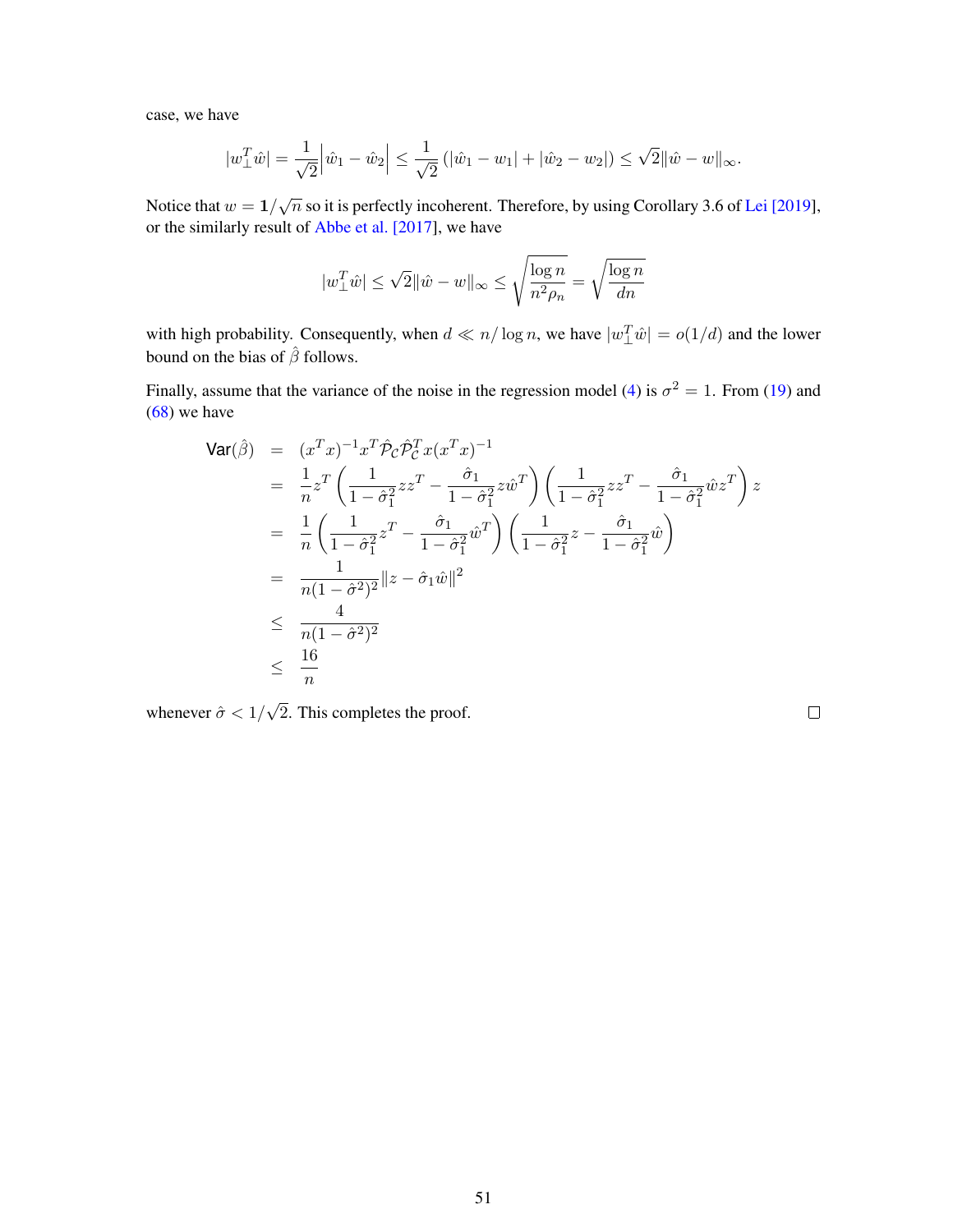# E Bounding projection perturbation for the Laplacian

*Proof of Theorem [7.](#page-16-1)* The proof of Theorem [7](#page-16-1) is very similar to the proof of Theorem [4](#page-12-4) in Section [D.](#page-43-3) We highlight here the main differences. Denote

$$
E' = L - \mathbb{E}L = (D - \mathbb{E}D) - (A - \mathbb{E}A) = (D - \mathbb{E}D) - E.
$$

Then by Bernstein's inequality, there exists a constant  $C > 0$  such that

$$
||D - \mathbb{E}D|| \leq C\sqrt{d \log n}
$$

with high probability. Together with Lemma [6,](#page-43-0) this implies  $||E'|| \leq C\sqrt{\frac{2}{n}}$  $\overline{d \log n}$ . Using Assump-tion [A8](#page-15-1) about eigenvalue gap of  $P = \mathbb{E}L$ , eigen-projection representation [\(60\)](#page-43-1) (where E is replaced with  $E'$ ) and arguing as in the proof of Theorem [4,](#page-12-4) we see that similar to [\(61\)](#page-43-2),

$$
||S_k|| \le \frac{c}{\pi} \left(\frac{4c^2 C \log n}{d}\right)^{k/2}, \quad k \ge 2.
$$

It remains to bound  $S_1$ . According to [\(62\)](#page-44-0),

$$
||S_1v||^2 = \frac{2}{\pi^2} \sum_{j \leq K} \left| w_j^T E' Q_j v \right|^2 \leq \frac{4}{\pi^2} \sum_{j \leq K} \left| w_j^T E Q_j v \right|^2 + \frac{4}{\pi^2} \sum_{j \leq K} \left| w_j^T (D - \mathbb{E} D) Q_j v \right|^2,
$$

where  $Q_i$  are fixed matrices with norms of order  $1/d$ . The first term on the right-hand side is of order  $K \log n/d^2$ , as in the proof of Theorem [4.](#page-12-4) Regarding the second term, for  $x = w_j$  and  $y = Q_j x$ with  $||x|| = 1$  and  $||y|| = O(1/d)$ , we have

$$
x^{T}(D - \mathbb{E}D)y = \sum_{i,i'=1}^{n} x_{i}y_{i}(A_{ij} - \mathbb{E}A_{ii'})
$$

Again, by Hoeffding's inequality [\[Vershynin, 2018,](#page-24-14) Theorem 2.6.3], we have for some absolute constant  $c' > 0$ :

$$
\mathbb{P}\left(|x^T(D - \mathbb{E}D)y| > t\right) \leq 2 \exp\left(-\frac{c't^2}{\sum_{i < i'} x_i^2 y_i^2}\right).
$$

Using  $x = w_j$  with  $|x_i| \le ||W||_{\infty}$  and  $||y|| = O(1/d)$ , we have

$$
\sum_{i < i'} x_i^2 y_i^2 \le n \sum_{i=1}^n x_i^2 y_i^2 \le n \|W\|_{\infty}^2 \cdot \|y\|^2 = O(n \|W\|_{\infty}^2 / d^2).
$$

Therefore with high probability,  $|x^T(D - \mathbb{E}D)y|^2 = O(||W||^2_{\infty} n \log n/d^2)$ . Putting these inequalities together, we obtain

$$
||S_1v||^2 = O\left(\frac{(K + ||W||_{\infty}^2 n) \log n}{d}\right).
$$

The proof is complete by using the triangle inequality the bound for  $||S_k||$  with  $k \geq 2$ .

 $\Box$ 

*Proof of Corollary [4.](#page-16-2)* The proof of Corollary [4](#page-16-2) is very similar to the proof of Corollary [2](#page-12-3) in Section [D,](#page-43-3) but with the help of Theorem [7](#page-16-1) instead of Theorem [4.](#page-12-4) We omit the detail.  $\Box$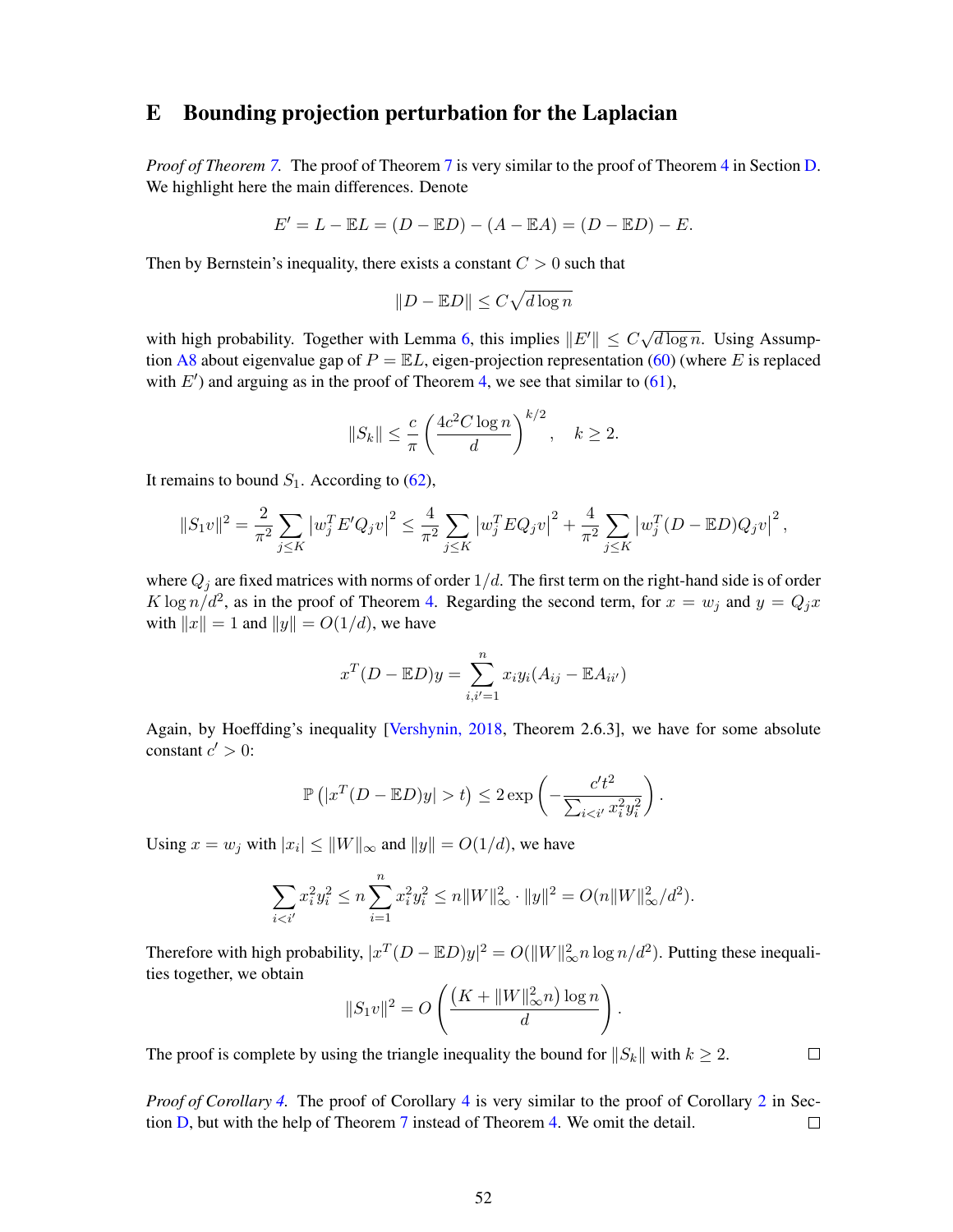# <span id="page-52-0"></span>F Proofs for small projection perturbation for parametric estimation under block models

First, we introduce the parametric estimators for  $P$  under block models. Given the community label, the maximum likelihood estimator (MLE) of  $P$  is used. Under the SBM, the MLE of  $B$  can be obtained by

$$
\hat{B}_{k\ell} = \frac{\sum_{g_i = k, g_j = \ell} A_{ij}}{n_k n_\ell}.
$$
\n(69)

with the follow-up estimator  $\hat{P}_{ij} = \hat{B}_{g_i g_j}$ . Under the DCBM, let  $d_i$  be the degree of node *i*. The  $\nu_i$ 's can be estimated by

$$
\hat{\nu}_i = \frac{n_k d_i}{\sum_{g_j = k} d_j} \tag{70}
$$

while the  $B$  matrix can be estimated by

$$
\hat{B}_{k\ell} = \frac{1}{n_k n_\ell} \sum_{g_i = k, g_j = \ell} \frac{A_{ij}}{\hat{\nu}_i \hat{\nu}_j}.
$$
\n(71)

The resulting  $\hat{P}_{ij}$  is given by  $\hat{\nu}_i \hat{\nu}_j \hat{B}_{g_i g_j}$ . These will be the estimators we use for the parametric version of our method.

*Proof of Theorem [6.](#page-15-2)* Part (i). Note that the estimator  $\hat{B}_{k\ell}$  is the sample average of independent Bernoulli random variables. Using Bernstein's inequality and  $K = o(\sqrt{nd/\log n})$  from [A5,](#page-14-1) with high probability we have √

$$
|\hat{B}_{k\ell} - B_{k\ell}| = O\left(\frac{K\sqrt{\kappa_n \log n}}{n}\right)
$$

holds for all  $1 \leq k, \ell \leq K$ . Therefore, we have

$$
\|\hat{P} - P\|_{\infty} = O\left(\frac{K\sqrt{\kappa_n \log n}}{n}\right).
$$

Notice that under the current assumption, the eigen-gap of  $P$  for the  $K$  leading eigenvectors is in the order of  $d/K$  [\[Lei and Rinaldo, 2014\]](#page-23-13). Using David-Kahan theorem [\[Yu et al., 2014\]](#page-25-5) together with  $A5$  and  $A7$ , we have

$$
\|\hat{W}\hat{W}^T-WW^T\|=O\Big(\frac{\|\hat{P}-P\|}{d/K}\Big)=O\Big(\frac{\sqrt{n}\|\hat{P}-P\|_\infty}{d/K}\Big)=O\Big(\frac{K^2\sqrt{\log n}}{n\sqrt{d}}\Big).
$$

The condition in part (i) then implies that Assumption [A3](#page-8-5) holds.

**Part (ii).** Since  $d \gg \log n$ , for sufficiently large n, by Bernstein inequality we have

$$
\max_{i} |d_i - \mathbb{E}d_i| \le C\sqrt{d \log n}
$$

with high probability. Denote  $\bar{d}_k = \sum_{g_j=k} d_j/n_k$ , then  $\hat{\nu}_i = d_i/\bar{d}_{g_i}$  and  $\nu_i = \mathbb{E} d_i/\mathbb{E} \bar{d}_{g_i}$ . Therefore by the above inequality, Assumption  $\overline{A6}$  $\overline{A6}$  $\overline{A6}$  and the triangle inequality,

<span id="page-52-1"></span>
$$
|\hat{\nu}_i - \nu_i| = \left| \frac{d_i}{\bar{d}_{g_i}} - \frac{\mathbb{E}d_i}{\mathbb{E}\bar{d}_{g_i}} \right| \le \frac{|d_i - \mathbb{E}d_i|}{\mathbb{E}\bar{d}_{g_i}} + \frac{d_i|\bar{d}_{g_i} - \mathbb{E}\bar{d}_{g_i}|}{\bar{d}_{g_i}\mathbb{E}\bar{d}_{g_i}} = O\left(\sqrt{\frac{\log n}{d}}\right). \tag{72}
$$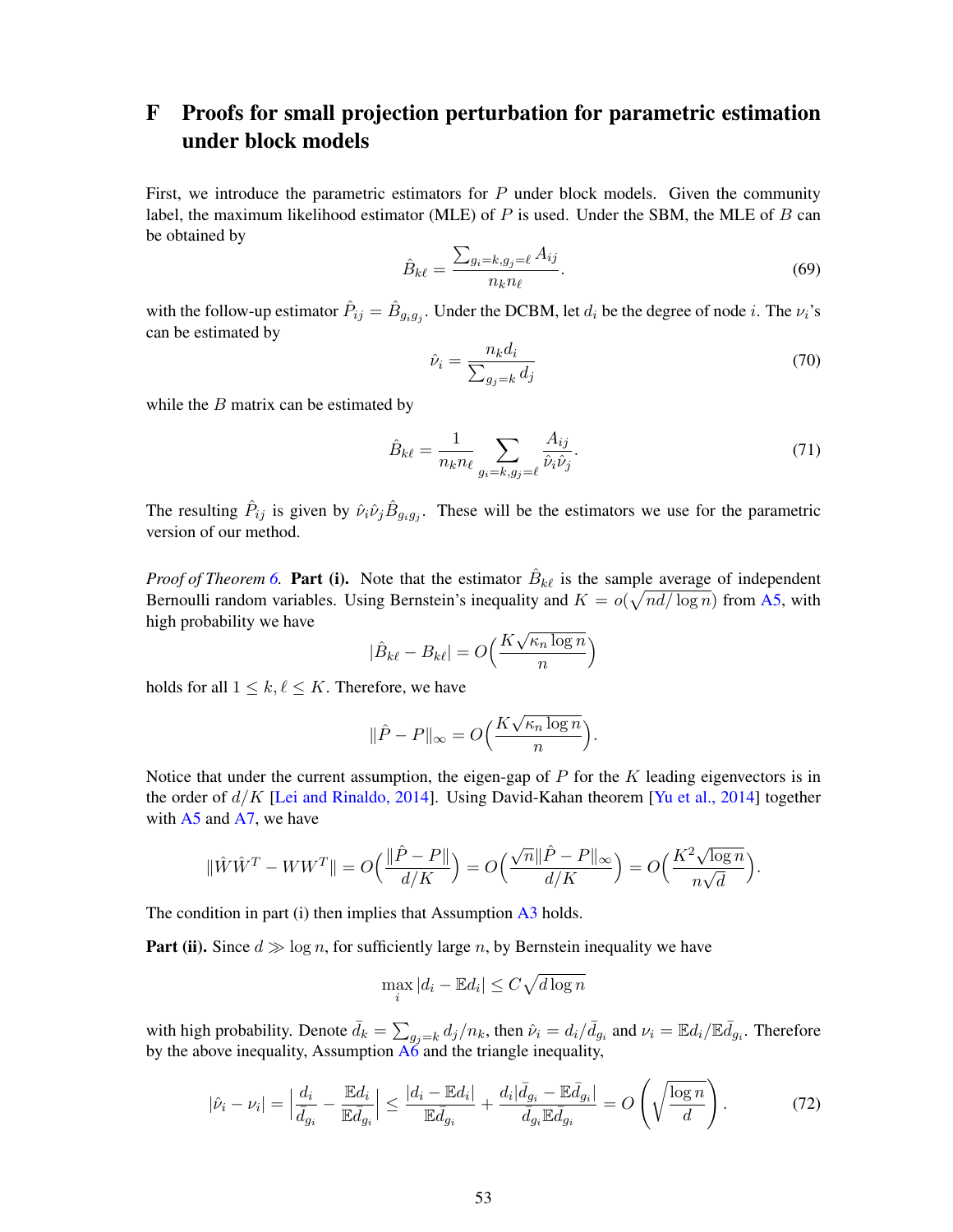Now we bound the error  $\hat{B}_{k\ell} - B_{k\ell}$ . Recall that

$$
\hat{B}_{k\ell} = \frac{1}{n_k n_\ell} \sum_{g_i = k, g_j = \ell} \frac{A_{ij}}{\hat{\nu}_i \hat{\nu}_j}.
$$

Define

$$
\hat{B}_{k\ell}^* = \frac{1}{n_k n_\ell} \sum_{g_i = k, g_j = \ell} \frac{A_{ij}}{\nu_i \nu_j}.
$$

We have  $|\hat{B}_{k\ell} - B_{k\ell}| \leq |\hat{B}_{k\ell} - \hat{B}_{k\ell}^*| + |\hat{B}_{k\ell}^* - B_{k\ell}|$ . The second term  $|\hat{B}_{k\ell}^* - B_{k\ell}|$  is simply a sum of centered Bernoulli random variables and can be bounded by  $O_P(\frac{K\sqrt{\kappa}n \log n}{n})$  $\frac{n \log n}{n}$ ) as before (we use Assumption  $A6$  to bound  $\nu_i$ ). For the first term, notice that

$$
\begin{array}{rcl} |\hat{B}_{k\ell}-\hat{B}_{k\ell}^*| & \leq & \frac{1}{n_1 n_2} \sum_{g_i=k,g_j=\ell} A_{ij} \left| \frac{1}{\hat{\nu}_i \hat{\nu}_j} - \frac{1}{\nu_i \nu_j} \right| \\ & \leq & \max_{ij} \left| \frac{1}{\hat{\nu}_i \hat{\nu}_j} - \frac{1}{\nu_i \nu_j} \right| \cdot \frac{1}{n_k n_\ell} \sum_{g_i=k,g_j=\ell} A_{ij} . \end{array}
$$

By Assumption  $A6$  and [\(72\)](#page-52-1), we have

$$
\left|\frac{1}{\hat{\nu}_i\hat{\nu}_j} - \frac{1}{\nu_i\nu_j}\right| \le \frac{|\nu_j - \hat{\nu}_j|}{\hat{\nu}_i\hat{\nu}_j\nu_j} + \frac{|\nu_i - \hat{\nu}_i|}{\hat{\nu}_i\hat{\nu}_i\nu_j} = O\left(\max_i |\hat{\nu}_i - \nu_i|\right) = O\left(\sqrt{\frac{\log n}{d}}\right).
$$

Furthermore, using the assumption  $K = o(\sqrt{nd/\log n})$  and Bernstein's inequality as before, we see that with high probability we have

$$
\max_{k,\ell} \frac{1}{n_k n_\ell} \sum_{g_i = k_1, g_j = k_2} A_{ij} = O(\kappa_n).
$$

Therefore,  $|\hat{B}_{k\ell} - \hat{B}^*_{k\ell}| = O_P(\sqrt{\kappa_n \log n/n})$ . With the bound on  $|\hat{B}^*_{k\ell} - B_{k\ell}|$ , we have

$$
|\hat{B}_{k\ell} - B_{k\ell}| = O\left(\sqrt{\frac{\kappa_n \log n}{n}} + \frac{K\sqrt{\kappa_n \log n}}{n}\right) = O\left(\sqrt{\frac{\kappa_n \log n}{n}}\right).
$$

Finally, for any  $i$  and  $j$ , we have

$$
|\hat{B}_{g_ig_j}\hat{\nu}_i\hat{\nu}_j - B_{g_ig_j}\nu_i\nu_j| \leq \hat{\nu}_i\hat{\nu}_j|\hat{B}_{g_ig_j} - B_{g_ig_j}| + B_{g_ig_j}|\hat{\nu}_i\hat{\nu}_j - \nu_i\nu_j| = O\left(\sqrt{\frac{\kappa_n \log n}{n}}\right).
$$

Similar to the SBM case, we use the Davis-Kahan theorem and the bound on eigen-gap in [Lei and](#page-23-13) [Rinaldo \[2014\]](#page-23-13) to achieve the bound

$$
\|\hat{W}\hat{W}^T-WW^T\|=O\Big(\frac{\|\hat{P}-P\|}{d/K}\Big)=O\Big(\frac{\sqrt{n}\|\hat{P}-P\|_\infty}{d/K}\Big)=O\Big(\frac{K\sqrt{\log n}}{\sqrt{nd}}\Big).
$$

The condition in part (ii) then implies that Assumption [A3](#page-8-5) holds.

 $\Box$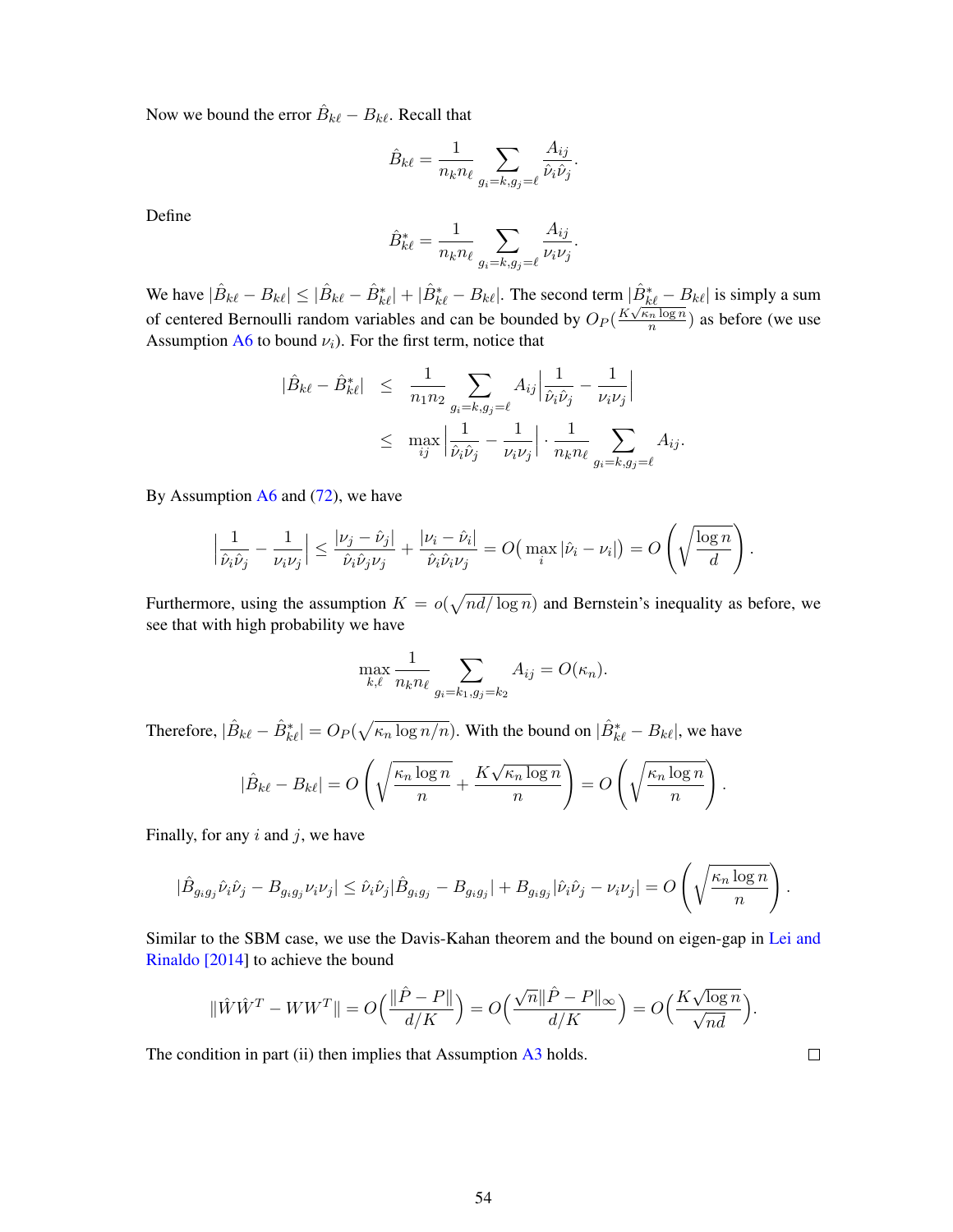# <span id="page-54-0"></span>G A bootstrapping method for selecting  $r$

The theory-driven tuning of  $r$  introduced in  $(33)$  is based on large-sample properties and may be conservative when  $n$  is not sufficiently large. Here, we propose an alternative way of tuning  $r$ that provides better performance for small networks, according to our empirical evaluation. The idea is to approximate the actual deviation of principal angles using a bootstrapping procedure. Specifically, we construct a singular value thresholding estimator  $P^*$  as in [Chatterjee \[2015\]](#page-21-6), but with use of the given rank K instead. Then  $P^*$  is rescaled so that the average degree of  $P^*$  matches the average degree  $\hat{d}$  of the original network. Note that the informative eigenvectors of  $P^*$  are still  $\hat{W}$ . After that, we randomly generate 50 networks  $\hat{A}^{(b)}$  with  $b = 1, ..., 50$  from  $P^*$  and denote their K leading eigenvectors by  $\hat{W}^{(b)}$ . Furthermore, the singular values of  $Z^T \hat{W}^{(b)}$  are computed, denoted by  $(\hat{\sigma}_1^{(b)}$  $\hat{\sigma}_1^{(b)},...,\hat{\sigma}_K^{(b)}$  with  $b=1,...,50$ . Finally, the maximum deviance  $\delta = \max_{k,b} |\hat{\sigma}_k^{(b)} - \hat{\sigma}_k|$ is taken to construct

$$
\hat{r} = \max_{k} \{k : \hat{\sigma}_k > 1 - \delta\}.
$$

Intuitively, the sampling step of  $\hat{A}^{(b)}$  mimics the generating procedure of A. Thus,  $\delta$  should give an accurate estimate of the possible perturbation on the principal angles.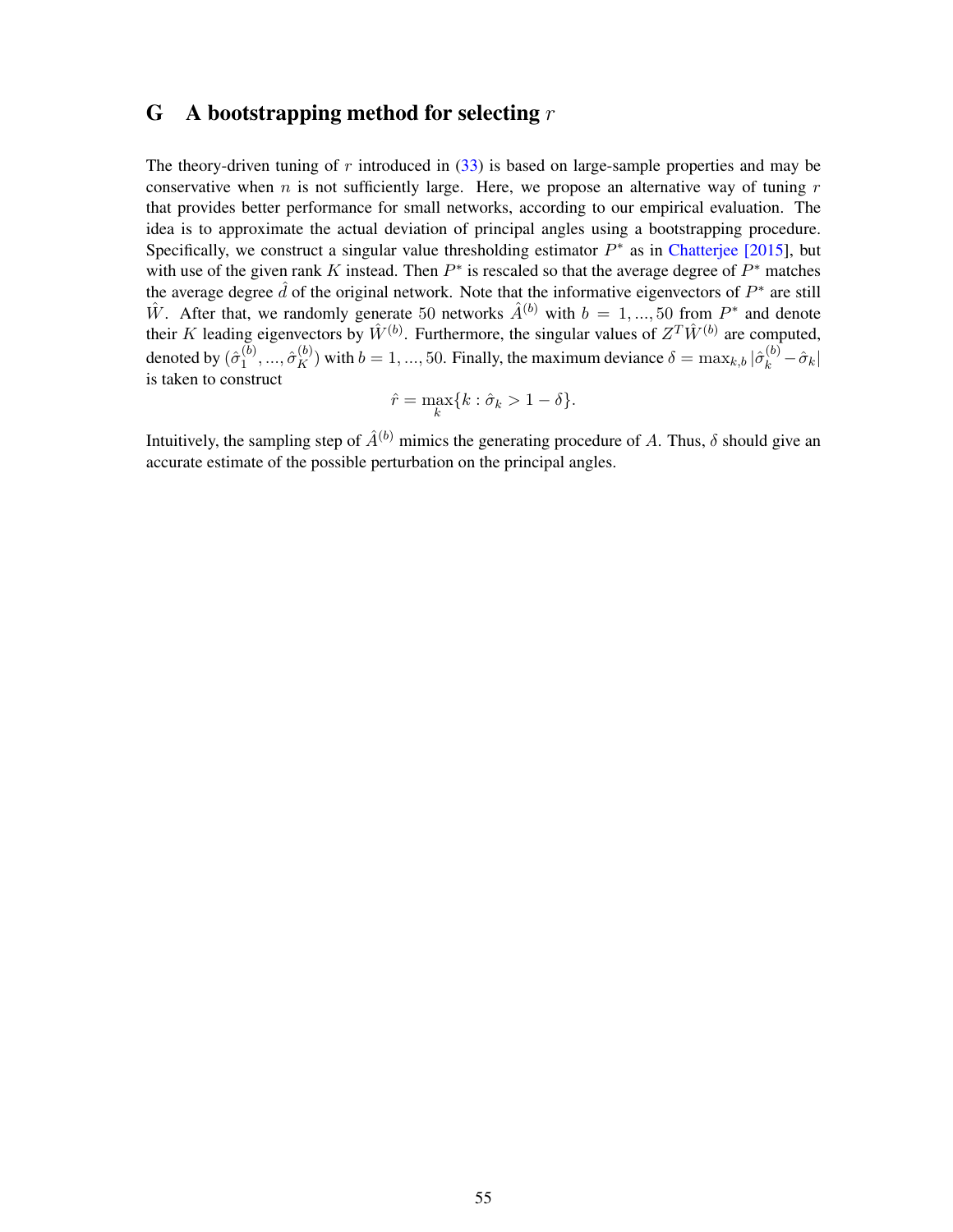# <span id="page-55-0"></span>H Additional results of the simulation examples

Table [5](#page-55-1) summarizes the type-I error probability of the  $\chi^2$  test from the setting  $\gamma = (0,0,0,0)^T$  in the configuration of Section [5.](#page-16-0) It shows the desired type-I error control to test  $H_0$  :  $\alpha = 0$ 

<span id="page-55-1"></span>Table 5: The type-I error probability of the  $\chi^2$  test for  $\gamma$  when the network is generated from the SBM and  $\gamma = 0.$ 

| Method |       |            | average expected degree |           |
|--------|-------|------------|-------------------------|-----------|
|        | $\,n$ | $2 \log n$ | $\sqrt{n}$              | $n^{2/3}$ |
|        | 1000  | 0.0490     | 0.0497                  | 0.0510    |
| SP     | 2000  | 0.0504     | 0.0497                  | 0.0506    |
|        | 4000  | 0.0496     | 0.0490                  | 0.0501    |
|        | 1000  | 0.0496     | 0.0500                  | 0.0511    |
| SP-SBM | 2000  | 0.0504     | 0.0495                  | 0.0503    |
|        | 4000  | 0.0499     | 0.0493                  | 0.0500    |

As a counterpart of the study in Section [5,](#page-16-0) we generate networks from the DCBM. For the DCBM, the degree parameters are generated from a uniform distribution between 0.2 and 1. All of the other configurations remain the same, as in the previous setting. Table [6](#page-55-2) shows the average bias-SD ratio for  $\hat{\beta}_2, \hat{\beta}_3$  and  $\hat{\beta}_3$  under the DCBM, while Table [7](#page-56-0) shows the empirical coverage of the 95% confidence intervals in this setting. The high-level message remains similar to the SBM setting and matches the theory. It can be seen that both versions of SP are valid for large enough  $n$  when  $\varphi_n = n^{2/3}$ , while the parametric version also works for  $\varphi_n = 2\sqrt{n}$ . However, the advantage of the parametric version is smaller compared with the SBM setting because the DCBM estimation is more complicated. Lastly, Table [8](#page-56-1) shows the type I error probability of the  $\chi^2$  test, in which the validity is evident.

<span id="page-55-2"></span>Table 6: The average theoretical bias-SD ratio for  $\beta_2$ ,  $\beta_3$  and  $\beta_4$  when the network is generated from the DCBM.

| Method         |                  |            | average expected degree |           |
|----------------|------------------|------------|-------------------------|-----------|
|                | $\boldsymbol{n}$ | $2 \log n$ | $\sqrt{n}$              | $n^{2/3}$ |
| <b>SP</b>      | 1000             | 1.509      | 0.675                   | 0.268     |
|                | 2000             | 2.084      | 0.681                   | 0.204     |
|                | 4000             | 3.105      | 0.636                   | 0.167     |
|                | 1000             | 0.950      | 0.286                   | 0.096     |
| <b>SP-DCBM</b> | 2000             | 1.040      | 0.238                   | 0.089     |
|                | 4000             | 1.470      | 0.180                   | 0.081     |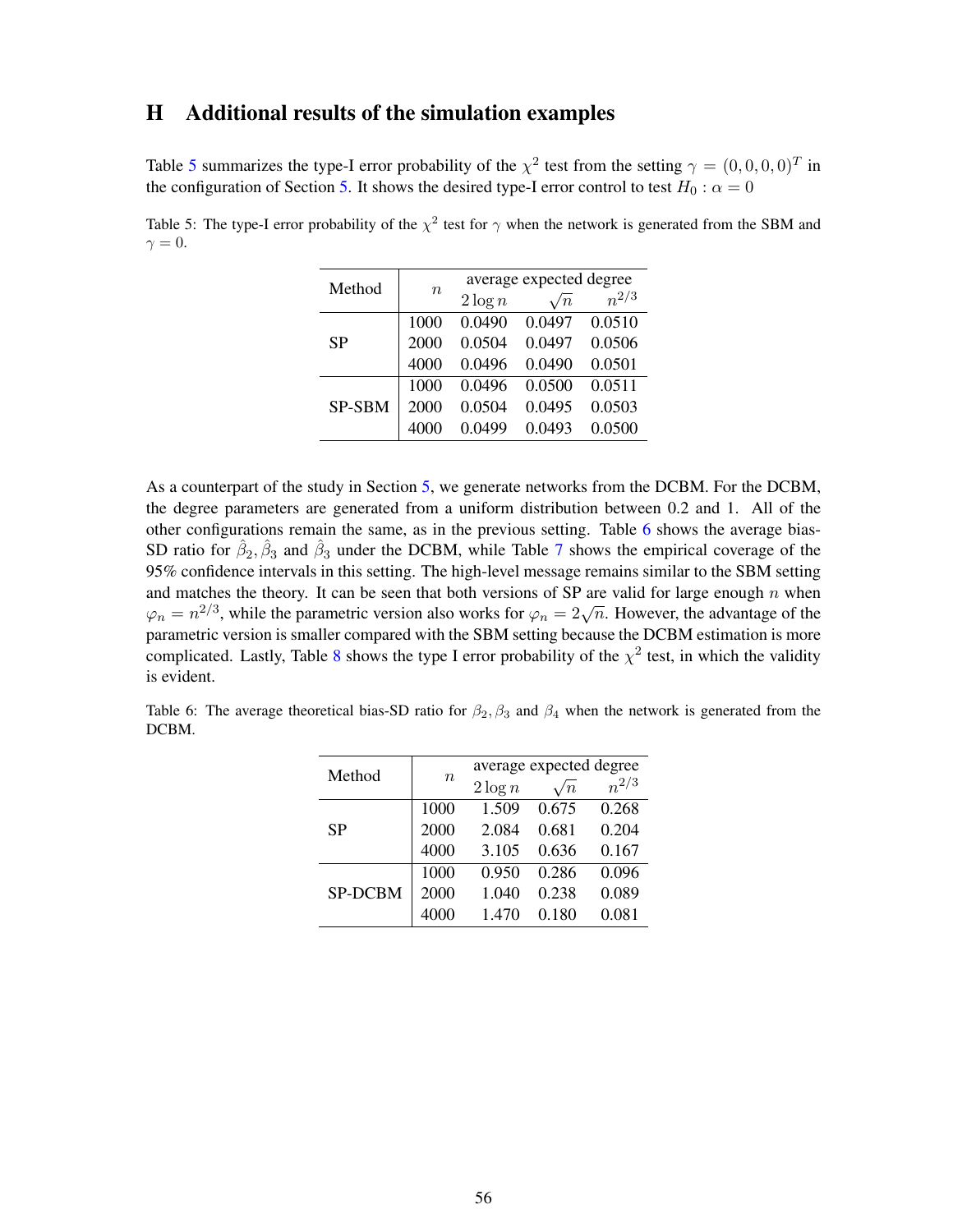| Method         |                  |            | average expected degree |           |
|----------------|------------------|------------|-------------------------|-----------|
|                | $\boldsymbol{n}$ | $2 \log n$ | $\sqrt{n}$              | $n^{2/3}$ |
| SP             | 1000             | 0.775      | 0.912                   | 0.944     |
|                | 2000             | 0.605      | 0.901                   | 0.946     |
|                | 4000             | 0.329      | 0.892                   | 0.947     |
|                | 1000             | 0.881      | 0.943                   | 0.950     |
| <b>SP-DCBM</b> | 2000             | 0.848      | 0.945                   | 0.948     |
|                | 4000             | 0.754      | 0.946                   | 0.951     |

<span id="page-56-0"></span>Table 7: The average coverage coverage probability of 95% confidence intervals of  $\beta_2, \beta_3, \beta_4$  when the network is generated from the DCBM.

<span id="page-56-1"></span>Table 8: The type-I error probability of the  $\chi^2$  test for  $\gamma$  when the network is generated from the DCBM and  $\gamma = 0.$ 

|                |                  | average expected degree |            |           |  |  |  |
|----------------|------------------|-------------------------|------------|-----------|--|--|--|
| Method         | $\boldsymbol{n}$ | $2 \log n$              | $\sqrt{n}$ | $n^{2/3}$ |  |  |  |
| SP             | 1000             | 0.0518                  | 0.0514     | 0.0506    |  |  |  |
|                | 2000             | 0.0515                  | 0.0517     | 0.0497    |  |  |  |
|                | 4000             | 0.0508                  | 0.0504     | 0.0501    |  |  |  |
|                | 1000             | 0.0512                  | 0.0515     | 0.0502    |  |  |  |
| <b>SP-DCBM</b> | 2000             | 0.0518                  | 0.0510     | 0.0492    |  |  |  |
|                | 4000             | 0.0498                  | 0.0489     | 0.0498    |  |  |  |

Table [9](#page-56-2) shows the comparison of our methods with the benchmark methods in the DCBM setting.

<span id="page-56-2"></span>Table 9: The mean squared error (MSE)  $\times 10^2$  of  $EY$  when the network is generated from the DCBM with  $n = 1000, p = 4, K = 4$  with three types of individual effects.

| indiv. effects | avg. degree | <b>SP</b> | <b>SP-DCBM</b> | <b>OLS</b> | <b>SIM</b> | <b>RNC</b> | SP-L  | SP-DCBM-L |
|----------------|-------------|-----------|----------------|------------|------------|------------|-------|-----------|
|                | $2 \log n$  | 11.07     | 6.70           | 41.51      | 29.63      | 12.28      | 41.51 | 41.51     |
|                | $\sqrt{n}$  | 4.47      | 1.26           | 41.51      | 27.89      | 10.95      | 41.51 | 41.51     |
| eigenspace     | $n^{2/3}$   | 1.23      | 0.38           | 41.51      | 24.22      | 9.47       | 41.51 | 41.51     |
|                | $2 \log n$  | 0.14      | 0.14           | 0.12       | 27.48      | 0.26       | 0.13  | 0.12      |
|                | $\sqrt{n}$  | 0.14      | 0.13           | 0.12       | 26.00      | 0.64       | 0.13  | 0.13      |
| $\gamma = 0$   | $n^{2/3}$   | 0.13      | 0.13           | 0.12       | 25.34      | 1.57       | 0.13  | 0.12      |
|                | $2 \log n$  | 25.20     | 25.20          | 25.20      | 28.34      | 16.03      | 12.69 | 17.92     |
|                | $2\sqrt{n}$ | 23.83     | 23.83          | 23.81      | 25.24      | 14.79      | 12.00 | 12.26     |
| smooth         | $n^{2/3}$   | 26.21     | 26.22          | 26.20      | 26.70      | 12.80      | 13.20 | 15.00     |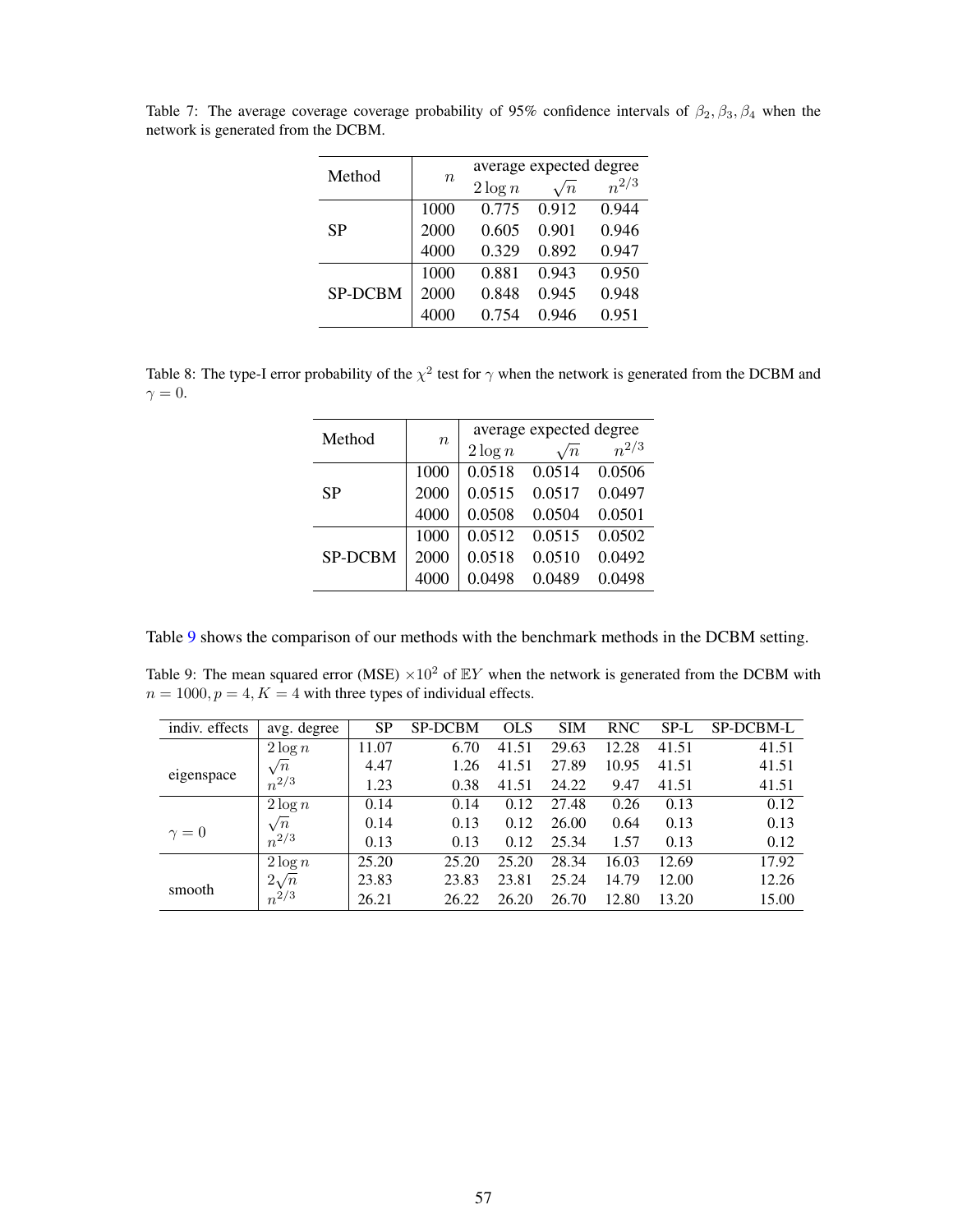# <span id="page-57-0"></span>I Adolescents' social activity study

The AddHealth study [\[Harris, 2009\]](#page-22-17) is a longitudinal study about various health-related behaviors of students in grade 7–12 in the U.S.. In this section, we use a subset of the AddHealth data to study the gender and racial effects on social activity diversity. The data set contains 82 local communities, and each local community contains one public high school. The students listed up to 10 friends and how many different types of social activities they had with each friend. The average number of social activities per friend is calculated as a measure of social activity diversity as an important factor in mental health [\[Sherbourne, 1988,](#page-24-15) [Wildes et al., 2002\]](#page-24-16). Besides this, the gender, grade, and race information are also available for each student. In some of the local communities, a feeder middle school of the high school is also included. In this case, the data set also contains the school labels of the students. We want to learn whether there are significant gender and racial differences in the social activity diversity level of the students. This type of analysis may bring insights about healthrelated behaviors in adolescents' life. In the context, it is evident that social network information should be incorporated in modeling because each social activity may involve multiple students, and ignoring this factor may lead to misleading results.

The SP method is applied to all 82 data sets (local communities) and we always report the summary results with the 0.05 FDR control [\[Benjamini and Hochberg, 1995\]](#page-21-17). Out of the 82 data sets, 72 data sets present significant gender effect, and 14 data sets reveal significant racial effect. The network effect is significant in 37 communities. Here, we pick the largest network with significant network effects in the data set ( $n = 2152$  nodes and two schools) to show a detailed analysis. The network is shown in Figure [1,](#page-57-1) in which the node sizes represent the estimated  $\alpha$  in the SP. Large size indicates that the individual is believed to have higher social diversity.

<span id="page-57-1"></span>

Figure 1: The friendship network of 2152 students with school information.

Cross-validation of the network [\[Li et al., 2020b\]](#page-23-10) indicates that neither of the block models is proper. Therefore, focus is instead placed on the model-free version of the SP on this data set. The p-value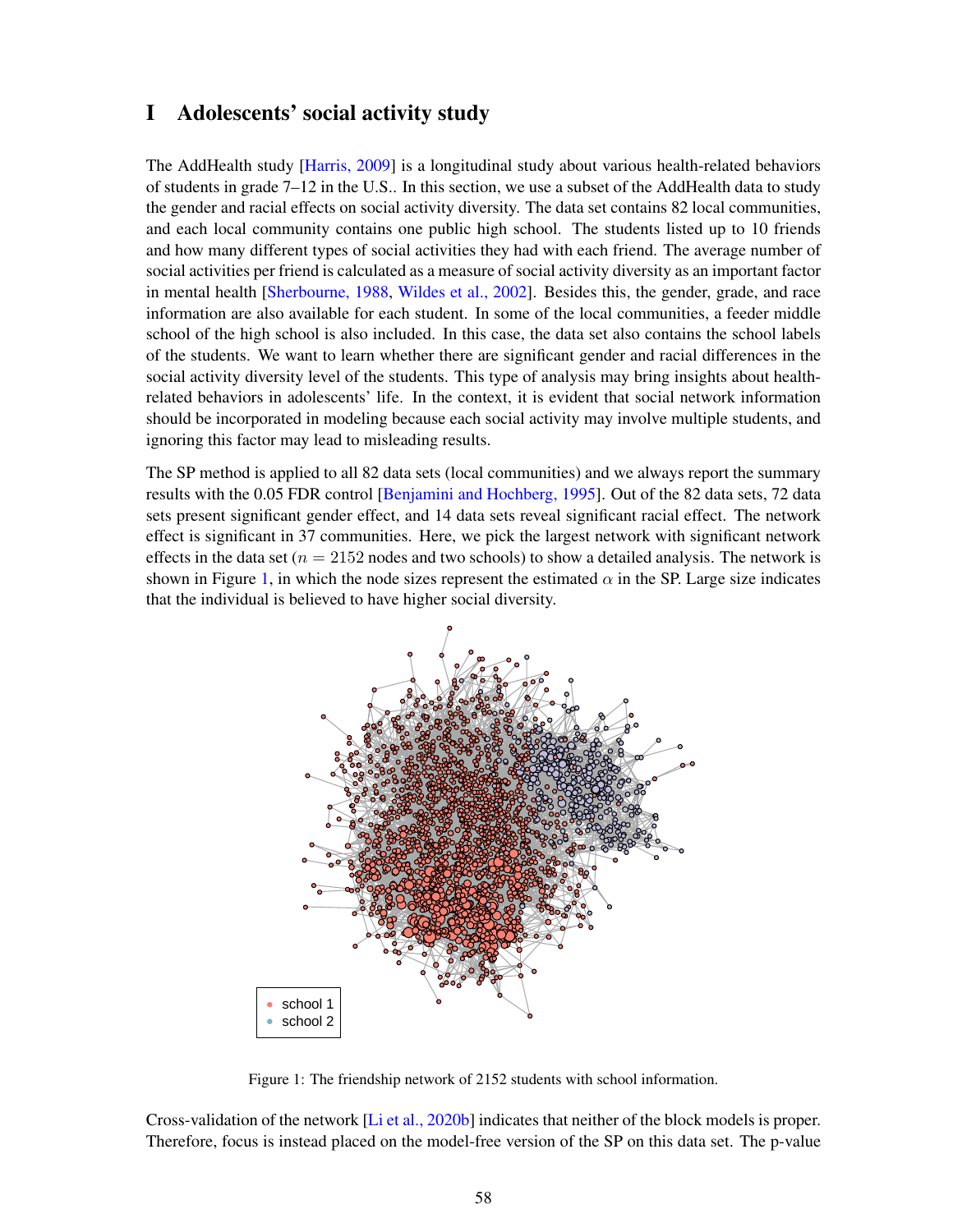for the  $\chi^2$  test of  $\gamma$  is close to 0, indicating a significant network effect. Multiple insignificantly different levels of the race variable are then merged, resulting in a binary variable of "white" and "non-white" (reference level), and the models are fit again. In both cases,  $r$  is estimated to be zero indicating no strong confounding between the covariates and the network structure. And the estimate  $\beta$  is the sole characterization of the covariate effects. Both two versions of model fitting results are shown in Table [10.](#page-58-0)

|                |           |             | original variables |             | merged variables |             |            |             |
|----------------|-----------|-------------|--------------------|-------------|------------------|-------------|------------|-------------|
|                | <b>SP</b> |             | <b>OLS</b>         |             |                  | <b>SP</b>   | <b>OLS</b> |             |
|                | coef.     | p-val.      | coef.              | p-val.      | coef.            | p-val.      | coef.      | p-val.      |
| sex            | 0.180     | $< 10^{-9}$ | 0.173              | $< 10^{-7}$ | 0.180            | $< 10^{-8}$ | 0.172      | $< 10^{-7}$ |
| grade          | 0.246     | $< 10^{-3}$ | 0.206              | $< 10^{-5}$ | 0.245            | $< 10^{-7}$ | 0.203      | $< 10^{-5}$ |
| school         | 0.003     | 0.476       | $-0.039$           | 0.380       | 0.006            | 0.448       | $-0.035$   | 0.427       |
| race: white    | 0.484     | 0.075       | 0.746              | 0.030       | 0.380            | $< 10^{-7}$ | 0.598      | $< 10^{-9}$ |
| race: black    | 0.038     | 0.456       | 0.044              | 0.901       |                  |             |            |             |
| race: hispanic | 0.106     | 0.376       | 0.163              | 0.633       |                  |             |            |             |
| race: other    | 0.167     | 0.315       | 0.189              | 0.593       |                  |             |            |             |

<span id="page-58-0"></span>Table 10: Regression coefficients  $\hat{\beta}$  and the confidence intervals from the largest local community in the data set.

It can be seen that sex has a significant effect, indicating that girls tend to involve in 0.18 more social activities on average. The grade is also statistically significant, indicating increasingly diverse social activities among students as they grow up. In these refined results, The race effect estimated by OLS is about 1.5 times the effect size estimated by the SP. OLS also estimates an obviously weaker effect on grade. These differences can be explained by network interference, demonstrated in Figure [2.](#page-59-0) It appears that friendship ties between students exhibit evident race preference — most white (non-white) students tend to make friends with other white (nonwhite) students. A similar pattern is also observed for the grade, as expected because students tend to make friends with others in the same grade. These correlations between the network structure and the variables explains why our model gives very different estimates of racial and grade effects. Notice that the proposed model includes the standard linear model as a special case, and the  $\chi^2$  test indicates a strong social effect. We believe that the proposed model may be preferable as it is reasonable to believe that social effects exist in this situation and the inference framework can test the significance of the network effects.